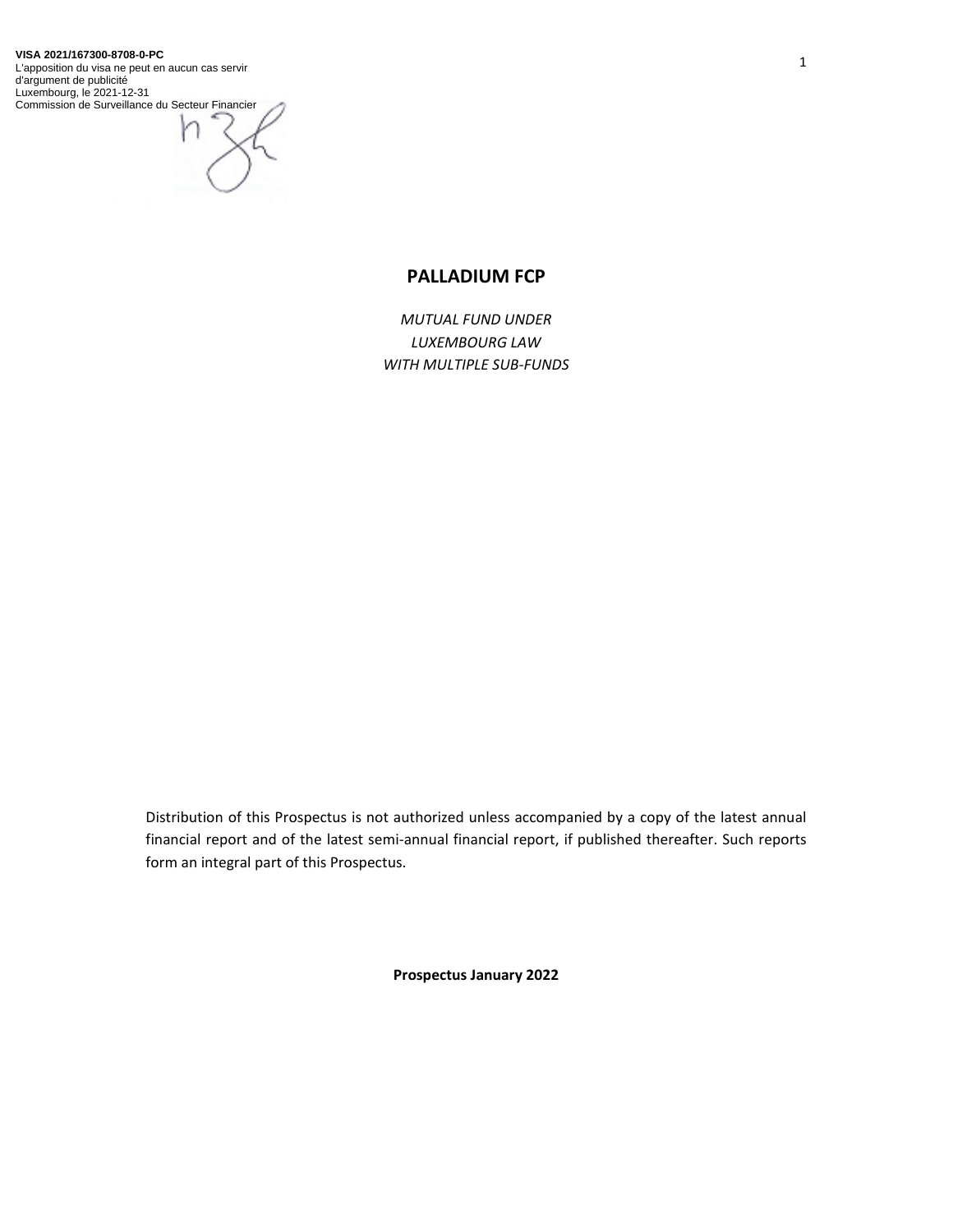## **LIST OF ACTIVE SUB-FUNDS**

| Name of the Sub-Fund                                           | Reference |
|----------------------------------------------------------------|-----------|
|                                                                | currency  |
| <b>PALLADIUM FCP - Megatrend Protection 90</b>                 | EUR       |
| <b>PALLADIUM FCP - RAM Mediobanca Strata UCITS Credit Fund</b> | EUR       |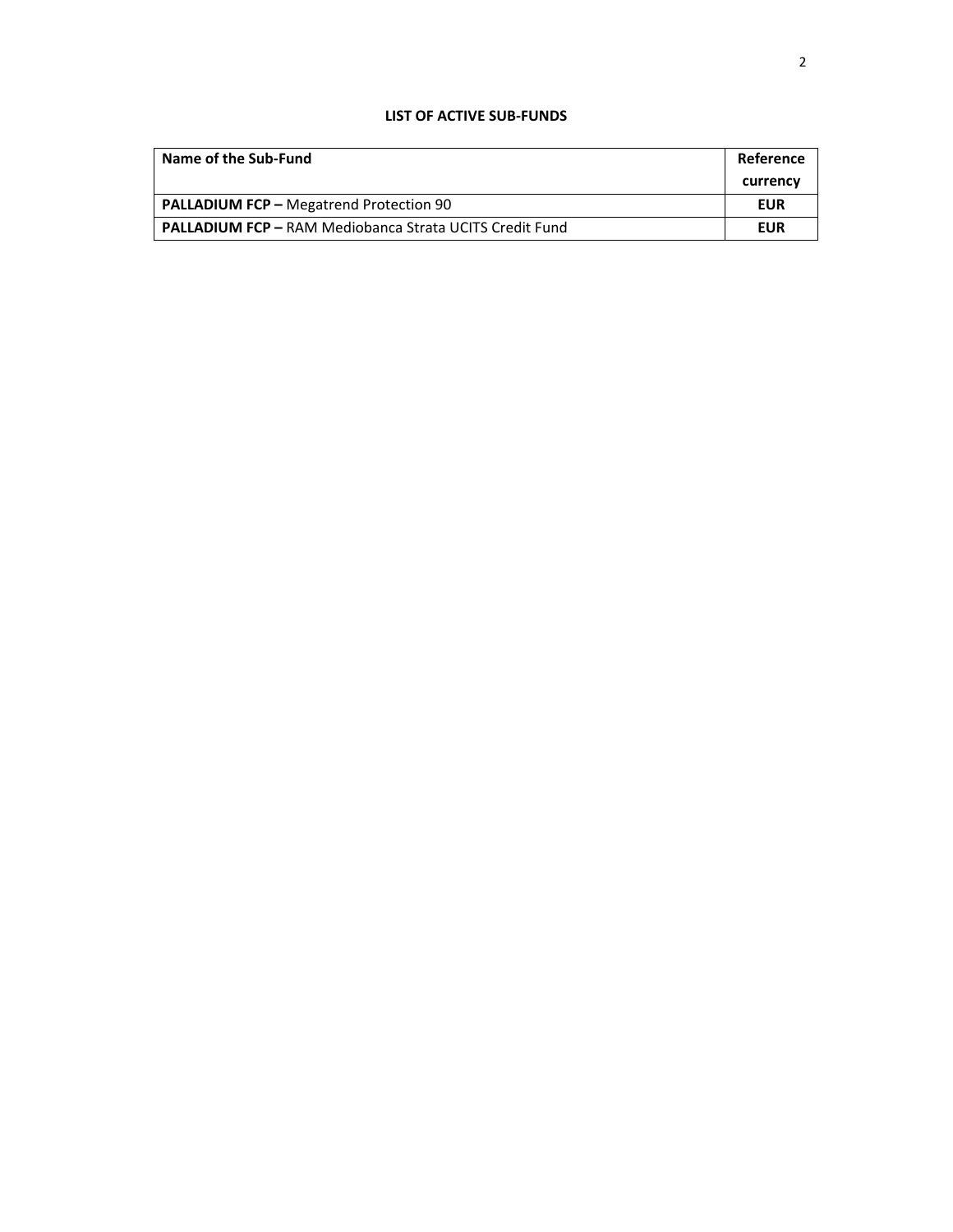#### **GENERAL INFORMATION**

**PALLADIUM FCP** (the "**Fund**") is a mutual fund in transferable securities under Luxembourg law established in Luxembourg in accordance with part I of the law of 17 December 2010 relating to undertakings for collective investment ("**UCIs**"), as amended from time to time (the "**Law**"). The Fund is managed by Mediobanca Management Company S.A. (the "**Management Company**"). The current version of the management regulations (the "**Management Regulations**") were signed and entered into force on 21 February 2019. The mention of their deposit with the Luxembourg Trade and Companies Register (the "**R.C.S.**") was published in the *RESA* on 28 February 2019. The Fund is registered with the R.C.S. under number K1320 and the Management Regulations may be consulted at the registered office of the Management Company, where copies may be obtained.

The Fund is offering units (each a "**Unit**" and together the "**Units**") of several separate sub-funds (each a "**Sub-Fund**" and together the "**Sub-Funds**") and within each Sub-Fund separate classes of Units (each a "**Class**" and together the "**Classes**"), on the basis of the information contained in this prospectus (the "**Prospectus**") and in the documents referred to herein.

No person is authorized to give any information or to make any representations concerning the Fund other than the information contained in the Prospectus and in the documents referred to herein, and any subscription made by any person on the basis of statements or representations not contained in the Prospectus or inconsistent with the information contained in the Prospectus shall be solely at the risk of the subscriber. Neither the delivery of the Prospectus nor the offer, sale or issue of Units shall under any circumstances constitute a representation that the information given in the Prospectus is correct at any time subsequent to the date hereof. An amendment or updated Prospectus shall be provided, if necessary, to reflect material changes to the information contained herein.

The Units to be issued hereunder may be of several different Classes which relate to separate Sub-Funds. Units of the different Sub-Funds may be issued, redeemed and converted at prices calculated on the basis of the Net Asset Value per each Class of Units of the relevant Sub-Fund, as defined in the Management Regulations.

The assets of the Fund are the joint and indivisible property of the unit holders (each a "**Unit Holder**" and together the "**Unit Holders**") and are segregated from the assets of the Management Company. All the Units have equal rights. No restrictions are established on the amount of the assets or on the number of Units representing the Fund's assets. The net assets of the Fund must amount to at least EUR 1,250,000.

The rights and the obligations of the Unit Holders, of the Management Company and of the appointed depositary of the Fund (the "**Depositary Bank**") are defined by the Management Regulations.

In agreement with the Depositary Bank and in compliance with the law of Luxembourg, the Management Company may make any amendments to the Management Regulations considered to be in the interest of the Unit Holders.

The entry of the amendments to the Management Regulations in the R.C.S. is published in the *Recueil électronique des sociétés et associations* ("**RESA**"), if no other provisions are made in the document amending the Management Regulations.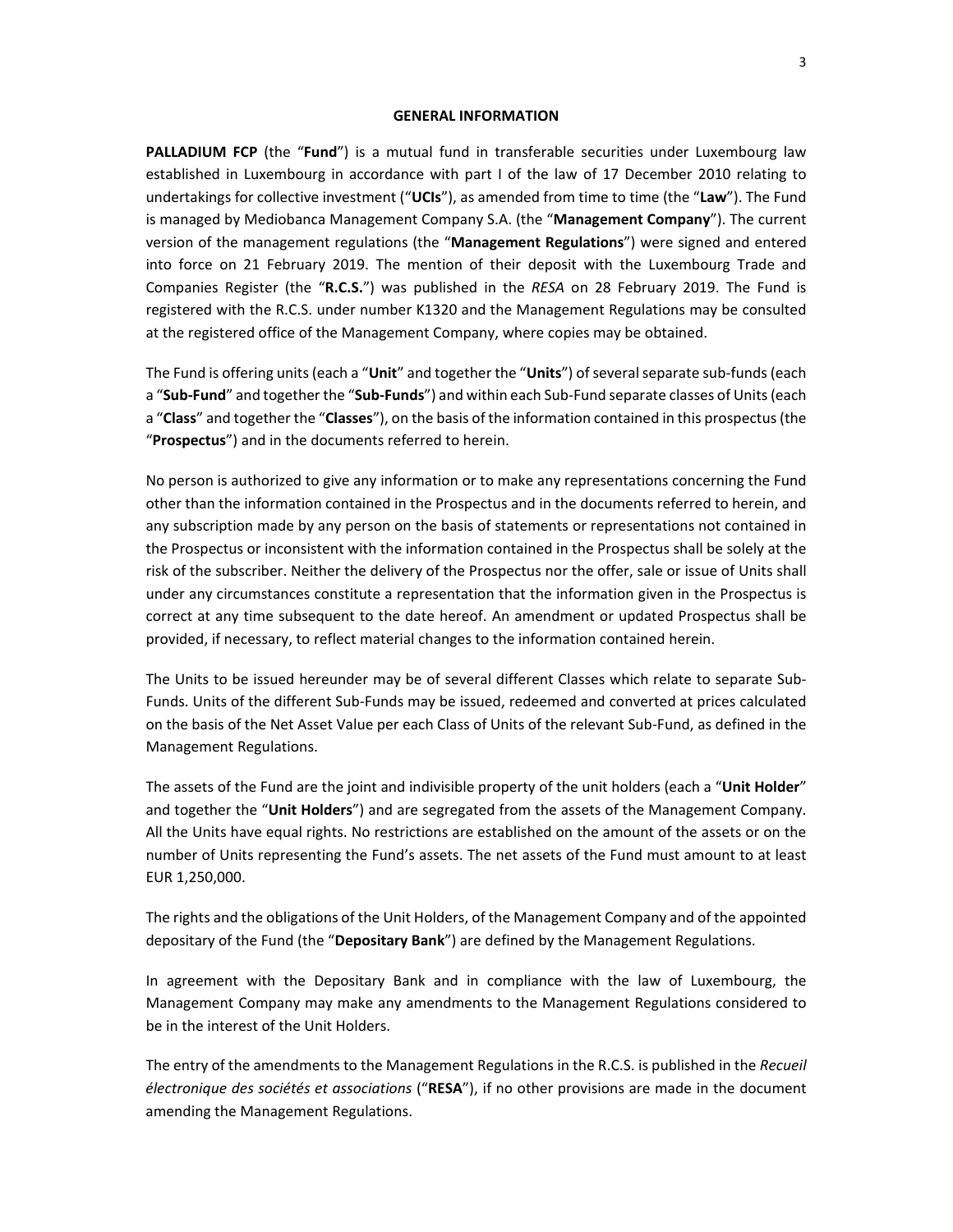In accordance with the Management Regulations, the Management Company may issue Units and Classes of Units in each Sub-Fund. A separate portfolio of assets is maintained for each Sub-Fund and is invested in accordance with the investment objective applicable to the relevant Sub-Fund. As a result, the Fund is an "umbrella fund" enabling investors to choose between one or more investment objectives by investing in one or more Sub-Funds. Investors may choose which Sub-Fund best suits their specific risk and return expectations as well as their diversification needs.

The Management Company may, at any time, create additional Sub-Funds, whose investment objectives may differ from those of the Sub-Funds then existing. Upon creation of new Sub-Funds, the Prospectus will be updated accordingly.

The distribution of the Prospectus and the offering of the Units may be restricted in certain jurisdictions. The Prospectus does not constitute an offer or solicitation in a jurisdiction where to do so is unlawful or where the person making the offer or solicitation is not qualified to do so or where a person receiving the offer or solicitation may not lawfully do so. It is the responsibility of any person in possession of the Prospectus and of any person wishing to apply for Units to inform himself or herself of and to observe all applicable laws and regulations of relevant jurisdictions.

The Management Company has taken all reasonable care to ensure that the facts stated herein are true and accurate in all material respects and that there are no other material facts the omission of which would make any statement herein misleading, whether of fact or opinion. The Management Company accepts responsibility accordingly.

**Grand Duchy of Luxembourg** - The Fund is registered pursuant to part I of the Law. The registration however does not imply a positive appraisal by any Luxembourg authority of the contents of this Prospectus or the portfolio of assets held by the Fund. Any representation to the contrary is unauthorised and unlawful.

**European Union (**"**EU**"**)** - The Fund is a UCITS for the purposes of the Council Directive 2009/65/EC ("**UCITS Directive**") and the Management Company of the Fund proposes to market the Units in accordance with the UCITS Directive in certain member states of the EU and in countries which are not member states of the EU.

**United States of America** - The Units have not been registered under the United States Securities Act of 1933, as amended from time to time (the "**1933 Act**"); they may therefore not be publicly offered or sold in the United States of America, or in any of its territories subject to its jurisdiction or to or for the benefit of a U.S. Person as such expression is defined by the Management Regulations (a "**U.S. Person**").

The Units are not being offered in the United States of America, and may be offered in the United States of America only pursuant to an exemption from registration under the 1933 Act, and have not been registered with the Securities and Exchange Commission or any state securities commission nor has the Fund been registered under the United States Investment Company Act of 1940, as amended from time to time (the "**1940 Act**"). No transfer or sale of the Units shall be made to U.S. Persons unless, among other things, such transfer or sale is exempt from the registration requirement of the 1933 Act and any applicable state securities laws or is made pursuant to an effective registration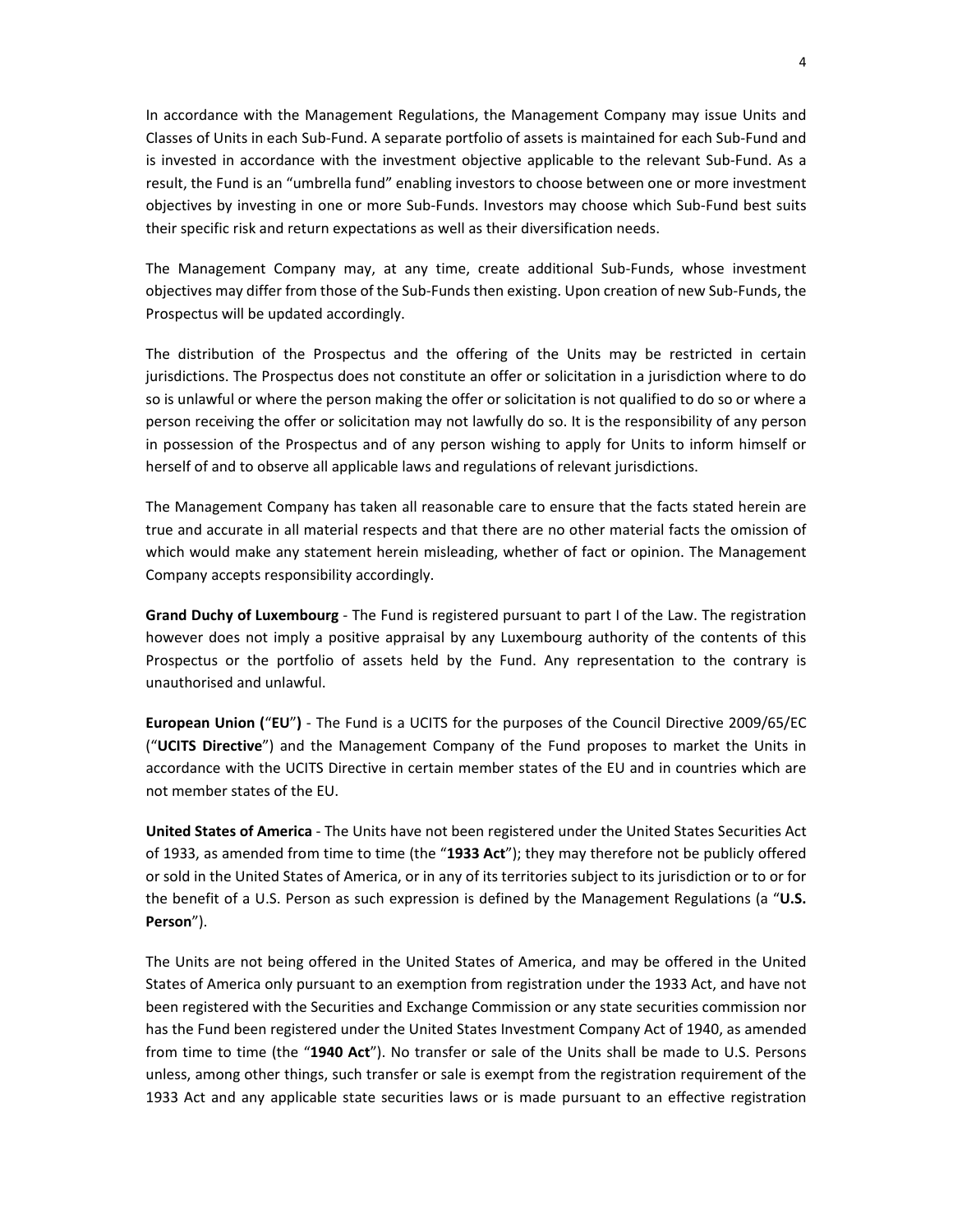statement under the 1933 Act and such state securities laws and would not result in the Fund becoming subject to registration or regulation under the 1940 Act. Units may furthermore not be sold or held either directly by nor to the benefit of, among others, a citizen or resident of the United States of America, a partnership organized or existing in any state, territory or possession of the United States of America or other areas subject to its jurisdiction, an estate or trust the income of which is subject to United States federal income tax regardless of its source, or any corporation or other entity organized under the law of or existing in the United States of America or any state, territory or possession thereof or other areas subject to its jurisdiction. All purchasers must certify that the beneficial owner of such Units is not a U.S. Person and does not fall within the scope of the above description and is purchasing such Units for its own account, for investment purposes only and not with a view towards resale thereof.

The Management Regulations give powers to the Management Company to impose such restrictions as it may think necessary for the purpose of ensuring that no Units in the Fund are acquired or held by any person in breach of the law or the requirements of any country or governmental authority or by any person in circumstances which in the opinion of the Management Company might result in the Fund incurring any liability or taxation or suffering any other disadvantage which the Fund may not otherwise have incurred or suffered and, in particular, by any U.S. Person as referred to above. The Fund may compulsorily redeem all Units held by any such person.

The value of the Units may fall as well as rise and a Unit Holder on transfer or redemption of Units may not get back the amount he initially invested. Income from the Units may fluctuate in money terms and changes in rates of exchange may cause the value of Units to go up or down. The levels and basis of, and relief from, taxation may change. There can be no assurance that the investment objectives of the Fund will be achieved.

Investors should inform themselves and should take appropriate advice on the legal requirements as to possible tax consequences, foreign exchange restrictions, exchange control requirements or additional costs and expenses incurred relating to investments in the Fund which they might encounter under the laws of the countries of their citizenship, residence, or domicile and which might be relevant to the subscription, purchase, holding, conversion, redemption or disposal of the Units of the Fund (including, but not limited to any potential fees of local financial intermediaries).

**The Management Company draws the investors' attention to the fact that any investor will only be able to fully exercise his investor rights directly against the Fund, notably the right to participate in Unit Holders' meetings, if any, if the investor is registered himself and in his own name in the Unit Holders' register of the Fund. In cases where an investor invests in the Fund through an intermediary investing into the Fund in his own name but on behalf of the investor, it may not always be possible for the investor to exercise certain Unit Holder rights directly against the Fund. Investors are advised to take advice on their rights.** 

All references in the Prospectus to "**USD**" and "**EUR**" are to the legal currency of the United States of America and the EU.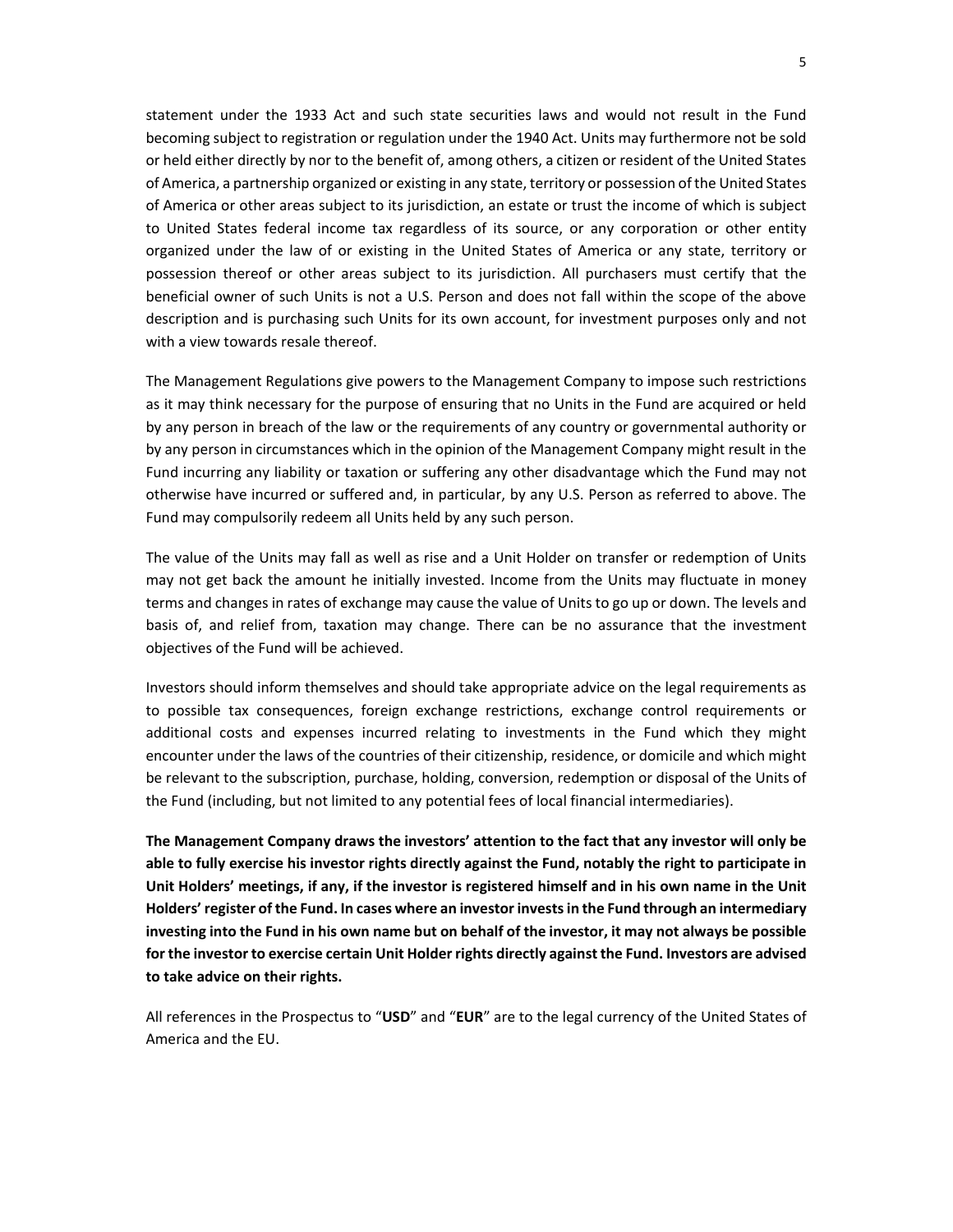- All references to: "**Applicable Laws**": refers to all applicable laws, regulations, circulars and other rules and guidelines as may be issued from time to time by the EU and Luxembourg relevant competent authorities, including the ESMA and the CSSF, that are applicable in relation to this Fund.
	- "**Business Day**": refers to any day on which banks are open for business in Luxembourg except 24 and 31 December unless otherwise specified in the relevant part B of this Prospectus.
	- "**Net Asset Value**": the net asset value per Unit of each Class which is determined on each day which is a Valuation Day for that Sub-Fund, as set out in part B of this Prospectus.
	- "**Valuation Day**": unless otherwise specified in part B of this Prospectus, a Valuation Day in relation to any Sub-Fund is every day which is a bank Business Day in Luxembourg.

Investors should note that, in accordance with the requirements of Regulation (EU) 2016/1011 of the European Parliament and Council of 6 June 2016 on indices used as benchmarks in financial instruments and financial contracts or to measure the performance of investment funds (the "**Benchmarks Regulation**"), the Management Company of the Fund has adopted a benchmark contingency plan to set out the actions which the Fund would take in the event that a benchmark used by a Sub-Fund materially changes or ceases to be provided (the "**Benchmark Contingency Plan**"). The Benchmark Contingeny Plan is available for inspection free of charge at the registered office of the Management Company.

The benchmarks listed in the table below are being provided by the entity specified next to the name of the relevant benchmark in the table below, in its capacity as administrator, as defined in the Benchmarks Regulation (each a "**Benchmark Administrator**"). The status of each Benchmark Administrator in relation to the register referred to in article 36 of the Benchmarks Regulation as of the date of this visa-stamped Prospectus is set out next to the name of the relevant Benchmark Administrator in the table below.

| Benchmark(s)   | <b>Benchmark</b><br>Administrator          | <b>Status of the Benchmark</b><br><b>Administrator</b>                                                                                                                        |
|----------------|--------------------------------------------|-------------------------------------------------------------------------------------------------------------------------------------------------------------------------------|
| <b>EURIBOR</b> | European Money<br>Markets Institute        | Listed in the register referred to in<br>article 36 of the Benchmarks<br>Regulation as an administrator<br>authorised pursuant to article 34 of the<br>Benchmarks Regulation. |
| <b>SOFR</b>    | <b>Federal Reserve</b><br>Bank of New York | Exempted under article 2 (2) of the<br>Benchmarks Regulation.                                                                                                                 |
| SONIA          | Bank of England                            | Exempted under article 2 (2) of the<br>Benchmarks Regulation.                                                                                                                 |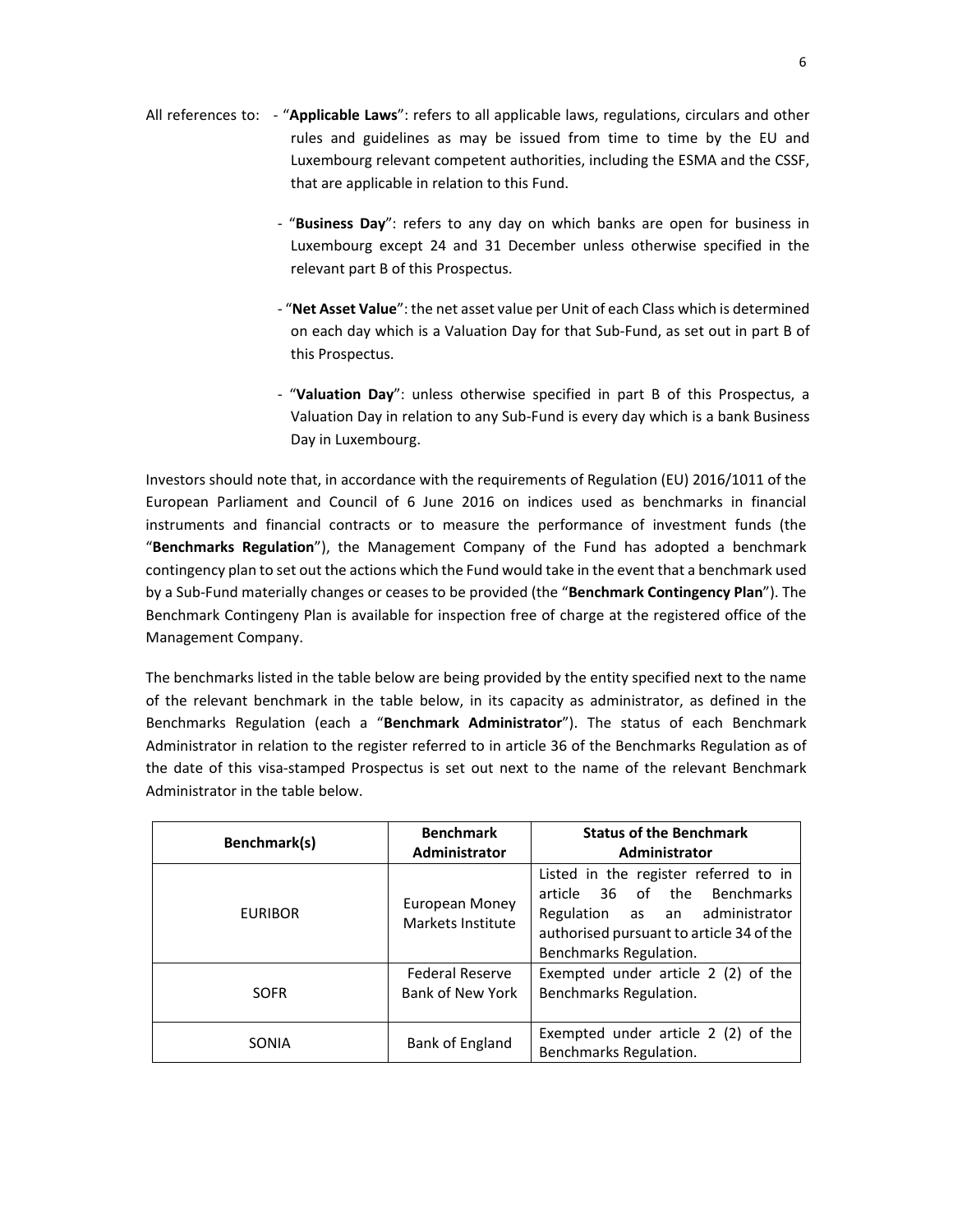Further copies of this Prospectus may be obtained from:

BNP Paribas Securities Services, Luxembourg Branch 60, avenue J.F. Kennedy L-1855 Luxembourg Grand Duchy of Luxembourg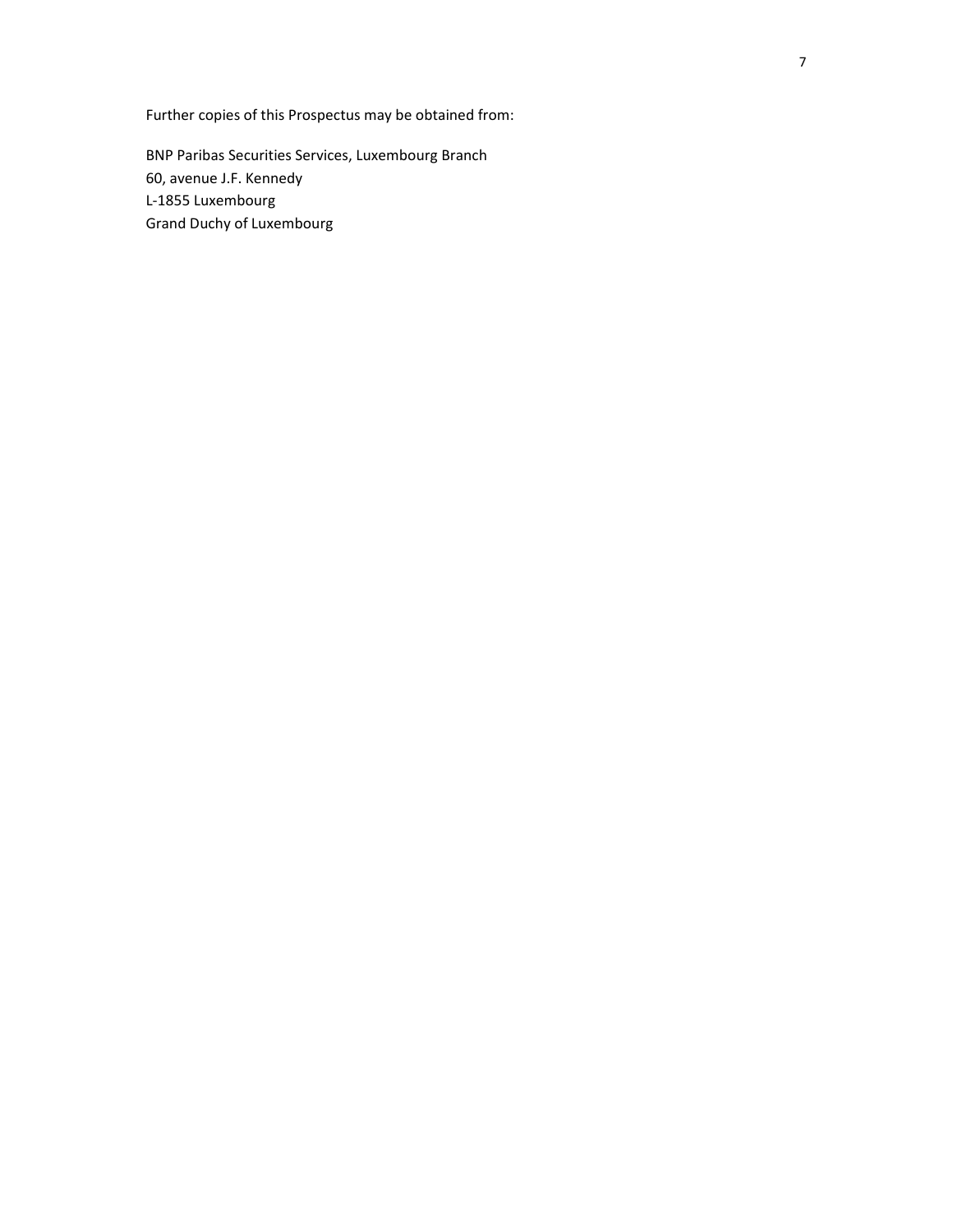## **DIRECTORY**

# **PALLADIUM FCP**

*Fonds commun de placement*  R.C.S. Luxembourg K1320

| <b>Management Company:</b>       | <b>Mediobanca Management Company S.A.</b> |
|----------------------------------|-------------------------------------------|
|                                  | 2, Boulevard de la Foire                  |
|                                  | L-1528 Luxembourg                         |
|                                  | Grand Duchy of Luxembourg                 |
|                                  |                                           |
| <b>Board of directors of the</b> |                                           |
| <b>Management Company:</b>       | Fabio Ventola                             |
|                                  | <b>Chief Executive Officer</b>            |
|                                  | 2, Boulevard de la Foire                  |
|                                  | L-1528 Luxembourg                         |
|                                  | <b>Grand Duchy of Luxembourg</b>          |
|                                  | Massimo Amato                             |
|                                  | Independent Director                      |
|                                  | 20, Rue C. Martel                         |
|                                  | L-2134 Luxembourg                         |
|                                  | <b>Grand Duchy of Luxembourg</b>          |
|                                  | Giovanni Mancuso                          |
|                                  | Independent Director                      |
|                                  | 151, rue Pierre Krier                     |
|                                  | L-1880 Luxembourg                         |
|                                  | <b>Grand Duchy of Luxembourg</b>          |
|                                  | Alessandro Ragni                          |
|                                  | Independent Director                      |
|                                  | 2, boulevard de la Foire                  |
|                                  | L-1528 Luxembourg                         |
|                                  | <b>Grand Duchy of Luxembourg</b>          |
| <b>Conducting officers</b>       |                                           |
| of the Management Company:       | Fabio Ventola                             |
|                                  | Fabio Gabriele                            |
| <b>AML</b> officer               |                                           |
| of the Management Company:       | Fabio Gabriele                            |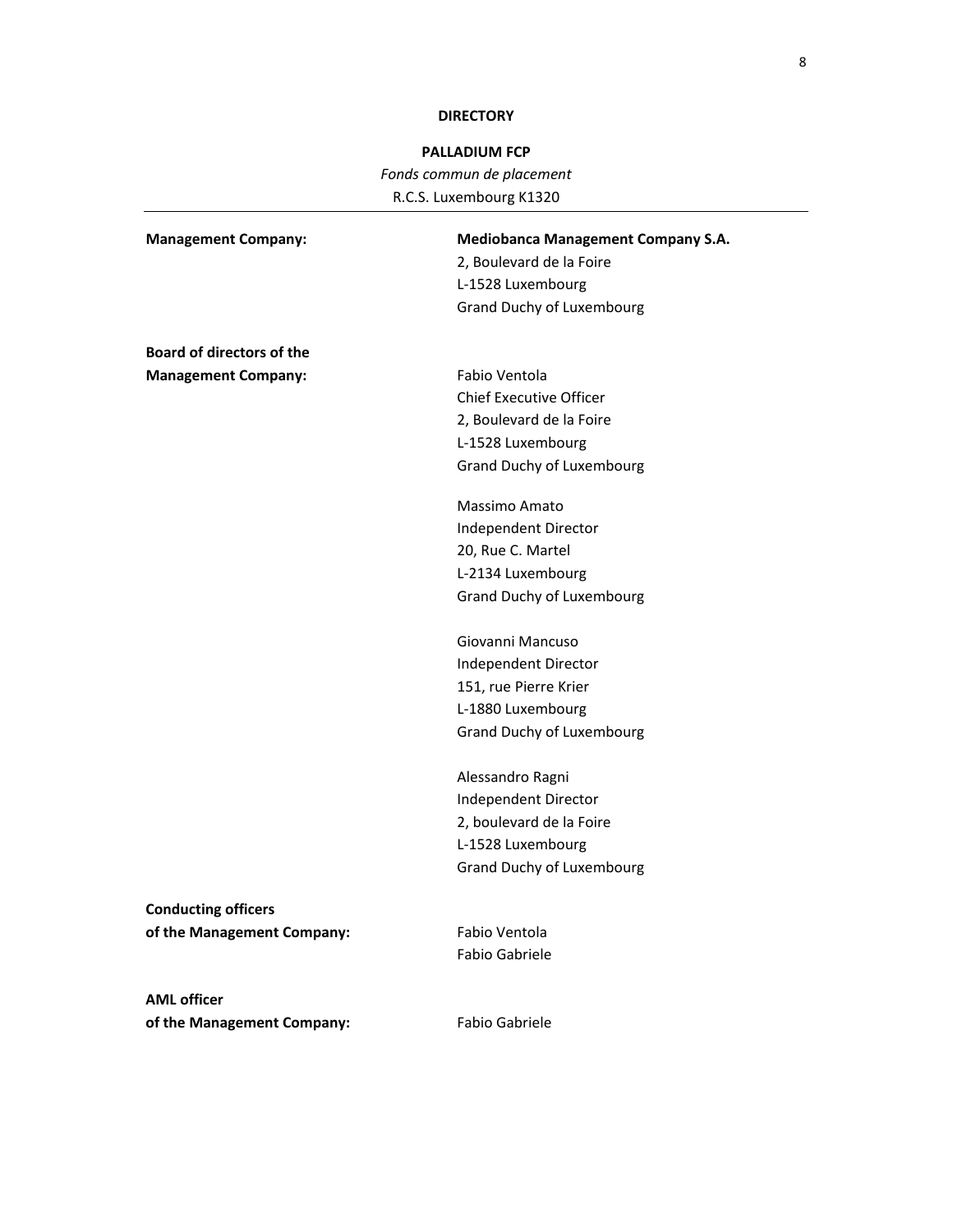**Depositary Bank and Transfer and Registrar Agent: BNP Paribas Securities Services, Luxembourg Branch**  60, avenue J.F. Kennedy L-1855 Luxembourg Grand Duchy of Luxembourg **Administrative Agent: BNP Paribas Securities Services, Luxembourg Branch**  60, avenue J.F. Kennedy L-1855 Luxembourg Grand Duchy of Luxembourg **Delegated Investment Managers: Mediobanca SGR S.p.A.**  Piazzetta Bossi, 1 I-20121 Milano Italy **RAM Active Investments S.A.**  Rue du Rhône 8 CH-1204 Genève Switzerland **Distributors: CheBanca! S.p.A.**  Viale Bodio 37 - Palazzo 4 I-20158 Milano Italy **Allfunds Bank, S.A.U., Milan Branch**  Via Santa Margherita 7 I-20121 Milano Italy **Mediobanca - Banca di Credito Finanziario S.p.A .**  Piazzetta Enrico Cuccia, 1 I-20121 Milano Italy **ONLINE SIM S.p.A.**  Via Santa Maria Segreta 7/9 I-20123 Milano Italy **BANCA IFIGEST S.p.A.**  Piazza Santa Maria Soprarno 1 I-50125 Firenze Italy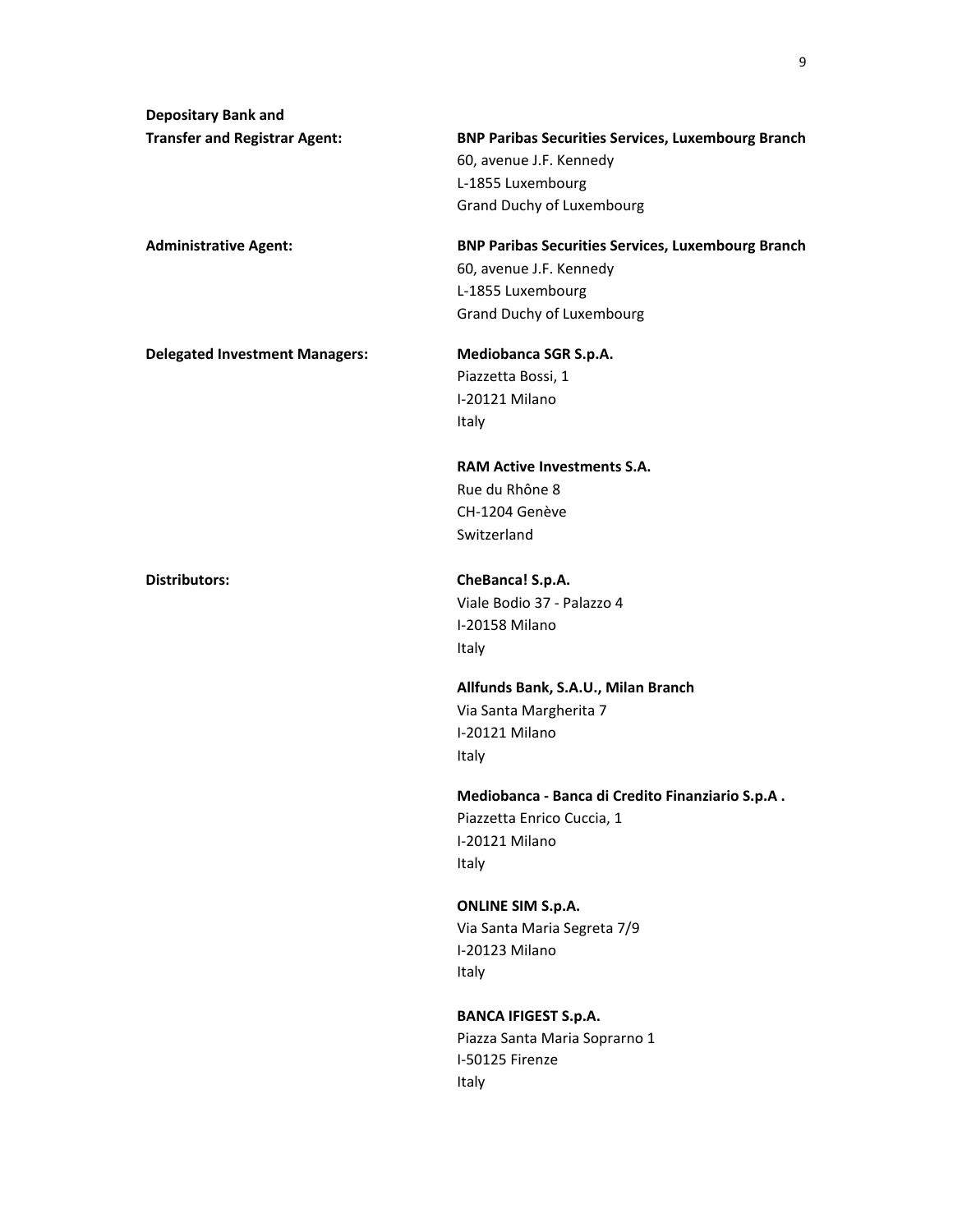**CMB Monaco**  23, Avenue de la Costa 98000 Monaco Monaco

**Auditor of the Management Company and of the Fund: Ernst & Young** 

35E, avenue John F. Kennedy L-1855 Luxembourg Grand Duchy of Luxembourg

Legal Advisors: **Arendt & Medernach S.A. Arendt & Medernach S.A.** 41A, avenue J.F. Kennedy L-2082 Luxembourg Grand Duchy of Luxembourg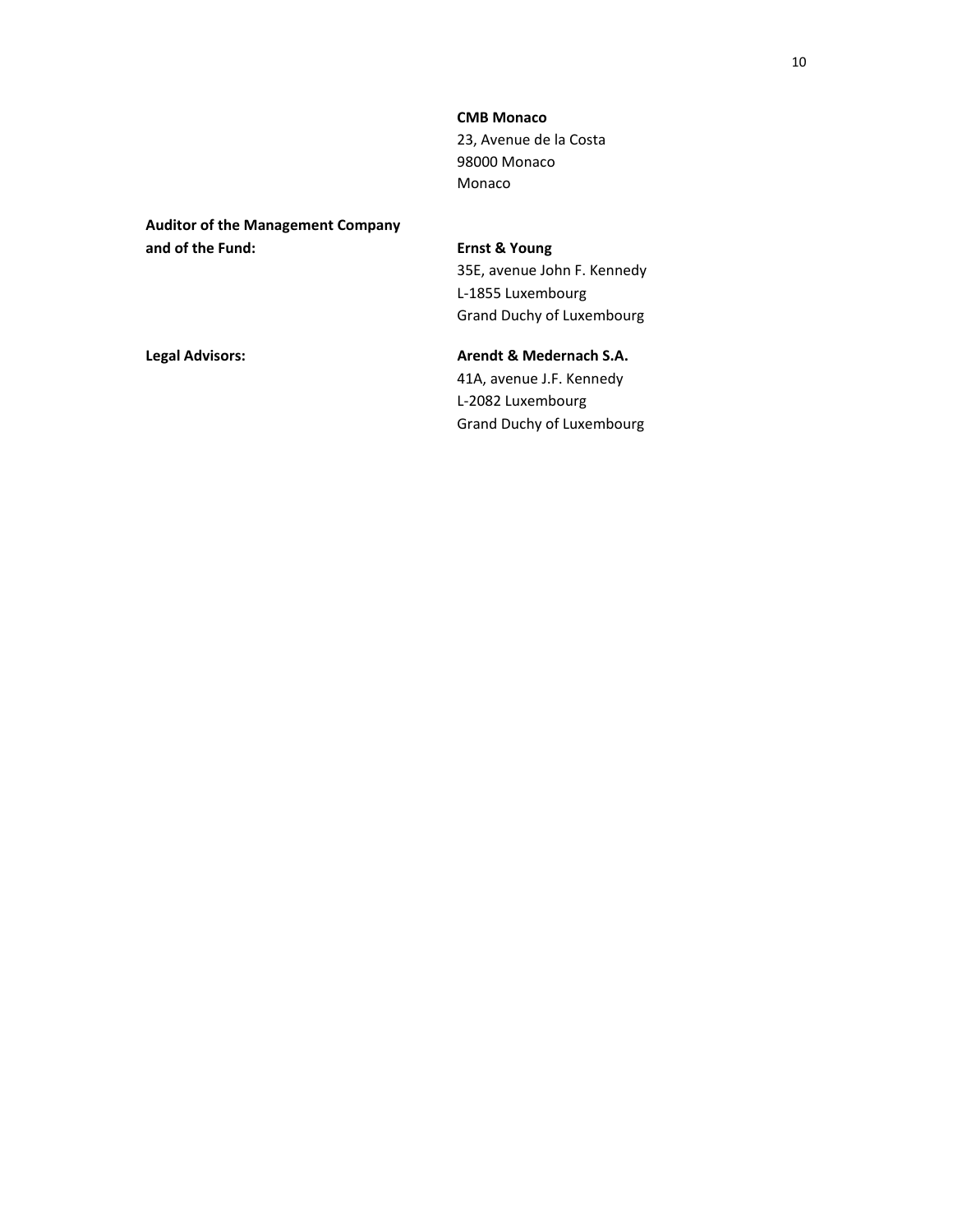## **TABLE OF CONTENTS**

|                                      | A.1. INVESTMENT OBJECTIVES, POLICIES, TECHNIQUES AND INVESTMENT                                   |    |
|--------------------------------------|---------------------------------------------------------------------------------------------------|----|
| <b>RESTRICTIONS</b>                  |                                                                                                   | 14 |
| L.                                   | <b>INVESTMENT OBJECTIVES AND POLICIES</b>                                                         | 14 |
| <b>II. INVESTMENT RESTRICTIONS</b>   |                                                                                                   | 14 |
|                                      |                                                                                                   |    |
|                                      |                                                                                                   |    |
|                                      |                                                                                                   |    |
|                                      |                                                                                                   |    |
|                                      |                                                                                                   |    |
|                                      |                                                                                                   |    |
|                                      |                                                                                                   |    |
|                                      | III. FINANCIAL TECHNIQUES AND INSTRUMENTS                                                         | 22 |
|                                      |                                                                                                   |    |
|                                      |                                                                                                   |    |
|                                      |                                                                                                   |    |
|                                      |                                                                                                   |    |
|                                      |                                                                                                   |    |
|                                      |                                                                                                   |    |
|                                      | IV. MEASURES TO COMBAT MONEY LAUNDERING AND TERRORIST FINANCING AND                               |    |
| <b>REGISTER OF BENEFICIAL OWNERS</b> |                                                                                                   | 32 |
| <b>V. RISK FACTORS</b>               |                                                                                                   | 34 |
|                                      |                                                                                                   |    |
|                                      |                                                                                                   |    |
|                                      |                                                                                                   |    |
|                                      |                                                                                                   |    |
|                                      |                                                                                                   |    |
|                                      |                                                                                                   |    |
|                                      |                                                                                                   |    |
|                                      | 8) Risk considerations applicable to the investment in contingent convertible capital instruments |    |
|                                      |                                                                                                   |    |
|                                      |                                                                                                   |    |
|                                      |                                                                                                   |    |
|                                      |                                                                                                   |    |
|                                      |                                                                                                   |    |
|                                      |                                                                                                   |    |
|                                      |                                                                                                   |    |
|                                      |                                                                                                   |    |
|                                      |                                                                                                   |    |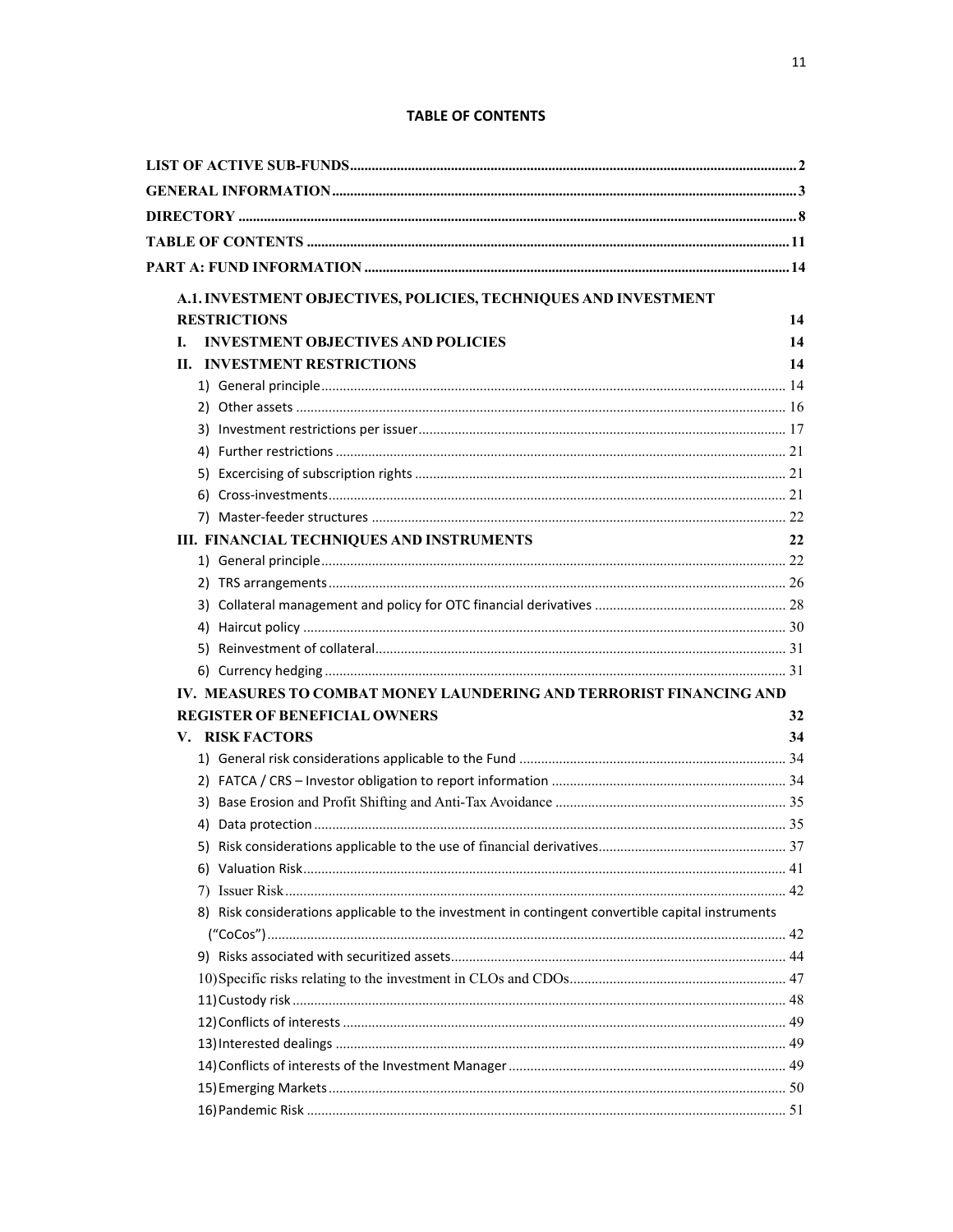| VI. GLOBAL EXPOSURE AND RISK MEASUREMENT                                   | 51 |
|----------------------------------------------------------------------------|----|
|                                                                            |    |
|                                                                            |    |
|                                                                            |    |
|                                                                            |    |
|                                                                            |    |
| VII. SUSTAINABILITY-RELATED RISK DISCLOSURES                               | 54 |
| <b>A.2. THE UNITS</b>                                                      | 55 |
| DESCRIPTION OF THE UNITS AND CLASSES OF UNITS<br>L.                        | 55 |
|                                                                            |    |
|                                                                            |    |
| II. PROCEDURE OF SUBSCRIPTION, CONVERSION AND REDEMPTION                   | 56 |
|                                                                            |    |
|                                                                            |    |
|                                                                            |    |
| III. PROTECTION AGAINST LATE TRADING AND MARKET TIMING                     | 60 |
| <b>A.3. DETERMINATION OF THE NET ASSET VALUE</b>                           | 61 |
| <b>CALCULATION AND PUBLICATION</b><br>L.                                   | 61 |
| II. SUSPENSION OF CALCULATION OF NET ASSET VALUE, OF THE ISSUE, REDEMPTION |    |
| AND CONVERSION OF THE UNITS                                                | 63 |
| <b>A.4. DISTRIBUTION POLICY</b>                                            | 64 |
| <b>A.5. MANAGEMENT OF THE FUND</b>                                         | 65 |
| <b>MANAGEMENT COMPANY</b><br>L.                                            | 65 |
| II. DISTRIBUTOR(S)                                                         | 66 |
| III. INVESTMENT MANAGER AND INVESTMENT ADVISER(S)                          | 67 |
| <b>IV. DEPOSITARY BANK</b>                                                 | 68 |
| V. REGISTRAR AND TRANSFER AGENT                                            | 70 |
| VI. ADMINISTRATIVE AGENT                                                   | 71 |
| <b>A.6. CHARGES AND EXPENSES</b>                                           | 71 |
| <b>GENERAL</b><br>L.                                                       | 71 |
| FEES OF THE MANAGEMENT COMPANY<br>П.                                       | 72 |
| III. FEES OF THE INVESTMENT MANAGER                                        | 72 |
| IV. DUPLICATION OF COMMISSIONS AND FEES                                    | 73 |
| V. FEES OF THE DEPOSITARY BANK, ADMINISTRATIVE AGENT AND REGISTRAR AND     |    |
| <b>TRANSFER AGENT</b>                                                      | 73 |
| VI. SOFT COMMISSIONS                                                       | 73 |
| <b>A.7. TAXATION</b>                                                       | 74 |
| <b>TAXATION OF THE FUND IN THE GRAND DUCHY OF LUXEMBOURG</b><br>L.         | 74 |
| II. TAXATION OF UNIT HOLDERS IN THE GRAND DUCHY OF LUXEMBOURG              | 76 |
| <b>A.8. CRS</b>                                                            | 77 |
| A.9. FATCA                                                                 | 78 |
| A.10. DISSOLUTION LIQUIDATION AND MERGER                                   | 79 |
| DISSOLUTION AND LIQUIDATION OF THE FUND OR THE SUB-FUNDS<br>I.             | 79 |
| MERGER OF A SUB-FUND OR A CATEGORY AND/OR A SUB-CATEGORY OF UNITS<br>П.    |    |
| <b>WITH ANOTHER</b>                                                        | 80 |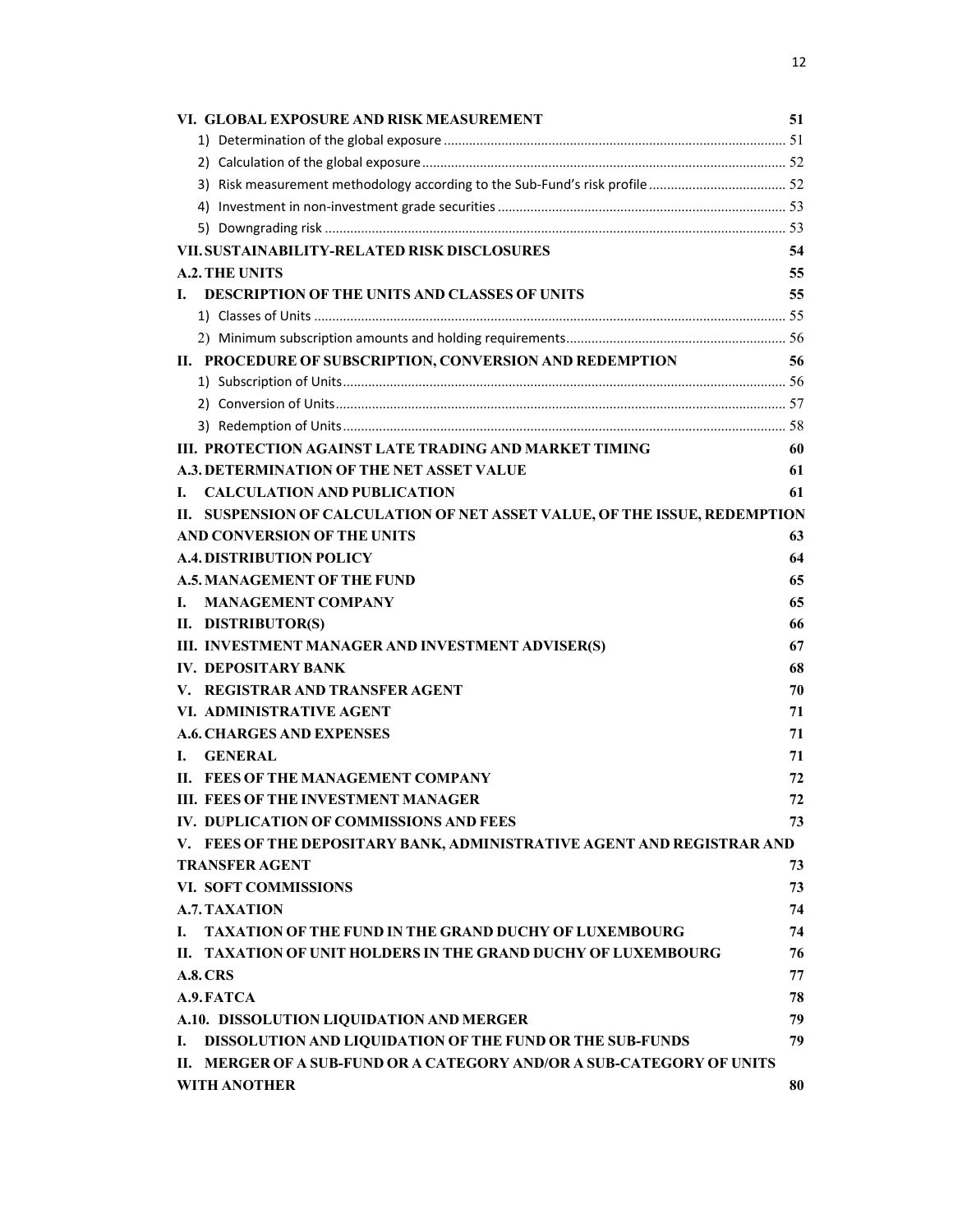| III. MERGER OF THE FUND OR A SUB-FUND OR A CATEGORY AND/OR A SUB- |    |
|-------------------------------------------------------------------|----|
| <b>CATEGORY OF UNITS WITH ANOTHER STRUCTURE</b>                   | 81 |
| A.11. FISCAL YEAR                                                 | 81 |
| A.12. FILING OF DOCUMENTS                                         | 82 |
|                                                                   |    |
| <b>I. PALLADIUM FCP: MEGATREND PROTECTION 90</b>                  | 83 |
| II. PALLADIUM FCP: RAM MEDIOBANCA STRATA UCITS CREDIT FUND        | 90 |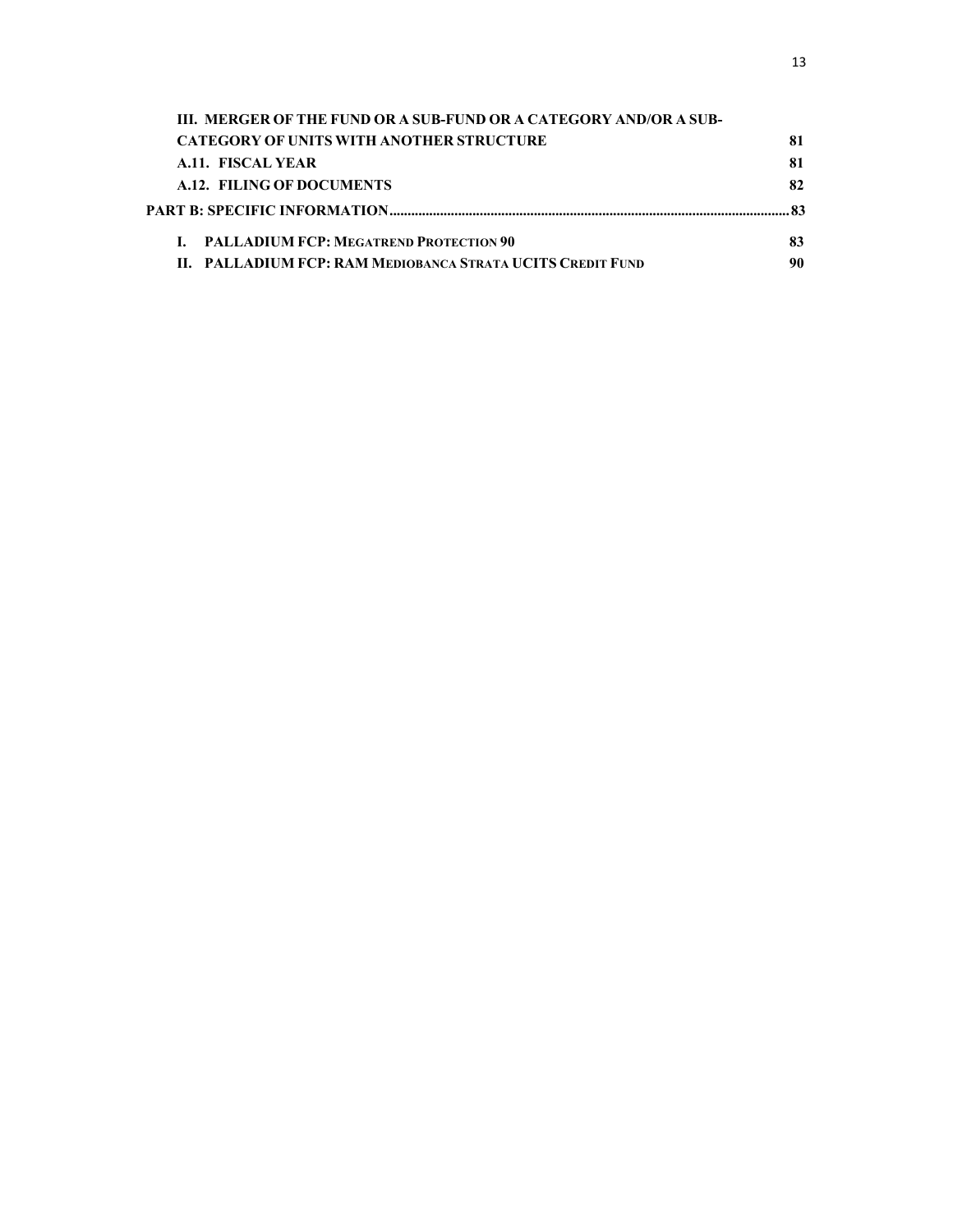## **PART A: FUND INFORMATION**

# **A.1. INVESTMENT OBJECTIVES, POLICIES, TECHNIQUES AND INVESTMENT RESTRICTIONS**

## **I. INVESTMENT OBJECTIVES AND POLICIES**

The investment objective of the Fund is to manage the assets of each Sub-Fund for the benefit of its Unit Holders within the limits set forth under "Investment Restrictions". In order to achieve the investment objective, the assets of the Fund will be invested in transferable securities or other assets permitted by law including but not limited to cash and cash equivalents.

The investments within each Sub-Fund are subject to market fluctuations and to the risks inherent in all investments; accordingly, no assurance can be given that their investment objective will be achieved.

The investment policies and structure applicable to the various Sub-Funds created by the Management Company are described hereinafter in part B of this Prospectus. If further Sub-Funds are created the Prospectus will be updated accordingly.

## **II. INVESTMENT RESTRICTIONS**

The Management Company shall, based upon the principle of risk spreading, have power to determine the investment policy for the investments for each Sub-Fund and the course of conduct of the management and business affairs of the Fund.

Except to the extent that more restrictive rules are provided for in connection with a specific Sub-Fund as described in the particulars of the Sub-Fund in part B of the Prospectus, the investment policy shall comply with the rules and restrictions laid down hereafter:

# **1) General principle**

Investment in each Sub-Fund of the Fund shall consist solely of one or more of the following:

- a) Transferable securities and money market instruments admitted to or dealt in on a regulated market within the meaning of Directive 2004/39/EC of the European Parliament and of the Council of 21 April 2004 on markets in financial instruments;
- b) Transferable securities and money market instruments dealt in on another market in a member state of the European Union which is regulated, operates regularly and is recognized and open to the public;
- c) Transferable securities and money market instruments officially listed on a stock exchange in North America, Central America, South America, Australia (including Oceania), Europe and/or Asia or dealt in on another market in North America, Central America, South America, Australia (including Oceania), Europe and/or Asia which is regulated, operates regularly and is recognized and open to the public;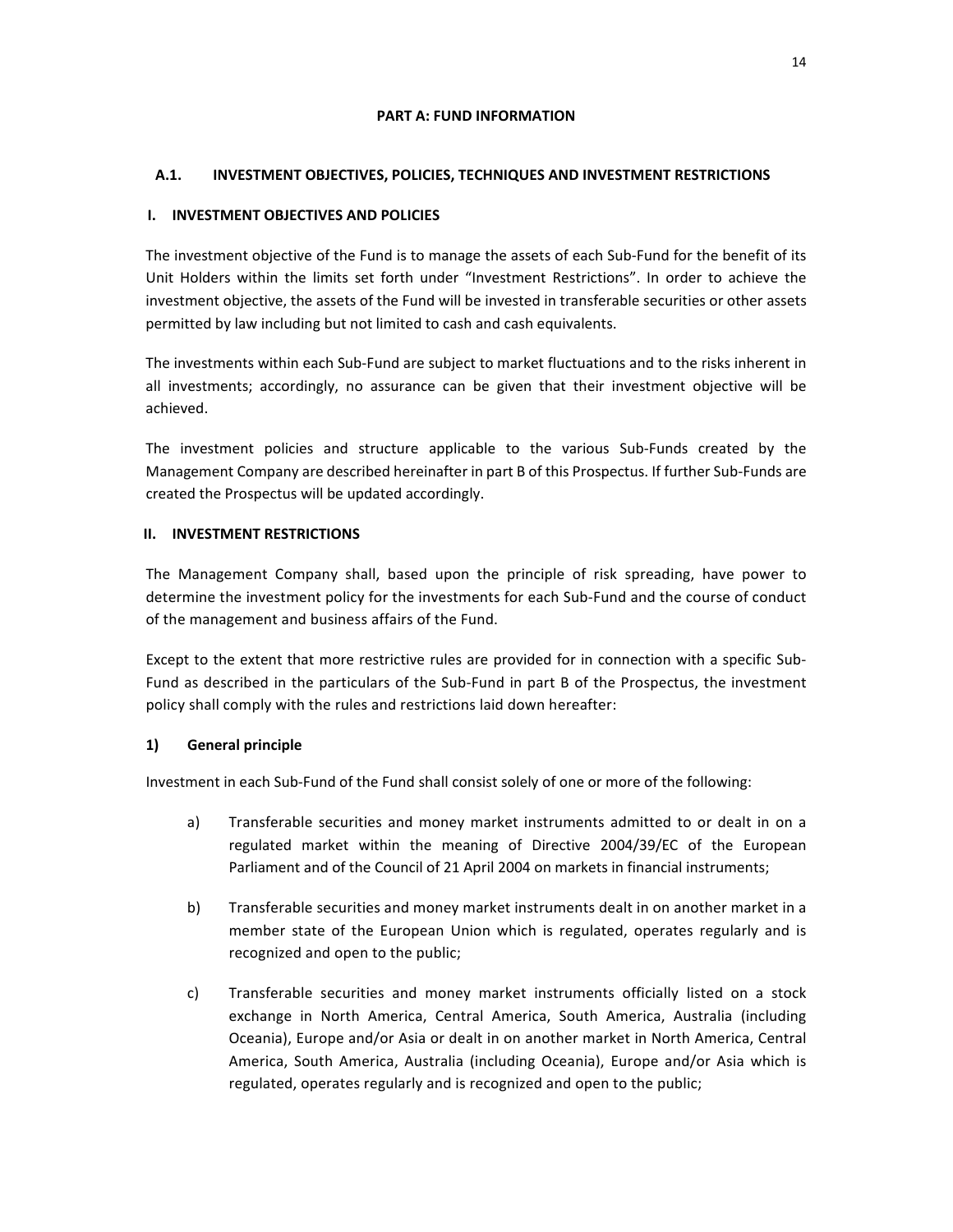- d) Recently issued transferable securities and money market instruments provided that:
	- $\triangleright$  The terms of issue include an undertaking that application will be made for admission to official listing on a stock exchange or to another regulated market referred to under a), b) and c) above; and
	- $\triangleright$  Such admission is secured within one year of the issue;
- e) Shares or units of UCITS authorized according to the UCITS Directive and/or other UCIs within the meaning of the first and second indent of article 1(2) of the UCITS Directive, should they be situated in a member state of the European Union or not, provided that:
	- $\triangleright$  Such other UCIs are authorized under laws which provide that they are subject to supervision considered by the Commission de Surveillance du Secteur Financier ("**CSSF**") to be equivalent to that laid down in EU law and that cooperation between authorities is sufficiently ensured;
	- $\triangleright$  The level of guaranteed protection for share or unit holders in such other UCIs is equivalent to that provided for share or unit holders in a UCITS, and in particular that the rules on asset segregation, borrowing, lending and uncovered sales of transferable securities and money market instruments are equivalent to the requirements of the UCITS Directive;
	- $\triangleright$  The business of the other UCI is reported in at least half-yearly and annual reports to enable an assessment to be made of the assets and liabilities, income and operations over the reporting period;
	- $\triangleright$  No more than 10% of the UCITS or the other UCI assets, whose acquisition is contemplated, can be, according to its management regulations or constitutive documents, invested in aggregate in shares or units of other UCITS or other UCIs;
- f) Deposits with credit institutions which are repayable on demand or have the right to be withdrawn, and maturing in no more than 12 months, provided that the credit institution has its registered office in a member state of the European Union or, if the registered office of the credit institution is situated in a non-member state, provided that it is subject to prudential rules considered by the CSSF as equivalent to those laid down in EU law;
- g) Financial derivatives, including equivalent cash settled instruments, dealt in on a regulated market referred to under a), b) and c) above, and/or financial derivative instruments dealt in over-the-counter ("**OTC derivatives**"), provided that:
	- $\triangleright$  The underlying consist of instruments covered by this Section 1, financial indices, interest rates, foreign exchange rates or currencies, in which the Sub-Fund may invest in accordance with its investment objectives;
	- $\triangleright$  The counterparties to OTC derivatives are institutions subject to prudential supervision, and belonging to the categories approved by the CSSF and the board of directors of the Management Company; and
	- $\triangleright$  OTC derivatives are subject to reliable and verifiable valuation on a daily basis and can be sold, liquidated or closed by an offsetting transaction at any time at their fair value at the Fund's initiative;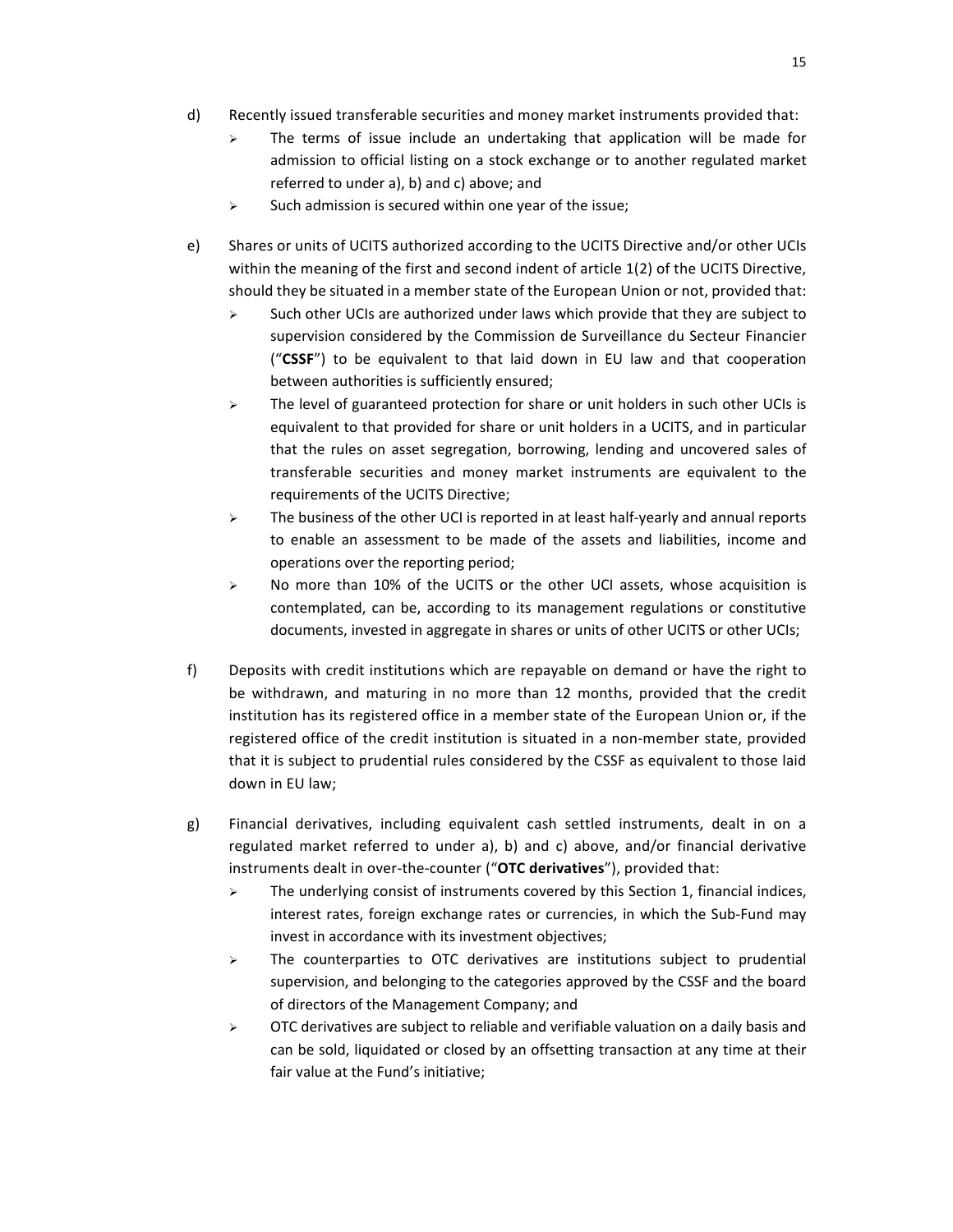- h) Money market instruments other than those dealt in on regulated markets referred to in a), b) and c), if the issue or issuer of such instruments is itself regulated for the purpose of protecting investors and savings, and provided that they are:
	- $\triangleright$  Issued or guaranteed by a central, regional or local authority, a central bank of a member state of the European Union, the European Central Bank, the European Union or the European Investment Bank, a non-member state of the European Union or, in the case of a federal state, by one of the members making up the federation, or by a public international body to which one or more member states belong; or
	- $\triangleright$  Issued by an undertaking any securities of which are dealt in on regulated markets referred to under a), b) or c) above; or
	- $\triangleright$  Issued or guaranteed by an establishment subject to prudential supervision, in accordance with criteria defined by EU law or by an establishment which is subject to and complies with prudential rules considered by the CSSF to be at least as stringent as those laid down by EU law; or
	- $\triangleright$  Issued by other bodies belonging to the categories approved by the CSSF provided that investments in such instruments are subject to investor protection equivalent to that laid down in the first, second and third indent of this Section 1 h), and provided that the issuer (i) is a company whose capital and reserves amount at least to ten million Euro (EUR 10,000,000) and (ii) which presents and publishes its annual accounts in accordance with the Directive 2013/34/EU of the European Parliament and of the Council of 26 June 2013 on the annual financial statements, consolidated financial statements and related reports of certain types of undertakings, (iii) is an entity which, within a group of companies which includes one or several listed companies, is dedicated to the financing of the group, or (iv) is an entity which is dedicated to the financing of securitization vehicles which benefit from a banking liquidity line.

# **2) Other assets**

The Management Company, acting on behalf of each Sub-Fund may:

- a) invest up to 10% of the net assets of each of the Sub-Funds in transferable securities and money market instruments other than those referred to under Section 1) a) through d) and h) above;
- b) hold ancillary liquid assets;
- c) borrow the equivalent of up to 10% of its net assets provided that the borrowing is on a temporary basis and that its amount does not exceed 15% of the total assets of the Fund;
- d) acquire foreign currencies by means of back-to-back loans.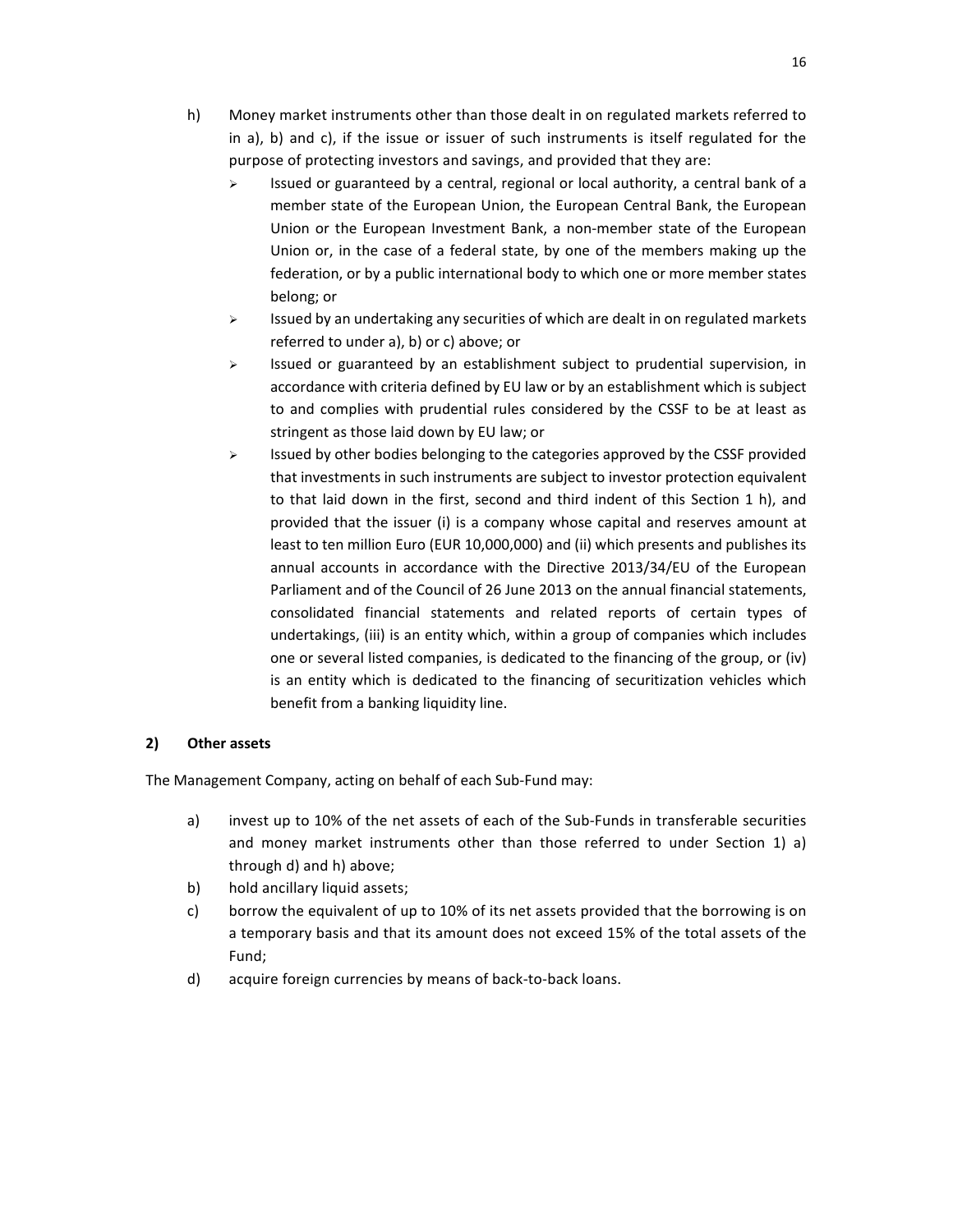#### **3) Investment restrictions per issuer**

In addition, the Management Company, on behalf of the Fund shall comply in respect of the net assets of each Sub-Fund with the following investment restrictions per issuer:

## a) **Rules for risk spreading**

For the calculation of the limits defined in points (1) to (5) and (7) below, companies belonging to the same group of companies shall be treated as a single issuer.

#### • **Transferable securities and money market instruments**

- (1) A Sub-Fund may not invest more than 10% of its net assets in transferable securities or money market instruments issued by the same body. The total value of the transferable securities and money market instruments held by the Sub-Fund in the issuing bodies in each of which it invests more than 5% of its net assets must not exceed 40% of the value of its net assets. This restriction does not apply to deposits and OTC transactions made with financial institutions subject to prudential supervision.
- (2) The 10% limit laid down in paragraph (1) is raised to 20% in the case of transferable securities and money market instruments issued by the same group of companies.
- (3) The 10% limit laid down in paragraph (1) is raised to a maximum of 35% if the transferable securities or money market instruments are issued or guaranteed by a member state of the European Union, by its local authorities, by a non-member state of the European Union or by public international bodies to which one or more member states of the European Union are members.
- (4) The 10% limit laid down in paragraph (1) is raised to 25% for certain debt securities issued by a credit institution whose registered office is in a member state of the European Union and which is subject by law to special public supervision designed to protect the holders of debt securities. In particular, sums deriving from the issue of such debt securities must be invested pursuant to the law in assets which, during the whole period of validity of the debt securities, are capable of covering claims attaching to the debt securities and which, in event of bankruptcy of the issuer, would be used on a priority basis for the reimbursement of the principal and payment of accrued interest. To the extent that the Sub-Fund invests more than 5% of its assets in such debt securities, issued by the same issuer, the total value of such investments may not exceed 80% of the value of the Sub-Fund's net assets.
- (5) The values mentioned in (3) and (4) above are not taken into account for the purpose of applying the 40% limit referred to under paragraph (1) above.
- **(6) Notwithstanding the limits indicated above, and in accordance with the principle of risk-spreading, each Sub-Fund is authorized to invest up to 100% of its assets in transferable securities and money market instruments issued or guaranteed by a member state of the European Union, its local authorities, a member state of the OECD or public international bodies of which one or more member states of the European Union are members, provided that (i) these securities consist of**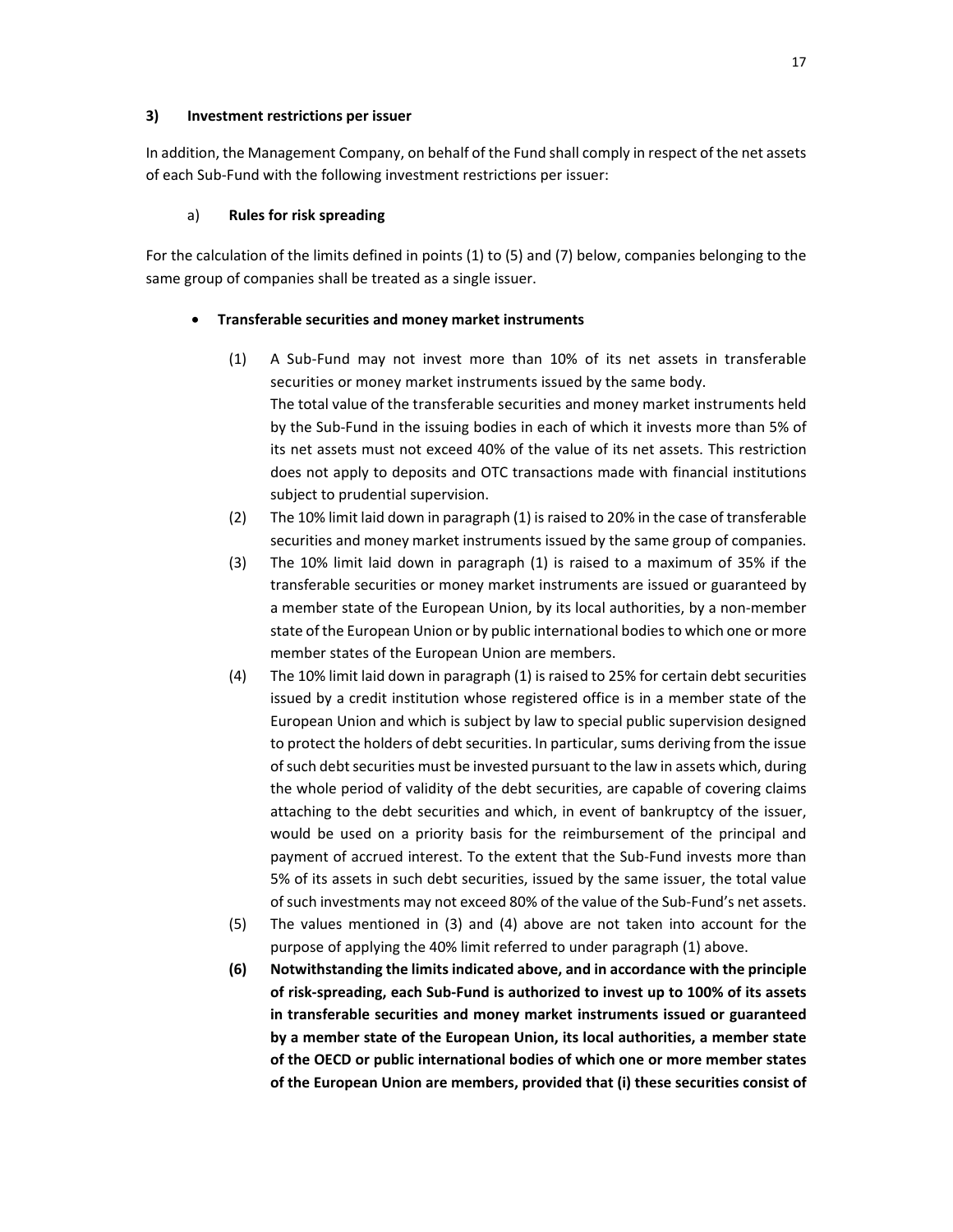**at least six different issues and (ii) securities from any one issue may not account for more than 30% of the Sub-Fund's net assets.** 

- (7) Without prejudice to the limits laid down in (b) below, the limits laid down in (1) above are raised to maximum 20% for investment in shares and/or debt securities issued by the same body and when the Sub-Fund's investment policy is aimed at duplicating the composition of a certain stock or debt securities index, which is recognized by the CSSF and meets the following criteria:
	- $\triangleright$  The index's composition is sufficiently diversified;
	- $\triangleright$  The index represents an adequate benchmark for the market to which it refers;
	- $\triangleright$  The index is published in an appropriate manner.

The 20% limit is increased to 35% where that proves to be justified by exceptional conditions, in particular in regulated markets where certain transferable securities or money market instruments are highly dominant. The investment up to this limit is only permitted for one single issuer.

#### • **Bank deposits**

- (8) The Management Company, on behalf of a Sub-Fund may not invest more than 20% of its net assets in deposits made with the same entity.
- **Derivatives**
	- (9) The risk exposure to a counterparty in an OTC derivatives may not exceed 10% of the Sub-Fund's net assets when the counterparty is a credit institution referred to in f) in Section 1 above, or 5% of its net assets in the other cases.
	- (10) The Management Company, on behalf of a Sub-Fund may invest in financial derivative instruments provided that the exposure to the underlying assets does not exceed in aggregate the investment limits laid down in (1) to (5), (8), (16) and (17). When the Sub-Fund invests in index-based financial derivative instruments, these investments do not have to be combined with the limits laid down in (1) to (5), (8), (16) and (17).
	- (11) When a transferable security or money market instruments embeds a derivative, the latter must be taken into account when applying the provisions laid down in (12), (16) and (17), and when determining the risks arising on transactions in derivative instruments.
	- (12) With regard to derivative instruments, each Sub-Fund will ensure that its global exposure relating to derivative instruments does not exceed the total net value of its portfolio.

The risks exposure is calculated taking into account the current value of the underlying assets, the counterparty risk, future market movements and the time available to liquidate the positions.

As more specifically provide for in the section "Financial Techniques and Instruments" herebelow and in the particulars of the Sub-Funds in part B of the Prospectus, derivatives may be used for both hedging and investment purposes.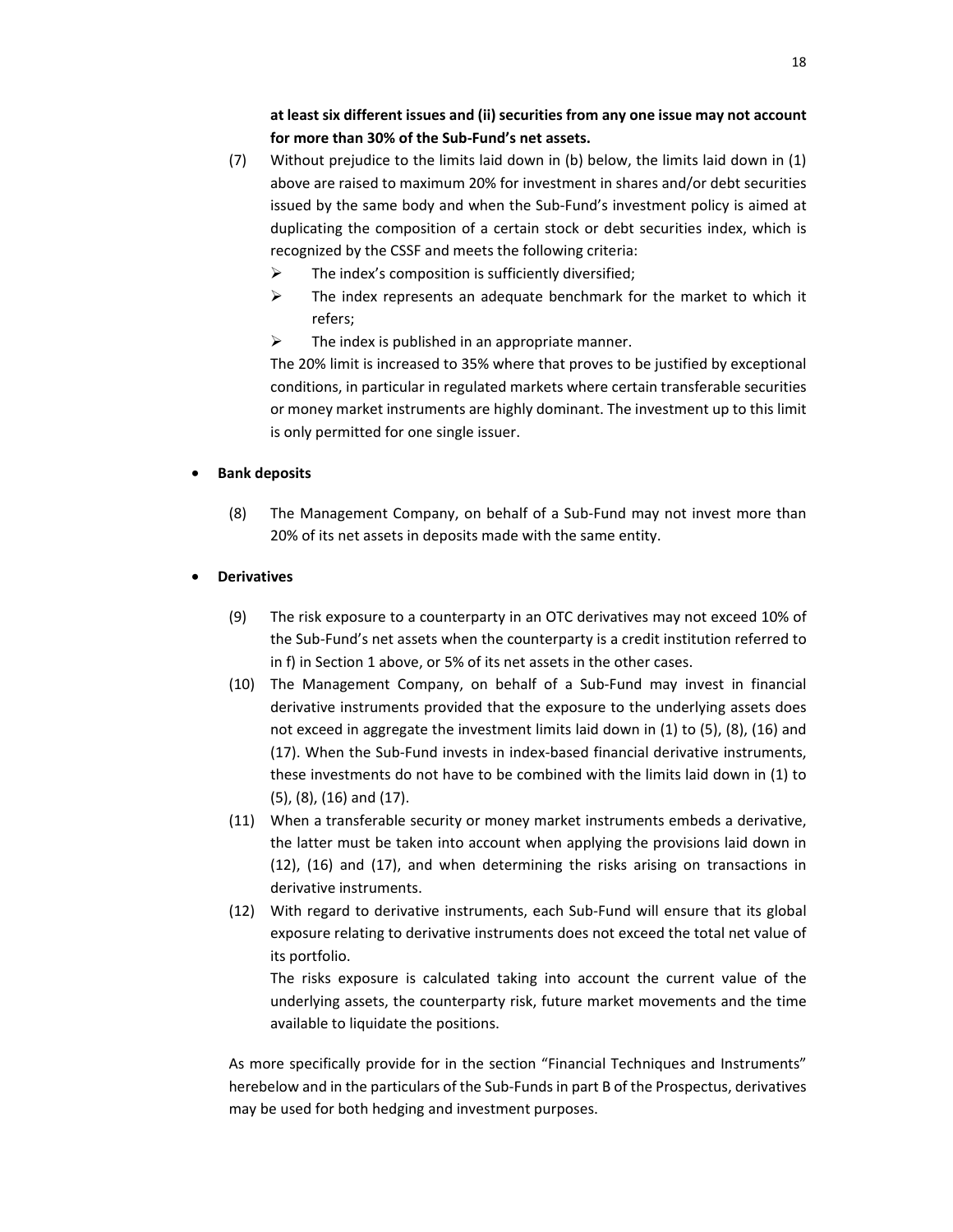#### • **Shares or units in open-ended funds**

- (13) The Management Company, on behalf of each Sub-Fund may not invest more than 20% of its net assets in shares or units of a single UCITS or other UCI referred to in 1) e) above.
- (14) Furthermore, investments made in UCIs other than UCITS by the Management Company, on behalf of a Sub-Fund, may not exceed, in aggregate, 30% of the net assets of the Sub-Fund.
- (15) To the extent that a UCITS or UCI is composed of several Sub-Funds and provided that the principle of segregation of commitments of the different Sub-Funds is ensured in relation to third parties, each Sub-Fund shall be considered as a separate entity for the application of the limit laid down in (13) hereabove.

When the Management Company, on behalf of a Sub-Fund invests in the shares or units of other UCITS and/or other UCIs that are managed, directly or by delegation, by the Management Company or by any other company to which the Management Company is linked by common management or control or by a substantial direct or indirect holding, the Management Company or other company may not charge subscription or redemption fees on account of the Sub-Fund's investment in the shares or units of other UCITS and/or other UCIs.

If the Management Company, on behalf of a Sub-Fund shall decide to invest a substantial proportion of its assets in other UCITS and/or UCIs the maximum level of management fees that may be charged to both the Sub-Fund and to the UCITS and/or UCIs in which it intends to invest will be disclosed in part B of this Prospectus under the specific information regarding the concerned Sub-Fund.

#### • **Combined limits**

- (16) Notwithstanding the individual limits laid down in (1), (8) and (9), the Management Company, on behalf of the Sub-Funds may not combine:
	- $\triangleright$  Investments in transferable securities or money market instruments issued by;
	- $\triangleright$  Deposits made with; and/or
	- $\triangleright$  Exposures arising from OTC derivatives undertaken with a single body in excess of 20% of its net assets.
- (17) The limits set out in (1) to (5), (8) and (9) cannot be combined. Thus, investments by the Management Company for each Sub-Fund in transferable securities or money market instruments issued by the same body or in deposits or derivative instruments made with this body in accordance with (1) to (5), (8) and (9) may not exceed a total of 35% of the net assets of the Sub-Fund.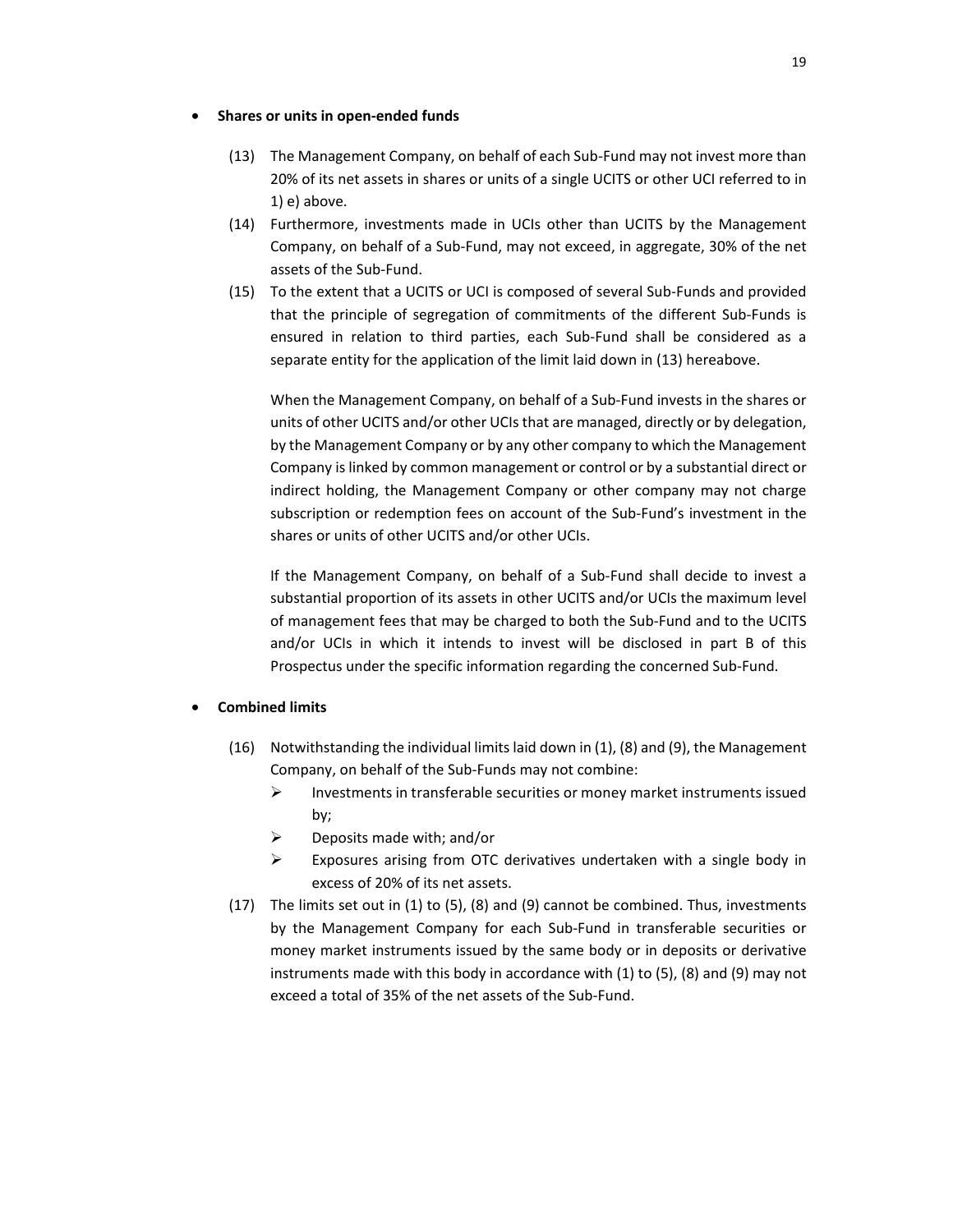### b) **Restrictions with regard to control**

- (18) The Management Company, on behalf of a Sub-Fund may not acquire such amount of shares carrying voting rights which would enable it to exercise significant influence over the management of an issuing body.
- (19) The Management Company, on behalf of the Fund may acquire no more than:
	- (i) 10% of the outstanding non-voting shares of the same issuer,
	- (ii) 10% of the outstanding debt securities of the same issuer,
	- (iii) 25% of the outstanding shares or units of the same UCITS and/or other UCI,
	- (iv) 10% of the outstanding money market instruments of the same issuer.

The limits set in points (ii) to (iv) may be disregarded at the time of acquisition if at that time the gross amount of debt securities or money market instruments, or the net amount of the securities in issue, cannot be calculated.

- (20) The limits laid down in (18) and (19) are waived as regards:
	- $\triangleright$  Transferable securities and money market instruments issued or guaranteed by a member state of the European Union or its local authorities;
	- $\triangleright$  Transferable securities and money market instruments issued or guaranteed by a non-member state of the European Union;
	- $\triangleright$  Transferable securities and money market instruments issued by public international bodies of which one or more member states of the European Union are members;
	- $\triangleright$  Shares held in the capital of a company incorporated in a non-member state of the European Union which invests its assets mainly in securities of issuing bodies having their registered office in that state, where under the legislation of that state, such holding represents the only way in which the relevant Sub-Fund can invest in the securities of issuing bodies of that state and provided that the investment policy of the company complies with regulations governing risk diversification and restrictions with regard to control laid down herein;
	- $\triangleright$  Shares held in the capital of subsidiary companies carrying on only the business of management, advice or marketing in the country/state where the subsidiary is located, in regard to the repurchase of the Units at the Unit Holders request exclusively on its or their behalf.

## **Securitisation**

(21) The Investment Managers shall not invest on behalf of a Sub-Fund in securitisation positions which are issued on or after 1 January 2019, unless these comply with the obligations imposed by Articles 5 and 6 of Regulation (EU) 2017/2402 of the European Parliament and of the Council of 12 December 2017 laying down a general framework for securitisation (the "**Securitisation Regulation**").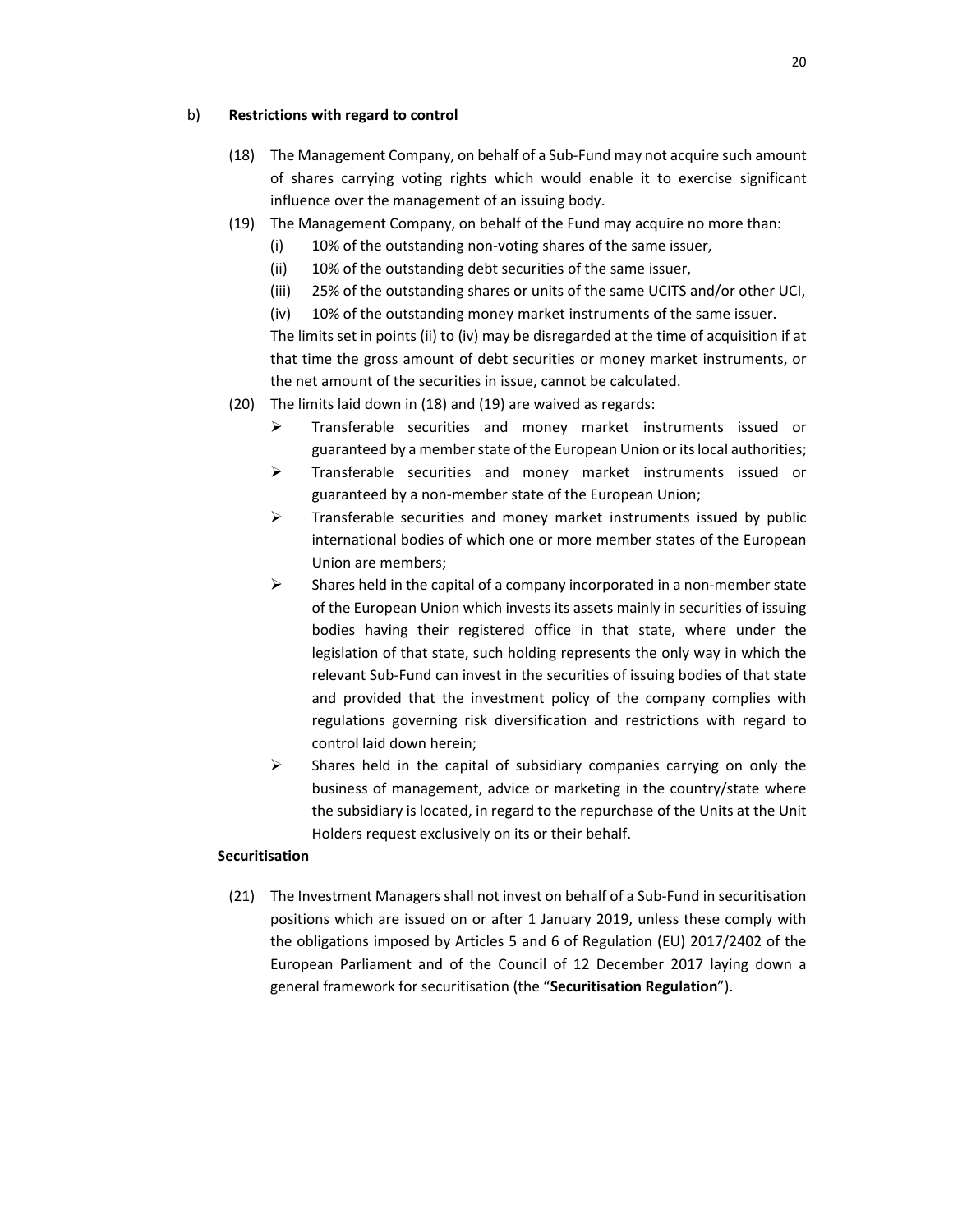## **4) Further restrictions**

Furthermore, the following restrictions will have to be complied with:

- a) The Management Company, on behalf of a Sub-Fund may not acquire either precious metals or certificates representing them.
- b) The Management Company, on behalf of a Sub-Fund may not acquire real estate, provided that investments may be made in securities secured by real estate or interests therein or issued by companies which invest in real estate or interests therein.
- c) The Management Company, on behalf of a Sub-Fund may not issue warrants or other rights giving holders the right to purchase Units in such Sub-Fund.
- d) Without prejudice to the possibility of the Management Company to acquire debt securities and to hold bank deposits on behalf of a Sub-Fund, the Management Company, on behalf of a Sub-Fund may not grant loans or act as guarantor on behalf of third parties. This restriction does not prohibit the Management Company, on behalf of a Sub-Fund from acquiring transferable securities, money market instruments or other financial instruments that are not fully paid-up.
- e) The Management Company, on behalf of a Sub-Fund may not carry out uncovered sales of transferable securities, money market instruments or other financial instruments.

## **5) Excercising of subscription rights**

Notwithstanding the above provisions:

- a) The Management Company, on behalf of a Sub-Fund needs not necessarily to comply with the limits referred to hereabove when exercising subscription rights attaching to transferable securities or money market instruments which form part of such Sub-Fund's portfolio concerned.
- b) If the limits referred to above are exceeded for reasons beyond the control of the Management Company or as a result of the exercise of subscription rights, the Management Company, on behalf of such Sub-Fund must adopt as a priority objective for its sales transactions the remedying of that situation, taking due account of the interests of its Unit Holders.

# **6) Cross-investments**

Finally, the Management Company may have a Sub-Fund of the Fund subscribe, acquire and/or hold securities to be issued or issued by one or more other Sub-Funds of the Fund, in accordance with the provisions set forth in the sales documents of the Fund and with the restrictions set forth in the Law, provided that:

a) The target Sub-Fund does not, in turn, invest in the Sub-Fund investing in the target Sub-Fund.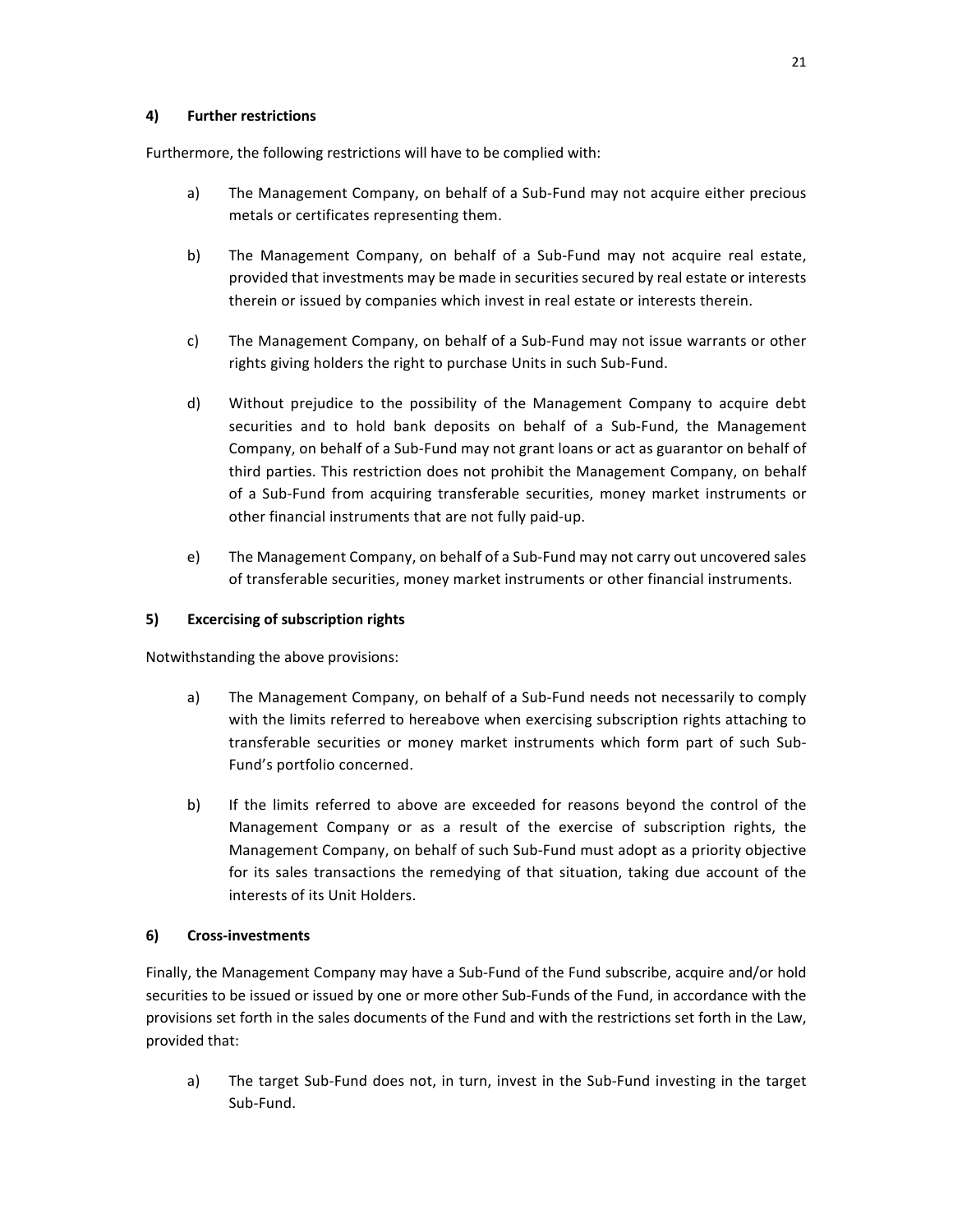- b) No more than 10% of the assets of the target Sub-Funds whose acquisition is contemplated may be invested, according to its investment policy, in aggregate in Units of other target Sub-Funds of the Fund.
- c) Voting rights, if any, attaching to the Units of the target Sub-Fund are suspended for as long as they are held by the investing Sub-Fund and without prejudice to the appropriate processing in the accounts and the periodic reports.
- d) In any event, for as long as the Units of the target Sub-Fund are held by the investing Sub-Fund, their value will not be taken into consideration for the calculation of the net assets of the Fund for the purpose of verifying the minimum threshold of the net assets imposed by the Law.

# **7) Master-feeder structures**

Under the conditions set forth in Luxembourg laws, circulars and regulations, the Management Company may, at any time it deems appropriate and to the widest extent permitted by applicable Luxembourg laws:

- a) create any Sub-Fund and/or Class of Units qualifying either as a feeder UCITS or as a master UCITS.
- b) convert any existing Sub-Fund and/or Class of Units into a feeder UCITS Sub-Fund and/or Class of Units or change the master UCITS of any of its feeder UCITS Sub-Fund and/or Class of Units.

By way of derogation from article 46 of the Law, the Fund or any of its Sub-Funds which acts as a feeder (the "**Feeder**") of a master-fund shall invest at least 85% of its assets in another UCITS or in a Sub-Fund of such UCITS (the "**Master**").

The Feeder may not invest more than 15% of its assets in the following elements:

- a) Ancillary liquid assets in accordance with article 41 (2), second sub-paragraph of the Law.
- b) Financial derivative instruments which may be used only for hedging purposes, in accordance with article 41 (1), point g) and article 42 (2) and (3) of the Law.
- c) Movable and immovable property which is essential for the direct pursuit of the Fund's business.

## **III. FINANCIAL TECHNIQUES AND INSTRUMENTS**

## **1) General principle**

The Fund must employ a risk management process which enables it to monitor and measure at any time the risk of the positions and their contribution to the overall risk profile of the portfolio; it must employ a process for accurate and independent assessment of the value of OTC derivatives. It must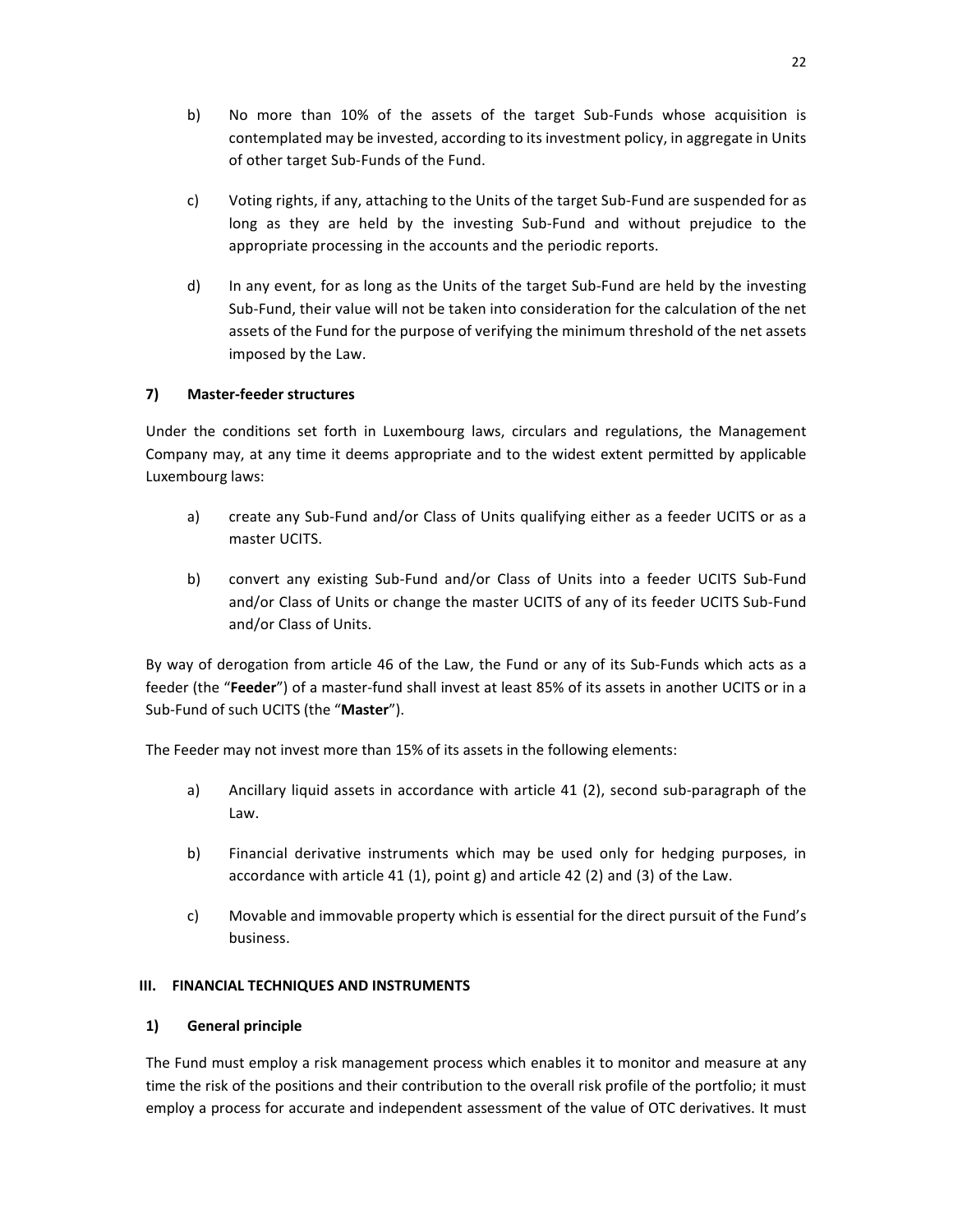communicate to the CSSF regularly and in accordance with the detailed rules defined by the latter, the types of derivative instruments, the underlying risks, the quantitative limits and the methods which are chosen in order to estimate the risks associated with transactions in derivative instruments.

The Fund may invest in or employ (i) derivative instruments and (ii) techniques and instruments relating to transferable securities and money market instruments provided that, for the time being, such techniques and instruments are used for efficient portfolio management, hedging purposes, duration management or other risk management of the portfolio as described herebelow.

When these operations concern the use of derivative instruments, these conditions and limits shall conform to the provisions laid down in section "Investment Restrictions". The overall risk exposures related to financial derivative instruments are set out in the relevant section of the Sub-Fund in part B of this Prospectus.

Each Sub-Fund will employ the commitment or Value-at-Risk ("**VaR**") approach to calculate their global exposure accordingly to the risk profile of the Sub-Fund.

### **Use of financial derivative instruments**

Each Sub-Fund may, in accordance with the investment objective and investment restrictions set out in the relevant particulars of the Sub-Fund in part B of this Prospectus, use financial derivative instruments such as options, futures, forwards and swaps or any variation or combination of such instruments, for hedging or investment purposes, in accordance with the investment objective and policy of the Sub-Fund, as set out in part B of this Prospectus.

The use of financial derivative instruments may not, under any circumstances, cause a Sub-Fund to deviate from its investment objective in accordance with the Sub-Fund's restrictions and Section A1.II of this Prospectus.

Financial derivative instruments used by any Sub-Fund may include, without limitation, the following categories of instruments:

*Options:* an option contains the right to buy or sell a specific quantity of a specific asset at a fixed price at or before a specified future date. There are two forms of options: put or call options, both of which may be utilised by the Investment Manager. Put options are contracts sold for a premium that give to the buyer the right, but not the obligation, to sell to the seller a specified quantity of a particular asset (or financial instrument) at a specified price. Call options are similar contracts sold for a premium that give the buyer the right, but not the obligation, to buy from the seller a specified quantity of a particular asset (or financial instrument) at a specified price. Options may also be cash-settled. A Sub-Fund may use such instruments to hedge against market risk or to gain exposure to credit instruments and other investments, which include bonds, notes, convertible bonds and/or hybrid capital instruments, structured credit instruments, currencies, exchange-traded funds, contracts for differences and indices. Any option entered into by a Sub-Fund will be in accordance with the limits prescribed by Applicable Laws.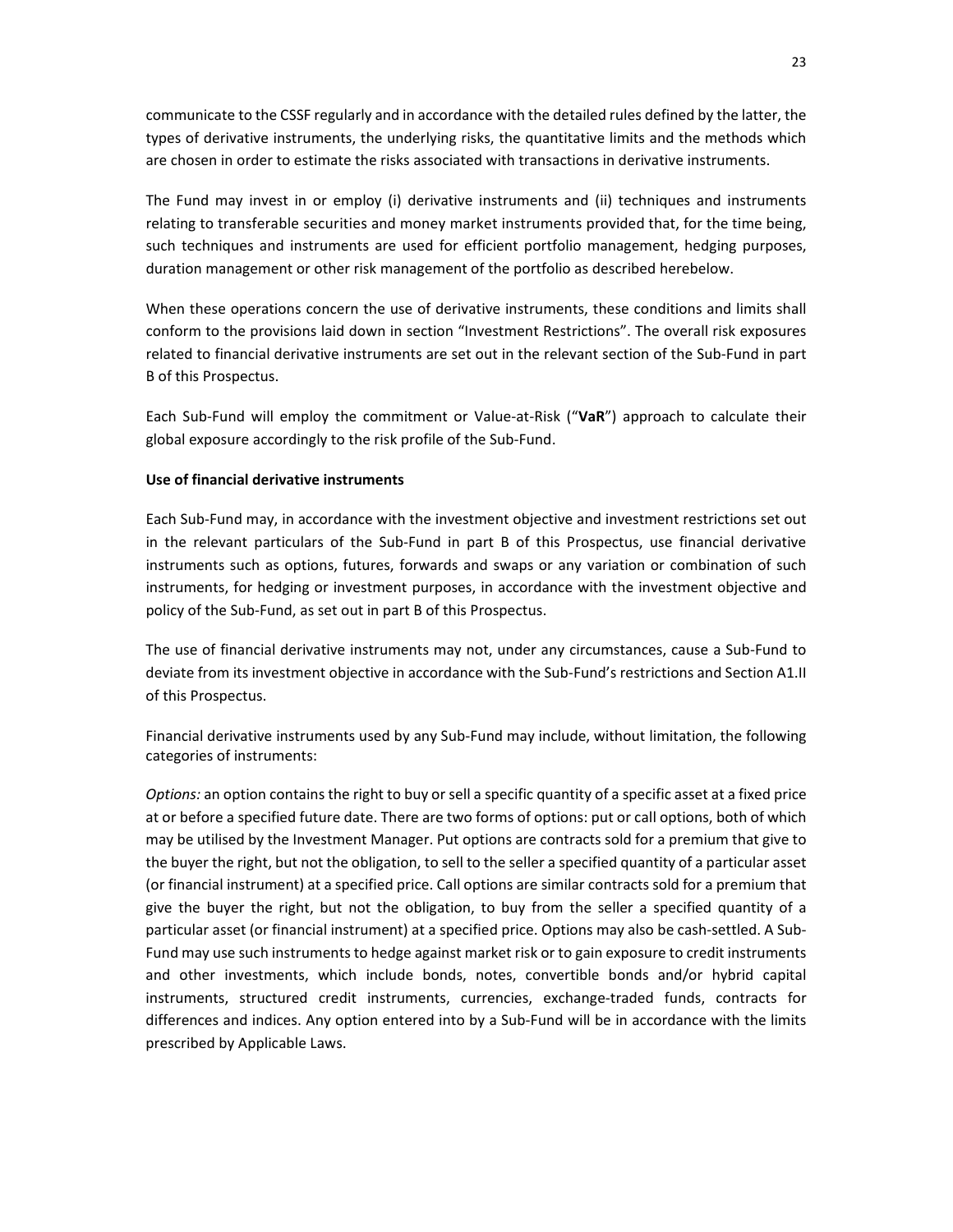*Futures contracts*: a futures contract is an agreement to buy or sell a stated amount of a security, currency, index (including an eligible commodity index) or other asset at a specific future date and at a pre-agreed price.

*Forwards*: forward currency contracts (which include non-deliverable forward currency contracts) could be used by the Investment Manager to hedge against currency risk that has resulted from assets held by the Sub-Fund that are not in the reference currency of the Sub-Fund. The Sub-Fund, may, for example, use forward currency contracts by selling forward a foreign currency against the reference currency to protect the Sub-Fund from foreign exchange rate risk that has risen from holding assets in that currency.

*Interest rate swaps*: an interest rate swap is an agreement to exchange interest rate cash flows, calculated on a notional principal amount, at specified intervals (payment dates) during the life of the agreement.

*Currency swap contracts*: to exchange currencies at fixed rates of exchange or at floating rates of exchange or currencies at a floating rate of exchange for currencies at a fixed rate of exchange. For these instruments the Sub-Fund's return is based on the movement of currency exchange rates and interest rates relative to a fixed currency amount agreed by the parties. Further, non-deliverable swaps may be used, which are currency swaps between a major and minor currency that is restricted or not convertible, whereby there is no delivery of the two currencies involved in the swap.

*Index swaps*: to serve as a substitute for purchasing a group of bonds (or executing a portfolio of singlename CDS), or it may hedge specific index exposure, gain or reduce exposure to an index or be associated to the performance of one or more relevant underlying indices that are linked directly or indirectly to certain securities.

*Credit default swaps ("CDS"):* CDS may be used to transfer the credit exposure of a fixed income product or basket of products, via an index CDS (or a CDS index tranche), between parties. Where the Sub-Fund buys a CDS, this is to receive credit protection, whereas the seller of the default swap guarantees the credit worthiness of the underlying asset to the Sub-Fund. CDS can either serve as a substitute for purchasing bonds/ structured credit instruments or they can hedge specific bond/ structured credit instruments exposure. A Sub-Fund may enter into CDS agreements. The "buyer" in a credit default contract is obligated to pay the "seller" a periodic stream of payments over the term of the contract provided that no event of default on an underlying reference obligation has occurred. If an event of default occurs, the seller must pay the buyer the full notional value, or "par value", of the reference obligation in exchange for a deliverable reference obligation. The Sub-Fund may be either the buyer or seller in a CDS transaction. If a Sub-Fund is a buyer and no event of default occurs, the Sub-Fund will have paid for the protection without being required to call upon it. However, if an event of default occurs, the relevant Sub-Fund (if the buyer) will receive the full notional value of the reference obligation that may have little or no value. As a seller, a Sub-Fund receives a fixed rate of income throughout the term of the contract, which typically is between six (6) months and five (5) years, provided that there is no event of default. If an event of default occurs, the seller must pay the buyer the full notional value of the reference obligation less the value, if any, of the deliverable reference obligation.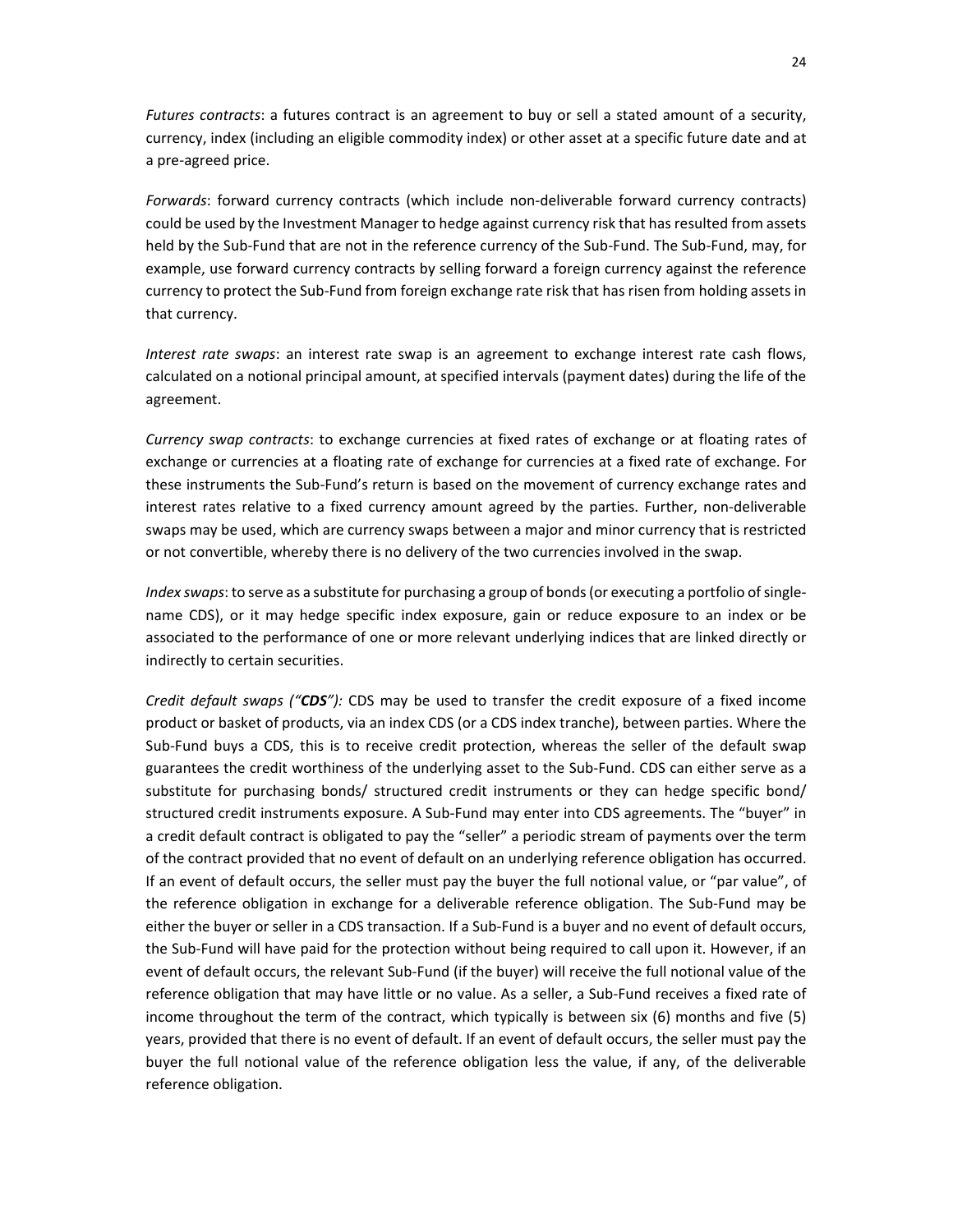*Contracts for differences ("CFD")*: a contract for differences or CFD is an agreement between two parties to pay the other the change in the price of an underlying asset. Depending on which way the price moves, one party pays the other the difference from the time the contract was agreed to the point in time where it ends.

In doing so, the Sub-Fund shall comply with applicable restrictions and in particular with ESMA guidelines on exchange traded funds ("**ETFs**") and other UCITS issues as described in CSSF circular 14/592.

## **OTC financial derivatives**

Each Sub-Fund may invest in financial derivative instruments that are traded OTC including, without limitation, total return swaps ("**TRS**") or other financial derivative instruments with similar characteristics, in accordance with its investment objective and policy and the conditions. Such OTC financial derivatives will be safe-kept with the Depositary Bank.

The counterparties to OTC financial derivatives will be selected among financial institutions from OECD member states subject to prudential supervision (such as credit institutions or investment firms) and specialised in the relevant type of transaction, being of good reputation and having a minimum rating of BBB. The identity of the counterparties will be disclosed in the annual report. The counterparties will have no discretion over the composition or management of the portfolio of the Sub-Fund or the underlying assets of the financial derivative instruments. Otherwise, for regulatory purposes, the agreement between the Fund and such counterparty will be considered as an investment management delegation.

The Management Company uses a process for accurate and independent assessment of the value of OTC financial derivatives in accordance with applicable laws and regulations.

In order to limit the exposure of a Sub-Fund to the risk of default of the counterparty under OTC financial derivatives, the Sub-Fund may receive cash or other assets as collateral, as further specified in section A1.III.3. The Sub-Fund will generally to the extent required by law, require the counterparty to an OTC financial derivatives to post collateral in favour of a Sub-Fund representing, at any time during the lifetime of the agreement, up to 100% of a Sub-Fund's exposure under the transaction, and the Fund will be required to do so vice-versa.

The risk exposures to a counterparty arising from OTC derivatives should be combined when calculating the counterparty risk limits of article 52 of the UCITS Directive.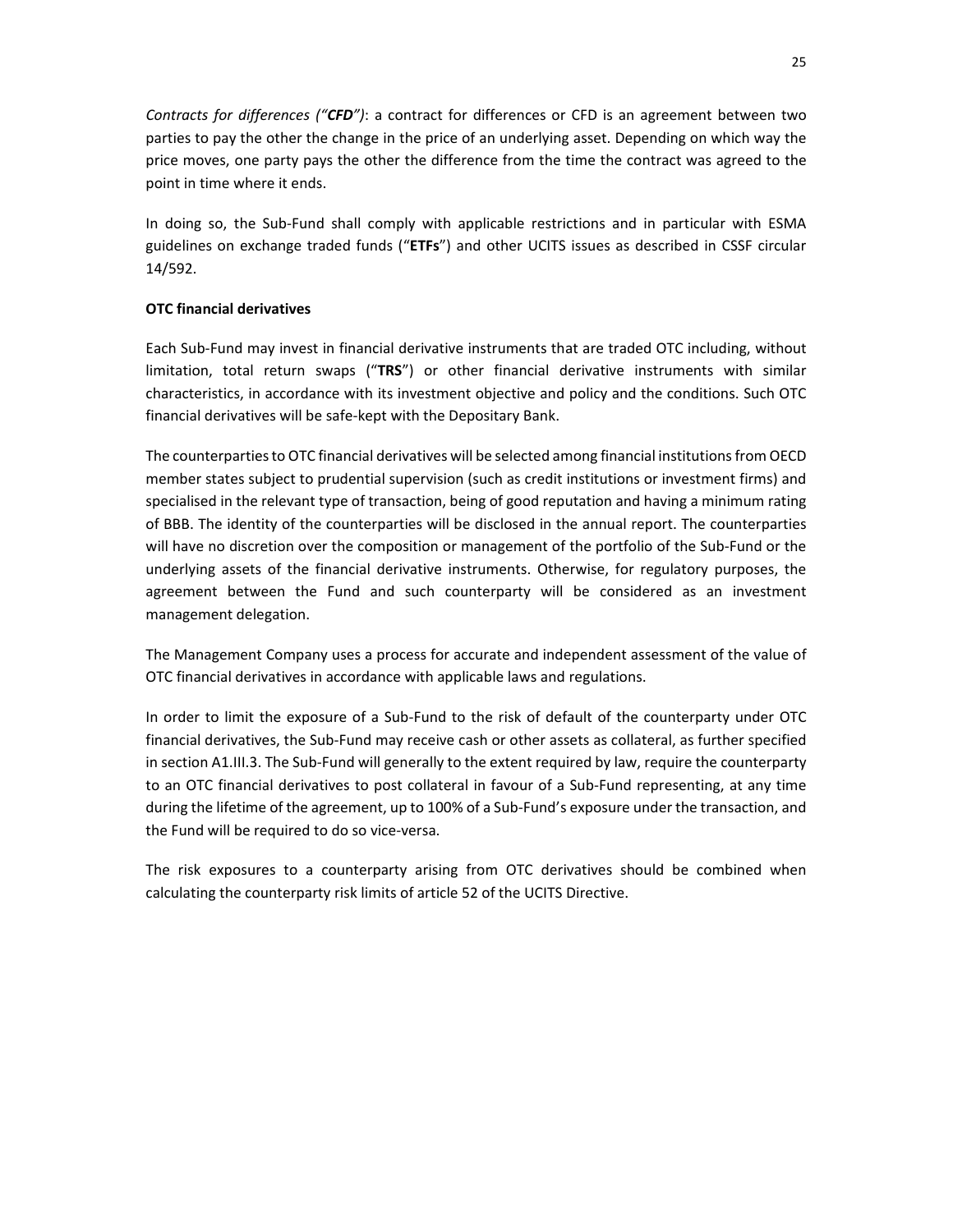#### **Financial indices**

Each Sub-Fund may use financial derivative instruments to replicate or gain exposure to one or more financial indices in accordance with its investment objective and policy. The underlying assets of financial indices may comprise eligible assets described in section A.1. above and instruments with one or more characteristics of those assets, as well as interest rates, foreign exchange rates or currencies or other financial indices.

For the purposes of this Prospectus, a "financial index" is an index which complies, at all times, with the following conditions: the composition of the index is sufficiently diversified (each component of a financial index may represent up to 20% of the index, except that one single component may represent up to 35% of the index where justified by exceptional market conditions), the index represents an adequate benchmark for the market to which it refers, and the index is published in an appropriate manner. These conditions are further specified in and supplemented by regulations and guidance issued by the CSSF from time to time.

#### **Currency hedging on unit class level**

For Unit Classes which are specified as "hedged" in the Sub-Fund specific section of part B of this Prospectus, the fluctuation risk of the price for those Unit Classes in the relevant Sub-Fund's reference currency of the relevant Unit Class is hedged against the relevant reference currency of the Sub-Fund. Provision is made for the amount of the hedging to be between 95 % and 105 % of the Net Asset Value of the Unit Class in foreign currency. Changes in the market value of the portfolio, as well as in subscriptions and redemptions of Unit Classes in foreign currencies, can result in the hedging temporarily surpassing the aforementioned range. The Fund and the investment manager of the relevant Sub-Fund will then take all the necessary steps to bring the hedging back within the aforementioned limits. Given that there is no segregation of liabilities between Unit Classes, there is a risk that, under certain circumstances, currency hedging transactions in relation to Unit Classes which have deployed hedging could result in liabilities which might affect the Net Asset Value of the other Unit Classes of the same Sub-Fund.

The Fund will not enter into transactions covered by Regulation (EU) 2015/2365 of the European Parliament and of the Council of 25 November 2015 on transparency of securities financing transactions and of reuse and amending Regulation (EU) No 648/2012, as may be amended from time to time (the "**SFTR**"). Should this change in the future, the Prospectus will be amended in order to describe the characteristics of such transactions and to comply with the SFTR.

Specific information regarding total return swaps ("**TRS**") used by the individual Sub-Funds is disclosed in part B of this Prospectus.

In no case may the use of financial techniques and financial instruments lead the Fund to diverge from its investment objectives as expressed in this Prospectus.

#### **2) TRS arrangements**

A TRS is an agreement in which one party (total return payer) transfers the total economic performance of a reference obligation to the other party (total return receiver). Total economic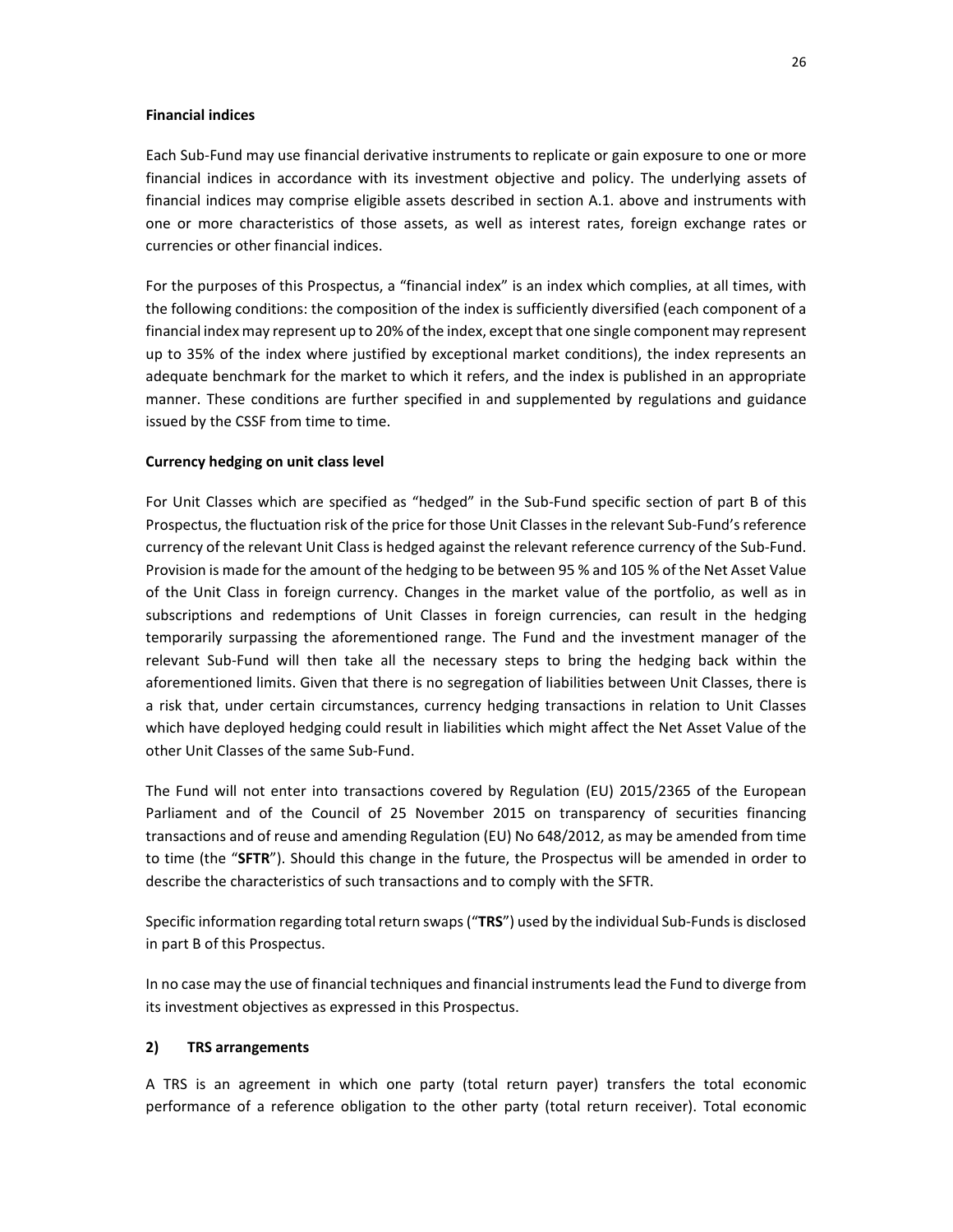performance includes income from interest and fees, gains or losses from market movements, and credit losses.

In general, TRS are unfunded derivatives, i.e. no upfront payment is made by the total return receiver at inception. However, a TRS can be traded in a funded fashion, where the total return receiver pays an upfront amount in return for the total return of the reference asset. An unfunded TRS allows both parties to gain exposure to a specific asset in cost-effective manner (the asset can be held without having to pay additional costs). In contrast, a funded TRS is relatively costlier due to the upfront payment requirement. The TRS which are currently intended to be entered into by a Sub-Fund are further set out in part B of this Prospectus relating to the relevant Sub-Fund.

When entering into TRS arrangements, or investing in other derivative financial instruments having similar characteristics to TRS, the Fund must respect the limits of diversification referred to in articles 43, 44, 45, 46 and 48 of the Law. Likewise, in accordance with article 42 (3) of the Law and article 48 (5) of CSSF Regulation 10-4, the Fund must ensure that the underlying exposures of the TRS (respectively other similar financial instrument) are taken into account in the calculation of the investment limits laid down in article 43 of the Law.

The Management Company may not enter into swap transactions unless it ensures that the level of its exposure to the swaps is such that it is able, at all times, to have sufficient liquid assets available to meet its redemption obligations and the commitments arising out of such transactions.

The counterparties will be leading financial institutions of good reputation specialised in this type of transaction and subject to prudential regulation and supervision in an OECD member state. The counterparties must hold a rating at investment grade level and must, in all cases, have entered into an ISDA master agreement, credit support annex and delegation EMIR reporting agreement. There are no specific requirements as to the legal status of the eligible counterparties (i.e. the corporate form of incorporation of the counterparty). Any counterparty shall be pre-approved by the "Counterparty and Pricing Committee" established at the level of the Management Company and subsequently approved by the board of directors of the Management Company. The counterparties are selected through market and risk-reward analysis ensuring that the counterparties offer all guarantees in terms of organization and best execution policy. The selected counterparties do not have discretionary power over the composition or management of the investment portfolio of the Sub-Fund or over the underlying assets of the derivative financial instruments.

Combined risk exposure to a single counterparty may not exceed 10% of the respective Sub-Fund's assets when the counterparty is a credit institution referred to in article 41 paragraph (1) (f) of the Law or 5% of its assets in any other cases.

The rebalancing frequency for an index that is the underlying asset for a financial derivative is determined by the provider of the index in question. The costs for such rebalancing are estimated to an average of 4bps.

The TRS and other derivative financial instruments that display the same characteristics shall not confer to the Management Company a right of action against the counterparty in the swap or in the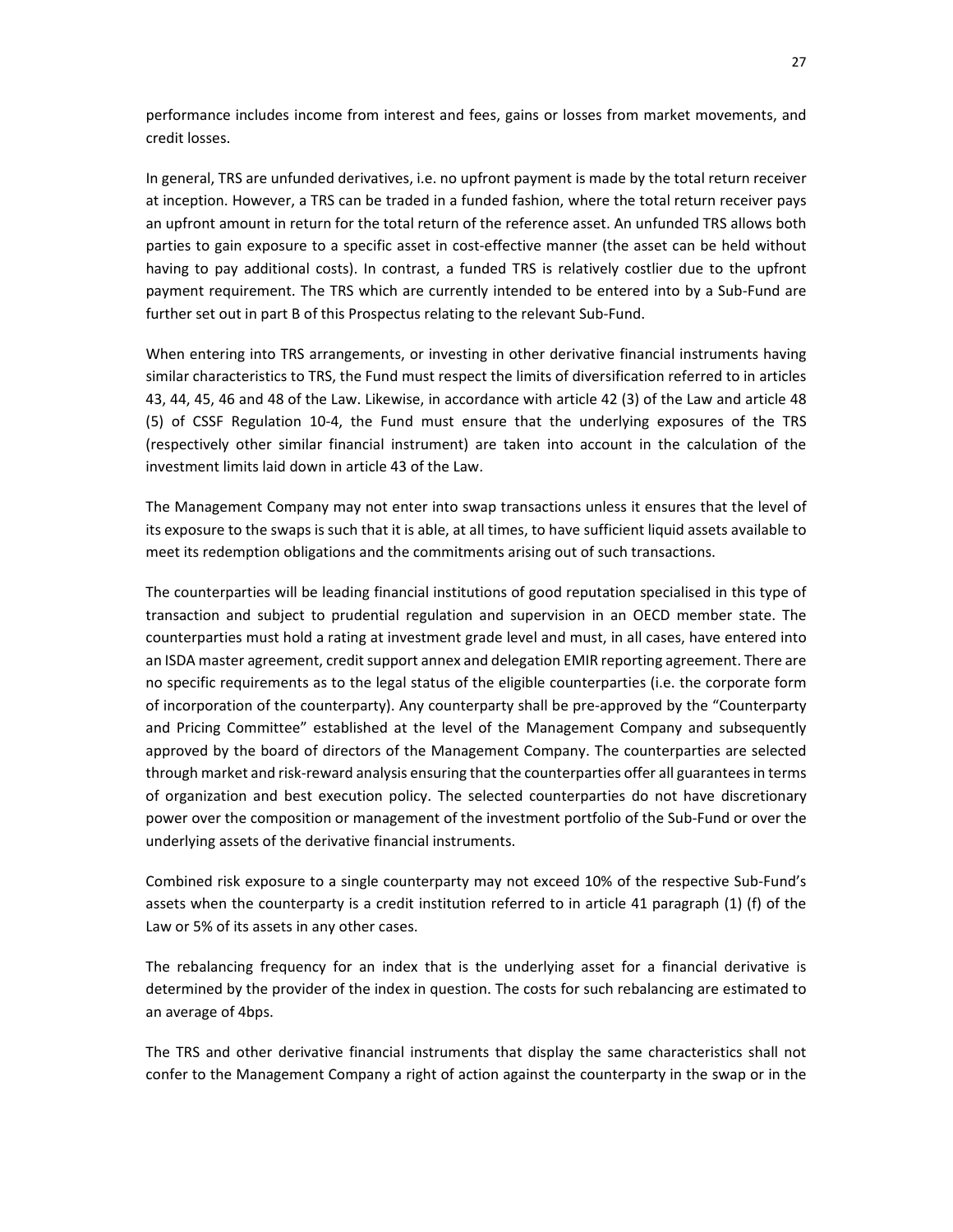derivative financial instrument, and any eventual insolvency risk of the counterparty may make it impossible for the payments envisioned to be received.

The total commitment arising from TRS transactions of a particular Sub-Fund shall be the market value of the underlying assets used for such transactions at inception.

The net exposure of TRS transactions in conjunction with all exposures resulting from the use of options, interest rate swaps and financial futures may not in respect of each Sub-Fund exceed at any time the Net Asset Value of such Sub-Fund.

The TRS transactions to be entered into will be marked to market daily using the market value of the underlying assets used for the transaction in accordance with the terms of the swap agreement.

Typically investments in TRS transactions will be made in order to adjust regional exposures, limit settlement and custodian risks as well as repatriation risk in certain markets and to avoid costs and expenses related to direct investments or sale of assets in certain jurisdictions as well as foreign exchange restrictions.

In its financial reports, the Fund must disclose:

- a) the underlying exposure obtained through OTC financial derivatives;
- b) the identity of the counterparty(ies) to these OTC financial derivatives; and
- c) the type and amount of collateral received by the UCITS to reduce counterparty exposure.

A minimum of 55% of the gross revenues arising from TRS and other derivative financial instruments, net of direct and indirect operational costs and fees, will be returned to the relevant Sub-Fund. In particular, fees and cost may be paid to agents of the relevant Sub-Fund and other intermediaries providing services in connection with TRS and other derivative financial instruments as normal compensation of their services. Such fees may be calculated as a percentage of gross revenues earned by the relevant Sub-Fund through the use of such instruments. Information on direct and indirect operational costs and fees that may be incurred in this respect as well as the identity of the entities to which such costs and fees are paid – as well as any relationship they may have with the Depositary Bank, the Management Company or the Investment Manager, if any – will be available in the annual report of the Fund and are set out in part B of the Prospectus for the relevant Sub-Funds.

Assets subject to TRS transactions are safe-kept with the Depositary Bank.

## **3) Collateral management and policy for OTC financial derivatives**

In order to reduce its credit exposure to the counterparty of any OTC financial derivatives, the relevant Sub-Fund will obtain collateral, under the form of bonds (bonds issued or guaranteed by a member state of the OECD or by their local public authorities; or by supranational institutions and undertakings with EU, regional or world-wide scope), ETFs and cash, covering at least 90% of the market value of the financial instruments object of OTC financial derivatives.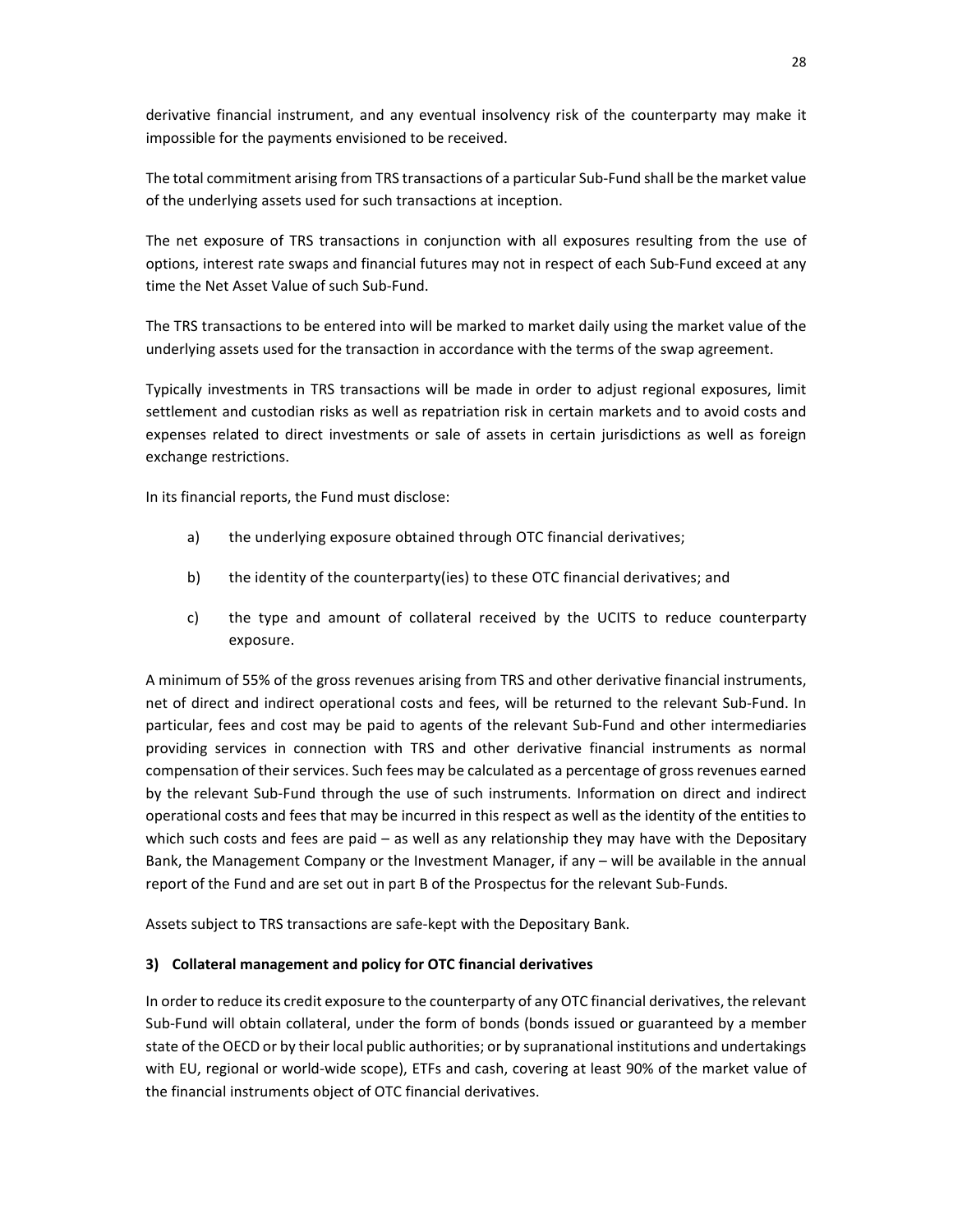Collateral received must at all times meet the following criteria:

- **Liquidity**: Collateral must be sufficiently liquid in order for it to be sold quickly at a robust price that is close to its pre-sale valuation.
- **Valuation**: Collateral must be capable of being valued on at least a daily basis and must be marked to market daily.
- **Issuer credit quality**: The Management Company, on behalf of the Fund, will ordinarily only accept very high quality collateral.
- **Correlation**: The collateral received by the Sub-Fund will be issued by an entity that is independent from the counterparty and that does not display a high correlation with the performance of the counterparty.
- **Safe-keeping**: Collateral must be transferred to and will be safe-kept with the Depositary Bank.
- **Enforceable**: Collateral must be immediately available to the Management Company, on behalf of the Fund, without recourse to the counterparty, in the event of a default by that entity.
- **Risk management**: Risks linked to the management of collateral, such as operational and legal risks, will be identified, managed and mitigated by the risk management process.

In particular, the following specific restrictions apply:

## a) **Non-cash collateral**

- $\triangleright$  cannot be sold, pledged or re-invested;
- $\triangleright$  must be issued by an entity independent of the counterparty, any of its affiliates or any entity promoted or sponsored by the counterparty or its affiliates; and
- must be diversified to avoid concentration risk in one issuer, sector or country.

## b) **Cash collateral can only be:**

- $\triangleright$  placed on deposits with entities prescribed in article 41(f) of the Law;
- $\triangleright$  invested in high-quality government bonds;
- $\triangleright$  invested in short-term money market funds as defined in the ESMA guidelines on a Common Definition of European Money Market Funds.

Each Sub-Fund may reinvest cash which it receives as collateral in connection with the use of techniques and instruments for efficient portfolio management, pursuant to the provisions of the applicable laws and regulations, including CSSF Circular 08/356, as amended by CSSF Circular 11/512 and the ESMA guidelines.

Re-invested cash collateral will expose the Sub-Fund to certain risks such as foreign exchange risk, the risk of a failure, or default, of the issuer of the relevant security in which the cash collateral has been invested. Re-invested cash collateral should be diversified in accordance with the diversification requirements applicable to non-cash collateral.

The Management Company must make sure that for each Sub-Fund it is able to claim its rights on the guarantee in case of the occurrence of an event requiring the execution thereof. Therefore, the guarantee must be available at all times, either directly or through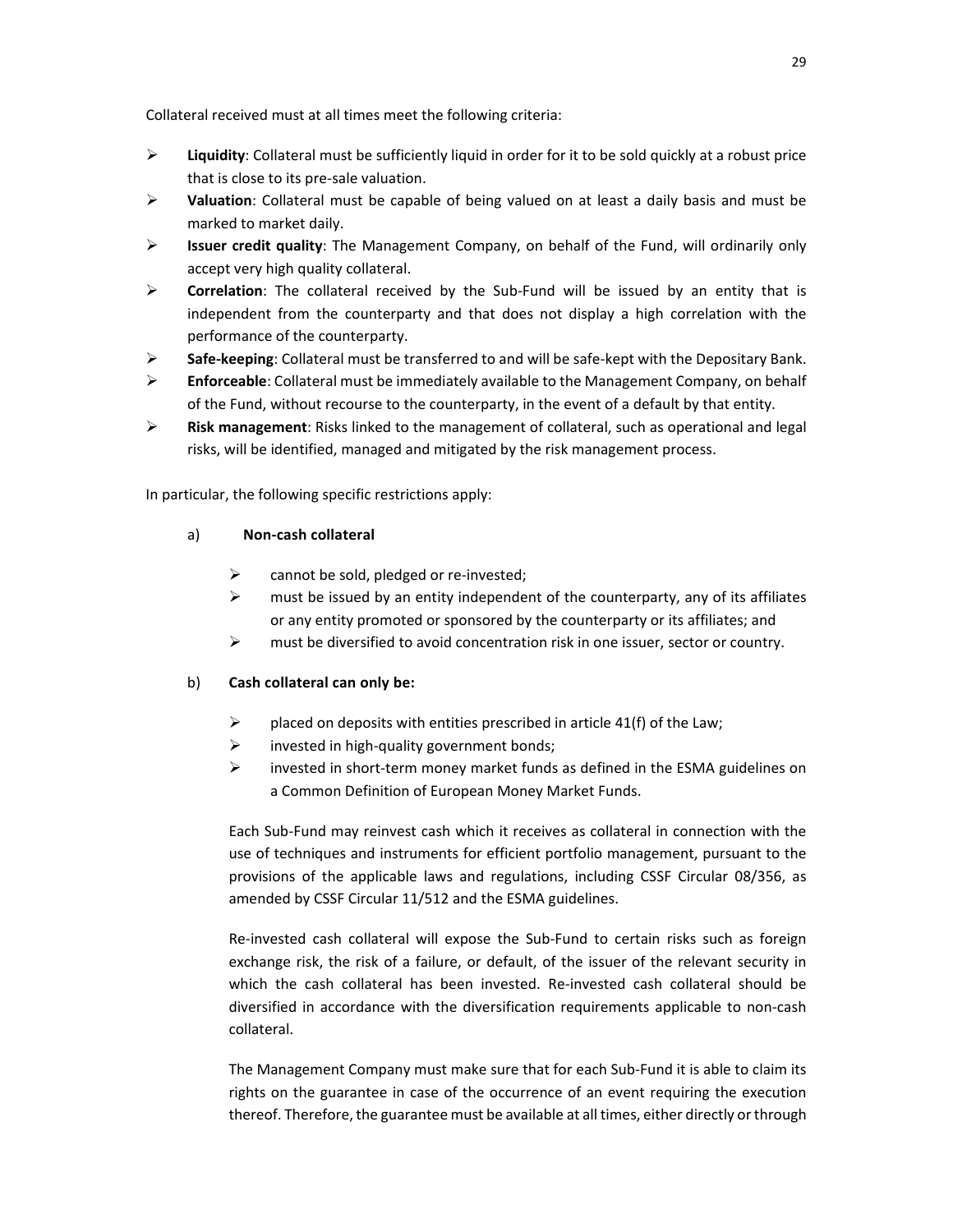the intermediary of a first class financial institution or a wholly-owned subsidiary of this institution, in such a manner that the Management Company, on behalf of the Sub-Fund is able to appropriate or realize the assets given as guarantee, without delay, if the counterparty does not comply with its obligation to return the securities. During the duration of the agreement, the guarantee cannot be sold or given as a security or pledged.

## c) **Collateral diversification (asset concentration)**

Collateral should be sufficiently diversified in terms of country, markets and issuers. The criterion of sufficient diversification with respect to issuer concentration is considered to be respected if the Management Company, on behalf of the Fund, receives from a counterparty of OTC financial derivatives a basket of collateral with a maximum exposure to a given issuer of 20% of its Net Asset Value. When the Management Company, on behalf of the Fund, is exposed to different counterparties, the different baskets of collateral should be aggregated to calculate the 20% limit of exposure to a single issuer. By way of derogation from this sub-paragraph, the Fund may be fully collateralized in different transferable securities and money market instruments issued or guaranteed by a member state of the European Union, one or more of its local authorities, a third country, or a public international body to which one or more member states belong. In such case, the Fund should receive securities from at least six different issues, but securities from any single issue should not account for more than 30% of the Fund's Net Asset Value. The Fund intends to be fully collateralized in securities issued or guaranteed by a member state of the EU. The Fund may accept as collateral for more than 20% of its Net Asset Value securities issued or guaranteed by member states of the EU.

## **4) Haircut policy**

The Fund will receive collateral in such a manner that the risk exposure to a counterparty in any OTC financial derivatives shall not exceed 10% of the Sub-Fund's net assets when the counterparty is a credit institution referred to in f) in Section 1 above, or 5% of its net assets in the other cases.

Collateral will be valued on a daily basis using available market prices and taking into account appropriate discounts which will be determined by the Management Company, on behalf of the Fund for each asset class based on what has been defined in the credit support annex entered into with each counterparty. The level of haircut depends on a variety of factors, including the nature of the collateral received, such as the issuer's credit standing, the maturity, currency, price volatility of the assets and, where applicable and in particular situations, the outcome of liquidity stress tests carried out by the Management Company, on behalf of the Fund under normal and exceptional liquidity conditions.

The eligible collateral and related haircut range are as follows:

| <b>Class of collateral</b> | <b>Haircut</b> |
|----------------------------|----------------|
| Cash                       | 0%             |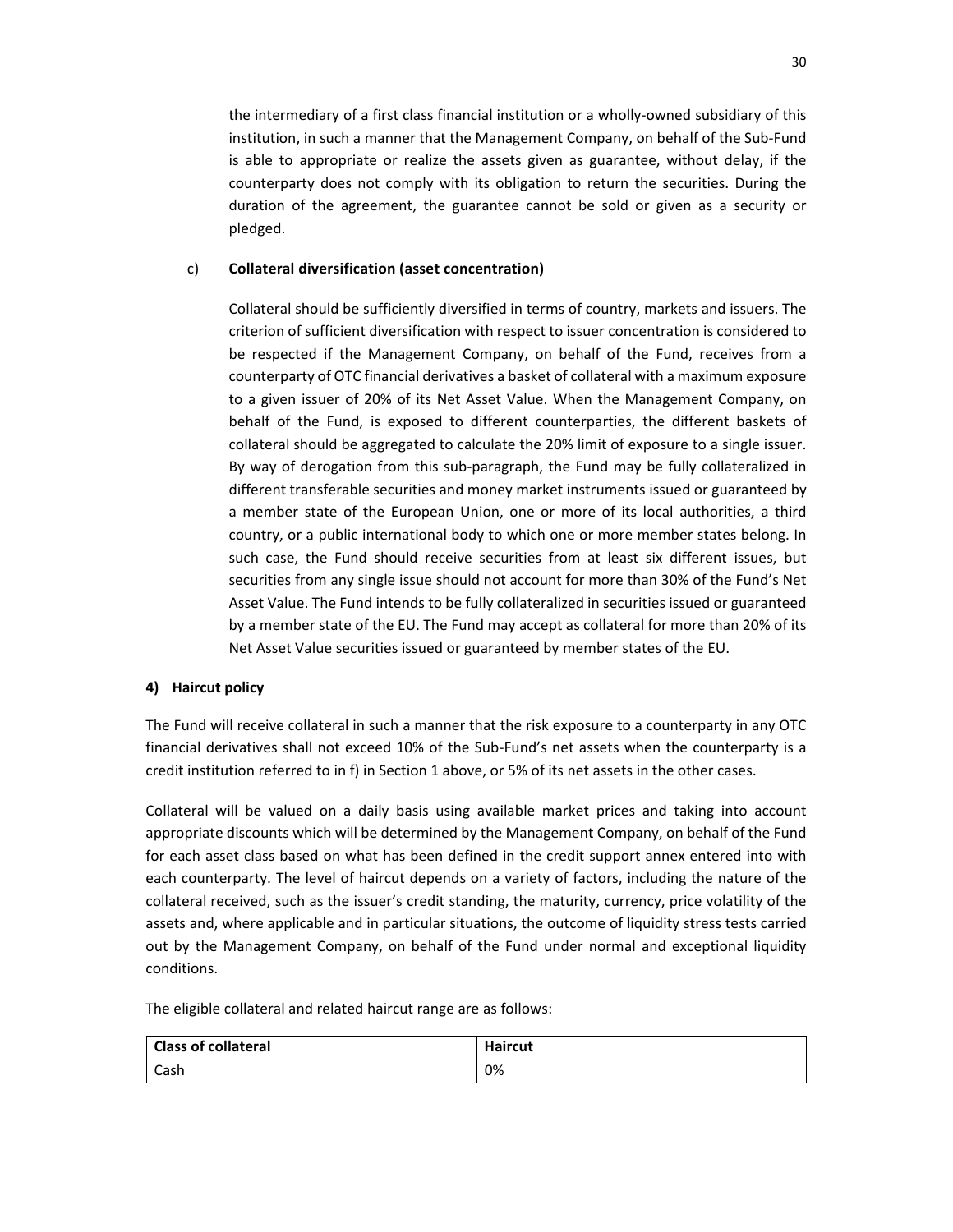|                                             | This holds only true for cash of the same |
|---------------------------------------------|-------------------------------------------|
|                                             | currency as of the Sub-Fund.              |
| <b>FTF</b>                                  | Between 0% and 10%                        |
| Government bonds with maturity up to 1 year | Between 0% and 2%                         |
| Government bonds with maturity above 1 year | Between 0% and 5%                         |

## **5) Reinvestment of collateral**

Non-cash collateral received for the benefit of a Sub-Fund may not be sold, re-invested or pledged. Cash collateral received for the benefit of a Sub-Fund can only be:

- a) placed on deposit with a credit institution which has its registered office in a member state of the EU or a credit institution located in a third-country which is subject to prudential rules considered by the CSSF as equivalent to those laid down by EU law;
- b) invested in high-quality government bonds; and/or
- c) invested in short-term money market funds as defined in the Guidelines on a Common Definition of European Money Market Funds issued by ESMA (CESR/10-049) as may be amended from time to time.

Re-invested cash collateral should be diversified in accordance with the diversification requirements applicable to non-cash collateral as set out above. Re-investment of cash collateral involves certain risks for the Sub-Fund, as described in section V (Risk Factors) below.

# **6) Currency hedging**

In order to protect its present and future assets and liabilities against the fluctuation of currencies, the Management Company, on behalf of the Fund, may enter into transactions the objective of which is the purchase or the sale of forward foreign exchange contracts, the purchase or the sale of call options or put options in respect of currencies, the purchase or the sale of currencies forward or the exchange of currencies on a mutual agreement basis provided that these transactions be made either on exchanges or OTC with first class financial institutions specializing in these types of transactions and being participants of the OTC markets.

The objective of the transactions referred to above presupposes the existence of a direct relationship between the contemplated transaction and the assets or liabilities to be hedged and implies that, in principle, transactions in a given currency, including a currency bearing a substantial relation to the value of the reference currency (i.e. currency of denomination) of the relevant Sub-Fund - known as "hedging by proxy"- may not exceed the total valuation of the assets and liabilities held in such currency nor may they, as regards their duration, exceed the period where such assets are held or anticipated to be acquired or for which such liabilities are incurred or anticipated to be incurred.

In its financial reports, the Management Company, on behalf of the Fund, must indicate for the different categories of transactions involved, the total amount of commitments incurred under such outstanding transactions as of the reference date for such financial reports.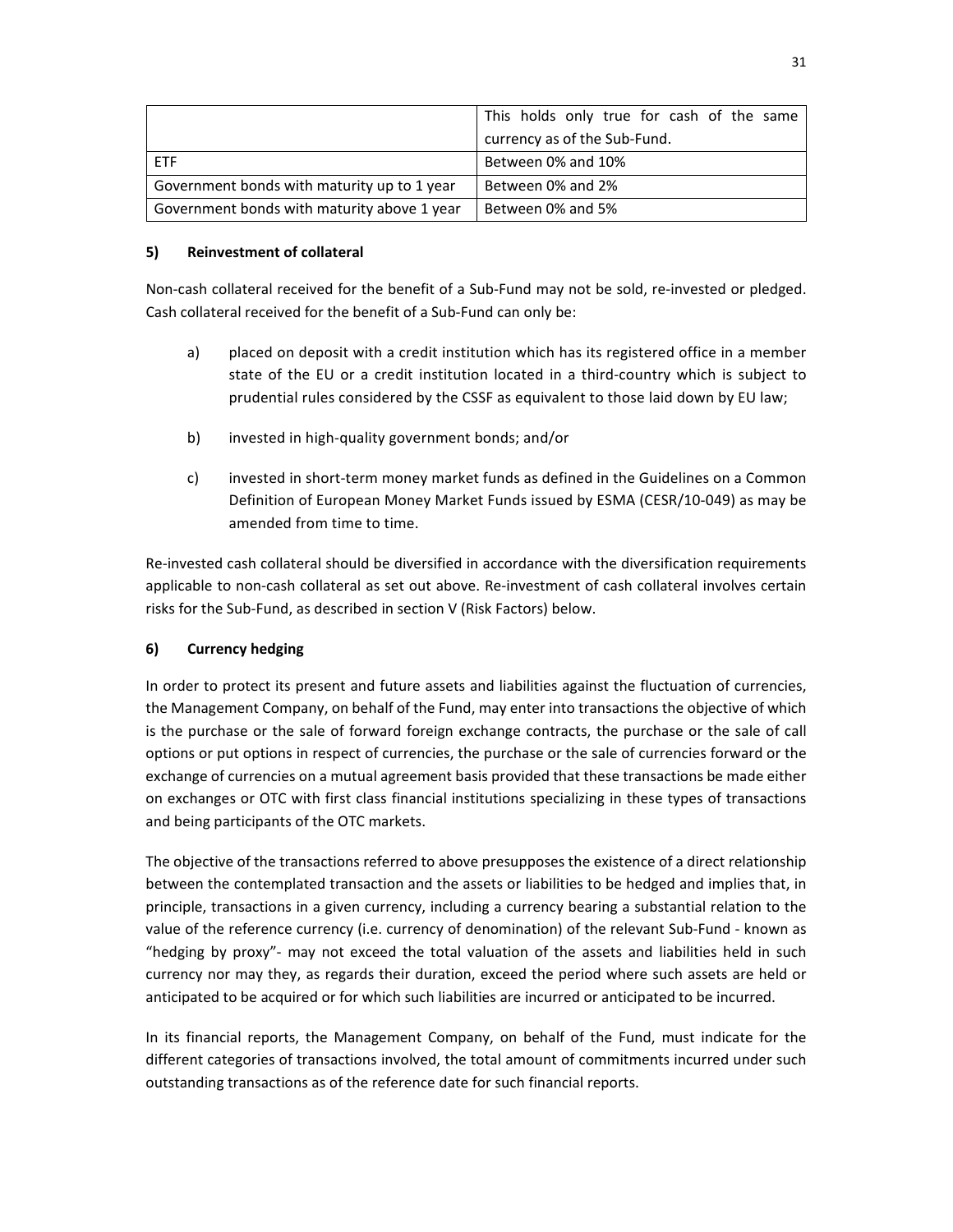# **IV. MEASURES TO COMBAT MONEY LAUNDERING AND TERRORIST FINANCING AND REGISTER OF BENEFICIAL OWNERS**

Pursuant to the applicable provisions of Luxembourg laws and regulations in relation to the fight against money laundering and terrorist financing ("**AML/CFT**"), obligations have been imposed on the Fund as well as on other professionals of the financial sector to prevent the use of funds for money laundering and financing of terrorism purposes.

The Management Company on behalf of the Fund will ensure their compliance with the applicable provisions of the relevant Luxembourg laws and regulations as they may be amended, revised or supplemented from time to time, including but not limited to the Luxembourg law of 12 November 2004 on the fight against money laundering and terrorist financing (the "**2004 AML/CFT Law**"), the Grand-Ducal Regulation of 1 February 2010 providing detail on certain provisions of the 2004 AML/CFT Law (the "**2010 AML/CFT Regulation**"), CSSF Regulation N°12-02 of 14 December 2012 on the fight against money laundering and terrorist financing (the "**CSSF Regulation 12-02**") and relevant CSSF Circulars in the field of AML/CFT, including but not limited to CSSF Circular 18/698 on the authorization and organization of investment fund managers incorporated under Luxembourg law (the "**CSSF Circular 18/698**", and the above collectively referred to as the "**AML/CTF Rules**").

In accordance with the AML/CTF Rules, the Management Company on behalf of the Fund is required to apply due diligence measures on the investors (including on their ultimate beneficial owner(s)), their delegates in accordance with their respective policies and procedures put in place from time to time. Based on article 3 (7) of the 2004 AML/CFT Law, the Management Company on behalf of the Fund is also required to apply precautionary measures regarding the assets of the Fund. Where Units are subscribed through an intermediary acting on behalf of the investor, enhanced customer due diligence measures for this intermediary will also be applied in accordance with the 2004 AML/CFT Law and the CSSF Regulation 12-02.

Among others, the AML/CTF Rules require a detailed verification of a prospective investor's identity. In this context, the Management Company, or the Administrator or any Distributor, nominee or any other type of intermediary (as the case may be), acting under the responsibility and supervision of the Management Company on behalf of the Fund will require prospective investors to provide them with any information, confirmation and documentation until the requesting entity is reasonably satisfied that the requirements of the 2004 AML/CFT Law and any other applicable AML/CTF Rules are complied with.

In accordance with article 3-1 of the 2004 AML/CFT Law, the obligations to perform customer due diligence measures on the investors may be simplified in situations where the risk of money laundering or terrorist financing has been assessed as low. A simplified customer due diligence is not an exemption from any of the customer due diligence measures; however, the Management Company may adjust the amount, timing, or type of each or all of the customer due diligence measures in a way that is commensurate with the low risk it has identified.

In the event of delay or failure by a prospective investor to produce any information required for verification purposes, the Management Company on behalf of the Fund is entitled to refuse the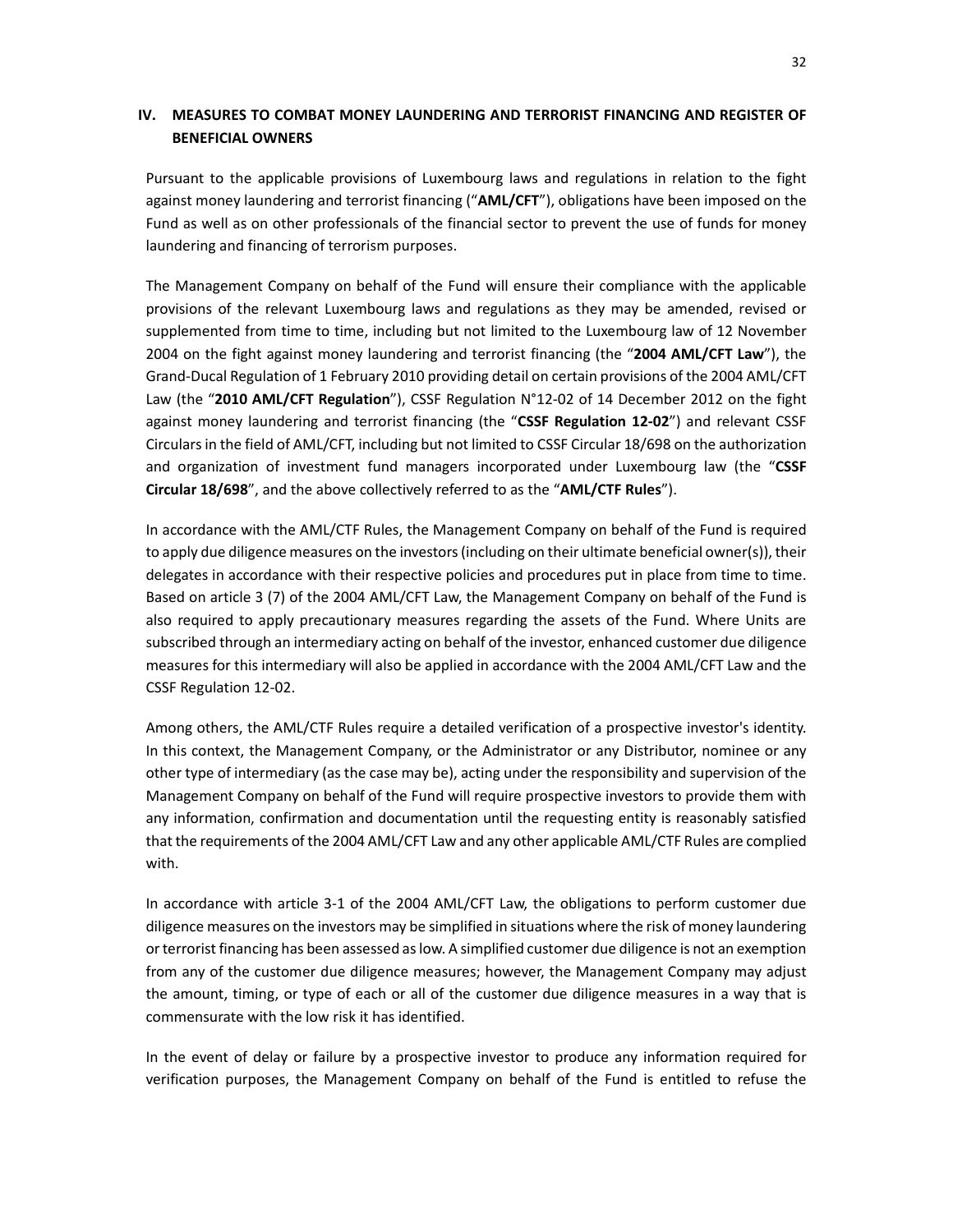application. Similarly, when Units are issued, they cannot be redeemed or converted until full details of registration and anti-money laundering documents have been completed.

In addition, the Management Company on behalf f the Fund, or the Administrator or any Distributor, nominee or any other type of intermediary (as the case may be), acting under the responsibility and supervision of the Management Company on behalf of the Fund, may request investors to provide additional or updated identification documents from time to time pursuant to on-going client due diligence requirements under the AML/CTF Rules, and investors shall be required and accept to comply with such requests.

Moreover, prospective or current investors who fail to comply with the above requirements may be subject to additional administrative or criminal sanctions under applicable laws, including but not limited to the laws of the Grand Duchy of Luxembourg.

Pursuant to the Luxembourg law of 13 January 2019 on the register of beneficial owners (the "**RBO**  Law"), the Fund (or the Management Company on behalf of the Fund, as the case may be) is subject to the obligation to file certain information on the natural persons considered as their beneficial owners, as defined in the 2004 AML/CFT Law, with the register of beneficial owners (the "**RBO**"). Such information includes, among others, first and last name, nationality, country of residence, personal or professional address, national identification number and information on the nature and the scope of the beneficial ownership interest held by each beneficial owner in the Fund. The Fund is required, among others, (i) to make such information available upon request to certain Luxembourg national authorities (including the CSSF, the *Commisariat aux Assurances*, the *Cellule de Renseignement Financier*, Luxembourg tax and other national authorities as defined in the RBO Law) and upon motivated request of other professionals of the financial sector subject to the AML/CTF Rules, and (ii) to register such information in a publicly available central RBO.

That being said, the Management Company on behalf of the Fund or a beneficial owner may, however, on a case by case basis and in accordance with the provisions of the RBO Law, formulate a motivated request with the administrator of the RBO to limit the access to the information relating to them, e.g. in cases where such access could cause a disproportionate risk to the beneficial owner, a risk of fraud, kidnapping, blackmail, extorsion, harassment or intimidation towards the beneficial owner, or where the beneficial owner is a minor or otherwise incapacitated. The decision to restrict access to the RBO does, however, not apply to the Luxembourg national authorities, nor to credit institutions, financial institutions, bailiffs and notaries acting in their capacity as public officers, which can thus always consult the RBO.

In light of the above RBO Law requirements, any persons willing to invest in the Fund and any beneficial owner(s) of such persons (i) are required to provide, and agree to provide, the Management Company on behalf of the Fund and as the case being the Administrator or their Distributor, nominee or any other type of intermediary (as the case may be), with the necessary information in order to allow the Fund to comply with its obligations in terms of beneficial owner identification, registration and publication under the RBO Law, and (ii) accept that such information will be made available among others to Luxembourg national authorities and other professionals of the financial sector as well as to the public, with certain limitations, through the RBO.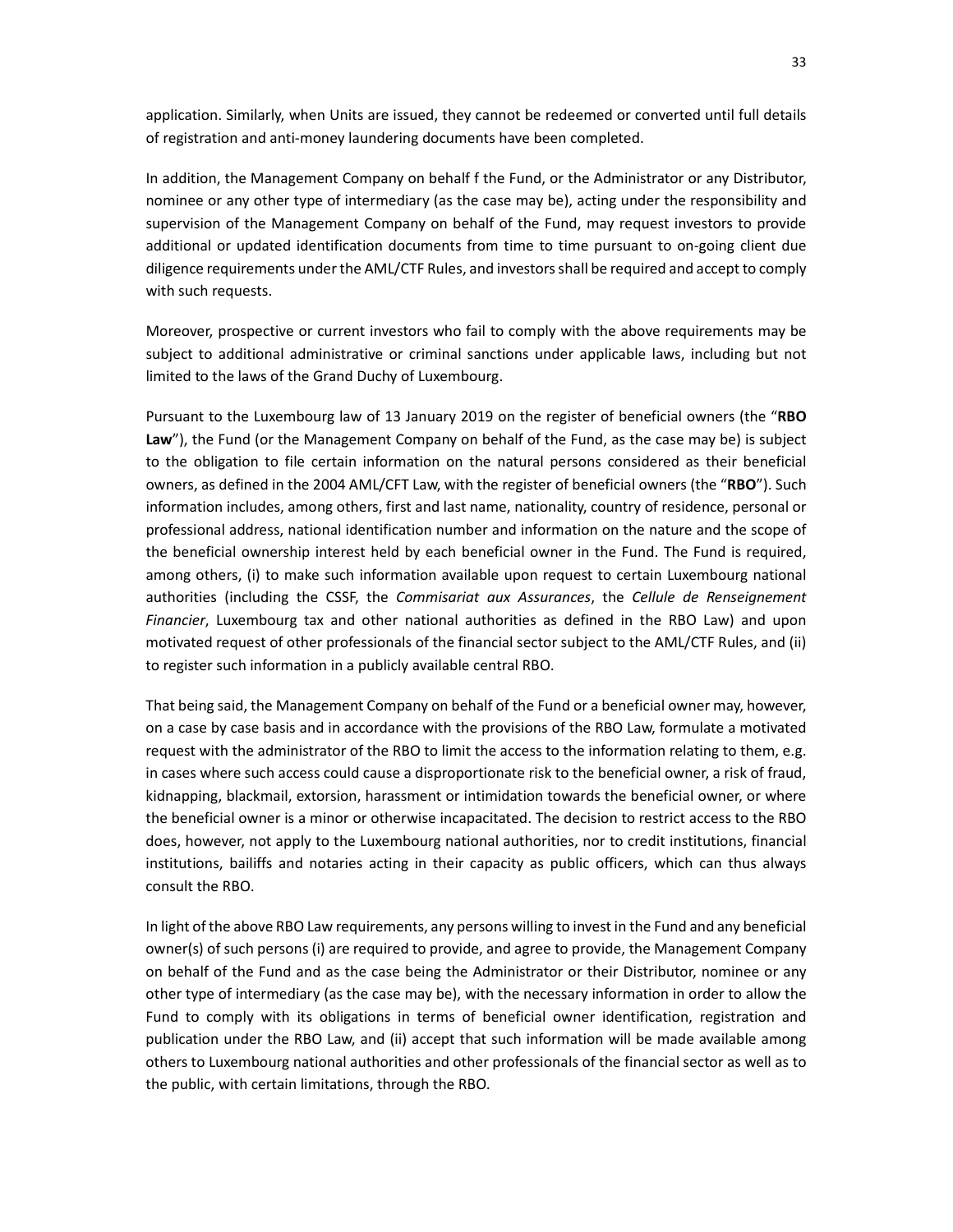### **V. RISK FACTORS**

#### **1) General risk considerations applicable to the Fund**

An investment in the Fund is not a deposit in a bank or other insured depository institution. Investment may not be appropriate for all investors. The Fund is not intended to be a complete investment programme and investors should consider their long-term investment goals and financial needs when making an investment decision. An investment in the Fund is intended to be a long-term investment.

Past performance is not necessarily a guide to the future. The value of Units, and the return derived from them, can fluctuate and can go down as well as up. There can be no assurance, and no assurance is given, that the Fund will achieve its investment objectives. An investor who realises his investment after a short period may, in addition, not realise the amount that he originally invested because of the initial charge applicable on the issue of Units.

The value of an investment in the Fund will be affected by fluctuations in the value of the currency of denomination of the relevant Sub-Fund's Units against the value of the currency of denomination of that Sub-Fund's underlying investments. It may also be affected by any changes in exchange control regulations, tax laws, economic or monetary policies and other applicable laws and regulations. Adverse fluctuations in currency exchange rates can result in a decrease in return and in a loss of capital.

An investment in equity instruments may decline in value over short or even extended periods of time as well as rise. Unit Holders should be aware that the holding of warrants may result in increased volatility of the relevant Sub-Fund's value.

Sub-Funds which invest in fixed interest securities are subject to changes in interest rates and the interest rate environment. Generally, the prices of bonds and other debt securities will fluctuate inversely with interest rate changes. Fixed-income securities are subject to credit risk, which is the issuer's inability to meet principal and interest payments on the obligations, and may be subject to price volatility due to interest rate sensitivity.

# **2) FATCA / CRS – Investor obligation to report information**

Under the terms of the Luxembourg law dated 24 July 2015, as amended from time to time (the "**FATCA Law**") and of the Luxembourg law of 18 December 2015, as amended from time to time (the "**CRS Law**"), the Fund is likely to be treated as a (Foreign) Financial Institution. As such, the Fund may require all Unit Holders to provide documentary evidence of their tax residence and all other information deemed necessary to comply with the above mentioned regulations.

Should the Fund become subject to a withholding tax and/or penalties as a result of a non-compliance under the FATCA Law and/or penalties as a result of a non-compliance under the CRS Law, the value of the Units held by all Unit Holders may be materially affected.

Furthermore, the Fund may also be required to withhold tax on certain payments to its Unit Holders who would not be compliant with FATCA (i.e. the so-called foreign passthru payments withholding tax obligation).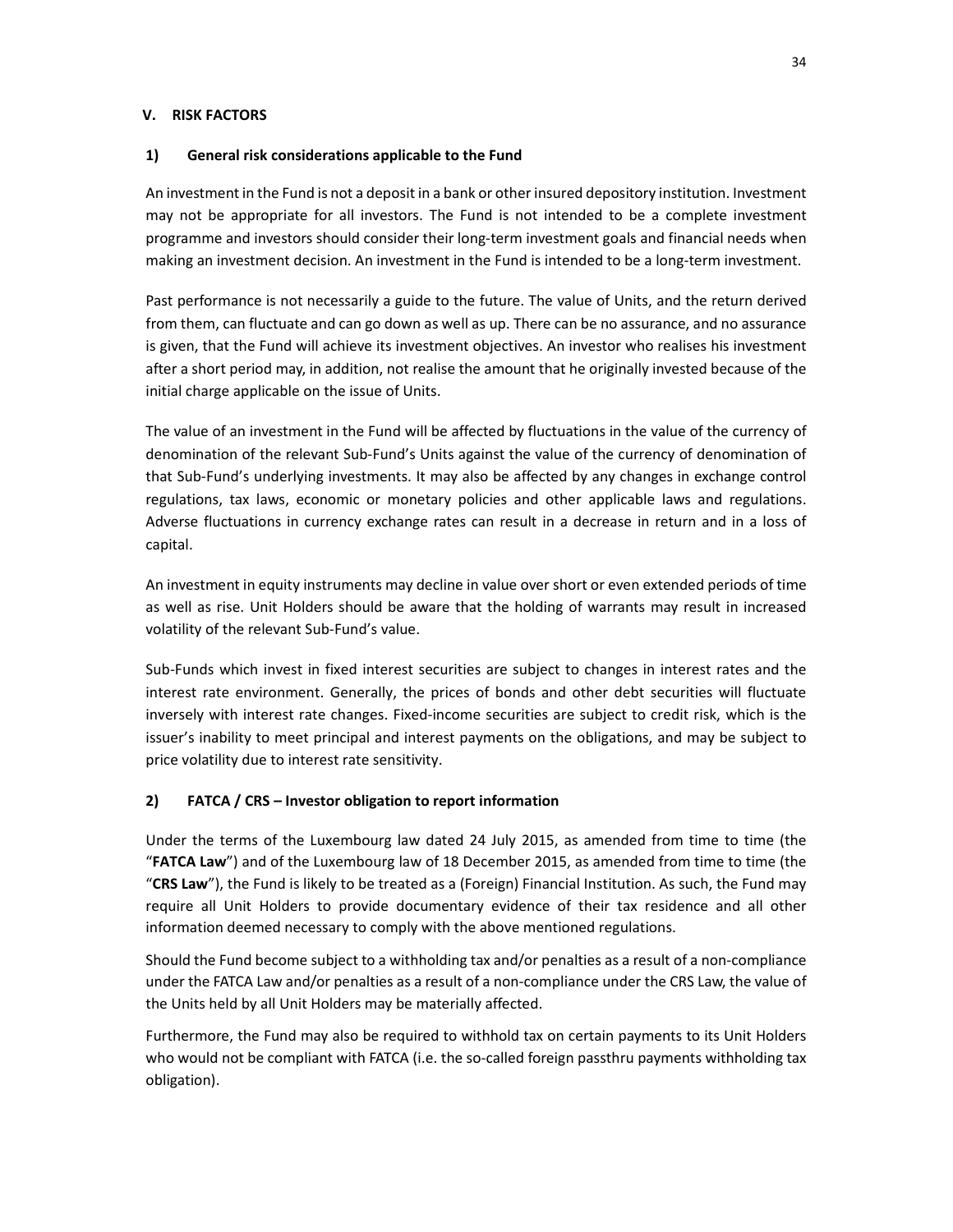#### **3) Base Erosion and Profit Shifting and Anti-Tax Avoidance**

It should further be noted that the pace of evolution of fiscal policy and practice has been lately quickened due to a number of developments. In particular, the Organization for Economic Cooperation and Development (the "**OECD**") together with the G20 countries have committed to address abusive global tax avoidance, referred to as base erosion and profit shifting ("**BEPS**") through 15 actions detailed in reports released on 5 October 2015.

As part of the BEPS project, new rules dealing inter alia with the abuse of double tax treaties, the definition of permanent establishments, controlled foreign companies, restriction on the deductibility of excessive interest payments and hybrid mismatch arrangements, are being introduced into respective domestic law of BEPS member states via European directives and a multilateral instrument.

The European Council has adopted two Anti-Tax Avoidance Directives (i.e. Council Directive (EU) 2016/1164 of 12 July 2016 laying down rules against tax avoidance practices that directly affect the functioning of the internal market ("**ATAD I**") and Council Directive (EU) 2017/952 of 29 May 2017 amending ATAD I as regards hybrid mismatches with third countries ("**ATAD II**")) that address many of the above-mentioned issues. The measures included in ATAD I and ATAD II were implemented by the Luxembourg law of 21 December 2018 (the "**ATAD I Law**") and the Luxembourg law of 20 December 2019 (the "**ATAD II Law**"). Almost all of these measures are in principle applicable since 1 January 2019 and 1 January 2020 respectively and may significantly affect underlying returns made to the Fund and thus to the Unit Holders.

Furthermore, the Multilateral Convention to Implement Tax Treaty Related Measures to Prevent Base Erosion and Profit Shifting (the "**MLI**") was published by the OECD on 24 November 2016. The aim of the MLI is to update international tax rules and lessen the opportunity for tax avoidance by transposing the results from the BEPS project into more than 2,000 double tax treaties worldwide. A number of jurisdictions (including Luxembourg) have signed the MLI. Luxembourg ratified the MLI through the Luxembourg law of 7 March 2019 and deposited its instrument of ratification with the OECD on 9 April 2019. As a result, the MLI entered into force for Luxembourg on 1 August 2019. Its application per double tax treaty concluded by Luxembourg will depend on the ratification by the other contracting state and on the type of tax concerned. Subsequent changes in tax treaties negotiated by Luxembourg could significantly affect underlying returns made to the Fund and thus to the Unit Holders.

#### **4) Data protection**

In accordance with the provisions of the Regulation n°2016/679 of 27 April 2016 on the protection of natural persons with regard to the processing of personal data and on the free movement of such data (the "**GDPR**") and of any other data protection legislation applicable to the Grand Duchy of Luxembourg (including but not limited to the Luxembourg law of  $1<sup>st</sup>$  August 2018 organizing the National Commission for Data Protection and the general system on data protection, as amended from time to time) (the "**Data Protection Law**"), the Management Company, acting on behalf of the Fund, itself acting as data controller (the "**Data Controller**"), collects, stores and processes, by electronic or other means, the data supplied by investors (or if the investor is a legal person, any natural person related to it such as its contact person(s), employee(s), trustee(s), nominee(s), agent(s), representative(s) and/or beneficial owner(s)) (the "**Data Subjects**") at the time of their subscription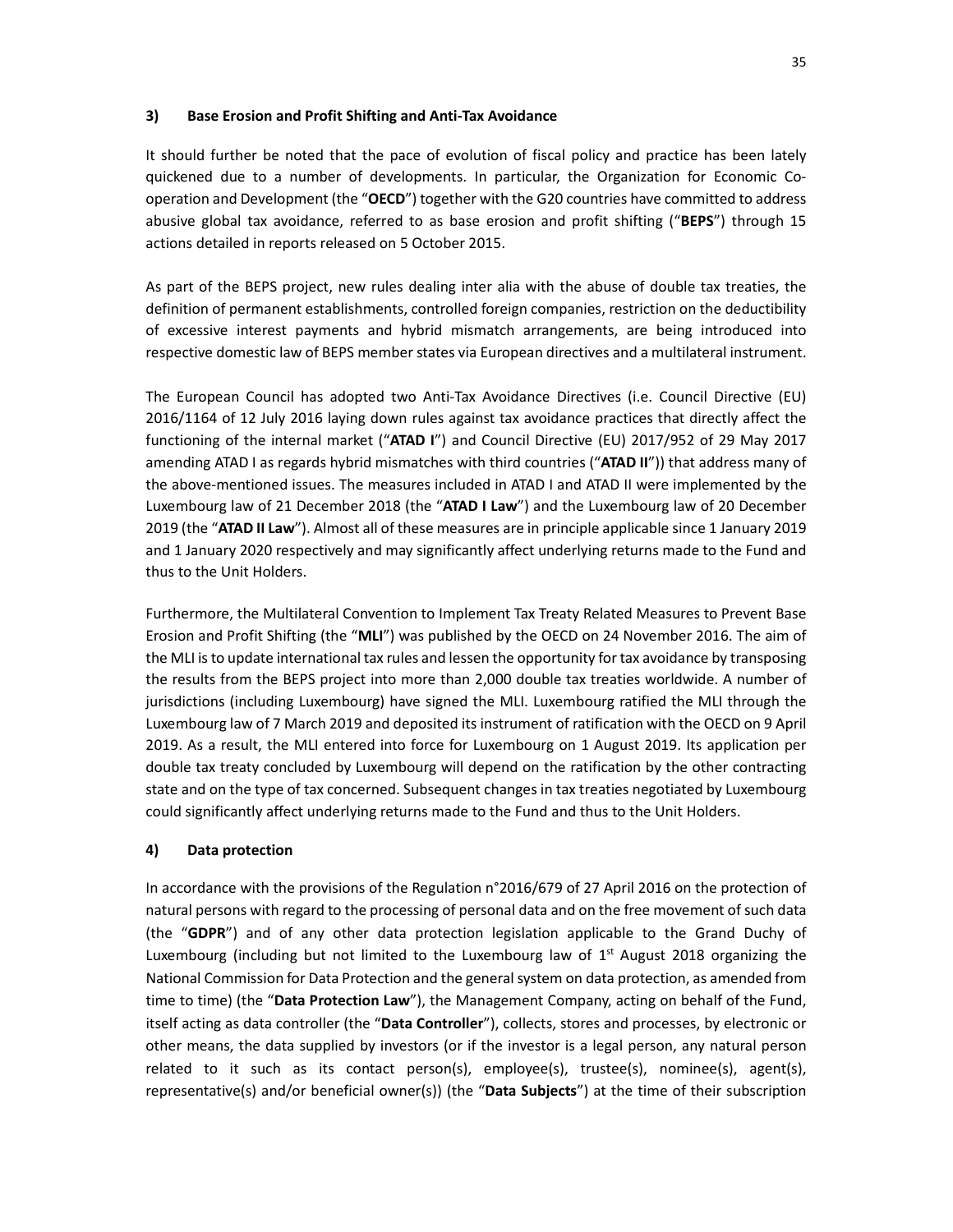for the purpose of fulfilling the services required by the investors and complying with its legal and regulatory obligations.

The data processed includes in particular the name, contact details (including postal or email address), banking details, invested amount and holdings in the Fund of investors and Unit Holders (the "**Personal Data**"). As part of its compliance with legal obligations such as AML/KYC, the Data Controller may be required to process special categories of Personal Data as defined by the GDPR, including Personal Data relating to political opinions as well as criminal convictions and offences.

The Data Subject may at his/her discretion refuse to communicate Personal Data to the Data Controller. In this case, however, the Fund may reject a request for Units in the Fund if the relevant Personal Data is necessary to such subscription of such Units.

Investors who are legal persons undertake and guarantee to process Personal Data and to supply such Personal Data to the Data Controller in compliance with the Data Protection Law, including, where appropriate, informing the relevant Data Subjects of the contents of the present section, in accordance with Articles 12, 13 and/or 14 of the GDPR.

Under certain conditions set out by the Data Protection Law, each Data Subject has a right (i) to access his/her Personal Data, (ii) to ask for Personal Data to be rectified where it is inaccurate or incomplete, (iii) to object to the processing of his/her Personal Data, (iv) to ask for erasure of his/her Personal Data, (v) to restrict the use of his/her Personal Data and (vi) to ask for data portability. Data Subjects can exercise the above rights by writing to the Fund at its registered office, as indicated in the Directory: 2, Boulevard de la Foire, L-1528 Luxembourg, Grand Duchy of Luxembourg.

Each Data Subject also has a right to lodge a complaint with the Luxembourg Data Protection Authority (the "**CNPD**") at the following address: 15, Boulevard du Jazz, L-4370 Belvaux, Grand-Duchy of Luxembourg; or with any competent data protection supervisory authority of their EU Member State of residence.

Personal Data supplied by Data Subjects are processed in order to enter into and execute the subscription of Units in the Fund (i.e. to perform any pre-contractual measures as well as the contract entered into by the Data Subjects), for the legitimate interests of the Data Controller and to comply with the legal obligations imposed on the Data Controller.

Personal Data supplied by investors is processed, in particular, for the purposes of (i) processing subscriptions, redemptions and conversions of Units and payments of dividends to investors, (ii) account administration, (iii) client relationship management, (iv) performing controls on excessive trading and market timing practices, (v) tax identification as may be required under Luxembourg or foreign laws and regulations (including laws and regulations relating to FATCA or CRS) and compliance with applicable anti-money laundering rules. Data supplied by Unit Holders is also processed for the purpose of (vi) maintaining the register of Unit Holders of the Fund.

In addition, Personal Data may be processed for the purposes of (vii) marketing. In this respect each Data Subject has the right to object to the use of his/her Personal Data for marketing purposes by writing to the Fund at its registered office, as indicated in the Directory.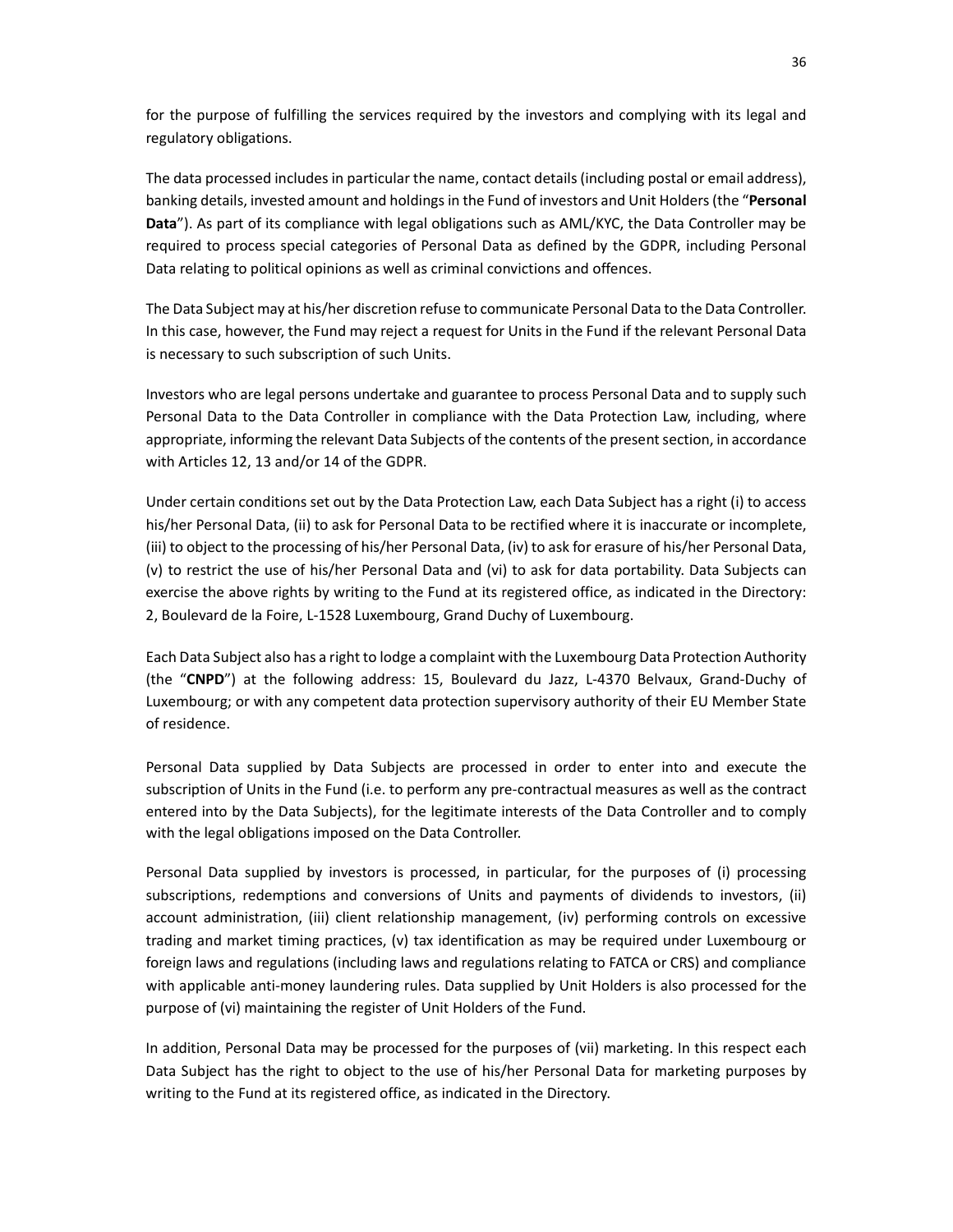The "legitimate interests" of the Data Controller referred to above are:

- (a) the processing purposes described in points (iii) and (vii) of the above paragraph of this clause;
- (b) the provision of the proof, in the event of a dispute, of a transaction or any commercial communication as well as in connection with any proposed purchase, merger or acquisition of any part of the Fund's business;
- (c) compliance with foreign laws and regulations and/or any order of a foreign court, government, supervisory, regulatory or tax authority; and
- (d) exercising the business of the Fund in accordance with reasonable market standards.

The Data Controller may delegate the processing of the Personal Data, in compliance and within the limits of the Data Protection Law, to another entity, including the Depositary Bank, the Transfer and Registrar Agent, the Administrative Agent, the Delegated Investment Manager, the Distributors, the Fund affiliate entities, Legal Advisors and Auditors of the Management Company and of the Fund, other investors as well as any other third party supporting the activities of the Data Controller (the "**Recipients**"), which are located within the European Union.

The Recipients may, under their own responsibility, disclose the Personal Data to their agents and/or delegates (the "**Sub-Recipients**"), which shall process the Personal Data for the sole purposes of assisting the Recipients in providing their services to the Data Controller and/or assisting the Recipients in fulfilling their own legal obligations.

The Recipients and Sub-Recipients may, as the case may be, process the Personal Data as data processors (when processing the Personal Data on behalf and upon instructions of the Data Controller and/or the Recipients), or as distinct data controllers (when processing the Personal Data for their own purposes, namely fulfilling their own legal obligations).

Personal Data may also be transferred to third-parties such as governmental or regulatory agencies, including tax authorities, in accordance with applicable laws and regulations. In particular, Personal Data may also be disclosed to the Luxembourg tax authorities, which in turn may, acting as data controller, disclose it to foreign tax authorities.

Personal Data will not be retained for a period longer than necessary for the purpose of the data processing, subject to applicable legal minimum retention periods.

### **5) Risk considerations applicable to the use of financial derivatives**

While the prudent use of financial derivatives can be beneficial, financial derivatives also involve risks different from, and, in certain cases, greater than, the risks presented by more traditional investments. Investment in financial derivatives may add volatility to the performance of the respective Sub-Funds and involve distinct financial risks. The following is a summary of the risk factors and issues concerning the use of financial derivatives that investors should understand before investing in the relevant Sub-Fund.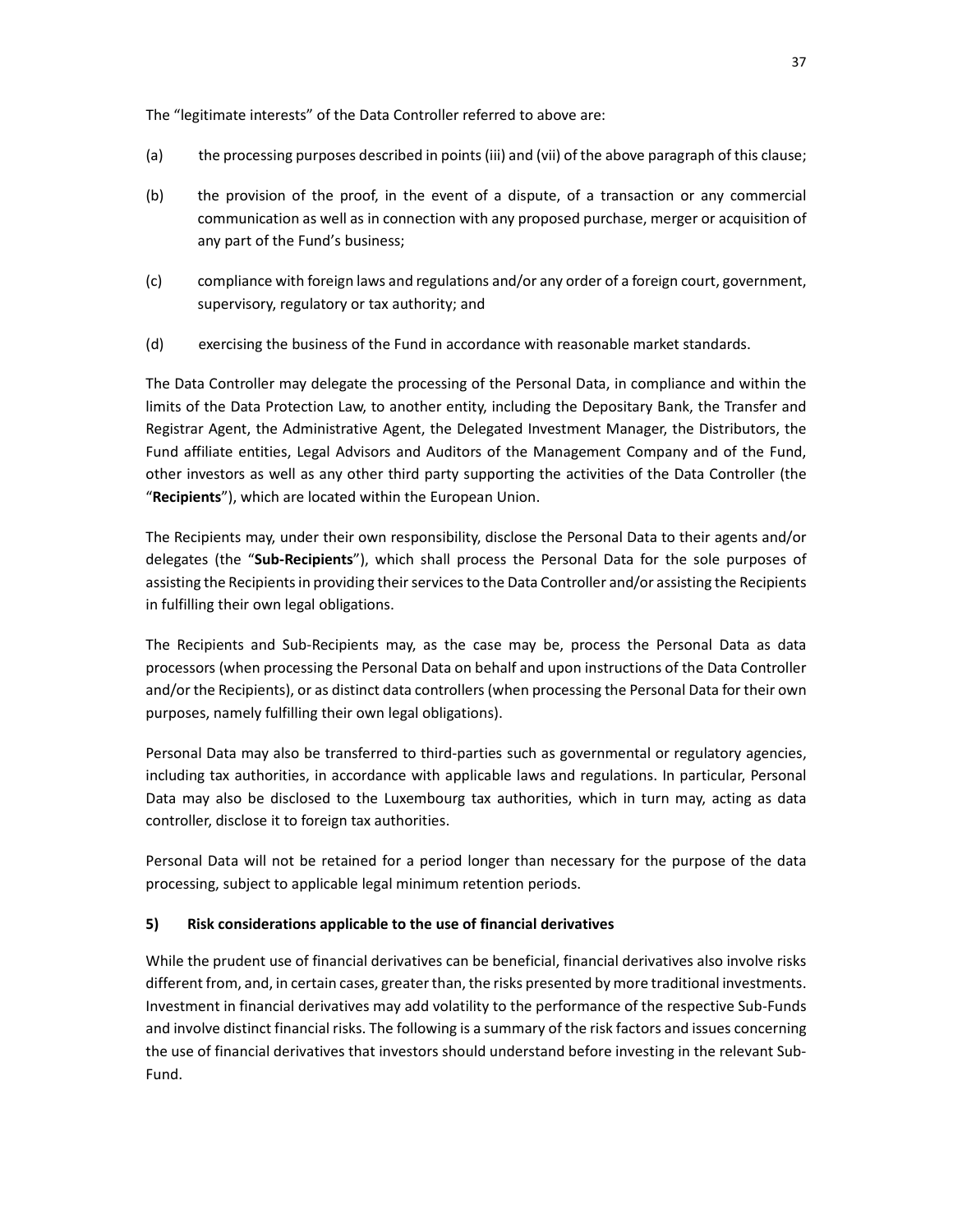## a) **Market risk**

This is a general risk that applies to all investments meaning that the value of a particular financial derivative may change in a way which may be detrimental to the relevant Sub-Fund's interests.

# b) **Control and monitoring**

Derivative products are highly specialised instruments that require investment techniques and risk analysis different from those associated with equity and fixed income securities. The use of financial derivative techniques requires an understanding not only of the underlying assets of the financial derivative but also of the financial derivative itself, without the benefit of observing the performance of the financial derivative under all possible market conditions. In particular, the use and complexity of financial derivatives require the maintenance of adequate controls to monitor the transactions entered into, the ability to assess the risks that a financial derivative adds to a fund and the ability to forecast the relative price, interest rate or currency rate movements correctly.

## c) **Liquidity risk**

Liquidity risk exists when a particular instrument is difficult to purchase or sell. If a financial derivative transaction is particularly large or if the relevant market is illiquid, it may not be possible to initiate a transaction or liquidate a position at an advantageous price (however, the Management Company, on behalf of the Sub-Fund, will only enter into over the counter ("**OTC**") financial derivatives if it is allowed to liquidate such transactions at any time at fair value).

# d) **Counterparty risk**

The Management Company, on behalf of the Sub-Fund, may enter into transactions in OTC markets, and the Sub-Funds may incur losses through their commitments *vis-à-vis* a counterparty on the techniques described above, in particular its swaps, TRS or forwards in the event of the counterparty's default or its inability to fulfil its contractual obligations.

These transactions expose the Sub-Fund to the credit of its counterparties and their ability to satisfy the terms of such contracts. In the event of a bankruptcy or insolvency of a counterparty, the Sub-Fund could experience delays in liquidating the position and incur significant losses, including declines in the value of its investment during the period in which the Sub-Fund seeks to enforce its rights, inability to realise any gains on its investment during such period and fees and expenses incurred in enforcing its rights. There is also a possibility that the above agreements and financial derivative techniques are terminated due, for instance, to bankruptcy, supervening illegality or change in the tax or accounting laws relative to those at the time the agreement was originated.

# e) **Reinvestment of collateral**

The relevant Sub-Fund may also incur a loss in reinvesting cash collateral received, where permitted. Such a loss may arise due to a decline in the value of the investments made. A decline in the value of such investments would reduce the amount of collateral available to be returned by the Sub-Fund to the counterparty as required by the terms of the transaction. The Sub-Fund would be required to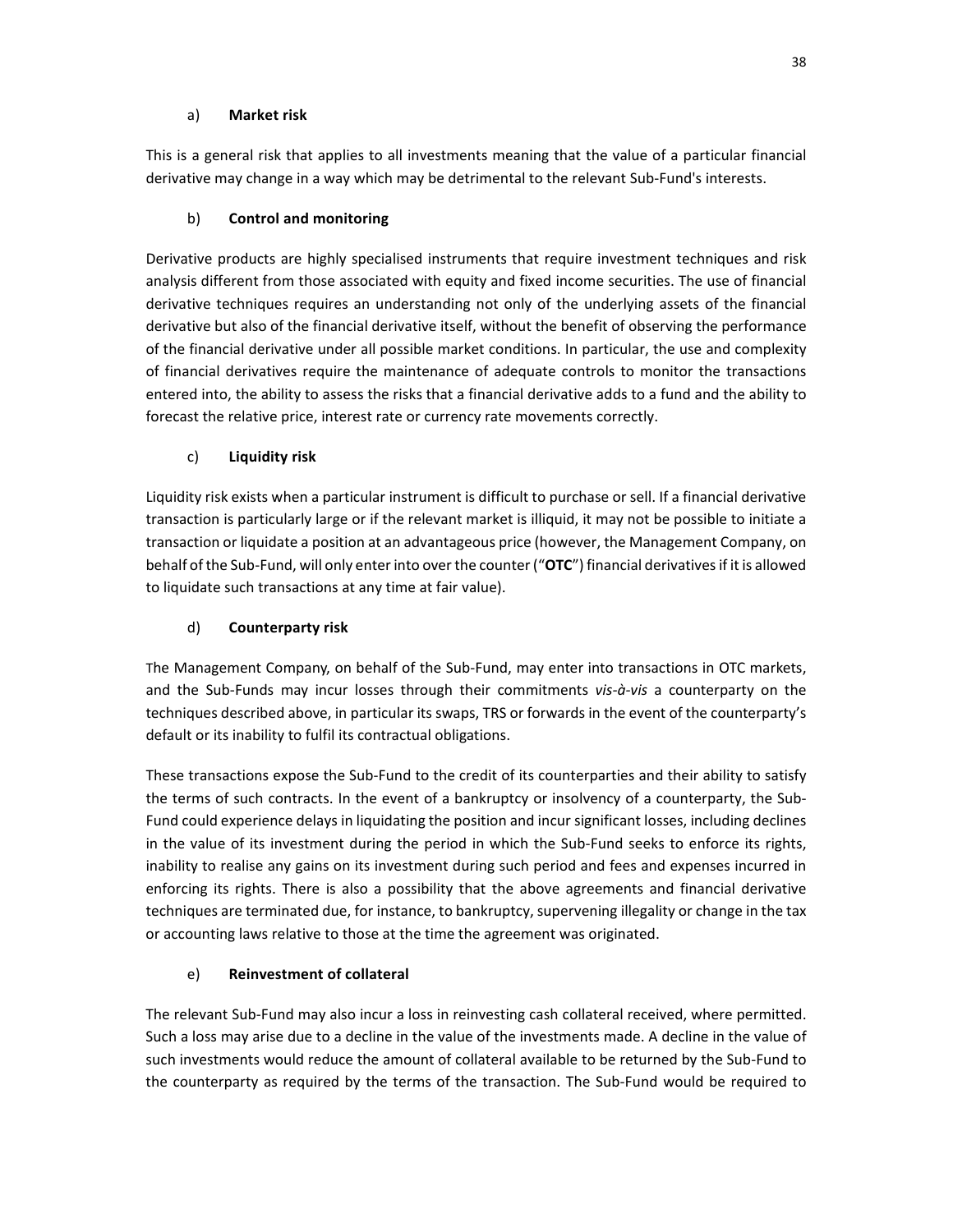cover the difference in value between the collateral originally received and the amount available to be returned to the counterparty, thereby resulting in a loss to the relevant Sub-Fund.

### f) **Other risks**

Other risks of using financial derivatives include the risk of differing valuations of financial derivatives arising out of different permitted valuation methods and the inability of financial derivatives to correlate perfectly with underlying securities, rates and indices. Many financial derivatives, in particular OTC financial derivatives, are complex and often valued subjectively and the valuation can only be provided by a limited number of market professionals which may act as counterparties to the transaction to be valued. Inaccurate valuations can result in increased cash payment requirements to counterparties or a loss of value to a fund. However, this risk is limited as the valuation method used to value OTC financial derivatives must be verifiable by an independent auditor.

Derivatives do not always perfectly or even highly correlate or track the value of the securities, rates or indices they are designed to track. Consequently, the Sub-Fund's use of financial derivative techniques may not always be an effective means of, and sometimes could be counterproductive to, following the Sub-Fund's investment objective.

If the investors are in any doubt about the risk factors relevant to an investment, they should consult their stockbroker, bank manager, solicitor, accountant or other financial adviser.

#### g) **TRS**

These contracts represent a financial derivative combining market risk and credit risk which are affected by interest rate fluctuations, as well as events and credit prospects. A TRS, which involves the receipt of a total return by the Sub-Fund, is similar in terms of risk profile because it genuinely holds the underlying benchmark security. Furthermore, these transactions can be less liquid than interest rate swaps, as there is no standardisation of the underlying benchmark index and this situation can have a negative impact on the ability to settle the TRS position, or on the price at which the settlement is performed. The swap contract is an agreement between two parties, each of whom must bear the credit risk of the other. Hedging is used to minimise this risk. The information risk for TRS is reduced through adherence to the standard International Swaps and Derivatives Association ("**ISDA**") documentation.

Certain Sub-Funds invest in TRS and/or other financial derivative financial instruments that display similar characteristics as further set out in the Sub-Fund specific part B of this Prospectus. In the event that a Sub-Funds makes use of TRS and/or other financial derivative financial instruments that display similar characteristics, these investments will be made in compliance with the investment policy of such Sub-Fund.

The underlyings of the TRS and other financial derivative financial instruments that display the same characteristics used by a Sub-Fund are further set out in the investment policy of such Sub-Fund in part B of this Prospectus.

The counterparties to such TRS will be high-standing financial institutions specialised in this type of transaction and subject to prudential supervision.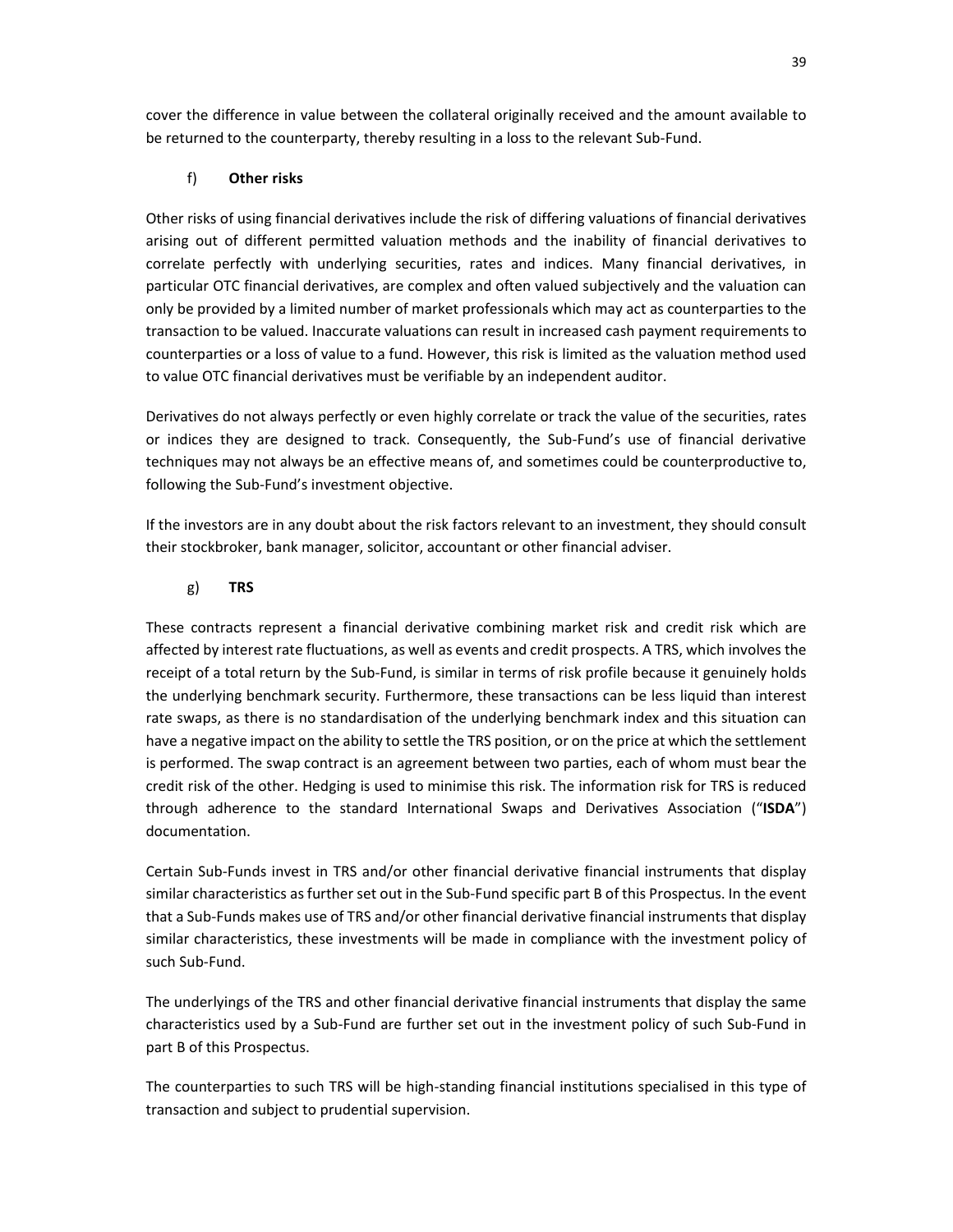These counterparties do not have discretionary power over the composition or management of the investment portfolio of the Sub-Fund or over the underlying assets of the financial derivative financial instruments.

The TRS and other financial derivative financial instruments that display the same characteristics shall not confer to the Management Company a right of action against the counterparty in the swap or in the financial derivative financial instrument, and any eventual insolvency of the counterparty may make it impossible for the payments envisioned to be received.

## h) **OTC financial derivatives**

In general, there is less government regulation and supervision of transactions in OTC markets than of transactions entered into on organised exchanges. OTC financial derivatives are executed directly with the counterparty rather than through a recognised exchange and clearing house. Counterparties to OTC financial derivatives are not afforded the same protections as may apply to those trading on recognised exchanges, such as the performance guarantee of a clearing house.

The principal risk when engaging in OTC financial derivatives (such as non-exchange traded options, forwards, swaps or contracts for difference) is the risk of default by a counterparty who has become insolvent or is otherwise unable or refuses to honour its obligations as required by the terms of the instrument. OTC financial derivatives may expose the Sub-Fund to the risk that the counterparty will not settle a transaction in accordance with its terms, or will delay the settlement of the transaction, because of a dispute over the terms of the contract (whether or not bona fide) or because of the insolvency, bankruptcy or other credit or liquidity problems of the counterparty. Counterparty risk is generally mitigated by the transfer or pledge of collateral in favour of the Sub-Fund. The value of the collateral may fluctuate, however, and it may be difficult to sell, so there are no assurances that the value of collateral held will be sufficient to cover the amount owed to the Sub-Fund.

Sub-Funds may enter into OTC financial derivatives cleared through a clearing house that serves as a central counterparty. Central clearing is designed to reduce counterparty risk and increase liquidity compared to bilaterally-cleared OTC financial derivatives, but it does not eliminate those risks completely. The central counterparty will require margin from the clearing broker which will in turn require margin from the Sub-Fund. There is a risk of loss by the Sub-Fund of its initial and variation margin deposits in the event of default of the clearing broker with which the Sub-Fund has an open position or if margin is not identified and correctly report to the particular Sub-Fund, in particular where margin is held in an omnibus account maintained by the clearing broker with the central counterparty. In the event that the clearing broker becomes insolvent, the Sub-Fund may not be able to transfer or "port" its positions to another clearing broker.

EU Regulation 648/2012 on OTC financial derivatives, central counterparties and trade repositories (also known as the "**European Market Infrastructure Regulation**" or "**EMIR**") requires certain eligible OTC financial derivatives to be submitted for clearing to regulated central clearing counterparties and the reporting of certain details to trade repositories. In addition, EMIR imposes requirements for appropriate procedures and arrangements to measure, monitor and mitigate operational and counterparty risk in respect of OTC financial derivatives which are not subject to mandatory clearing.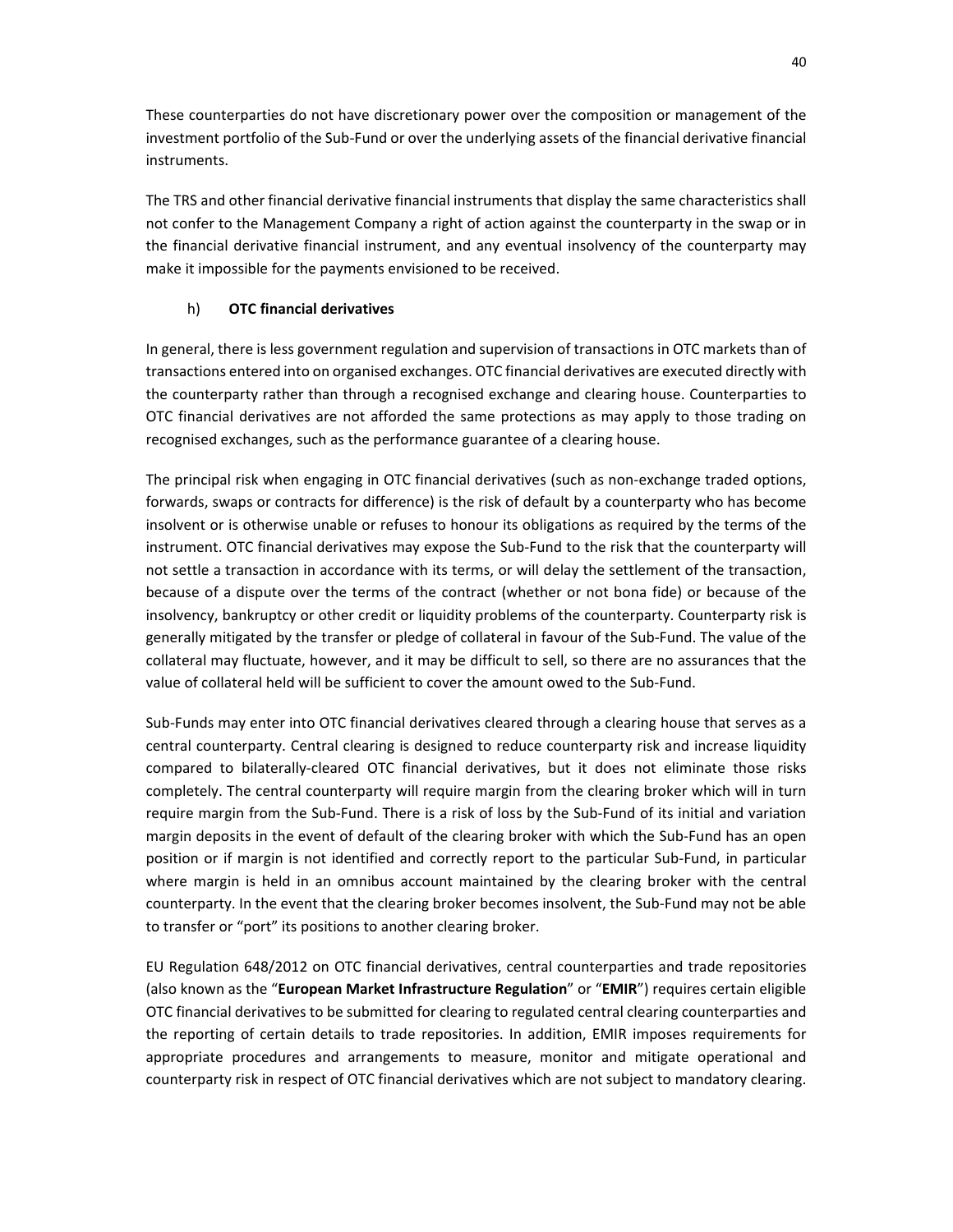Ultimately, these requirements are likely to include the exchange and segregation of collateral by the parties, including by the Sub-Fund.

Investors should be aware that the regulatory changes arising from EMIR and other applicable laws requiring central clearing of OTC financial derivatives may in due course adversely affect the ability of the Sub-Funds to adhere to their respective investment policies and achieve their investment objective.

Investments in OTC financial derivatives may be subject the risk of differing valuations arising out of different permitted valuation methods. Although the Fund has implemented appropriate valuation procedures to determine and verify the value of OTC financial derivatives, certain transactions are complex and valuation may only be provided by a limited number of market participants who may also be acting as the counterparty to the transactions. Inaccurate valuation can result in inaccurate recognition of gains or losses and counterparty exposure.

Unlike exchange-traded financial derivatives, which are standardised with respect to their terms and conditions, OTC financial derivatives are generally established through negotiation with the other party to the instrument. While this type of arrangement allows greater flexibility to tailor the instrument to the needs of the parties, OTC financial derivatives may involve greater legal risk than exchange-traded instruments, as there may be a risk of loss if the agreement is deemed not to be legally enforceable or not documented correctly. There also may be a legal or documentation risk that the parties may disagree as to the proper interpretation of the terms of the agreement. However, these risks are generally mitigated, to a certain extent, by the use of industry-standard agreements such as those published by ISDA.

## i) **Specific risks relating to options**

Transactions in options may also carry a high degree of risk. Selling ("**writing**" or "**granting**") an option generally entails considerably greater risk than purchasing options. Although the premium received by the Sub-Fund for selling the option is fixed, the Sub-Fund may sustain a loss well in excess of that amount. The Sub-Fund would be exposed to the risk of the purchaser exercising the option and the Sub-Fund will be obliged either to settle the option in cash or to acquire or deliver the instrument underlying the option. If the option is "covered" by the Sub-Fund holding a corresponding position in the underlying investment or a future on another option, the risk may be reduced. Options also give the buyer or seller an exposure to changes in the level of volatility which is used to price the options.

### **6) Valuation Risk**

A Sub-Fund may invest some of its assets in unquoted securities or instruments. Such investments or instruments will be valued at their probable realisation value estimated with care and good faith by the Administrator based on third party indications as directed by the Board of Directors of the Management Company. Such investments are inherently difficult to value and are the subject of substantial uncertainty. There is no assurance that the estimates resulting from the valuation process will reflect the actual sales or "close-out" prices of such securities.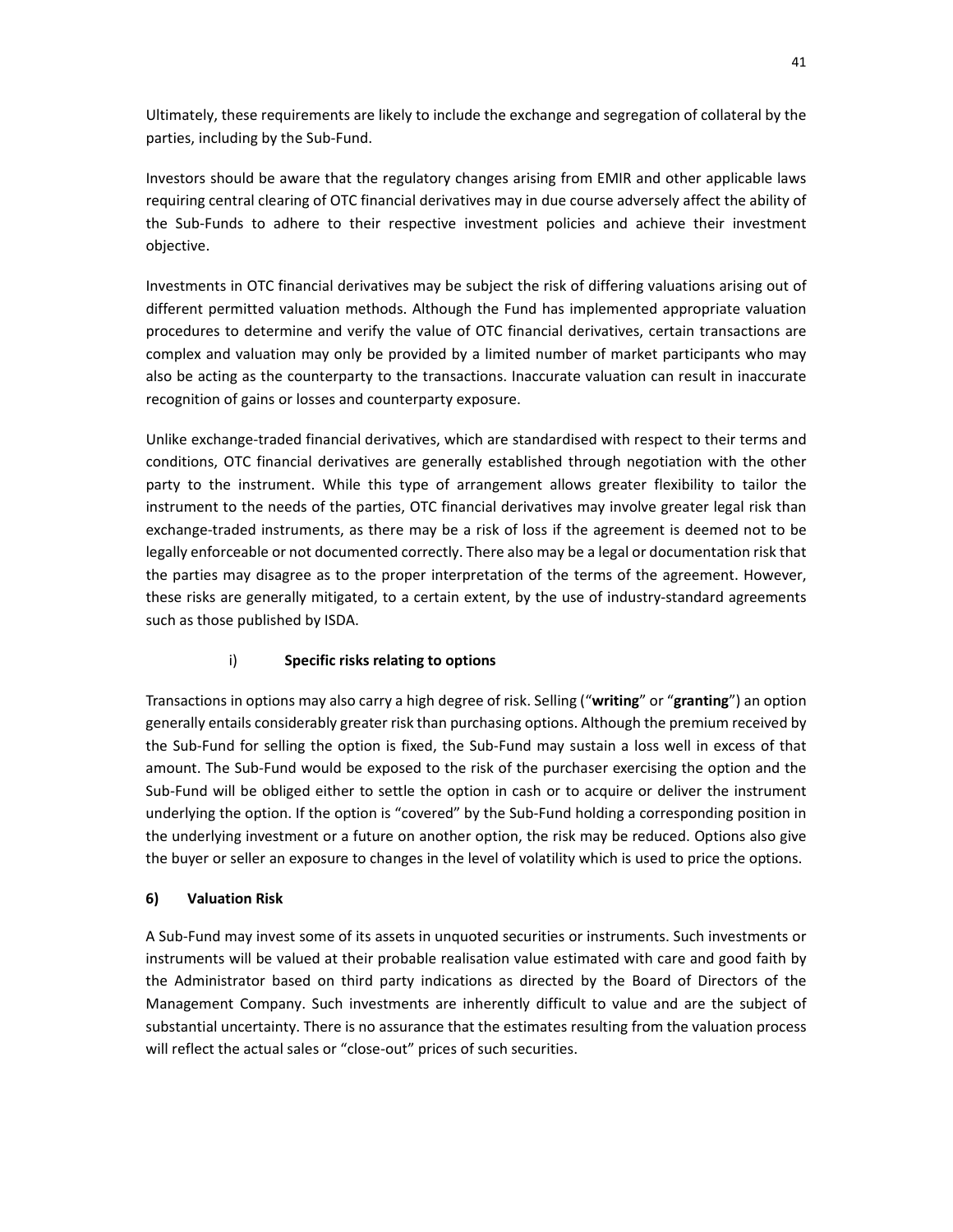### **7) Issuer Risk**

Debt instruments involve an issuer-related risk. Debt instruments issued by entities that have a low credit rating or no rating are, as a general rule, considered to be instruments that are at a higher credit risk, with a greater probability of the issuer defaulting, than those of issuers with a higher rating. When the issuer of bonds or debt instruments finds itself in financial or economic difficulty, the value of the bonds or debt instruments (which may fall to zero) and the payments made on these bonds or debt instruments (which may fall to zero) may be affected.

During recessions, a higher percentage of issuers of lower rated debt instruments may default on payments of principal and interest. The price of a lower rated debt instrument may therefore fluctuate drastically due to unfavourable news about the issuer or the economy in general.

The Investment Manager of the relevant Sub-Fund will endeavour to mitigate the risks by diversifying its holdings, among others, by issuer.

## **8) Risk considerations applicable to the investment in contingent convertible capital instruments ("CoCos")**

## a) **Trigger level risk**

CoCos, either in the form of Additional Tier 1 securities ("**AT1**") or Tier 2 ("**T2**") CoCos are subject to equity conversion or principal write-down risk if certain contractual or statutory triggers are breached. Therefore, CoCos carry *de facto* an equity risk and these forms of loss absorption are triggered by a breach of a pre-defined Common Equity ("**CET1**" or "**Tier 1 Common Equity Capital**") ratio or at the point of non-viability ("**PONV**"). The trigger risk is largely a function of the capital and or liquidity position of the bank, and could be activated through a material loss in capital and/or an increase in risk weighted assets as measured in the denominator of the capital ratio.

## b) **Write-down and conversion risk**

CoCos feature both contractual and statutory loss absorption triggers. Contractual loss absorption is activated if a pre-defined CET1 trigger in the bond documentation is breached (generally either 5.125% or 7% CET1 ratio, depending on the jurisdiction), whereas statutory loss absorption kicks in if the regulator responsible for supervision of the relevant bank no longer deems the bank viable. Principal write-down can be either on a permanent or a temporary basis, and reinstatement of the principal under the latter is subject to the future profitability of the bank and management discretion. The probability of these risks materialising is largely a function of the amount of capital that a bank holds above its regulatory requirements (contractual loss absorption) or the liquidity position of the bank. A lack of liquidity is very likely to trigger the PONV if no liquidity support is provided.

## c) **Coupon cancellation**

Coupon payments on AT1 instruments are entirely discretionary and may be cancelled by the issuer at any point, for any reason, and for any length of time. The coupons on T2 CoCos must be paid as long as there is no breach of the contractual or statutory triggers.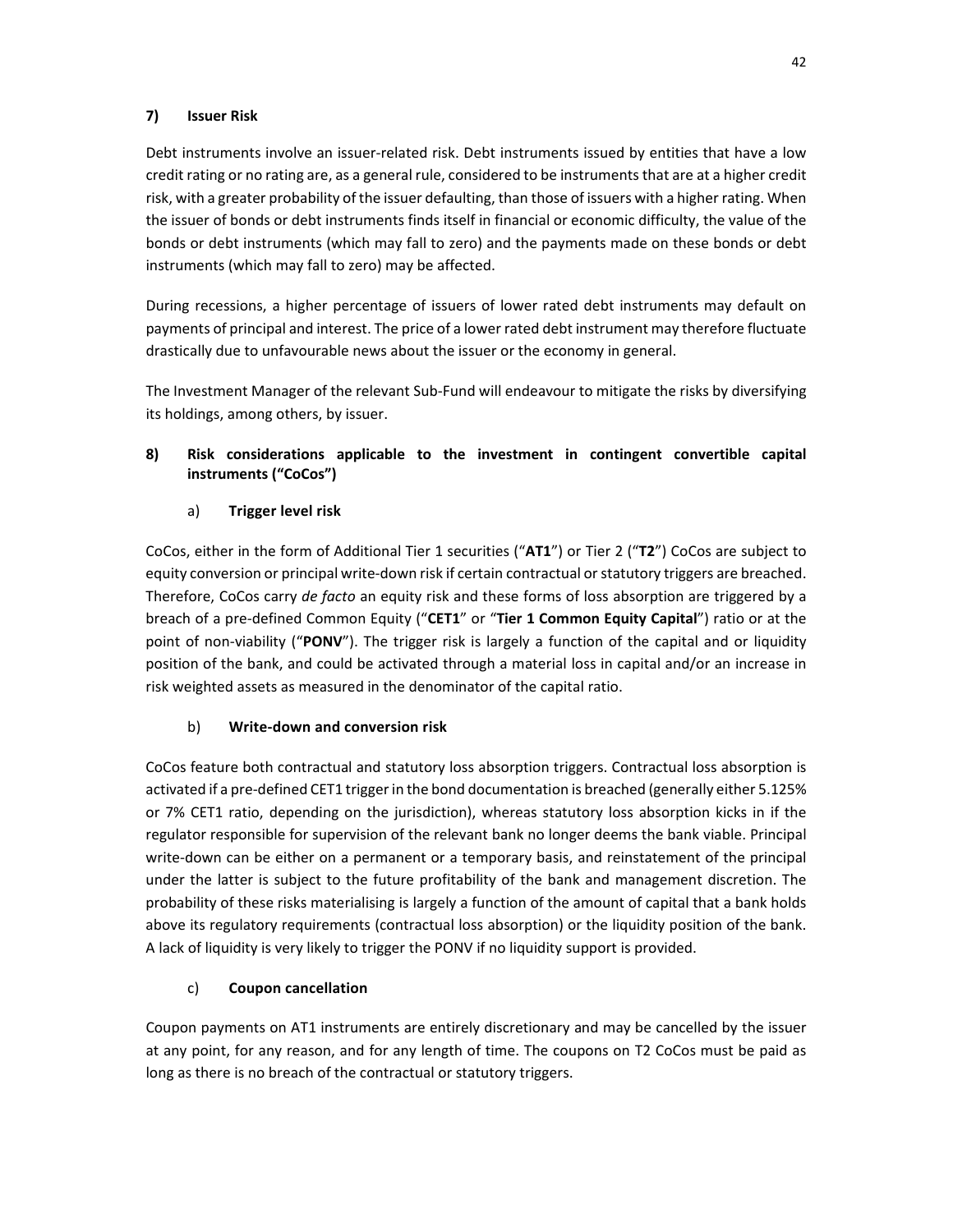While all CoCos (AT1 and T2) are subject to conversion or write down (i.e. the risk of losing part or all of the original investment, the "**write-down risk**") if the issuing bank reaches the trigger levels. For AT1s, there is an additional source of risk for the investor in the form of coupon cancellation. Coupon payments on AT1 instruments are entirely discretionary and may be cancelled by the issuer at any point, for any reason, and for any length of time. A breach of the coupon hurdle rate, set by the relevant regulators in the form of CET1 and total capital requirements which vary per bank, will also imply restrictions on coupon distributions and/or full cancellation. The cancellation of coupon payments on AT1 CoCos does not amount to an event of default. Cancelled payments do not accumulate and are instead written off, and are likely to significantly reduce the valuation of the AT1 securities.

# d) **Capital structure inversion risk**

Contrary to classic capital hierarchy, AT1 investors may suffer a loss of capital when equity holders do not.

The required absence of dividend stoppers/pushers implies that whilst AT1 holders may see their coupons cancelled, the issuer is still permitted to continue paying dividends on its common equity and variable compensation to its workforce. This risk materialises when a bank uses its discretionary powers to cancel AT1 coupon payments whilst the bank still operates above coupon hurdle rates. This is not a risk for investors in T2 CoCos as non-payment of coupons is deemed an event of default.

# e) **Call extension risk**

AT1 CoCos are issued as perpetual instruments, callable at pre-determined levels only with the approval of the competent authority.

It cannot be assumed that AT1 securities will be called on a call date. AT1 CoCos are a form of permanent capital, and the ability to call these instruments depend on the capital position of a bank, replacement capital clauses and the costs of refinancing AT1 securities may be left outstanding into perpetuity and therefore investors run the risk that the principal is not repaid on any call date.

# f) **Early Redemption Risk**

CoCos may be subject to early redemption if the securities no longer qualify for inclusion in the capital base, a tax event has occurred (change in tax status) or as a result of a rating methodology change. The securities may be called at par, or even the written down amount, depending on the bond documentation. This could pose a significant risk for investors if the securities are trading above par, or if the bonds have been written down on a temporary basis.

## g) **Unknown risk**

The structure of the instruments is innovative yet untested. In a stressed environment, when the underlying features of these instruments will be put to the test, it is uncertain how they will perform. In the event a single issuer activates a trigger or suspends coupons, the market could either view the issue as an idiosyncratic event or systemic in nature. In the latter case, potential price contagion and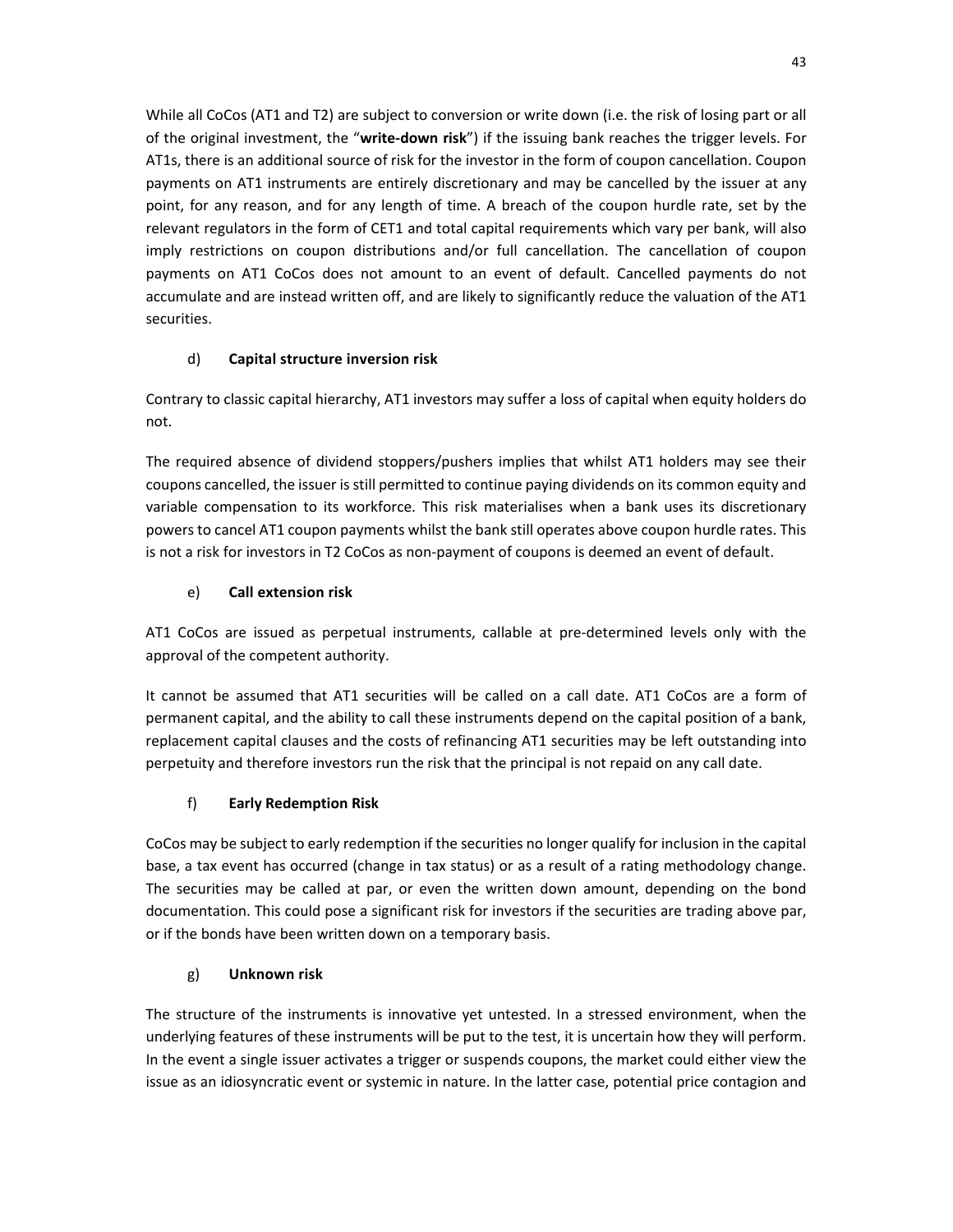volatility to the entire asset class is possible, and could lead to stressed market pricing, especially when the market turns illiquid.

# h) **Yield/Valuation risk**

Investors have been drawn to the instrument as a result of the CoCos' often attractive yield which may be viewed as a complexity premium.

Yield has been a primary reason this asset class has attracted strong demand, yet it remains unclear whether investors have fully considered the underlying risks. Relative to more highly rated debt issues of the same issuer or similarly rated debt issues of other issuers, CoCos tend to compare favourably from a yield standpoint. The concern is whether investors have fully considered the risk of conversion or, for AT1 CoCos, coupon cancellation.

# i) **Liquidity Risk**

CoCos tend to have higher price volatility and greater liquidity risk than other securities which do not expose investors to the aforementioned risks.

# j) **Industry Concentration Risk**

Investors are also advised to consider the industry concentration risk associated with the investment in CoCos in that, were the financial market to suffer a period of general systemic risk or increased defaults across all sectors, there could be higher correlation between all CoCo instruments irrespective of issuer.

# **9) Risks associated with securitized assets**

The relevant Sub-Fund may be subject to the risks associated with assets resulting from securitization operations such as (a) collateralized loan obligations ("**CLOs**"), (b) other collateralized debt obligations ("**CDOs**"), (c) asset backed securities ("**ABS**") including consumer ABS and (d) mortgage backed securities ("**MBS**") including, but not limited to, residential mortgage backed securities ("**RMBS**") and commercial mortgage backed securities ("**CMBS**") (collectively refered to as "**Securitized Assets**").

CLOs are securities backed (collateralized) by corporate loans. CLOs are generally issued in multiple classes based on seniority of rights to interest and principal resulting in different maturity profiles. Each class will carry a different coupon based on the risk and seniority of that class. CDOs are similar to CLOs but backed by high yield bonds.

ABS are securities backed by the cash flows of a pool of assets (mortgage and non-mortgage assets) such as home equity loans, company receivables, truck and auto loans, leases, credit card receivables and student loans. ABS are issued in tranched format or pass-through certificates, which represent undivided fractional ownership interests in the underlying pools of assets. Therefore, repayment depends largely on the cash flows generated by the assets backing the securities.

MBS are a sub-set of ABS and securities that are backed by mortgage loans. These securities usually pay periodic coupon payments. Underlying collateral can be comprised of prime mortgages or buy to let or non-conforming mortgages.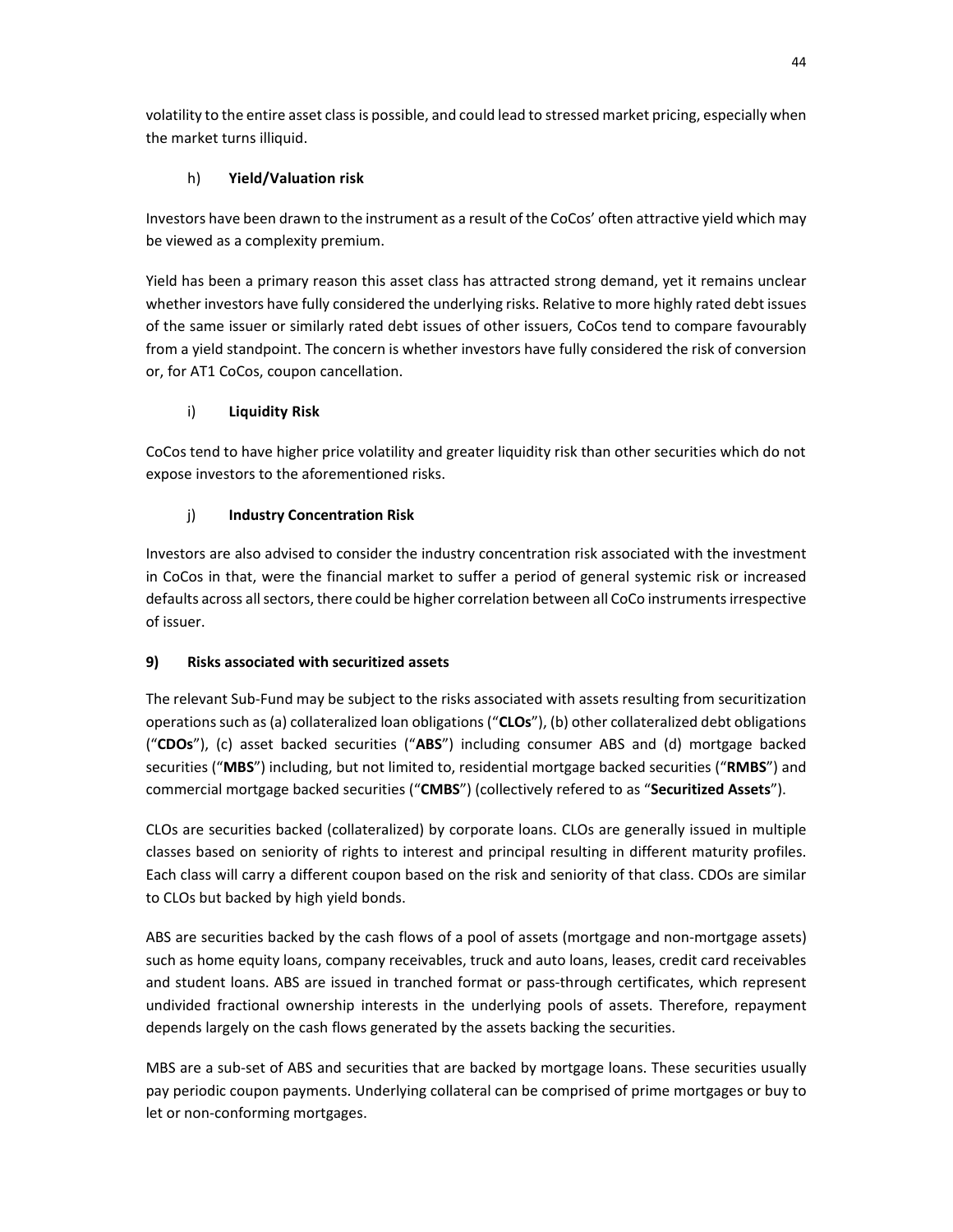RMBS are MBS securities that are backed by residential mortgage loans.

CMBS are MBS securities that are backed by commercial mortgage loans.

### a) **Liquidity Risk**

Securitized Assets require complex legal and financial structuring and moreover the securities resulting from such securitization operations feature have less liquidity than more conventional bond issues. A Sub-Fund investing in MBS or ABS may face liquidity risk if it cannot sell a security at the most opportunistic time and price.

## b) **Early Repayment Risk**

The yield characteristics of mortgage- and asset-backed securities differ from those of traditional debt obligations. Among the principal differences are that interest and principal payments are made more frequently on mortgage- and asset-backed securities, usually monthly, and that principal may be prepaid at any time because the underlying mortgage loans or other assets generally may be prepaid at any time. As a result, if the Sub-Fund purchases these securities at a premium, a prepayment rate that is faster than expected will reduce yield to maturity, while a prepayment rate that is slower than expected will have the opposite effect of increasing the yield to maturity. Conversely, if the Sub-Fund purchases these securities at a discount, a prepayment rate that is faster than expected will increase yield to maturity, while a prepayment rate that is slower than expected will reduce yield to maturity. Accelerated prepayments on securities purchased by the Sub-Fund at a premium also impose a risk of loss of principal because the premium may not have been fully amortized at the time the principal is prepaid in full. The market for privately issued mortgage- and asset-backed securities is smaller and less liquid than the market for government sponsored mortgage-backed securities.

## c) **Counterparty Risk**

Like with any debt security instrument, the securities stemming from such securitization operations display various risks, including the issuer default risk relative to the failure to pay interests and/or the non-reimbursement of capital. A specific risk is therefore associated with the credit quality of the legal entity issuing these securities. The price of a debt instrument such as a mortgage- or asset-backed security depends, substantially, on the issuer's credit quality or ability to pay principal and interest when due. The price of a debt instrument is likely to fall if an issuer defaults on its obligation to pay principal or interest or if the instrument's credit rating is downgraded by a credit rating agency. The issuer may default on its obligation to pay principal or interest because of changes in specific market, economic, industry, political, regulatory, geopolitical, and other conditions that affect the underlying assets or collateral of the instrument. In particular, these changes may cause borrowers of underlying mortgages or loans to default on their obligations and/or the guarantees supporting the mortgage- or asset-backed securities to default. Enforcing rights against the underlying assets, collateral or guarantees may be difficult, or the underlying assets, collateral or guarantees may be insufficient to pay principal and/or interest when due. In such a case, the Sub-Fund could incur substantial losses.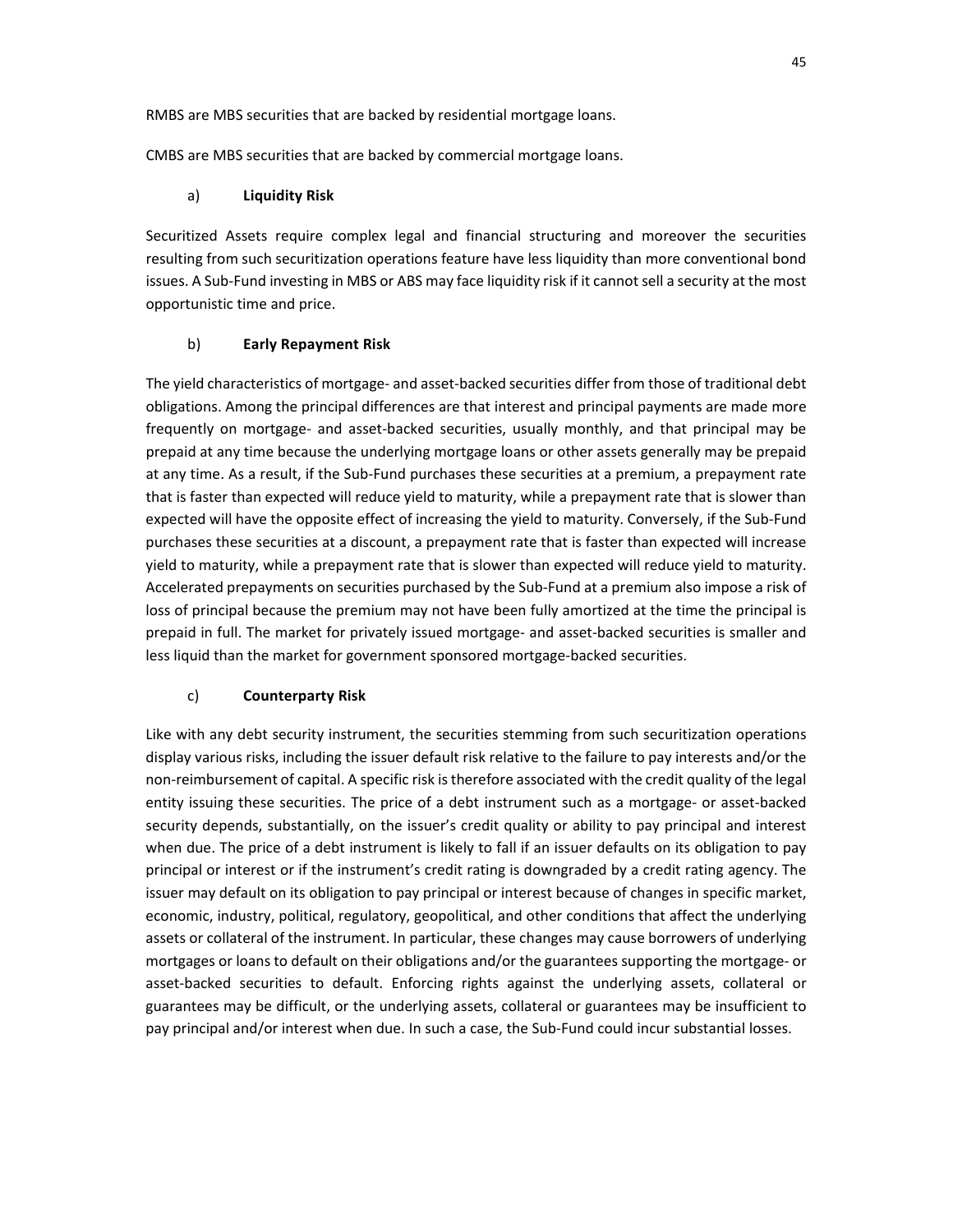#### d) **Underlying asset quality risk**

In all securitization operations, risk is heavily correlated with the quality of underlying assets, which may be of various types (leveraged loan, bank loan, bank debt, debt securities, etc.), their geographic zones or their sector of economic activity (e.g. a strong increase in the default rate of securitized assets). MBS represent direct or indirect participation in mortgage loans secured by real property, and include single- and multi-class pass-through securities and collateralized mortgage obligations. ABS have structural characteristics similar to mortgage-backed securities. However, the underlying assets are not mortgage loans. Instead, they include assets such as motor vehicle installment sales contracts, installment loan contracts, home equity loans, leases of various types of property and receivables from credit card issuers or other revolving credit arrangements. Movements in interest rates (both increases and decreases) may quickly and significantly reduce the value of certain types of ABS and MBS. ABS and MBS can also be subject to the risk of default on the underlying mortgages or other assets. ABS and MBS securities are subject to fluctuations in yield due to prepayment rates that may be faster or slower than expected. The Sub-Fund may invest in stripped ABS and MBS which receive differing proportions of the interest and principal payments from the underlying assets. The market value of such securities generally is more sensitive to changes in prepayment and interest rates than is the case with traditional ABS and MBS, and in some cases the market value may be extremely volatile. With respect to certain stripped securities, such as interest only and principal only classes, a rate of prepayment that is faster or slower than anticipated may result in the Sub-Fund failing to recover all or a portion of its investment, even though the securities are rated investment grade.

Payment of principal and interest on some MBS (but not the market value of the securities themselves) may be guaranteed by a public issuer such as the US government, or by agencies or instrumentalities of the US government (whose guarantees are supported only by the discretionary authority of the US government to purchase the agency's obligations). MBS created by non-governmental issuers may be supported by various forms of insurance or guarantees, while other such securities may be backed only by the underlying mortgage collateral. MBS that are issued or guaranteed by the US government or any of its agencies or instrumentalities may be subject to higher concentration limits than other non-governmental securities. ABS and MBS may be issued by entities, including special purpose vehicles, domiciled and/or administered in a variety of jurisdictions, each with their own corporate, securities and bankruptcy laws and regulations, which may offer various degrees of protection to holders of securities issued by such entities. Therefore a Sub-Fund investing in ABS or MBS may face higher legal risks than a Sub-Fund investing in other types of securities.

### e) **Embedded leverage**

Securitized Assets may involve embedded leverage. If the Sub-Funds retain either the most or one of the most subordinated Securitized Assets, it will hold the most embedded leveraged investment in the Securitized Assets. While the embedded leverage presents opportunities for increasing the Sub-Fund's total return, it has the effect of potentially increasing sensitivity to losses and/or credit events. Accordingly, any event which adversely affects the value of an investment in a Securitized Asset would be magnified to the extent such Securitized Asset is leveraged. However, the losses that the Sub-Funds may incur resulting from the embedded leveraged of the Securitized Assets in which the Sub-Funds have invested cannot be higher than the amount invested in such assets.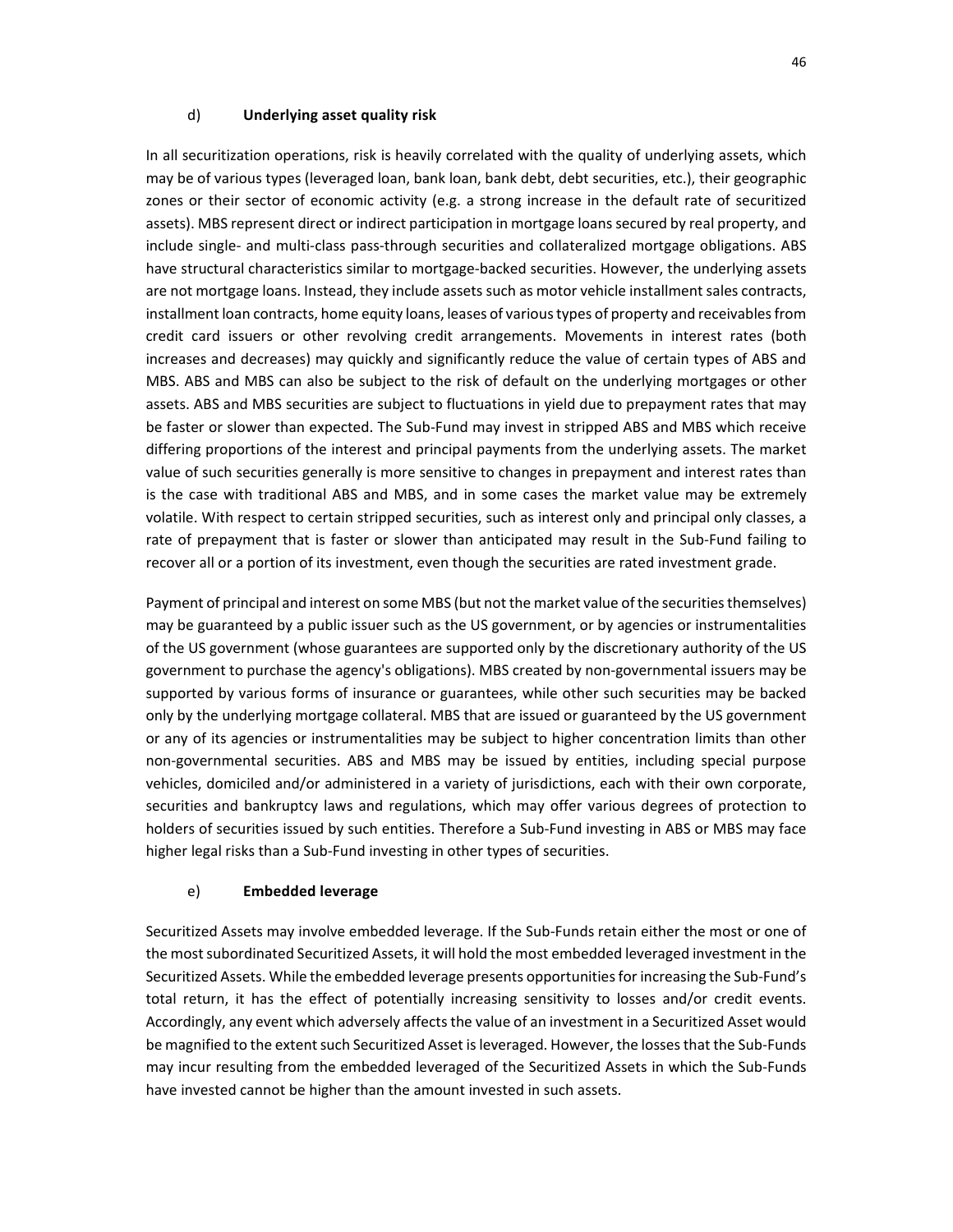## f) **Regulatory implications**

In particular such Securitized Assets may be substantially affected by legal, tax and regulatory requirements, including requirements imposed by the securities laws and companies laws in various jurisdictions, as well as all laws and regulations applicable to securitization schemes and/or to the underlying assets. No assurance can be given that future legislation, administrative rulings or court decisions will not adversely affect such Securitized Assets including their liquidity.

The occurrence of any of the risks above may lead to a decrease in the Sub-Funds' Net Asset Values.

### **10) Specific risks relating to the investment in CLOs and CDOs**

Securities issued by CDOs/CLOs (for the purpose of this section refered to as a "**Security**" or collectively as "**Securities**") are generally limited recourse obligations of the issuers thereof payable solely from the underlying assets (for the purpose of this section refered to as "**Assets**") of the relevant issuer or proceeds thereof. Consequently, holders of Securities including the Sub-Fund must rely solely on distributions on the Assets or proceeds thereof for payment in respect thereof.

In addition, interest payments on Securities (other than the most senior tranche or tranches of a given issue) are generally subject to deferral. If distributions on the Assets (or, in the case of a market value Security - as explained hereinafter - proceeds from the sale of the Assets) are insufficient to make payments on the Securities, no other assets will be available for payment of the deficiency and following realization of the underlying assets, the obligations of the issuer of the related Security to pay such deficiency including to the Sub-Fund will be extinguished.

With a market value CDO/CLO deal, principal and interest payments to investors come from both collateral cash flows as well as sales of collateral. Payments to tranches are not contingent on the adequacy of the collateral's cash flows, but rather the adequacy of its market value. Should the market value of collateral drop below a certain level, payments are suspended to the equity tranche. If it falls even further, more senior tranches are impacted.

An advantage of a market value CDO/CLO is the added flexibility they afford the investment manager. It is not constrained by a need to match the cash flows of collateral to those of the various tranches.

Assets consist generally of non-investment grade loans, interests in non-investment grade loans, high yield debt securities and other debt instruments, which are subject to liquidity, market value, credit, interest rate, reinvestment and certain other risks. The Assets will generally be subject to greater risks than investment-grade corporate obligations. Such investments are normally considered speculative in nature. Assets are typically actively managed by an investment manager, and as a result Assets will be traded, subject to rating agency and other constraints, by such investment managers. The aggregate return on the Assets will depend in part upon the ability of the relevant investment manager to actively manage the related portfolio of the Assets.

The Assets will be subject to certain portfolio restrictions as set forth herein. However, the concentration of the Assets in any one security type subjects the holders of CDOs/CLOs to a greater degree of risk with respect to defaults on the Assets.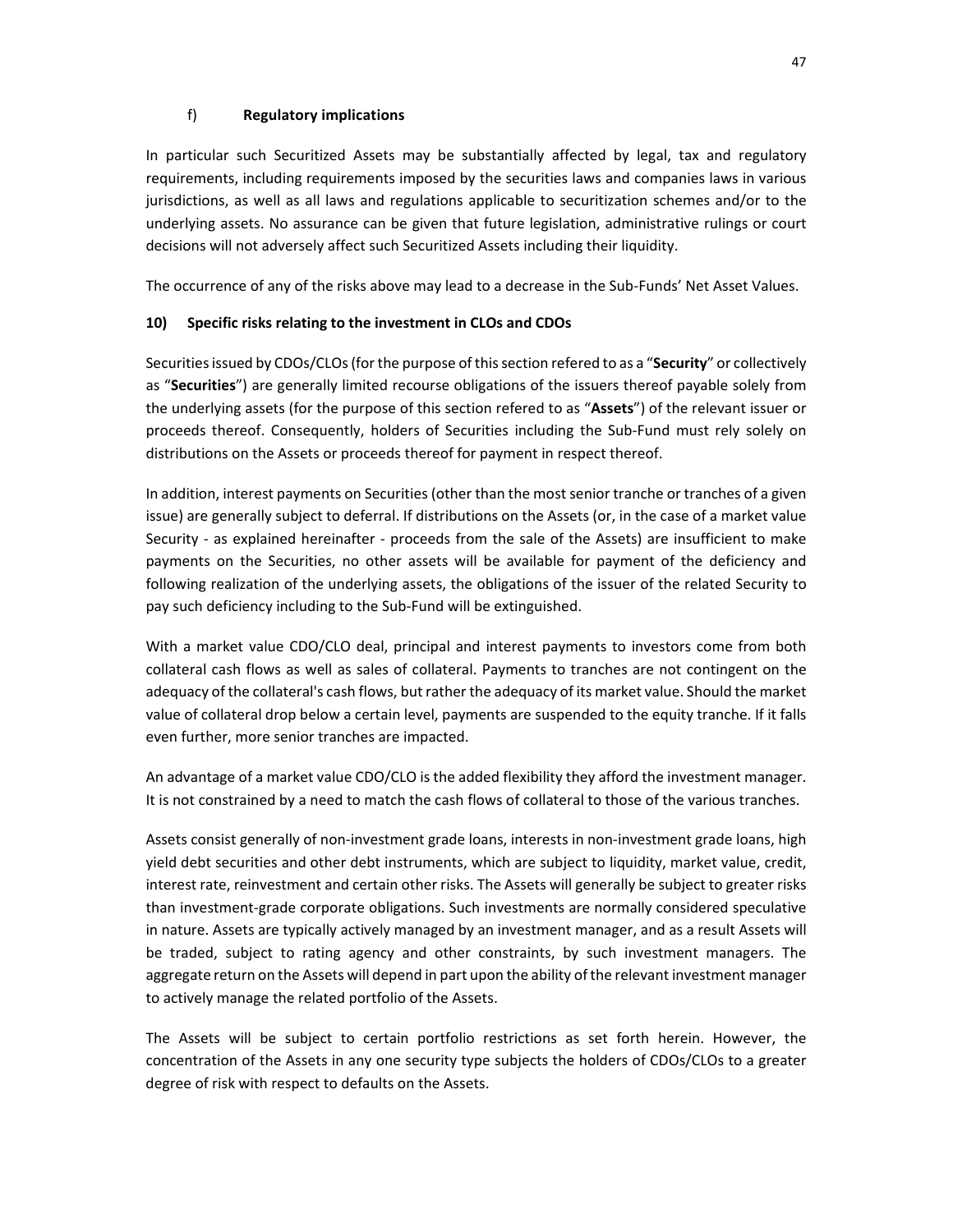The Assets are subject to the risk of deterioration in credit quality which could result in a reduction of credit enhancement to the CLO tranche or ultimately, a failure to receive the principal back (credit risk). In addition, the Assets may be subject to interest rate risk as the Assets may be exposed to changes in interest rate levels. There is also counterparty risk in relation to any hedging transactions at the issuer level.

Changes in the regulatory treatment for holders of similar securities may lead to a reduced universe of buyers and changes in the regulatory or accounting treatment for the originator of the Securities may result in increased call risk.

Securities are in general privately placed and offer less liquidity than other investment-grade or highyield corporate debt. They are also generally issued in structured transactions with risks different from regular corporate debt. In addition, the assets collateralizing market value Securities are subject to liquidation upon the failure of certain tests, and it is likely that any such liquidation would result in a substantial loss of value of the related market value Securities.

Prices of the Assets may be volatile and will generally fluctuate due to a variety of factors that are inherently difficult to predict, including but not limited to changes in interest rates, prevailing credit spreads, general economic conditions, financial market conditions, domestic and international economic or political events, developments or trends in any particular industry, and the financial condition of the obligors of the Assets. In addition, the ability of the issuer to sell Assets prior to maturity is subject to certain restrictions set forth in the offering and constitutive documents of the relevant issuer.

The average life of a Securitized Asset may be affected by the financial condition of the underlying loan or the Securitized Asset's issuer and/or the characteristics of the underlying assets, including, without limitation: the existence and frequency of exercise of any optional or mandatory redemption features; the prevailing level of interest rates; the redemption price; and the actual default rate.

### **11) Custody risk**

The Depositary Bank's liability only extends to its own negligence and wilful default and to that caused by the negligence or wilful misconduct of certain of its local agents, and does not extend to losses due to the liquidation, bankruptcy, negligence or wilful default of any registrar. In the event of such losses, the Fund will have to pursue its rights against the issuer and/or the appointed registrar of the securities.

Securities held with a local correspondent or clearing/settlement system or securities correspondent ("**Securities System**") may not be as well protected as those held within Luxembourg. In particular, losses may be incurred as a consequence of the insolvency of the local correspondent or Securities System. In some markets, the segregation or separate identification of a beneficial owner's securities may not be possible or the practices of segregation or separate identification may differ from practices in more developed markets.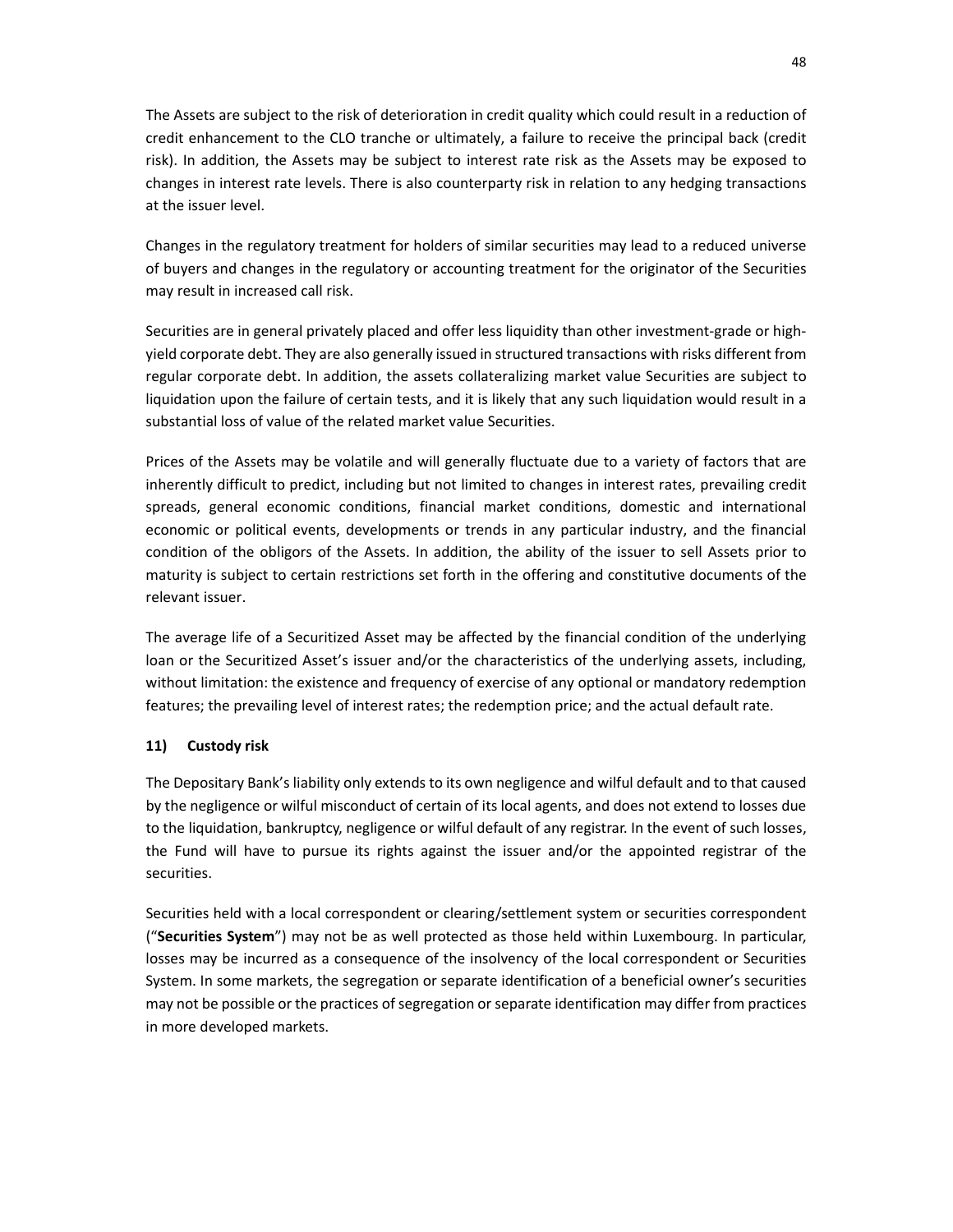### **12) Conflicts of interests**

The Management Company, the distributor(s), the Investment Manager, if any, the Depositary Bank and the Administrative Agent may, in the course of their business, have potential conflicts of interests with the Fund. Each of the Management Company, the distributor(s), the Investment Manager, if any, the Depositary Bank and the Administrative Agent will have regard to their respective duties to the Fund and other persons when undertaking any transactions where conflicts or potential conflicts of interest may arise. In the event that such conflicts do arise, each of such persons has undertaken or will be requested by the Fund to undertake to use its reasonable endeavours to resolve any such conflicts of interest fairly (having regard to its respective obligations and duties) and to ensure that the Fund and the Unit Holders are treated fairly.

#### **13) Interested dealings**

The Management Company, the distributor(s), the Investment Manager, if any, the Depositary Bank and the Administrative Agent and any of their respective subsidiaries, affiliates, associates, agents, directors, officers, employees or delegates (each an "**Interested Party**" and together the "**Interested Parties**") may:

- a) contract or enter into any financial, banking or other transaction with one another or with the Management Company, on behalf of the Fund, including, without limitation, investment in securities in any company or body any of whose investments or obligations form part of the assets of the Fund or any Sub-Fund, or be interested in any such contracts or transactions;
- b) invest in and deal with units, securities, assets or any property of the kind included in the property of the Fund for their respective individual accounts or for the account of a third party; and
- c) deal as agent or principal in the sale, issue or purchase of securities and other investments to, or from, the Fund through, or with, the Management Company or the Investment Manager, if any, or the Depositary Bank or any subsidiary, affiliate, associate, agent or delegate thereof.

Any assets of the Fund in the form of cash may be invested in certificates of deposit or banking investments issued by any Interested Party. Banking or similar transactions may also be undertaken with or through an Interested Party (provided it is licensed to carry out this type of activities).

There will be no obligation on the part of any Interested Party to account to Unit Holders for any benefits so arising and any such benefits may be retained by the relevant party.

Any such transactions must be carried out as if effected on normal commercial terms negotiated at arm's length.

#### **14) Conflicts of interests of the Investment Manager**

The Investment Manager may execute trades through their affiliates on both a principal and agency basis, as may be permitted under applicable law. As a result of these business relationships, the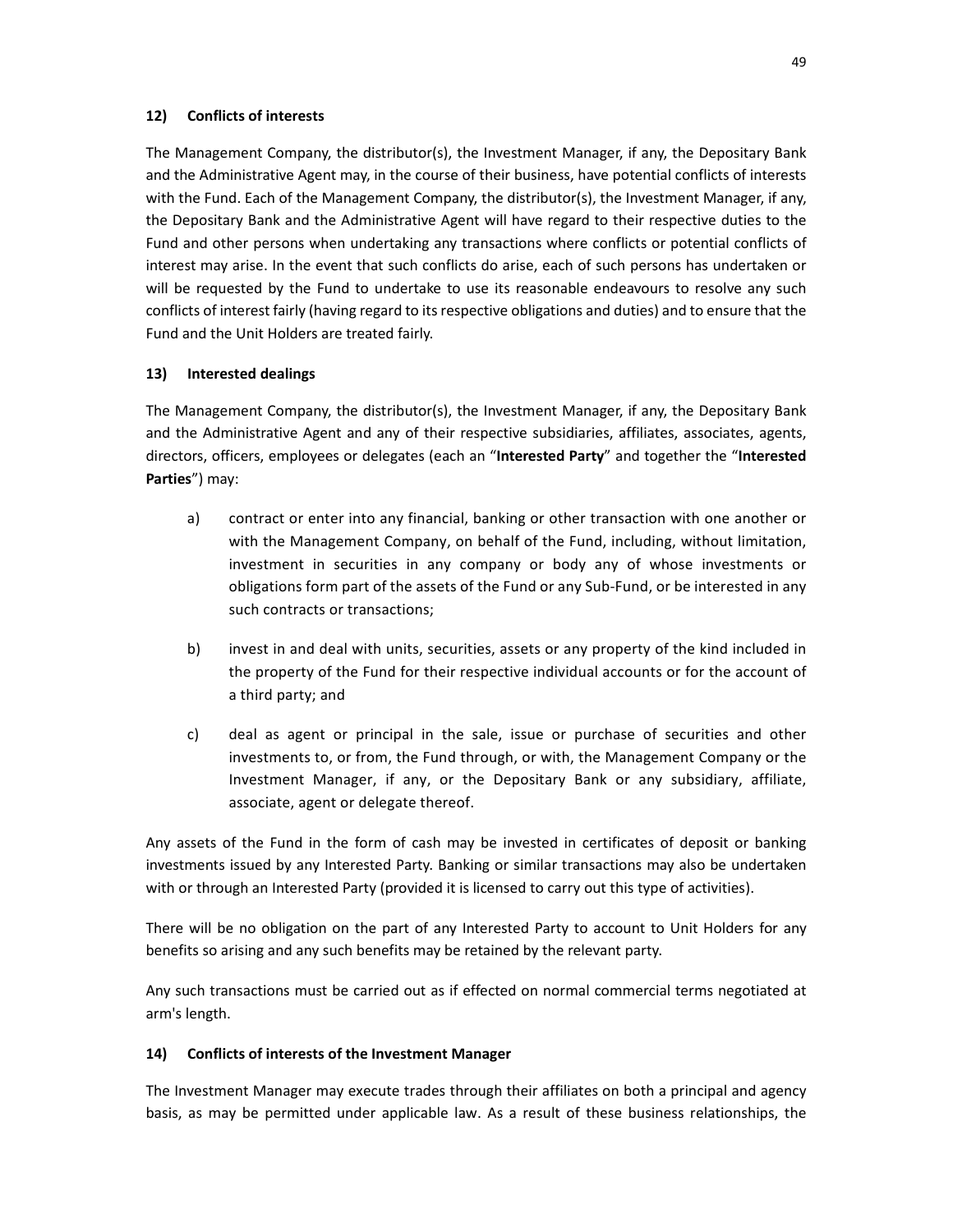Investment Manager's affiliates will receive, among other benefits, commissions and mark-ups/markdowns, and revenues associated with providing prime brokerage and other services. Certain conflicts of interest may arise from the fact that affiliates of the Investment Manager or the Management Company may act as sub-distributors of interests in respect of the Fund or certain Sub-Funds. Such entities may also enter into arrangements under which they or their affiliates will issue and distribute notes or other securities the performance of which will be linked to the relevant Sub-Fund.

Where a commission (including a rebated commission) is received by the Investment Manager by virtue of an investment by a Sub-Fund in the units of another collective investment scheme, this commission must be paid into that Sub-Fund.

#### **15) Emerging Markets**

In certain countries, there is the possibility of expropriation of assets, confiscatory taxation, political or social instability or diplomatic developments which could affect investment in those countries. There may be less publicly available information about certain financial instruments than some investors would find customary and entities in some countries may not be subject to accounting, auditing and financial reporting standards and requirements comparable to those to which certain investors may be accustomed. Certain financial markets, while generally growing in volume, have for the most part, substantially less volume than more developed markets, and securities of many companies are less liquid and their prices more volatile than securities of comparable companies in more sizeable markets. There are also varying levels of government supervision and regulation of exchanges, financial institutions and issuers in various countries. In addition, the manner in which foreign investors may invest in securities in certain countries, as well as limitations on such investments, may affect the investment operations of the Sub-Funds.

Emerging country debt will be subject to high risk and will not be required to meet a minimum rating standard and may not be rated for creditworthiness by any internationally recognised credit rating organisation. The issuer or governmental authority that controls the repayment of an emerging country's debt may not be able or willing to repay the principal and/or interest when due in accordance with the terms of such debt. As a result of the foregoing, a government obligor may default on its obligations. If such an event occurs, the Management Company, on behalf of the Fund, may have limited legal recourse against the issuer and/or guarantor. Remedies must, in some cases, be pursued in the courts of the defaulting party itself, and the ability of the holder of foreign government debt securities to obtain recourse may be subject to the political climate in the relevant country. In addition, no assurance can be given that the holders of commercial debt will not contest payments to the holders of other foreign government debt obligations in the event of default under their commercial bank loan agreements.

Settlement systems in emerging markets may be less well organised than in developed markets. Thus, there may be a risk that settlement may be delayed and that cash or securities of the Sub-Funds may be in jeopardy because of failures or of defects in the systems. In particular, market practice may require that payment will be made prior to receipt of the security which is being purchased or that delivery of a security must be made before payment is received. In such cases, default by a broker or bank (the counterparty) through whom the relevant transaction is effected might result in a loss being suffered by Sub-Funds investing in emerging market securities.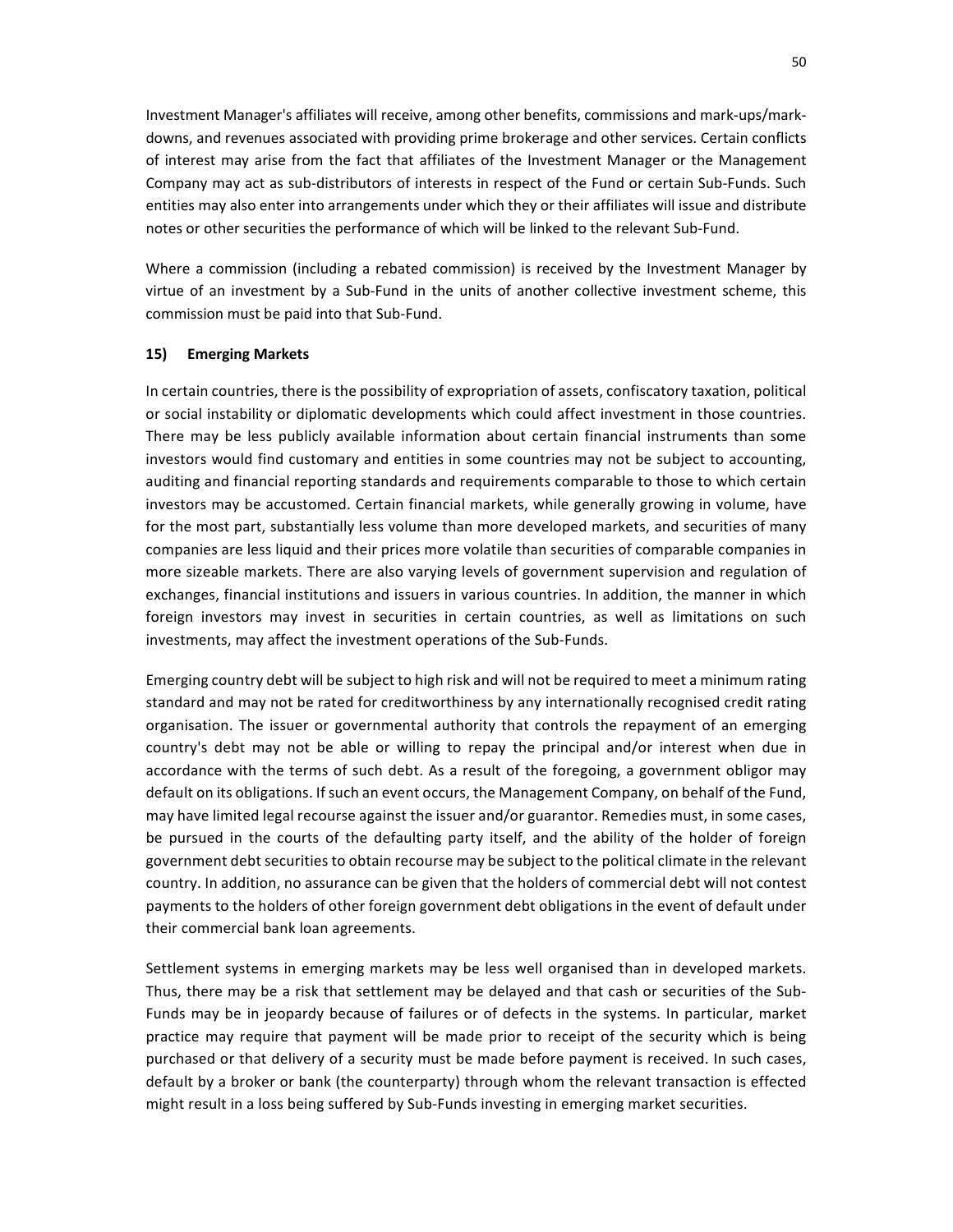The Management Company, on behalf of the Fund, will seek, where possible, to use counterparties whose financial status is such that this risk is reduced. However, there can be no certainty that the Management Company, on behalf of the Fund, will be successful in eliminating this risk for the Sub-Funds, particularly as counterparties operating in emerging markets frequently lack the substance or financial resources of those in developed countries.

There may also be a danger that, because of uncertainties in the operation of settlement systems in individual markets, competing claims may arise in respect of securities held by or to be transferred to the Sub-Funds. Furthermore, compensation schemes may be non-existent or limited or inadequate to meet the Fund's claims in any of these events.

In some Eastern European countries there are uncertainties with regard to the ownership of properties. As a result, investing in transferable securities issued by companies holding ownership of such Eastern European properties may be subject to increased risk.

### **16) Pandemic Risk**

While the full impact of a pandemic is not always known, it may result in continued market volatility and a period of economic decline globally. A pandemic may also have a significant adverse impact on the value of a Sub-Fund's investments and the ability of the Investment Manager to access markets or implement the Sub-Fund's investment policy in the manner originally contemplated. Government interventions or other limitations or bans introduced by regulatory authorities or exchanges and trading venues as temporary measures in light of significant market volatility may also negatively impact on the Investment Manager's ability to implement a Sub-Fund's investment policy. A Sub-Fund's access to liquidity could also be impaired in circumstances where the need for liquidity to meet redemption requests may rise significantly. Services required for the operation of the Fund may in certain circumstances be interrupted as a result of a pandemic.

### **VI. GLOBAL EXPOSURE AND RISK MEASUREMENT**

The Management Company, on behalf of the Fund, may use financial derivatives, whose underlying assets may be transferable securities or money market instruments, both for hedging and for trading purposes.

If the aforesaid transactions involve the use of financial derivatives, these conditions and limits must correspond to the provisions of this Prospectus.

If a Sub-Fund uses financial derivatives for investment (trading) purposes, it may use such instruments only within the limits of its investment policy as set out in part B of this Prospectus.

## **1) Determination of the global exposure**

The Sub-Fund's global exposure must be calculated in accordance with CSSF Circular 11/512. The limits on global exposure must be complied with on an ongoing basis.

It is the responsibility of the Management Company to select or approve an appropriate methodology to calculate the global exposure. More specifically, the selection should be based on the self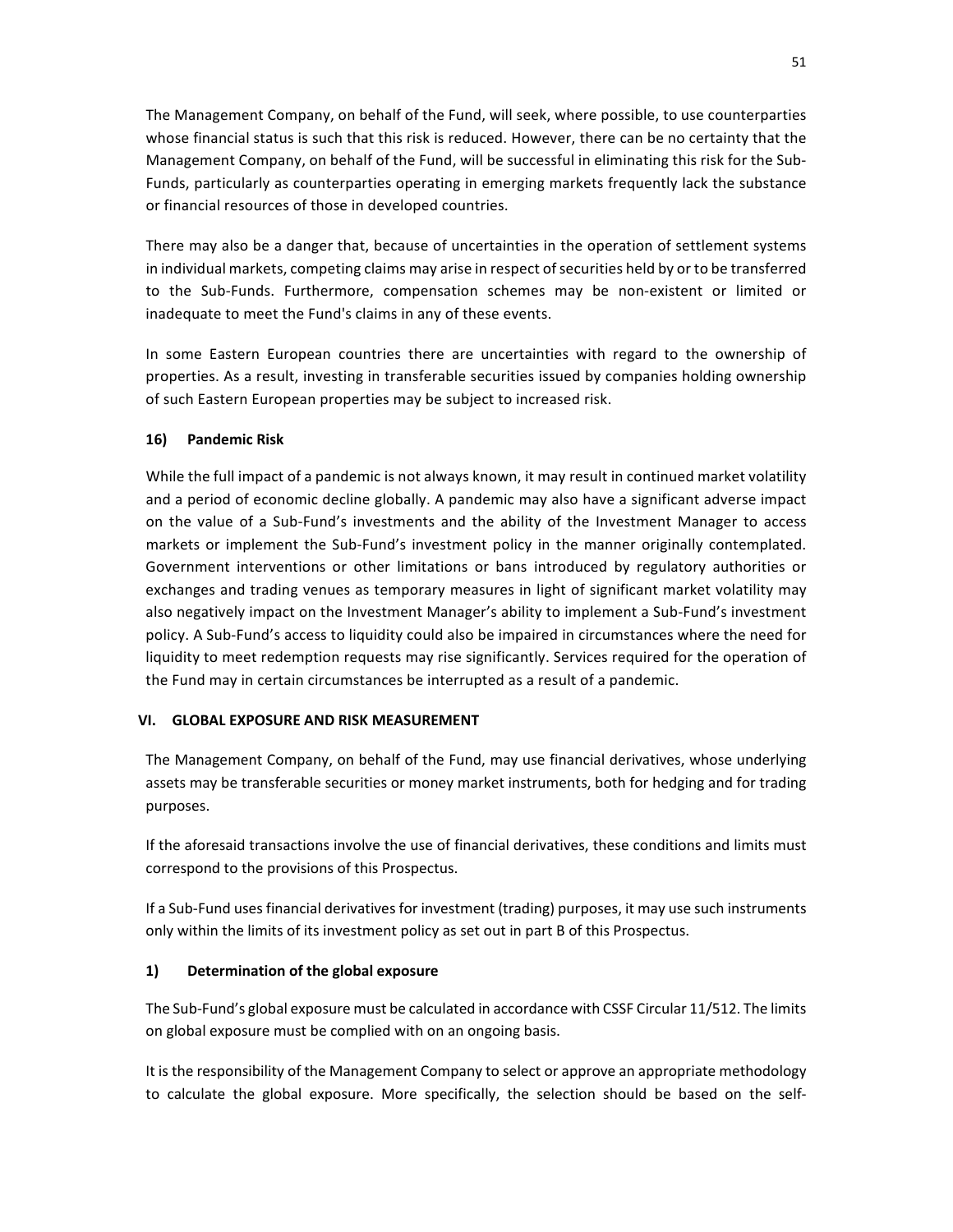assessment by the Management Company of the Sub-Fund's risk profile resulting from its investment policy (including its use of financial derivatives).

# **2) Calculation of the global exposure**

- a) The commitment conversion methodology for standard financial derivatives is always the market value of the equivalent position in the underlying asset. This may be replaced by the notional value or the price of the futures contract where this is more conservative;
- b) For non-standard financial derivatives, an alternative approach may be used provided that the total amount of financial the derivatives represents a negligible portion of the Sub-Fund's portfolio;
- c) For structured Sub-Funds, the calculation method is described in the ESMA/2011/112 guidelines.

A financial derivative is not taken into account when calculating the commitment if it meets both of the following conditions:

- a) The combined holding by the Sub-Fund of a financial derivative relating to a financial asset and cash which is invested in risk free assets is equivalent to holding a cash position in the given financial asset; and
- b) The financial derivative is not considered to generate any incremental exposure and leverage or market risk.

Where the commitment approach is used, the relevant Sub-Fund's total commitment to financial derivatives, limited to 100% of the portfolio's total net value, is quantified as the sum, as an absolute value, of the individual commitments, after possible netting and hedging arrangements.

# **3) Risk measurement methodology according to the Sub-Fund's risk profile**

The Sub-Funds are classified after a self-assessment of their risk profile resulting from their investments policy including their inherent financial derivatives investment strategy that determines two risk measurements methodologies:

- a) The advanced risk measurement methodology such as the VaR approach to calculate global exposure where:
	- $\triangleright$  The Sub-Fund engages in complex investment strategies which represent more than a negligible part of the Sub-Fund's investment policy;
	- $\triangleright$  The Sub-Fund has more than a negligible exposure to exotic financial derivatives; or
	- $\triangleright$  The commitment approach does not adequately capture the market risk of the portfolio.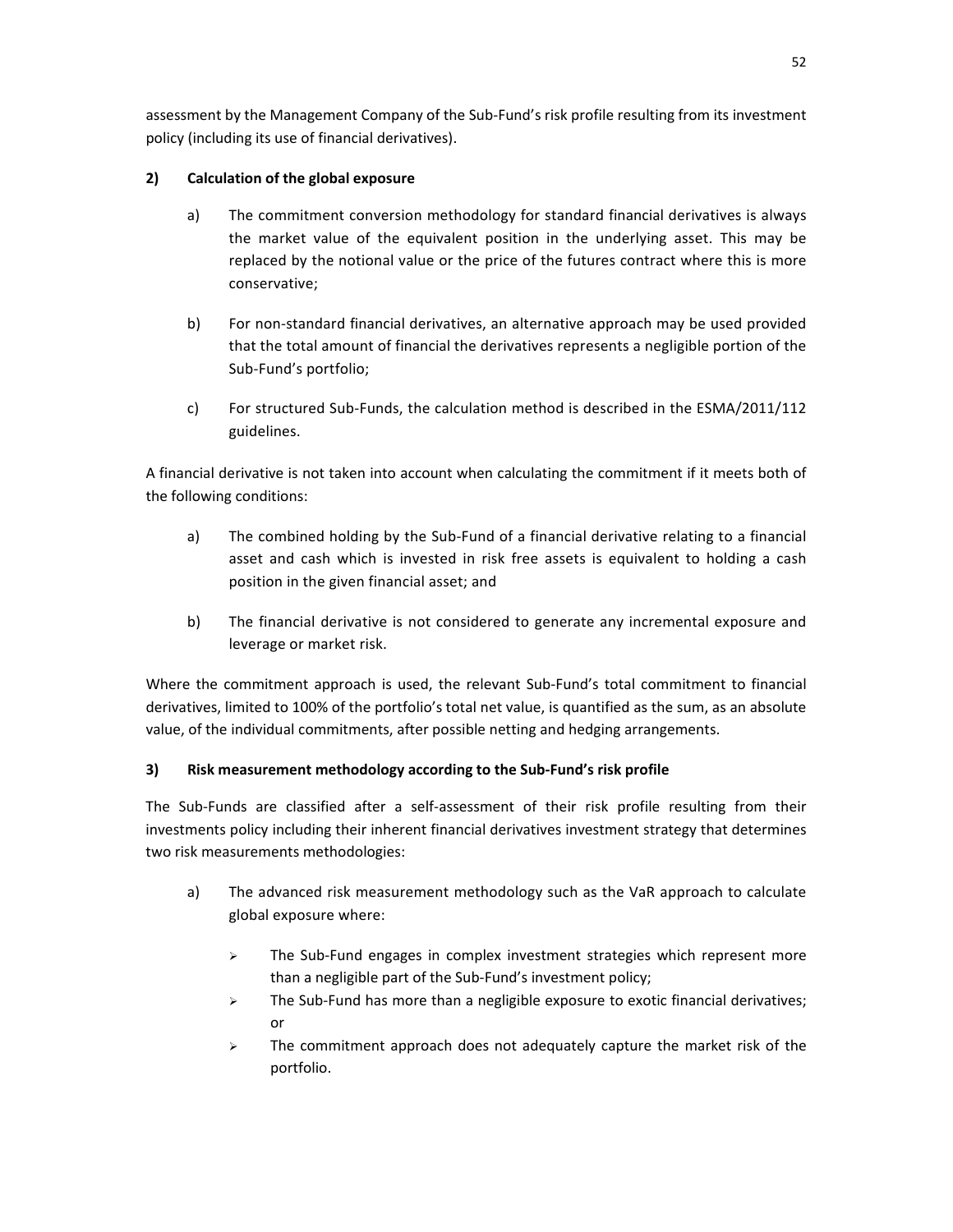b) The commitment approach methodology.

Except as otherwise specified in the relevant section of part B of this Prospectus, the Management Company will employ the commitment approach methodology to monitor and measure the global exposure.

### **4) Investment in non-investment grade securities**

For Sub-Funds whose policy allows for the investment in securities rated lower than BBB- (Standard & Poor's), investors are warned that these securities are below investment-grade and carry more risk, including greater price volatility and a higher default risk on the repayment of principal and the payment of interest than for higher grade securities. Moreover, certain unlisted or undervalued fixed income securities are highly speculative and entail considerable risk, and may be disputed when principal and interest payments fall due. Securities with a rating below BBB- (Standard & Poor's), or comparable unlisted securities, are considered speculative and may be disputed when principal and interest payments fall due and incorporate a high risk as to the ability of the debtor to honour their obligations in full.

Such securities involve higher credit or liquidity risk.

*High Credit Risk*: Lower rated debt securities, commonly referred to as "junk bonds" are subject to a substantially higher degree of risk than investment grade debt securities. During recessions, a high percentage of issuers of lower rated debt securities may default on payments of principal and interest. The price of a lower rated debt security may therefore fluctuate drastically due to unfavourable news about the issuer or the economy in general.

*High Liquidity Risk*: During recessions and periods of broad market declines, lower rated debt securities could become less liquid, meaning that they will be harder to value or sell at a fair price.

Due to the volatile nature of the above assets and the corresponding risk of default, investors must be able to accept significant temporary losses to their capital and the possibility of fluctuations in the income return level of the relevant Sub-Fund. The Management Company or the Investment Manager of the relevant Sub-Fund, if any, will endeavour to mitigate the risks associated with the investment in securities rated lower than BBB-, by diversifying its holdings by issuer, industry and credit quality.

## **5) Downgrading risk**

Debt securities can be rated investment grade or below investment grade. Such ratings are assigned by independent rating agencies (e.g. Fitch, Moody's, Standard & Poor's) on the basis of the creditworthiness of the issuer or of a bond issue. The general assessment of an issuer's creditworthiness may affect the value of the fixed income securities issued by the issuer. Rating agencies review, from time to time, such assigned ratings and debt securities may therefore be downgraded in rating if economic circumstances impact the relevant bond issues. A reassessment of the creditworthiness that results in a downgrading of the rating assigned to an issuer may negatively affect the value of the fixed income securities issued by this issuer.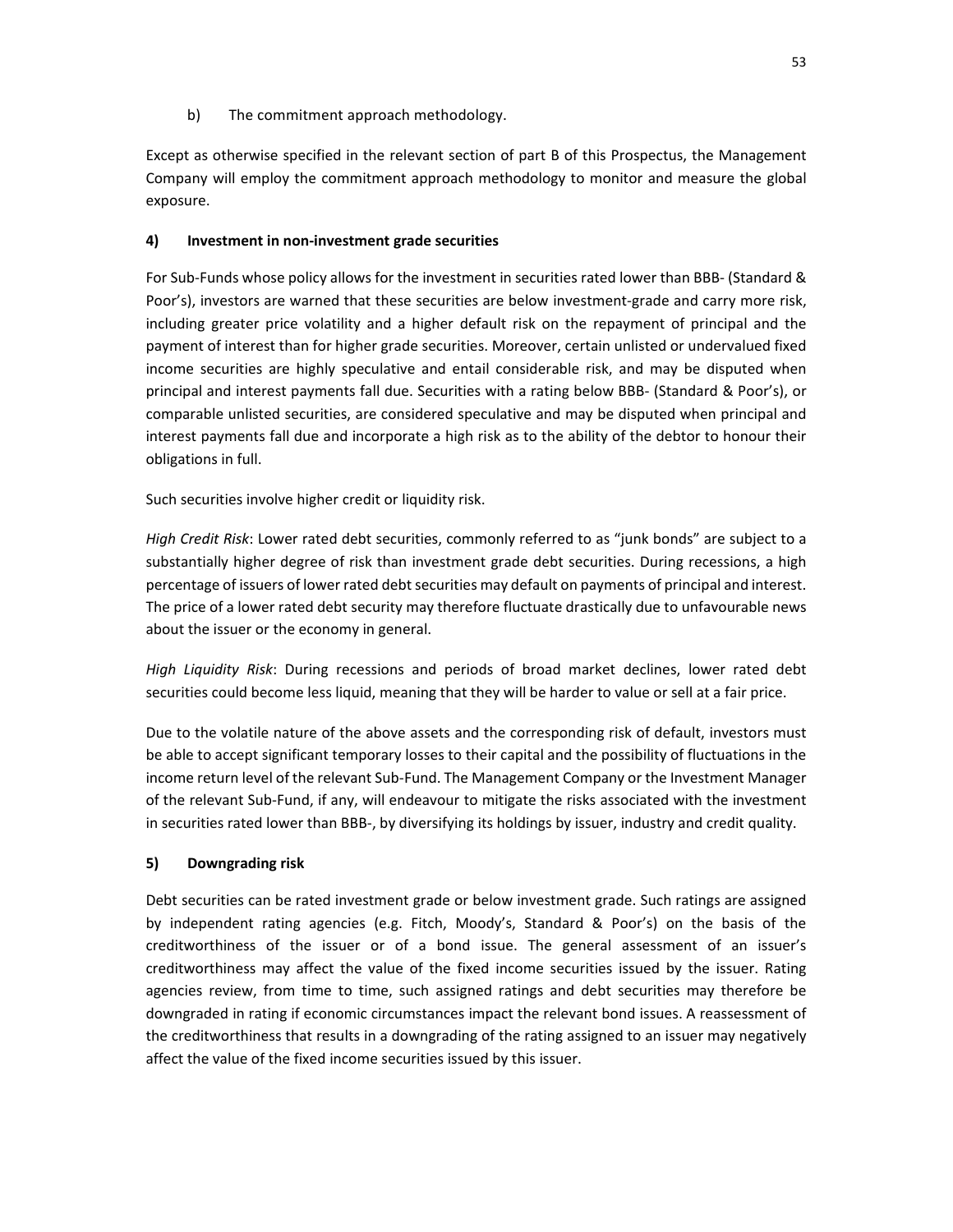#### **VII. SUSTAINABILITY-RELATED RISK DISCLOSURES**

Sustainability risk means an environmental, social or governance event or condition that, if it occurs, could cause an actual or a potential material negative impact on the value of the investments made by a Sub-Fund (the "**Sustainability Risk**").

Such risk is principally linked to climate-related events resulting from climate change (a.k.a Physical Risks) or to society's response to climate change (a.k.a Transition Risks), which may result in unanticipated losses that could affect a Sub-Fund's investments and financial condition. Social events (e.g. inequality, inclusiveness, labour relations, investment in human capital, accident prevention, changing customer behavior, etc.) or governance shortcomings (e.g. recurrent significant breach of international agreements, bribery issues, products quality and safety, selling practices, etc.) may also translate into Sustainability Risks.

Pursuant to Regulation (EU) 2019/2088 of the European Parliament and of the Council of 27 November 2019 on sustainability-related disclosures in the financial services sector (the "**SFDR**"), the Fund is required to disclose the manner in which Sustainability Risks are integrated into the investment decision and the results of the assessment of the likely impacts of Sustainability Risks on the returns of a Sub-Fund.

The Fund does not actively promote sustainability factors, *i.e.* environmental, social and employee matters, respect for human rights, anti-corruption and anti-bribery matters (the "**Sustainability Factors**") and does not maximize portfolio alignment with Sustainability Factors; however it remains exposed to Sustainability Risks. Such Sustainability Risks are integrated into the investment decision making and risk monitoring to the extent that they represent a potential or actual material risks and/or opportunities to maximizing the long-term risk-adjusted returns.

The impacts following the occurrence of a Sustainability Risk may be numerous and vary depending on the specific risk, region and asset class. In general, where a Sustainability Risk occurs in respect of an asset, there will be a negative impact on, or entire loss of, its value.

Such assessment of the likely impact must therefore be conducted at Sub-Fund level, further detail and specific information is given in Part B of this Prospectus, in each relevant Sub-Fund's Appendix.

The Management Company does not consider the adverse impacts of its investment decisions on Sustainability Factors (i) as no sufficient data of satisfactory quality is available to allow the Management Company to adequately assess the potential adverse impact of the investment decision on Sustainability Factors, and (ii) a clearly defined European regulatory framework on this matter is still missing.

Further information on the manner in which Sustainability Risks are integrated into the investment decisions can be found in the specific section "SFDR Disclosures" available on the website of the Management Company: https://www.mediobancamanagementcompany.com.

Notwithstanding the above, the investments underlying this financial product do not take into account the EU criteria for environmentally sustainable economic activities which are determined by the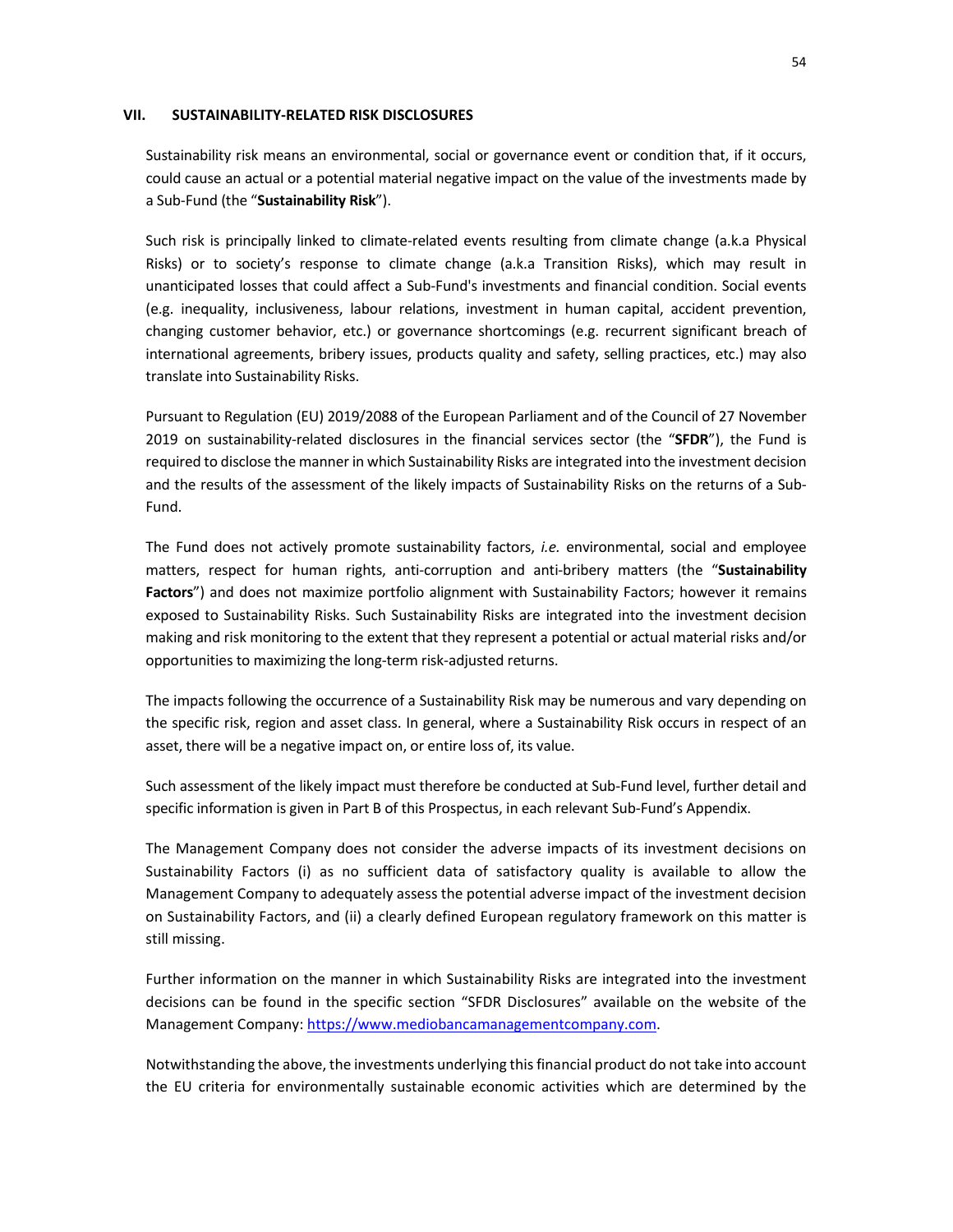Regulation (EU) 2020/852 of the European Parliament and of the Council of 18 June 2020 on the establishment of a framework to facilitate sustainable investment, as amended from time to time.

# **A.2. THE UNITS**

The Fund may issue Units of different Classes reflecting the various Sub-Funds which the Management Company may decide to open. Within a Sub-Fund, Classes of Units may be defined from time to time by the Management Company so as to correspond to (i) a specific distribution policy, such as entitling to distributions ("**Distribution Units**") or not entitling to distributions ("**Capitalization Units**") and/or (ii) a specific sales and redemption charge structure and/or (iii) a specific management or advisory fee structure, and/or (iv) a specific distribution fee structure, (v) a specific minimum subscription amount or holding amount and/or (vi) any other specific features applicable to one Class.

If different Classes of Units are issued within a Sub-Fund, the details will be described in the relevant Sub-Fund in part B of this Prospectus.

A separate Net Asset Value, which will differ as a consequence of the variable factors described here above, will be calculated for each Class within each Sub-Fund.

The Management Company, on behalf of the Fund, will issue registered Units. The inscription of the Unit Holder's name in the register of Units evidences his or her right of ownership of such registered Units.

All Units must be fully paid-up; they are of no par value and carry no preferential or preemptive rights. The Management Regulations do not envisage general meetings of the Unit Holders.

Fractional registered Units will be issued to one thousandth of a Unit, and such fractional Units shall not be entitled to vote but shall be entitled to a participation in the net results and in the proceeds of liquidation attributable to the Units in the relevant Sub-Fund on a *pro rata* basis.

If the Units of a Sub-Fund are listed on the Luxembourg stock exchange, this will be specified in the relevant section of part B of the Prospectus.

## **I. DESCRIPTION OF THE UNITS AND CLASSES OF UNITS**

## **1) Classes of Units**

The Management Company may decide to issue, within each Sub-Fund, separate Classes of Units, whose assets will be commonly invested but where a specific structure, as mentioned here above, may be applied. The details of the different Classes issued within a Sub-Fund will be specified in part B of this Prospectus.

For the time being the Management Company, on behalf of the Fund may offer the following Classes of Units within the Sub-Funds:

a) Classic Classes (the "**C Classes**"), offered to retail investors, unless reserved for certain investors only as described in part B of this Prospectus.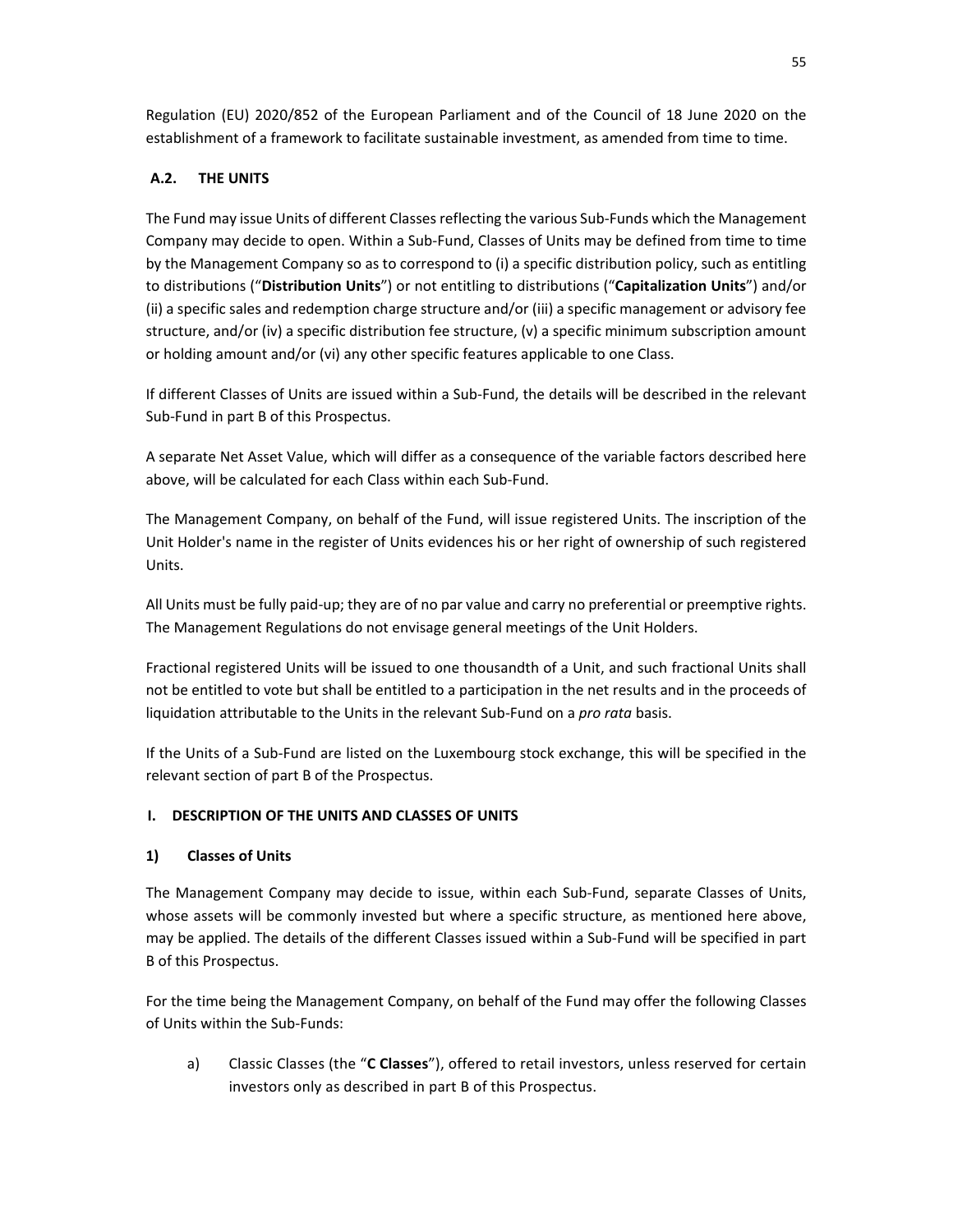- b) Institutional Classes (the "**I Classes**" ), reserved for institutional investors holding the Units as part of their own assets or acting on behalf of individual or corporate entities.
- c) Management Classes (the "**M Classes**"), reserved for certain investors only as described in part B of this Prospectus.
- d) Planner Classes (the "**P Classes**") reserved for certain investors only as described in part B of this Prospectus.

The particulars of each Sub-Fund will specify the Classes of Units available.

Each of these Classes may be associated with specific fee structure and minimum subscription amounts as detailed hereunder and in part B of this Prospectus.

The investors may be able to subscribe for Units through regular savings plans.

### **2) Minimum subscription amounts and holding requirements**

The Management Company may determine initial minimum subscription amounts and holding amounts for each Class of Units, which if applicable, are detailed in the relevant Sub-Fund in part B of this Prospectus.

The Management Company may also determine a minimum additional subscription amount for Unit Holders wishing to add to their portion of interest a given Class of Units.

The Management Company has the discretion, from time to time, to waive any applicable minimum amounts.

The Management Company may, at any time, decide to compulsorily redeem all Units from Unit Holders whose holding is less than the minimum subscription amount specified for the relevant Sub-Fund or who fail to satisfy any other applicable eligibility requirements. In such case, the Unit Holder concerned shall receive one month's prior notice so as to be able to increase his amount or to satisfy the eligibility requirement.

The Management Company may decide to issue, within each Sub-Fund, separate Classes of Units, whose assets will be commonly invested but where a specific structure, as mentioned here above, may be decided.

### **II. PROCEDURE OF SUBSCRIPTION, CONVERSION AND REDEMPTION**

### **1) Subscription of Units**

The subscription price per each Class of Units in the relevant Sub-Fund is the total of the Net Asset Value per Unit of such Class determined on the applicable Valuation Day (the "**Subscription Price**"). A sales charge may also be applied and details of any such sales charge will be stated in part B of this Prospectus. The Subscription Price is available for inspection at the registered office of the Fund.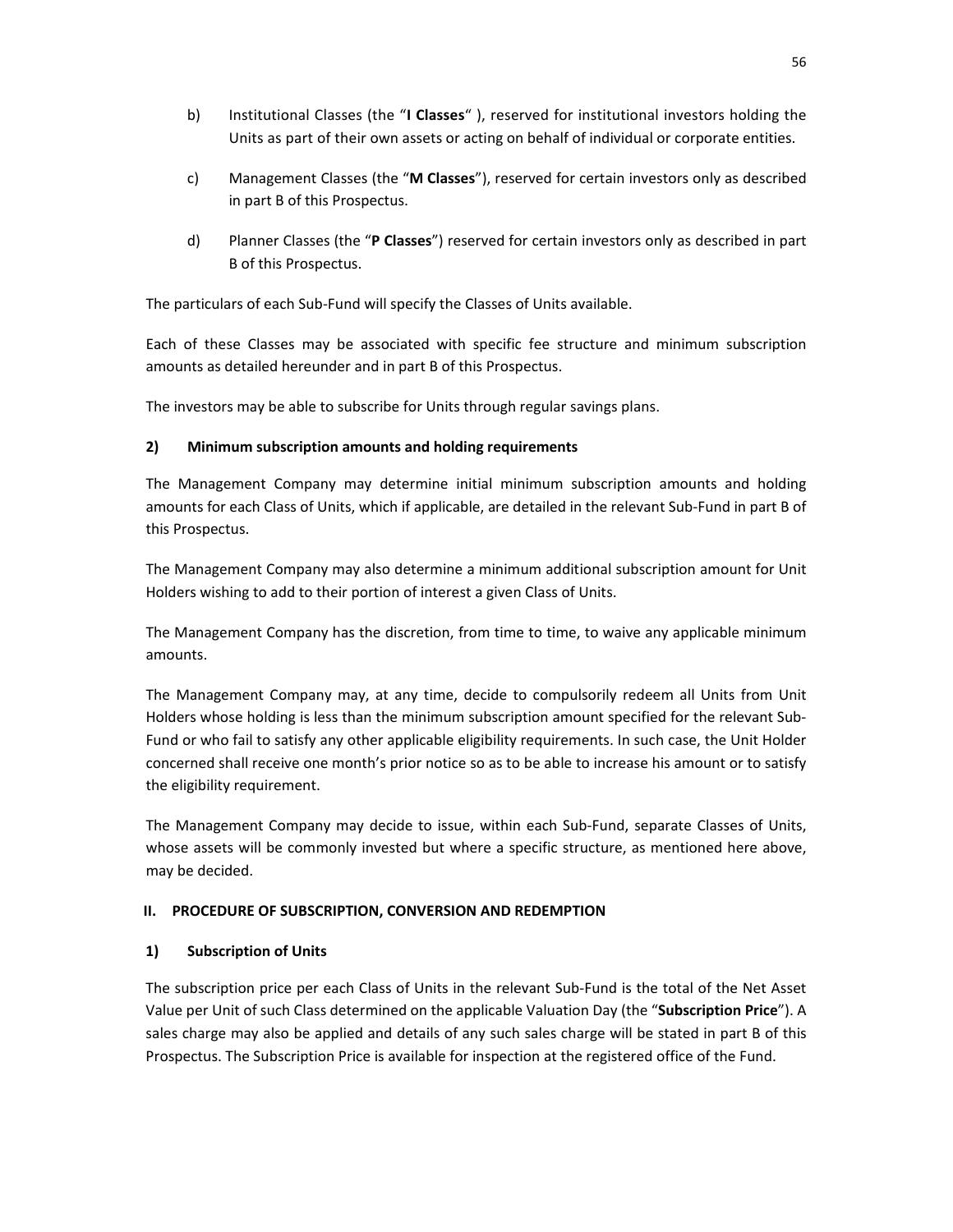Investors whose applications are accepted will be allotted Units issued on the basis of the Net Asset Value per each Class of Units determined as of the Valuation Day following receipt of the application form provided that such application is received by the Fund not later than 4.00 p.m., Luxembourg time (or such earlier time as specified in part B of this Prospectus), on the Business Day preceding that Valuation Day. Applications received after 4.00 p.m., Luxembourg time (or such earlier time as specified in part B of this Prospectus), on the Business Day preceding the Valuation Day, will be dealt with on the following Valuation Day.

Orders will generally be forwarded to the Fund by the distributor(s) or any agent thereof on the date received provided the order is received by the distributor(s) or any agent thereof prior to such deadline as may from time to time be established in the office in which the order is placed. Neither the distributor(s) nor any agent thereof is permitted to withhold placing orders whether with aim of benefiting from a price change or otherwise.

Investors may be required to complete a purchase application for each Class of Units or other documentation satisfactory to the Fund or to the distributor(s) or any agent thereof, indicating that the purchaser is not a U.S. Person, as such term is defined in Management Regulations, or nominees thereof. Application forms containing such representation are available from the Fund or from the distributor(s) or any of its agents.

Payments for Units may be made either in the reference currency of the Fund, or in the reference currency of the relevant Sub-Fund or in any other freely convertible currency.

Payments for subscriptions must be made within five (5) Business Days (or such earlier period as specified in part B of this Prospectus) of the calculation of the Subscription Price.

If the payment is made in a currency different from the reference currency of the relevant Sub-Fund, any currency conversion cost shall be borne by the Unit Holder.

The Fund reserves the right to reject any application in whole or in part, in which case subscription monies paid, or the balance thereof, as appropriate, will be returned to the applicant as soon as practicable or to suspend at any time and without prior notice the issue of Units in one, several or all of the Sub-Funds.

No Units in any Sub-Fund will be issued during any period when the calculation of the Net Asset Value per each Class of Units in such Sub-Fund is suspended by the Fund, pursuant to the powers reserved to it by the Management Regulations.

In the case of suspension of dealings in Units the application will be dealt with on the first Valuation Day following the end of such suspension period.

### **2) Conversion of Units**

Unit Holders have the right, subject to the provisions hereinafter specified, to convert all or part of their Units of any Class from one Sub-Fund into Units of another existing Class of that or another Sub-Fund subject to such conversion being permitted by the relevant Sub-Fund as set out in part B of this Prospectus.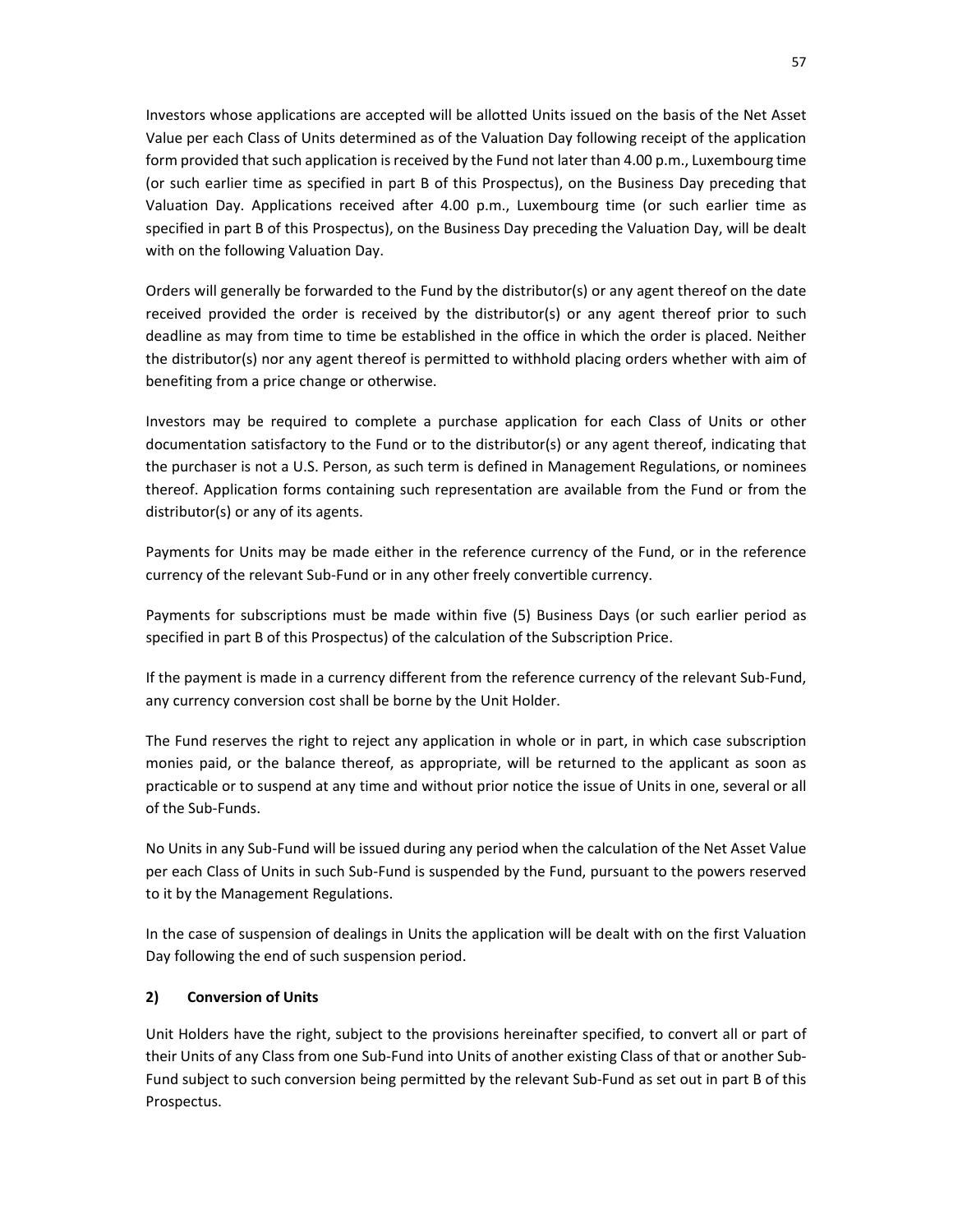However, the right to convert the Units is subject to compliance with any conditions (including any minimum subscriptions amounts) applicable to the Class into which the conversion is to be effected.

The rate at which Units in any Sub-Fund shall be converted will be determined by reference to the respective Net Asset Values of the relevant Units or Classes of Units, calculated as of the Valuation Day of the Classes following receipt of the documents referred to below.

Conversions of Units or Classes of Units in any Sub-Fund shall be subject to a fee based on the respective Net Asset Value of the relevant Units or Classes of Units as stated in part B of this Prospectus. However, this amount may be increased if the subscription fee applied to the original Sub-Fund was less than the subscription fee applied to the Sub-Fund in which the Units will be converted. In such cases, the conversion fee may not exceed the amount of the difference between the subscription rate applied to the Sub-Fund in which the Units will be converted and the subscription rate applied to the initial subscription. This amount will be payable to the distributor(s).

Units may be tendered for conversion on any Valuation Day.

All terms and notices regarding the redemption of Units shall equally apply to the conversion of Units.

No conversion of Units will be effected until a duly completed request for conversion of Units has been received at the registered office of the Fund from the Unit Holder.

Fractions of registered Units will be issued on conversion to one thousandth of a Unit.

Written confirmations of portion of interest (as appropriate) will be sent to Unit Holders within ten Business Days after the relevant Valuation Day, together with the balance resulting from such conversion, if any.

In converting Units of any Class of a Sub-Fund for Units of another Class and/or of another Sub-Fund, a Unit Holder must meet the applicable minimum initial investment requirements imposed by the acquired Sub-Fund.

If, as a result of any request for conversion, the number of Units held by any Unit Holder in a Sub-Fund would fall below the minimum subscription amount indicated in the Specific Information for each Sub-Fund, if any, the Fund may treat such request as a request to convert the entire portion of interest of such Unit Holder.

Units in any Sub-Fund will not be converted in circumstances where the calculation of the Net Asset Value per Unit or Classes of Units in such Sub-Funds is suspended by the Fund pursuant to the Management Regulations.

In the case of suspension of dealings in Units, the request for conversion will be dealt with on the first Valuation Day following the end of such suspension period.

### **3) Redemption of Units**

Each Unit Holder of the Fund may at any time request the Fund to redeem on any Valuation Day all or any of the Units or Classes of Units held by such Unit Holder in any of the Sub-Funds.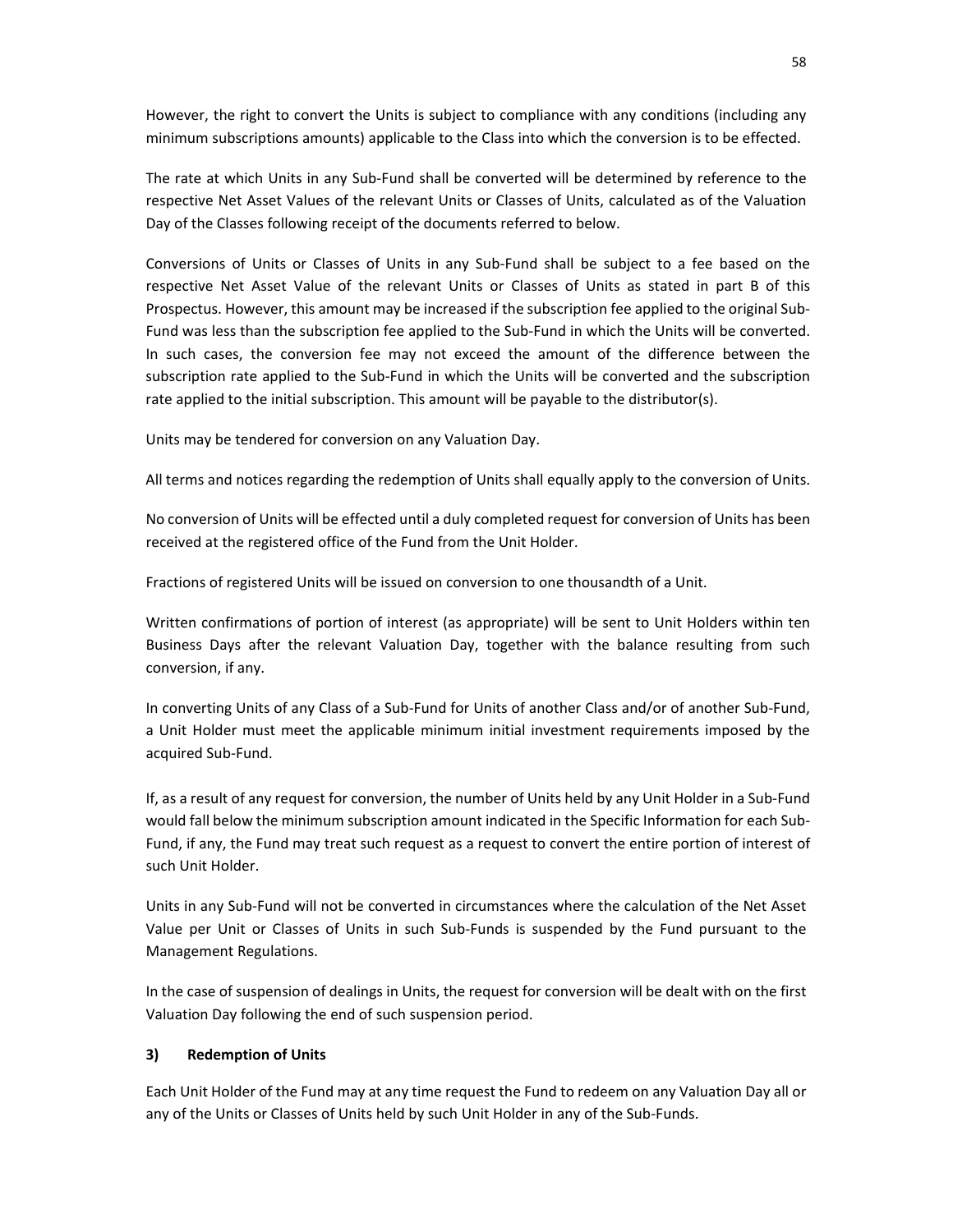Unit Holders desiring to have all or any of their Units redeemed should apply in writing to the registered office of the Fund.

The distributor(s) and its agents shall transmit redemption requests to the Fund on behalf of the Unit Holders.

Redemption requests should contain the following information (if applicable): the identity and address of the Unit Holder requesting the redemption, the number of Units to be redeemed, the relevant Class of Units, if any, of the Sub-Fund, the name in which such Units are registered and details as to whom payment should be made. All necessary documents to complete the redemption should be enclosed with such application.

Unit Holders whose applications for redemption are accepted will have their Units redeemed on any Valuation Day provided that the applications have been received by the Fund prior to 4.00 p.m., Luxembourg time (or such earlier time as specified in part B of this Prospectus), on the Business Day preceding the relevant Valuation Day. Applications received after 4.00 p.m. (or such earlier time as specified in part B of this Prospectus), on the Business Day preceding the Valuation Day, will be dealt with on the following Valuation Day.

Units will be redeemed at a price (the "**Redemption Price**") based on the Net Asset Value per Unit or Class of Units in the relevant Sub-Fund determined on the first Valuation Day following receipt of the redemption request, potentially decreased by a fee, as stated in part B of this Prospectus**.**

The Redemption Price shall be paid no later than five (5) Business Days (or such earlier period as specified in part B of this Prospectus) after the calculation of the relevant Net Asset Value.

Payment will be made by transfer bank order to an account indicated by the Unit Holder, at such Unit Holder's expense and at the Unit Holder's risk.

Payment of the Redemption Price will automatically be made in the reference currency of the relevant Sub-Fund, except if instructions to the contrary are received from the Unit Holder; in such case, payment may be made in the reference currency of the Fund or in any other freely convertible currency and any currency conversion cost shall be deducted from the amount payable to that Unit Holder.

The Redemption Price may be higher or lower than the price paid at the time of subscription or purchase.

Units in any Sub-Fund will not be redeemed if the calculation of the Net Asset Value per Unit or Class of Units in such Sub-Fund is suspended by the Fund in accordance with the Management Regulations.

Notice of any such suspension shall be given in all the appropriate ways to the Unit Holders who have made a redemption request which has been thus suspended. In the case of suspension of dealings in Units, the request will be dealt with on the first Valuation Day following the end of such suspension period.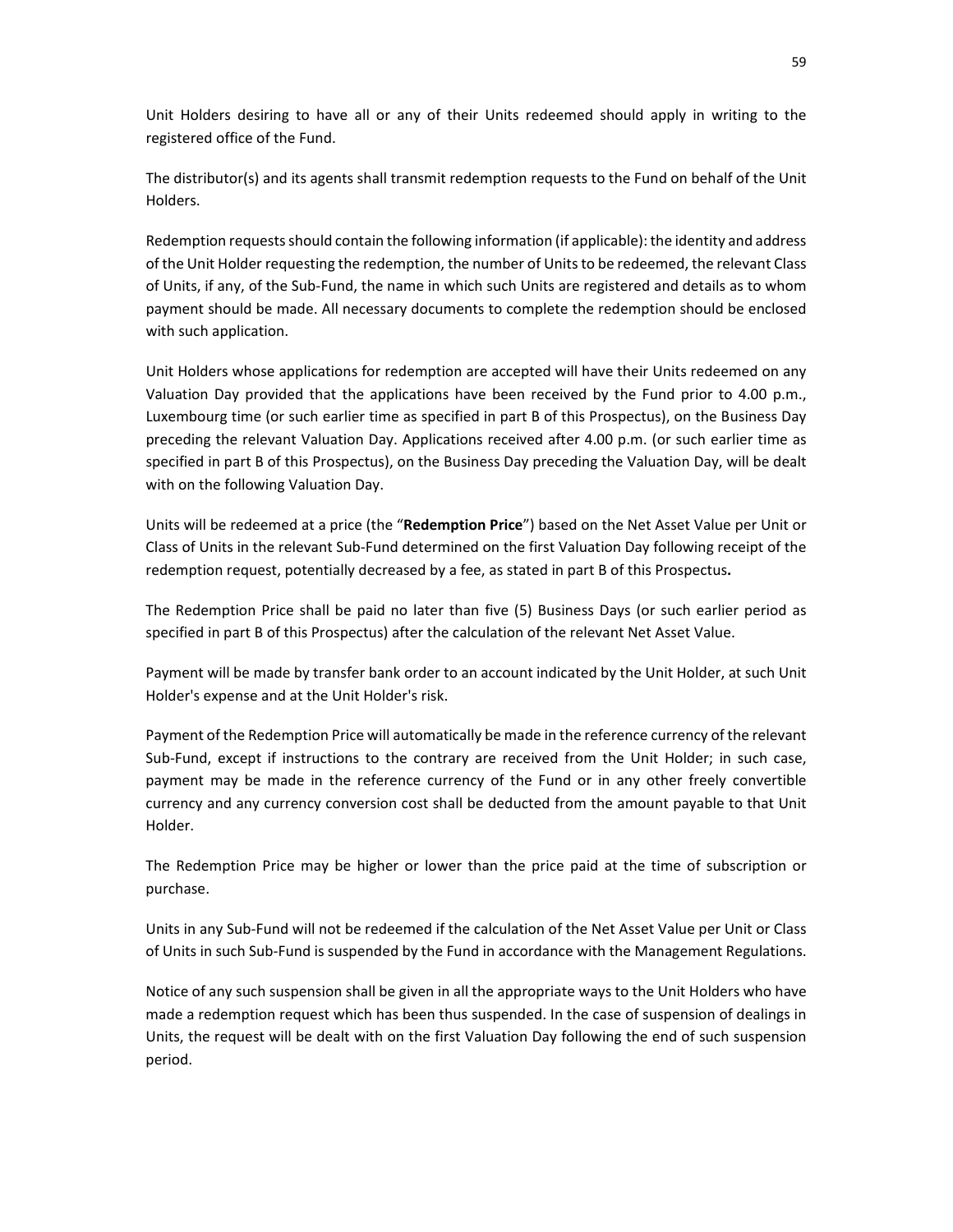If, as a result of any request for redemption, the number or value of Units or Classes of Units in a Sub-Fund would fall below the minimum amounts for each Class of Units in the relevant Sub-Fund as indicated in part B of the Prospectus, the Fund may treat such request as a request to redeem the entire interest of such Unit Holder.

Unless otherwise provided in the particulars of each Sub-Fund, if on any Valuation Day redemption and conversion requests pursuant to the Management Regulations relate to more than 10% of the Units in issue in a specific Sub-Fund or in case of a strong volatility of the market or markets on which a specific Sub-Fund is investing, the Management Company may decide that part or all of such requests for redemption or conversion will be deferred for such period as the Management Company considers to be in the best interests of the Sub-Fund, but normally not exceeding 30 days. In any such case, an exit fee may be charged to the Unit Holders making a redemption or conversion request to cover the corresponding costs of sales of the underlying portfolio. The rate of such exit fee will be the same for all Unit Holders having requested the redemption or conversion of their Units on the same Valuation Day. The exit fee shall revert to the Sub-Fund from which the redemption or conversion was effected. On the next Valuation Day following such period, these redemption and conversion requests will be met in priority to later requests.

The Management Company may at all times redeem Units held by investors who are excluded from the right to acquire or to hold Units. This shall apply in particular to U.S. Persons, to non-institutional investors who invest in units reserved for institutional investors, as defined in the Sub-Fund schedules.

#### **III. PROTECTION AGAINST LATE TRADING AND MARKET TIMING**

In accordance with Circular 04/146 issued by CSSF regarding the protection of UCIs and their investors against late trading and market timing practices, the Management Company does not authorise practices associated with market timing and late trading. The Management Company will not knowingly allow investments associated with market timing or late trading practices or other excessive trading practices, as such practices may adversely affect the interests of the Unit Holders. The Management Company shall refuse subscriptions, conversions or redemptions from Unit Holders suspected of such practices and take, as the case may be any other decisions as it may think fit to protect the interests of other Unit Holders.

Market timing is to be understood as an arbitrage method through which an investor systematically subscribes and redeems or converts units or shares of the same UCI within a short time period, by taking advantage of time differences and/or imperfections or deficiencies in the method of determination of the Net Asset Value of the UCI.

Late trading is to be understood as the acceptance of a subscription, conversion or redemption order after the time limit fixed for accepting orders (cut-off time) on the relevant day and the execution of such order at the price based on the Net Asset Value applicable to such same day.

Subscription, redemption and conversion are carried out at unknown Net Asset Value.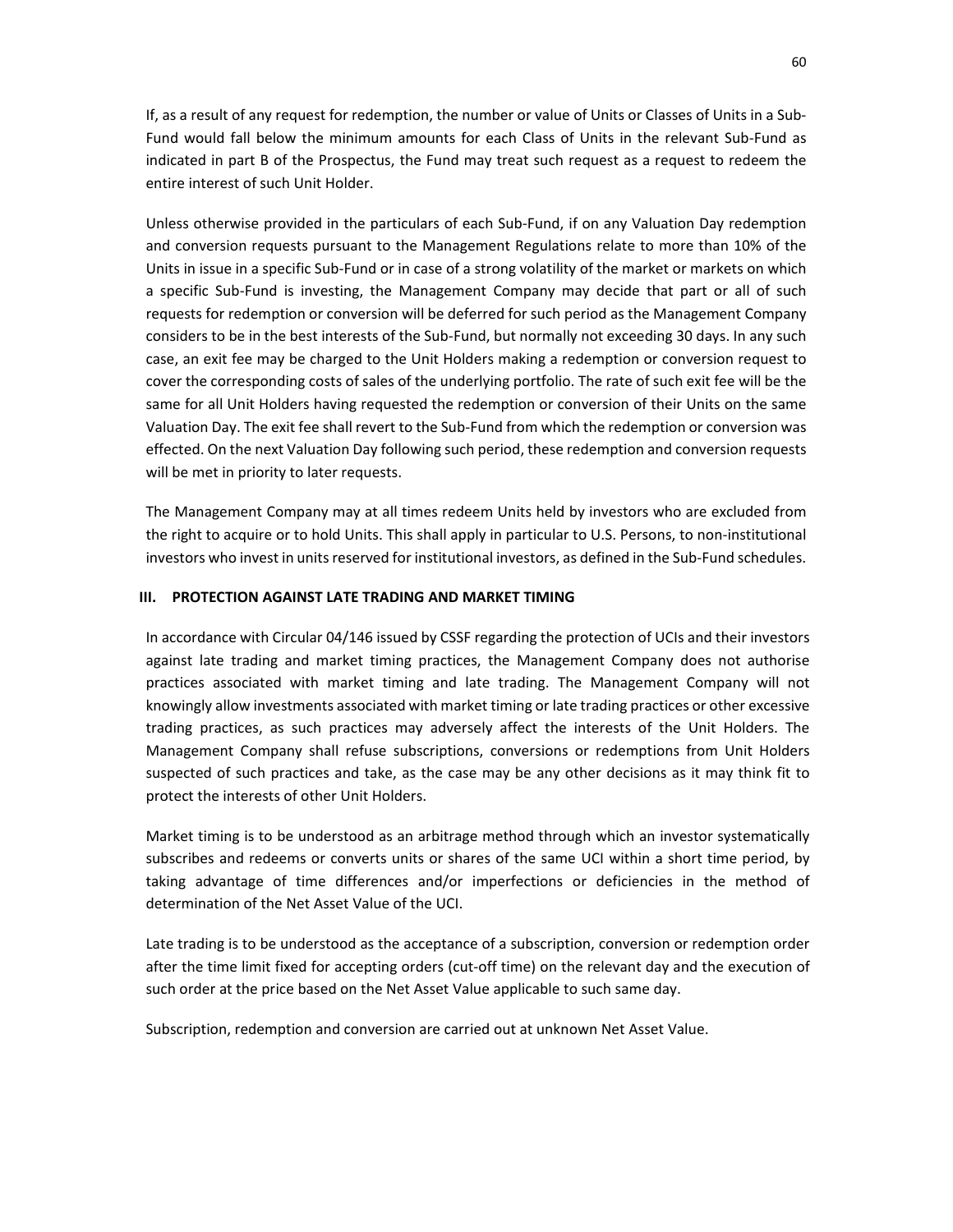### **A.3. DETERMINATION OF THE NET ASSET VALUE**

### **I. CALCULATION AND PUBLICATION**

The Net Asset Value per each Class of Units in respect of each Sub-Fund shall be determined in the reference currency of that Sub-Fund.

The net asset value is calculated at 2 decimal points.

The Net Asset Value of each Sub-Fund is calculated periodically by the Management Company or by the institution designated by the latter, but under no circumstances less than twice a month, on the basis of the last closing rate available on the Valuation Date (or on the basis of the last closing rate on the Net Asset Value date when the clauses of the Prospectus so provide) on the markets where the securities on portfolio are mainly traded (Valuation Date).

If the Valuation Date of the Net Asset Value is not a full banking day in Luxembourg, the Valuation Date of the Net Asset Value is postponed to the next Business Day.

For each Sub-Fund, the Net Asset Value is equal to the aggregate value of the assets of the Sub-Fund, minus liabilities.

The per-Unit Net Asset Value of each category varies according to payment of dividends to the Distribution Units.

Payment of dividends generates an increase in the ratio between the value of the Capitalisation Units and the value of the Distribution Units. This ratio is referred to as "parity". Parity is obtained by dividing, on the ex-coupon day, the Net Asset Value of the Capitalisation Unit by the Net Asset Value of the ex-coupon Distribution Unit.

For each Sub-Fund, the Net Asset Value of the Capitalisation Unit is equal to the Net Asset Value of the Distribution Unit multiplied by the "parity" relating to this Sub-Fund.

The Net Asset Value of the Distribution Unit is obtained applying the following formula:

Total net assets of the Sub-Fund

Number of Distribution Units + (number of Capitalisation Units x parity)

The calculation method illustrated above applies to each Sub-Fund.

If, since the time of determination of the Net Asset Value per each Class of Units on the relevant Valuation Day, there has been a material change in the quotations in the markets on which a substantial portion of the investments attributable to the relevant Sub-Fund are dealt in or quoted, the Management Company, on behalf of the Fund may, in order to safeguard the interests of the Unit Holders and the Fund, cancel the first valuation and carry out a second valuation. All subscription, redemption and conversion requests shall be treated on the basis of this second valuation.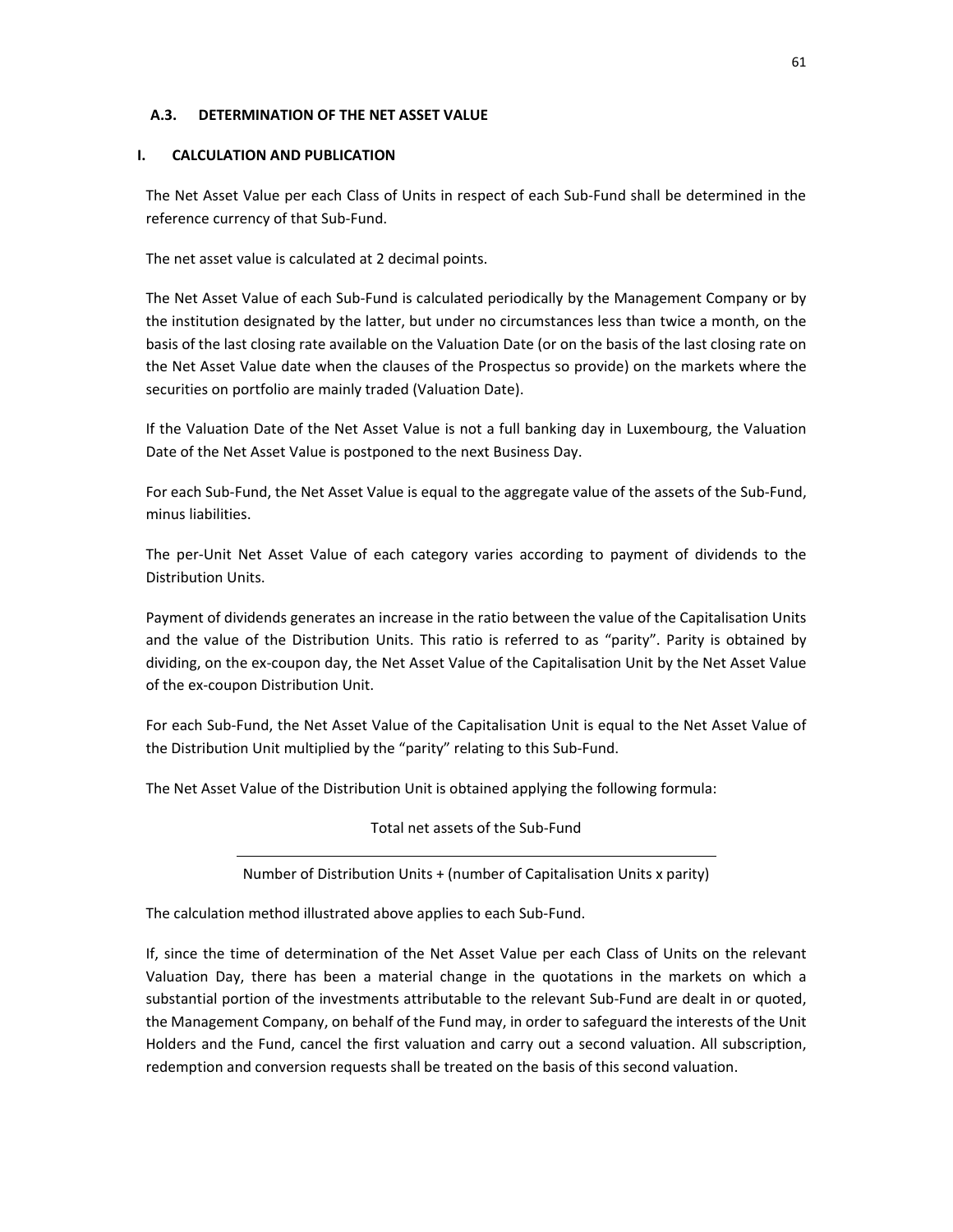The Net Asset Value per each Class of Units is determined on the Valuation Day specified for each Sub-Fund in part B of this Prospectus on the basis of the value of the underlying investments of the relevant Sub-Fund, determined as follows:

- a) The value of any cash on hand or on deposit, bills and demand notes and accounts receivable, prepaid expenses, cash dividends and interest declared or accrued as aforesaid and not yet received is deemed to be the full amount thereof, unless in any case the same is unlikely to be paid or received in full, in which case the value thereof is arrived at after making such discount as may be considered appropriate in such case to reflect the true value thereof.
- b) The value of each security and/or financial derivatives and/or money market instrument which is quoted or dealt in on any stock exchange will be based on its last closing price on the stock exchange which is normally the principal market for such security and/or financial derivatives and/or money market instrument known at the end of the day preceding the relevant Valuation Day.
- c) The value of each security and/or financial derivative and/or money market instrument dealt in on any other regulated market will be based on its last known closing price which is normally available at the end of the day preceding the relevant Valuation Day.
- d) Shares or units in open-ended investment funds shall be valued at their last available calculated Net Asset Value.
- e) Swaps are valued at their fair value based on the underlying securities.
- f) In the event that any assets are not listed or dealt in on any stock exchange or on any other regulated market, or if, with respect to assets listed or dealt in on any stock exchange, or other regulated market as aforesaid, the price as determined pursuant to sub-paragraph (b) to (e) is not representative of the fair market value of the relevant assets, the value of such assets will be based on the reasonably foreseeable sales price determined prudently and in good faith.
- g) All other securities and other assets are valued at fair market value as determined in good faith pursuant to procedures established by the Management Company.

The net proceeds from the issue of Units in the relevant Sub-Fund are invested in the specific portfolio of assets constituting such Sub-Fund.

The Management Company shall maintain for each Sub-Fund a separate portfolio of assets. As between Unit Holders, each portfolio of assets shall be invested for the exclusive benefit of the relevant Sub-Fund and each Sub-Fund is treated as a separate legal entity. The assets of a particular Sub-Fund are only applicable to the debts, engagements and obligations of that Sub-Fund.

The value of all assets and liabilities not expressed in the reference currency of a Sub-Fund will be converted into the reference currency of such Sub-Fund at the rate of exchange ruling in Luxembourg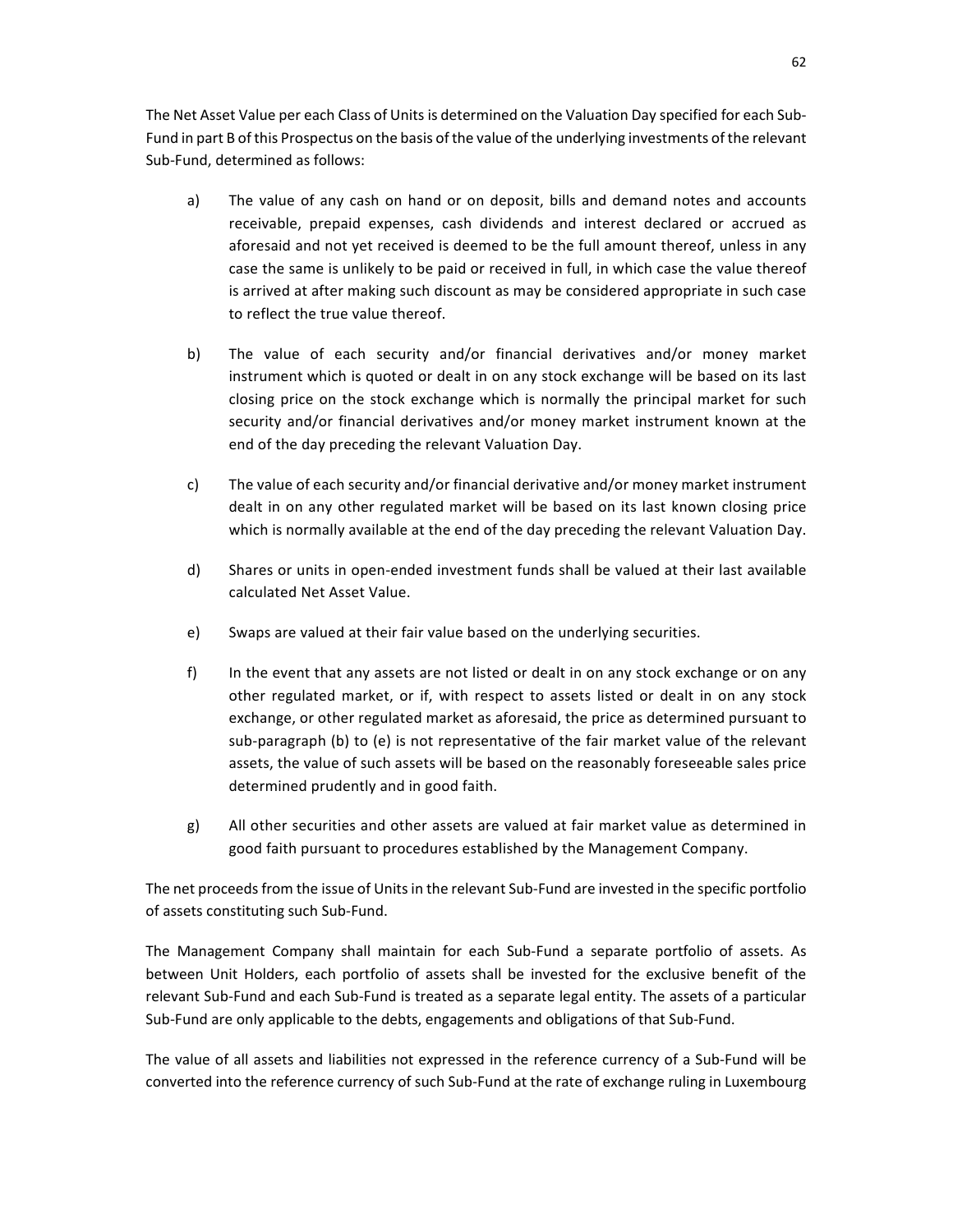on the relevant Valuation Day. If such quotations are not available, the rate of exchange will be determined in good faith by or under procedures established by the Management Company.

The Management Company, in its discretion, may permit other methods of valuation to be used if it considers that such valuation better reflects the fair value of any assets.

The Net Asset Value per each Class of Units and the issue, redemption and conversion prices for the Units in each Sub-Fund may be obtained during business hours at the registered office of the Fund and will be published in such newspapers as determined for each Sub-Fund in part B of this Prospectus.

The Net Asset Value is available at the registered office of the Management Company and of the Depositary Bank.

## **II. SUSPENSION OF CALCULATION OF NET ASSET VALUE, OF THE ISSUE, REDEMPTION AND CONVERSION OF THE UNITS**

Unless otherwise provided in the particulars of each Sub-Fund in part B of this Prospectus, the Management Company, in prior agreement with the Depositary Bank, is authorised to temporarily suspend calculation of the Net Asset Value of the Fund or, where necessary, of one or more Sub-Funds, and the issue, conversion or redemption of the Units of the Fund, or of one or more Sub-Funds, in the following cases:

- a) any period when any of the principal stock exchanges or other markets on which a substantial portion of the investments of the Fund attributable to such Sub-Fund from time to time is quoted or dealt in is closed otherwise than for ordinary holidays, or during which dealings therein are restricted or suspended, provided that such restriction or suspension affects the valuation on the investments of the Fund attributable to such Sub-Fund quoted thereon;
- b) the existence of any state of affairs which constitutes an emergency in the opinion of the Management Company as a result of which disposal or valuation of assets owned by the Fund attributable to such Sub-Fund would be impracticable;
- c) any period when the Management Company, on behalf of the Fund is unable to repatriate funds for the purpose of making payments on the redemption of Units of such Sub-Fund or during which any transfer of funds involved in the realization or acquisition of investments or payments due on redemption of Units cannot, in the opinion of the Management Company, be effected at normal rates of exchange;
- d) when for any other reason the prices of any investments owned by the Fund attributable to such Sub-Fund cannot promptly or accurately be ascertained;
- e) upon the publication of a notice convening a general meeting of Unit Holders for the purpose of resolving the winding-up of the Fund;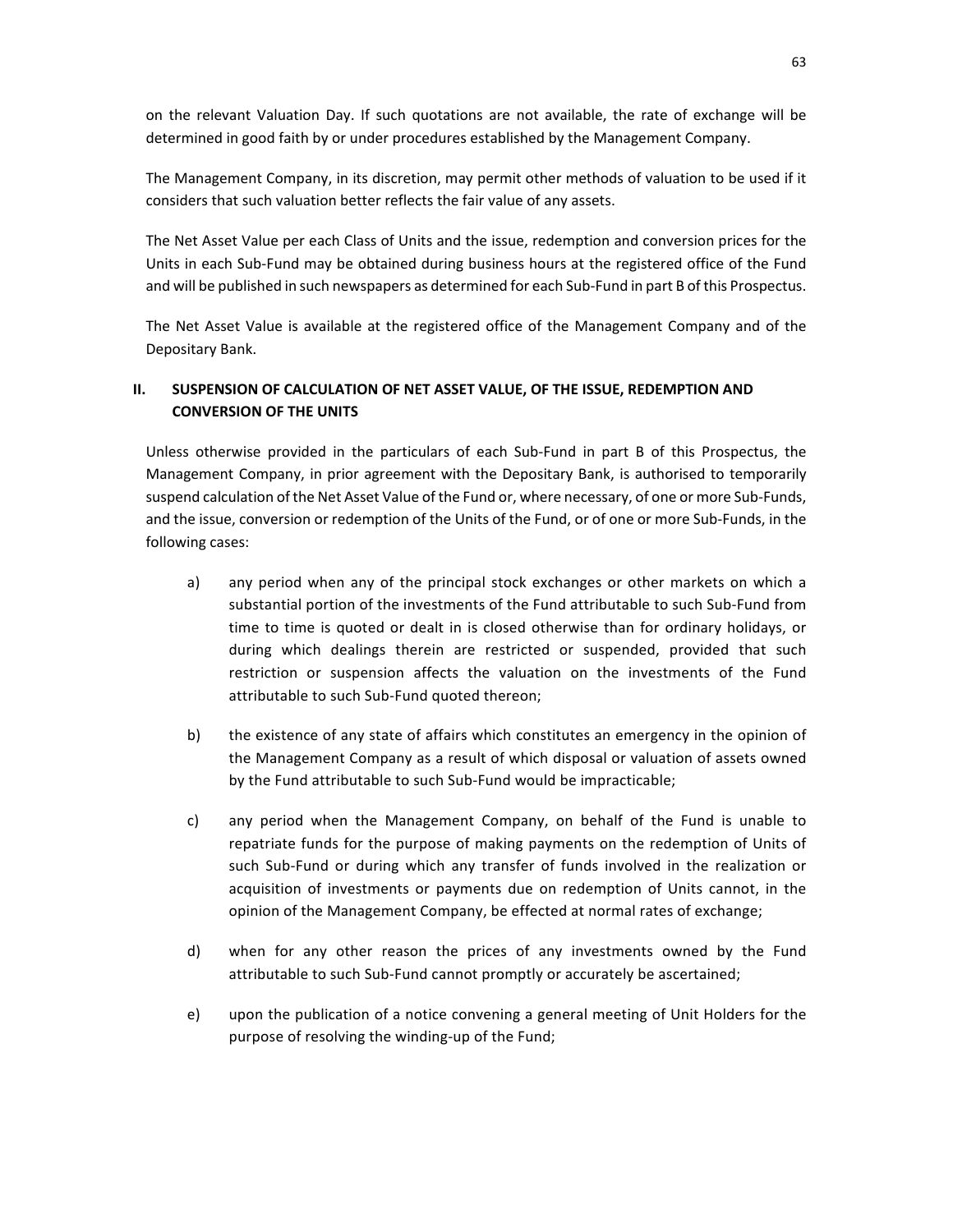- f) when a Sub-Fund merges with another Sub-Fund or with another UCITS (or a Sub-Fund of such other UCITS) provided any such suspension is justified by the protection of the Unit Holders; and/or
- g) when a Class of Units or a Sub-Fund is a Feeder of another UCITS, if the net asset value calculation of the said Master UCITS or Sub-Fund or class of Units is suspended;
- h) where the assets of the Sub-Fund on a given Valuation Day have decreased to an amount considered by the Fund to be the minimum level for such Sub-Fund to be operated in an economically efficient manner.

In exceptional circumstances that may negatively affect the interest of the Unit Holders, the Management Company reserves the right to determine the value of a Unit only after selling the necessary securities, as soon as possible, on behalf of a Sub-Fund. In this case, subscription, redemption and conversion instructions awaiting execution will be dealt with simultaneously according to the net value thus calculated.

The Management Company shall promptly notify its decision to suspend calculation of the Net Asset Value, of the issue, redemption and conversion of the Units to the CSSF and to the supervisory authorities of the other countries in which the Units are sold.

Notice of the beginning and of the end of any period of suspension shall be given by the Fund to all the Unit Holders by way of publication or letter to Unit Holders affected, i.e. those having made an application for subscription, redemption or conversion of Units for which the calculation of the Net Asset Value has been suspended.

In the case in which the Net Asset Value of a Sub-Fund is suspended, the possibility to transfer from one Sub-Fund to another is also suspended.

Any application for subscription, redemption or conversion of Units is irrevocable except in case of suspension of the calculation of the Net Asset Value per Unit in the relevant Sub-Fund, in which case Unit Holders may give notice that they wish to withdraw their application. If no such notice is received by the Fund, such application will be dealt with on the first Valuation Day following the end of the period of suspension.

Suspension of the calculation of the Net Asset Value of one Sub-Fund does not have any effect on calculation of the Net Asset Value of the other Sub-Funds.

## **A.4. DISTRIBUTION POLICY**

Some Sub-Funds, if so specified in part B of this Prospectus, may issue Units on a distribution basis. Those Units will entitle Unit Holders to receive dividends.

The Management Company reserves the right to propose the payment of a dividend at any time.

In any event, no distribution may be made if, as a result, the Net Asset Value of the Fund would fall below EUR 1,250,000.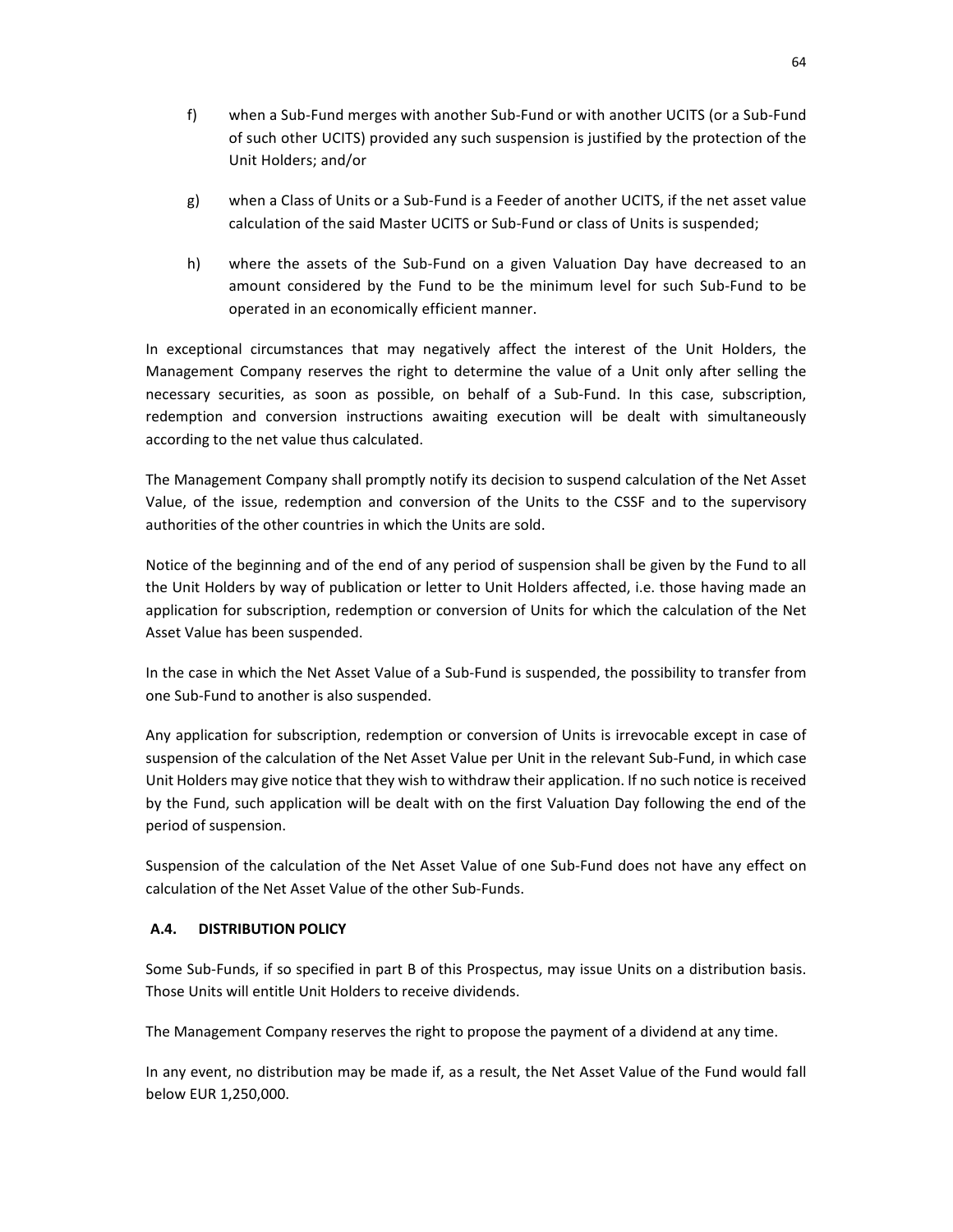Dividends not claimed within five years of their due date will lapse and revert to the Units in the relevant Sub-Fund.

### **A.5. MANAGEMENT OF THE FUND**

### **I. MANAGEMENT COMPANY**

The Fund is managed by Mediobanca Management Company S.A. (the "**Management Company**") established in Luxembourg for an unlimited period of time as a *société anonyme* (public liability company) incorporated under Luxembourg law on 15 May 2008. The registered office of the Management Company is at 2, Boulevard de la Foire, L-1528 Luxembourg, Grand Duchy of Luxembourg. The articles of association of the Management Company were published in the Official Gazette of Luxembourg (*Recueil Spécial des Sociétés et Associations*) on 13 June 2008. They were registered in the R.C.S. and they were amended for the last time on 29 November 2017 and published in the RESA on 28 December 2017. The Management Company is registered in the R.C.S. under number B 138.740.

The Management Company has a subscribed and paid-up capital of EUR 500,000. The Management Company is a member of the Mediobanca Banking Group and is regulated by the provisions of chapter 15 of the Law and carries out the functions provided in chapter 15 of the Law.

The Management Company has the possibility to delegate any or all of such functions to third parties. The Management Company has delegated the administration functions to the Administration Agent and registrar and transfer functions to the Registrar and Transfer Agent. The Management Company may delegate the investment management services for some specific Sub-Funds to an Investment Manager and the marketing and distribution functions to distributor(s) as may be appointed. In case an Investment Manager will be appointed for a Sub-Fund, details as to Investment Managers will be disclosed for the Sub-Fund(s) concerned in part B of the Prospectus.

The Management Company has in place a remuneration policy in line with the Directive 2014/91/EU of the European Parliament and of the Council of 23 July 2014 amending Directive 2009/65/EC of the European Parliament and of the Council of 13 July 2009 on the coordination of laws, regulations and administrative provisions relating to undertakings for collective investment in transferable securities (UCITS) as regards depositary functions, remuneration policies and sanctions.

The remuneration policy sets out principles applicable to the remuneration of the senior management, all staff members having a material impact on the risk profile of the financial undertakings as well as all staff members carrying out independent control functions.

The remuneration policy is consistent with and promotes sound and effective risk management and does not encourage risk taking which is inconsistent with the Management Regulations or the Prospectus.

The remuneration policy is in line with the business strategy, objectives, values and interests of the Management Company, Fund and of the Fund's Unit Holders, and includes measures to avoid conflicts of interest.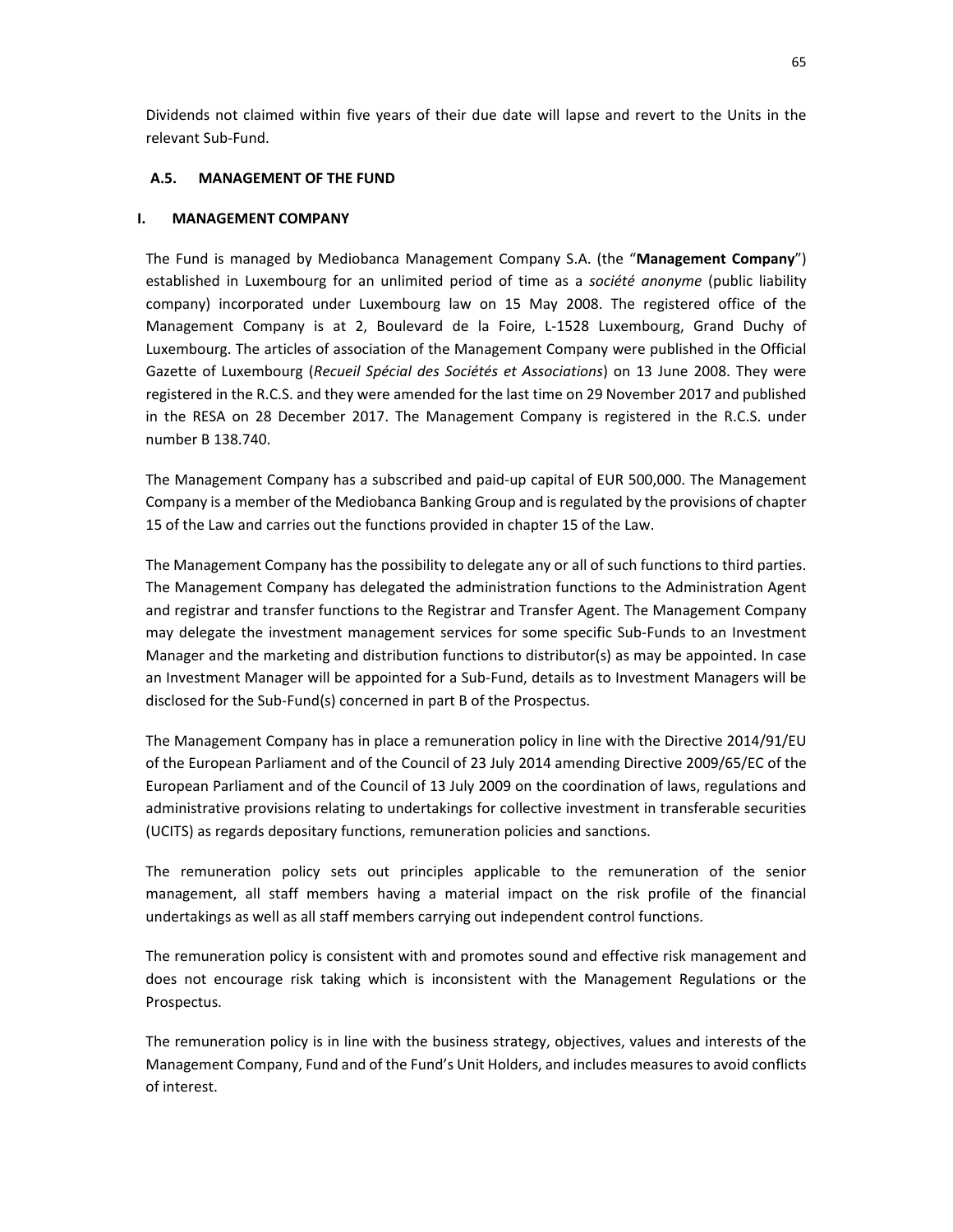Variable remuneration is paid by the Management Company on the basis of the assessment of performance which is set in a multi-year framework appropriate to the holding period recommended to the Fund's Unit Holders in order to ensure that the assessment process is based on the longer-term performance of the Fund and its investment risks and that the actual payment of performance-based components of remuneration is spread over the same period.

Fixed and variable components of total remuneration paid by the Management Company are appropriately balanced and the fixed component represents a sufficiently high proportion of the total remuneration to allow the operation of a fully flexible policy on variable remuneration components, including the possibility to pay no variable remuneration component.

The details of the up-to-date remuneration policy including, but not limited to further details and information on how the remuneration and advantages are calculated and the identity of the persons responsible for the attribution of the remuneration and advantages (including the members of the remuneration committee) is available at https://www.mediobancamanagementcompany.com/. A hard copy of the remuneration policy or its summary may be obtained from the Management Company free of charge upon request.

The remuneration policy is reviewed at least on annual basis.

### **II. DISTRIBUTOR(S)**

The Management Company has appointed:

- a) Allfunds Bank S.A.U. (Milan Branch) as distributor to market and promote the Fund's Units in each Sub-Fund only to retail investors, pursuant to an agreement entered into between Allfunds Bank S.A.U. and the Management Company.
- b) CheBanca! S.p.A. as distributor to market and promote the Fund's Units in each Sub-Fund, pursuant to an agreement entered into between CheBanca! S.p.A. and the Management Company.
- c) Mediobanca Banca di Credito Finanziario S.p.A. as distributor to market and promote the Fund's Units of C-Classes in each Sub-Fund, pursuant to an agreement entered into between Mediobanca - Banca di Credito Finanziario S.p.A and the Management Company.
- d) ONLINE SIM S.p.A. as distributor to market and promote the Fund's Units in each Sub-Fund in Italy, pursuant to an agreement entered into between ONLINE SIM S.p.A. and the Management Company.
- e) BANCA IFIGEST S.p.A. as distributor to market and promote the Fund's Units in each Sub-Fund in Italy, pursuant to an agreement entered into between BANCA IFIGEST S.p.A and the Management Company.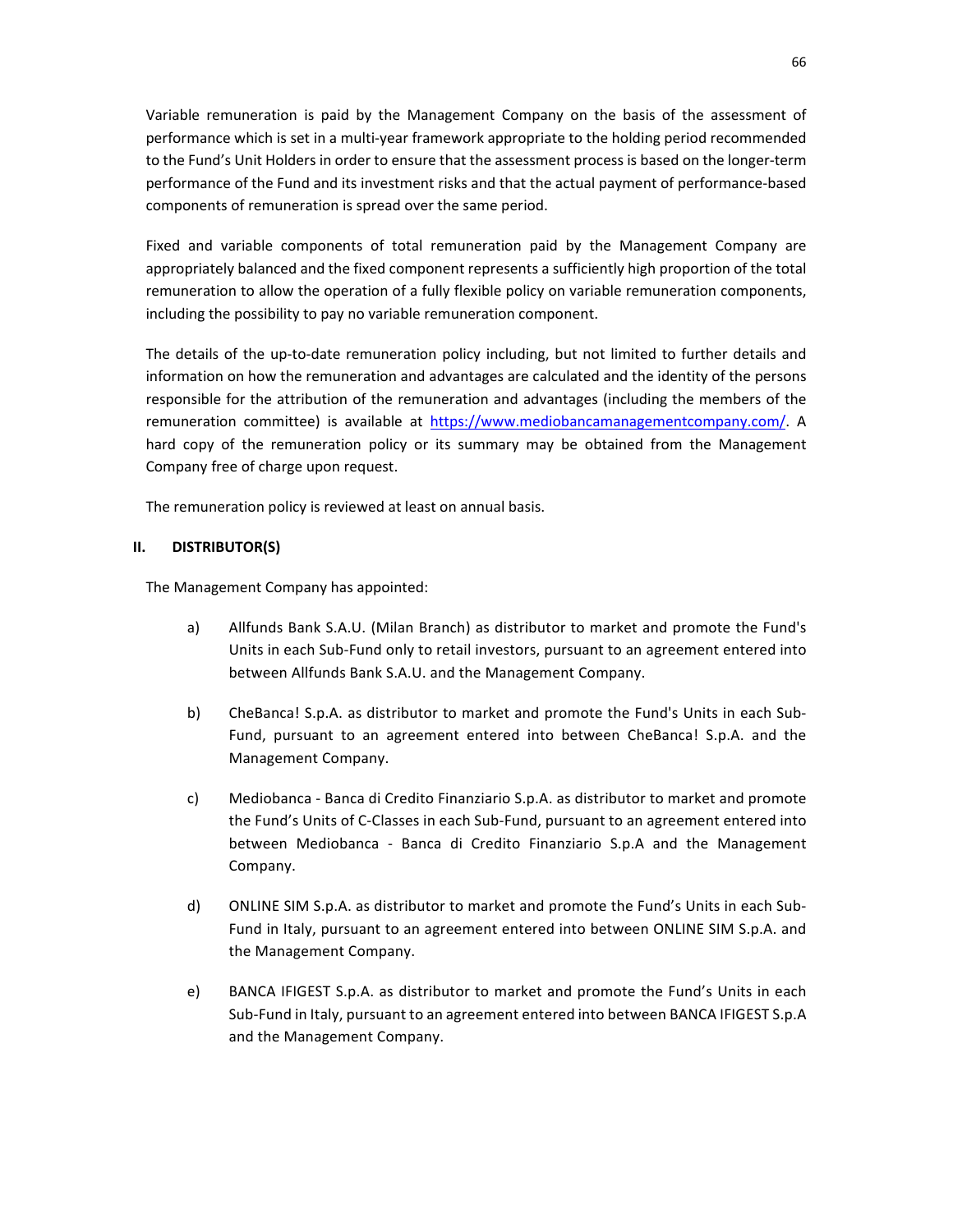f) CMB Monaco as distributor to market and promote the Fund's Units in the Sub-Fund "RAM Mediobanca Strata UCITS Credit Fund" in Monaco, pursuant to an agreement entered into between CMB Monaco and the Management Company.

In addition, the Management Company may appoint further distributors.

Distribution agreements are concluded for an unlimited period of time from the date of their signature and may be terminated by any party thereto by giving not less than three months' prior written notice. However, the Management Company may terminate these agreements with immediate effect when this is in the best interest of the Unit Holders.

The distributor(s) are authorized to retain a sales charge calculated on the Net Asset Value per Unit of the Sub-Fund on the relevant Valuation Day. However, the distributor(s) may also be paid (as the case may be) a distribution fee by the Management Company out of its own management fee.

The distributor(s) may be involved in the collection of subscription and redemption orders on behalf of the Fund and any of the Sub-Funds and may, in that case, provide a nominee service for investors purchasing Units through the distributor(s). Investors may elect to make use of such nominee service pursuant to which the nominee will hold the Units in its name for and on behalf of the investors who shall be entitled at any time to claim direct title to the Units and who, in order to empower the nominee to vote at any general meeting of Unit Holders, shall provide the nominee with specific or general voting instructions to that effect. Notwithstanding the foregoing, investors may also invest directly in the Fund without using the nominee service.

### **III. INVESTMENT MANAGER AND INVESTMENT ADVISER(S)**

The Management Company may delegate its investment management services to one of more delegated investment manager (the "**Investment Manager**" or the "**Investment Managers**"). The Investment Manager will manage the investment and reinvestment of the assets of the Sub-Fund(s) in accordance with its investment objectives, and investment and borrowing restrictions, under the overall responsibility of the Management Company.

The particulars of each Sub-Fund will specify when an Investment Manager has been approved.

The Investment Manager shall be entitled to delegate, with the prior approval of the Management Company and at its own expenses, its functions, discretions, privileges and duties herein or any of them to any person, firm or corporation (the "**Sub-Investment Manager**") whom it may consider appropriate, provided that the Investment Manager shall remain liable hereunder for any loss or omission of such person, firm or corporation as if such act or omission was its own other than in respect of any error of judgment or mistake of law on the part of such person, firm or corporation made or committed in good faith in the performance of the duties delegated to it. Information on the Sub-Investment Manager, if any, will be specified in part B of this Prospectus.

Moreover, the Management Company or the Investment Manager may appoint one or more investment advisers who shall provide advice and recommendations to the Management Company or Investment Manager as to the investment of the portfolios of the Sub-Funds.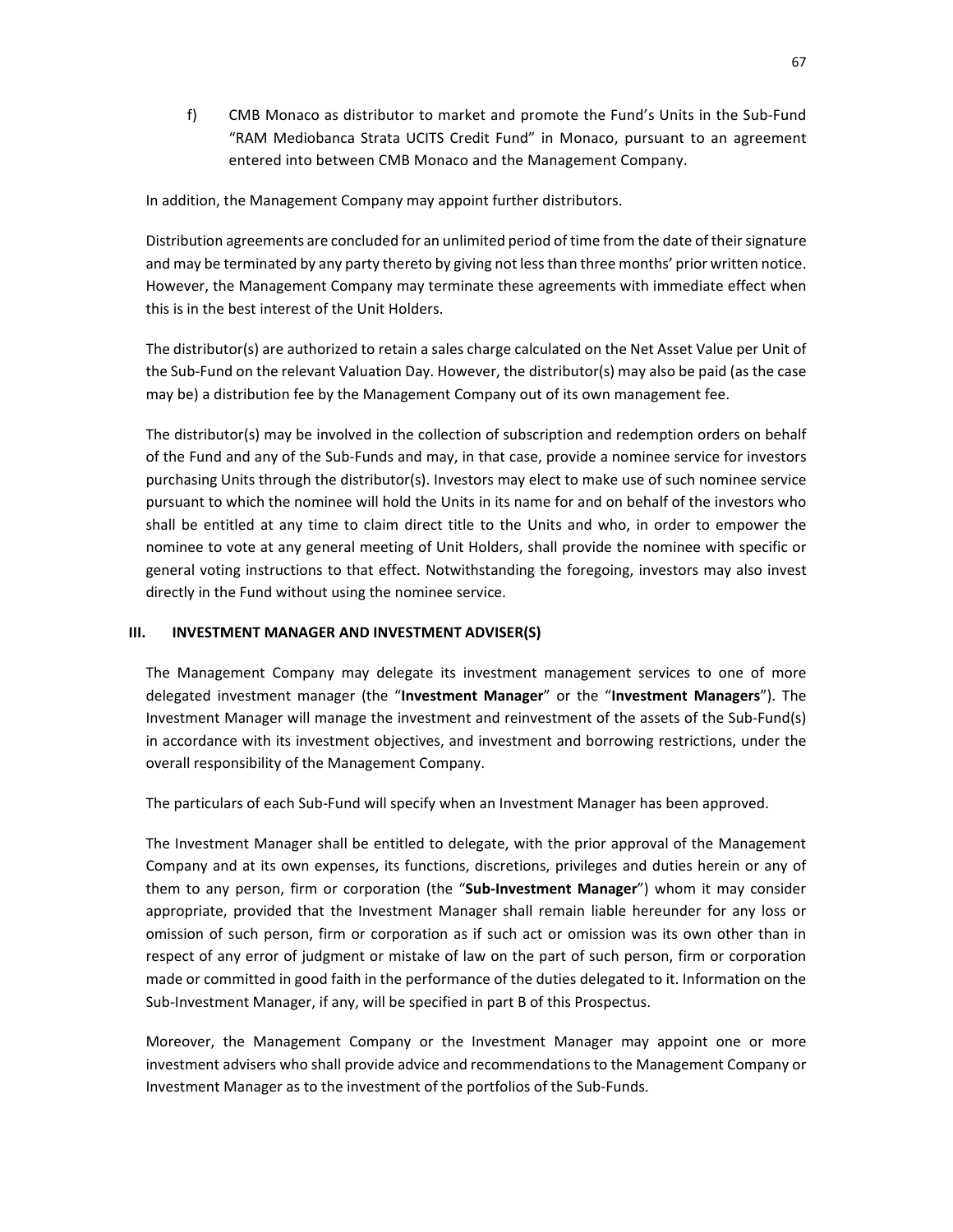#### **IV. DEPOSITARY BANK**

The Management Company has appointed BNP Paribas Securities Services, Luxembourg Branch (the "**Depositary Bank**") as depositary of the Fund's assets under the terms of a written agreement dated 18 March 2016 (the "**Depositary Agreement**") between the Management Company acting on behalf of the Fund and the Depositary Bank.

BNP Paribas Securities Services Luxembourg is a branch of BNP Paribas Securities Services SCA, a wholly-owned subsidiary of BNP Paribas SA. BNP Paribas Securities Services SCA is a licensed bank incorporated in France as a *Société en Commandite par Actions* (partnership limited by shares) under No.552 108 011, authorised by the *Autorité de Contrôle Prudentiel et de Résolution* (ACPR) and supervised by the *Autorité des Marchés Financiers* (AMF), with its registered address at 3 rue d'Antin, 75002 Paris, acting through its Luxembourg Branch, whose office is at 60, avenue J.F. Kennedy, L-1855 Luxembourg, Grand Duchy of Luxembourg, and is supervised by the CSSF.

The Depositary Bank performs three types of functions, namely (i) the oversight duties (as defined in article 34(1) of the Law), (ii) the monitoring of the cash flows of the Fund (as set out in article 34(2) of the Law) and (iii) the safekeeping of the Fund's assets (as set out in article 34(3) of the Law).

Under its oversight duties, the Depositary Bank is required to:

- a) ensure that the sale, issue, repurchase, redemption and cancellation of Units effected on behalf of the Fund are carried out in accordance with the law and the Management Regulations,
- b) ensure that the value of Units is calculated in accordance with the law and the Management Regulations,
- c) carry out the instructions of the Management Company, unless they conflict with the law or the Management Regulations,
- d) ensure that in transactions involving the Fund's assets, any consideration is remitted to the Fund within the usual time limits,
- e) ensure that the Fund's revenues are allocated in accordance with the law or its Management Regulations.

The overriding objective of the Depositary Bank is to protect the interests of the Unit Holders of the Fund, which always prevail over any commercial interests.

Conflicts of interest may arise if and when the Management Company acting on behalf of the Fund maintains other business relationships with BNP Paribas Securities Services, Luxembourg Branch in parallel with an appointment of BNP Paribas Securities Services, Luxembourg Branch acting as Depositary Bank.

Such other business relationships may cover services in relation to: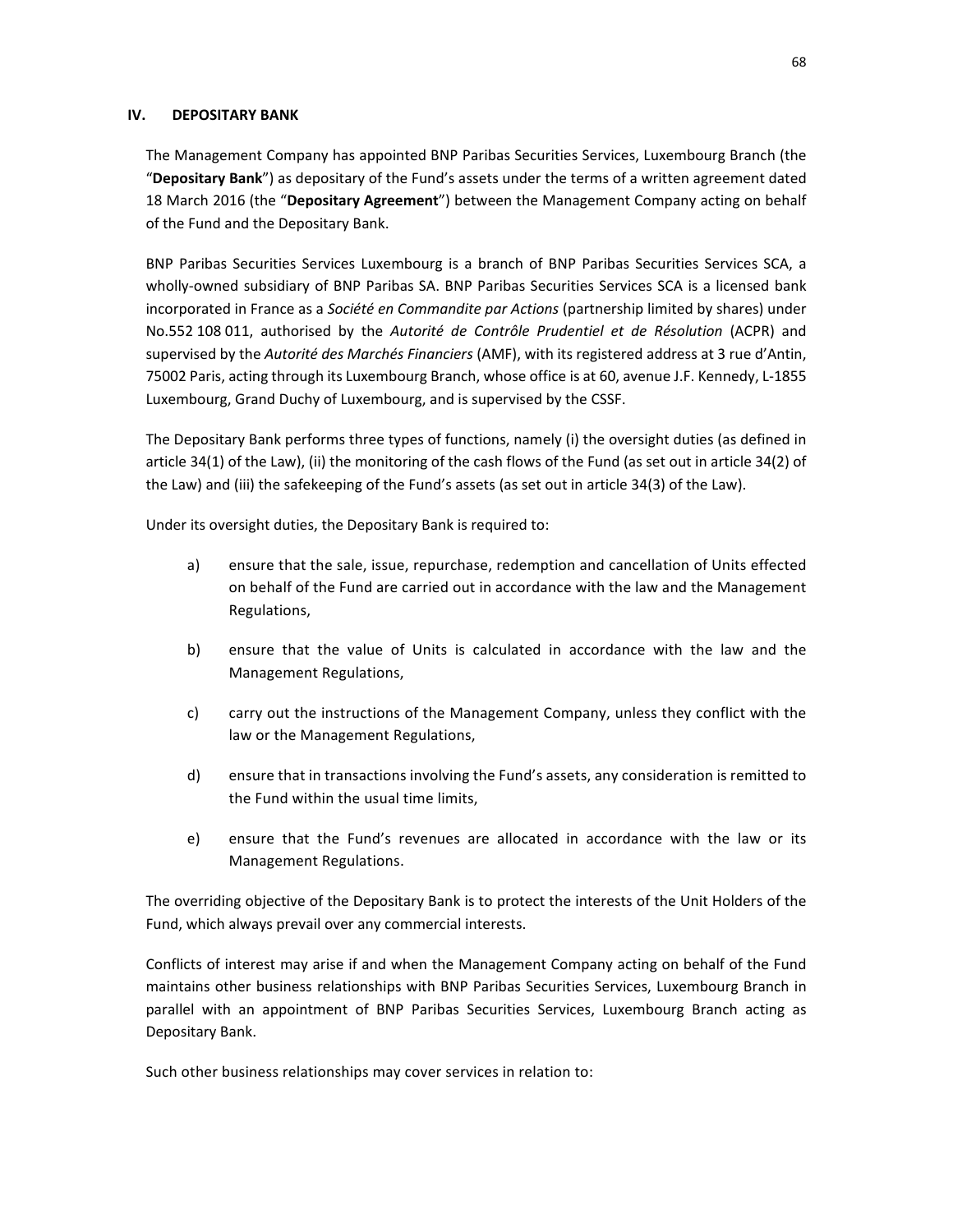- Outsourcing/delegation of middle or back office functions (e.g. trade processing, position keeping, post trade investment compliance monitoring, collateral management, OTC valuation, fund administration inclusive of net asset value calculation, transfer agency, fund dealing services) where BNP Paribas Securities Services or its affiliates act as agent of the Management Company acting on behalf of the Fund, or
- Selection of BNP Paribas Securities Services or its affiliates as counterparty or ancillary service provider for matters such as foreign exchange execution and bridge financing.

The Depositary Bank is required to ensure that any transaction relating to such business relationships between the Depositary Bank and an entity within the same group as the Depositary Bank is conducted at arm's length and is in the best interests of Unit Holders.

In order to address any situations of conflicts of interest, the Depositary Bank has implemented and maintains a management of conflicts of interest policy, aiming namely at:

- Identifying and analysing potential situations of conflicts of interest;
- Recording, managing and monitoring the conflict of interest situations either in:
	- o Relying on the permanent measures in place to address conflicts of interest such as segregation of duties, separation of reporting lines, insider lists for staff members;
	- o Implementing a case-by-case management to (i) take the appropriate preventive measures such as drawing up a new watch list, implementing a new Chinese wall, (i.e. by separating functionally and hierarchically the performance of its Depositary duties from other activities), making sure that operations are carried out at arm's length and/or informing the concerned Unit Holders of the Fund, or (ii) refuse to carry out the activity giving rise to the conflict of interest;
	- o Implementing a deontological policy;
	- o Recording of a cartography of conflict of interests permitting to create an inventory of the permanent measures put in place to protect the Fund's interests; or
	- o Setting-up internal procedures in relation to, for instance (i) the appointment of service providers which may generate conflicts of interests, (ii) new products/activities of the Depositary Bank in order to assess any situation entailing a conflict of interest.

In the event that such conflicts of interest do arise, the Depositary Bank will undertake to use its reasonable endeavours to resolve any such conflicts of interest fairly (having regard to its respective obligations and duties) and to ensure that the Fund and the Unit Holders are fairly treated.

The Depositary Bank may delegate to third parties the safe-keeping of the Fund's assets subject to the conditions laid down in the applicable laws and regulations and the provisions of the Depositary Agreement. The process of appointing such delegates and their continuing oversight follows the highest quality standards, including the management of any potential conflict of interest that should arise from such an appointment. Such delegates must be subject to effective prudential regulation (including minimum capital requirements, supervision in the jurisdiction concerned and external periodic audit) for the custody of financial instruments. The Depositary Bank's liability shall not be affected by any such delegation.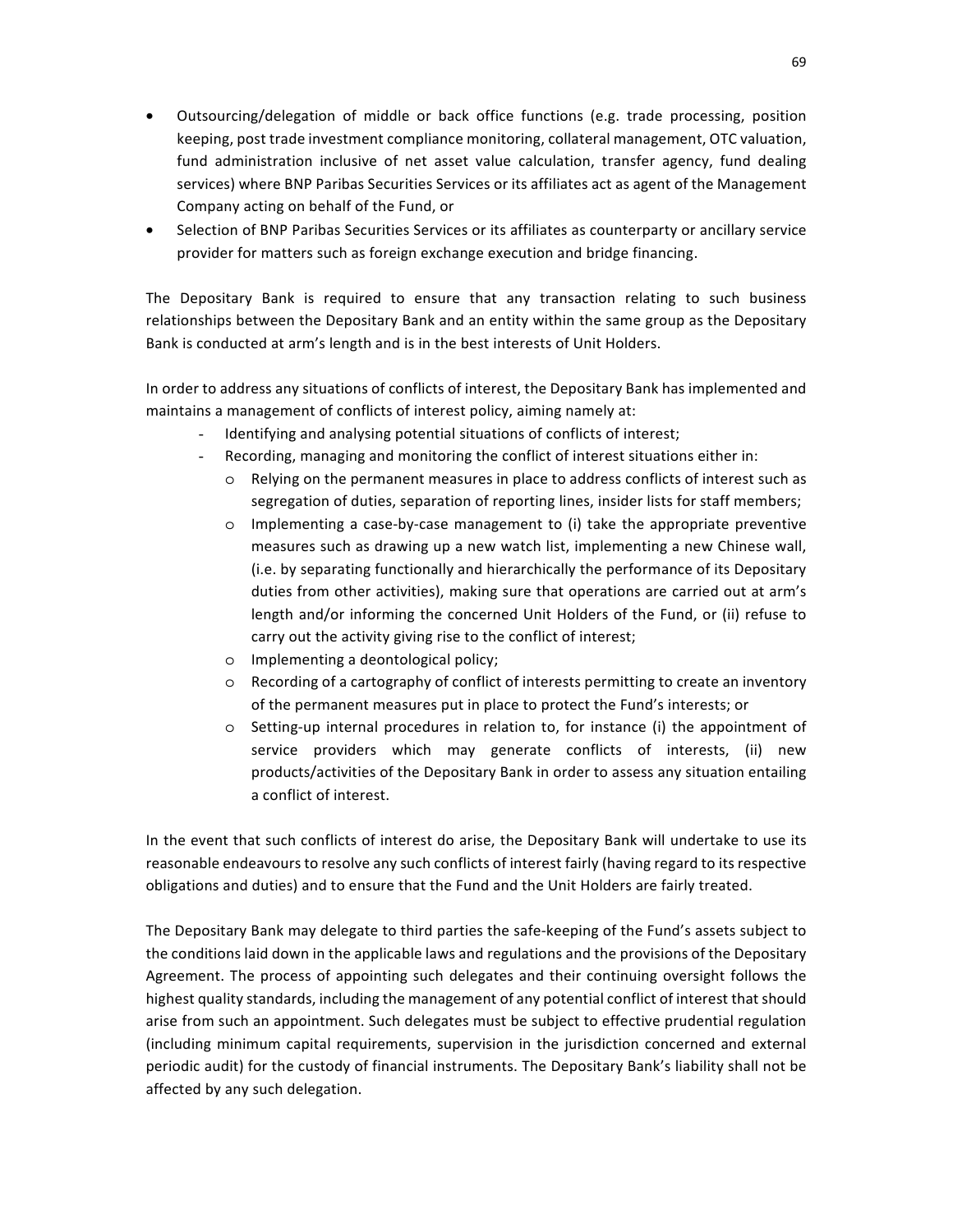A potential risk of conflicts of interest may occur in situations where the delegates may enter into or have a separate commercial and/or business relationship with the Depositary Bank in parallel to the custody delegation relationship.

In order to prevent such potential conflicts of interest from crystalizing, the Depositary Bank has implemented and maintains an internal organisation whereby such separate commercial and/or business relationships have no bearings on the choice of the delegate or the monitoring of the delegates' performance under the delegation agreement.

A list of these delegates and sub-delegates for its safekeeping duties is available in the website http://securities.bnpparibas.com/solutions/depositary-bank-trustee-services.html.

Such list may be updated from time to time.

Updated information on the Depositary Bank's custody duties, a list of delegations and subdelegations and conflicts of interest that may arise, may be obtained, free of charge and upon request, from the Depositary Bank.

Updated information on the Depositary Bank's duties and the conflict of interests that may arise are available to investors upon request.

The Management Company acting on behalf of the Fund may release the Depositary Bank from its duties with ninety (90) days written notice to the Depositary Bank. Likewise, the Depositary Bank may resign from its duties with ninety (90) days written notice to the Management Company acting on behalf of the Fund. In that case, a new depositary must be designated to carry out the duties and assume the responsibilities of the Depositary Bank, as defined in the agreement signed to this effect. The replacement of the Depositary shall happen within two months. BNP Paribas Securities Services, Luxembourg Branch will also act as principal paying agent. In its capacity as principal paying agent of the Fund, BNP Paribas Securities Services, Luxembourg Branch is responsible for the distribution of income and dividends to the Unit Holders.

BNP Paribas Securities Services, Luxembourg Branch, being part of a group providing clients with a worldwide network covering different time zones, may entrust parts of its operational processes to other BNP Paribas Group entities and/or third parties, whilst keeping ultimate accountability and responsibility in Luxembourg. More pertinently, entities located in France, Belgium, Spain, Portugal, Poland, USA, Canada, Singapore, Jersey, United Kingdom, Luxembourg, Germany, Ireland and India are involved in the support of internal organisation, banking services, central administration and transfer agency service. Further information on BNP Paribas Securities Services, Luxembourg Branch international operating model may be provided upon request by the Management Company.

#### **V. REGISTRAR AND TRANSFER AGENT**

The Management Company has also appointed BNP Paribas Securities Services, Luxembourg Branch as registrar and transfer agent to the Fund (the "**Registrar and Transfer Agent**").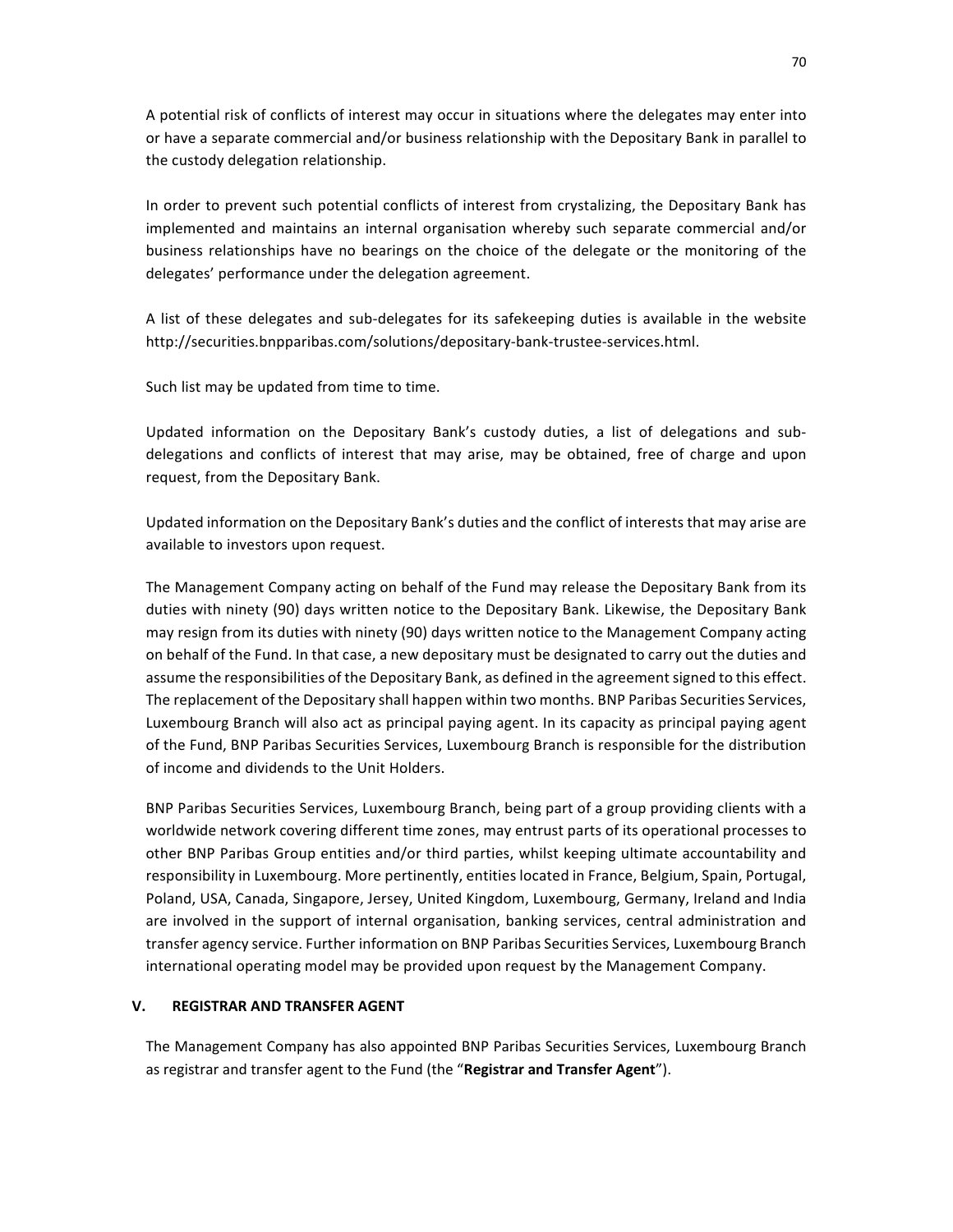In its capacity as registrar and transfer agent, the Registrar and Transfer Agent is responsible for handling the processing of subscription for Units, dealing with requests of redemption and conversion and accepting transfers of funds, for the safe keeping of the register of Unit Holders of the Fund, for accepting certificates rendered for replacement, redemption or conversion and providing and supervising the mailing of statements, reports, notices and other documents to the Unit Holders.

The rights and obligations of BNP Paribas Securities Services, Luxembourg Branch as registrar and transfer agent are governed by an agreement entered into for an unlimited period of time on 14 December 2015. Each of the parties may terminate the agreement by way of ninety (90) days' prior written notice.

#### **VI. ADMINISTRATIVE AGENT**

The Management Company has further appointed BNP Paribas Securities Services, Luxembourg Branch as administrative agent to the Fund (the "**Administrative Agent**").

In its capacity as administrative agent, it will be responsible for all administrative duties required by Luxembourg law, and in particular for the book-keeping and calculation of the Net Asset Value of the Units as required by Luxembourg law.

The rights and obligations of BNP Paribas Securities Services, Luxembourg Branch as Administrative Agent are governed by an agreement entered into for an unlimited period of time on 14 December 2015. Each of the parties may terminate the agreement by way of ninety (90) days' prior written notice.

### **A.6. CHARGES AND EXPENSES**

#### **I. GENERAL**

The Management Company pays out of the assets of the relevant Sub-Fund all expenses payable by the Fund which shall include but are not limited to formation expenses, fees payable to the Management Company including the investment management fee and risk management fee, fees and expenses payable to the auditor and accountants, Depositary Bank and its correspondents, Administrative Agent and Registrar and Transfer Agent, distributor(s), any permanent representatives in places of registration, as well as any other agent employed by the Fund, the remuneration (if any) of the board of directors of the Management Company and their reasonable out-of-pocket expenses, insurance coverage, and reasonable travelling costs in connection with board meetings, fees and expenses for legal and auditing services, any fees and expenses involved in registering and maintaining the registration of the Fund with any governmental agencies or stock exchanges in the Grand Duchy of Luxembourg and in any other country, reporting and publishing expenses, including the costs of preparing, printing, advertising and distributing prospectuses, explanatory memoranda, periodical reports or registration statements, and the costs of any reports to Unit Holders, all taxes, duties, governmental and similar charges, and all other operating expenses, including the cost of buying and selling assets, interest, bank charges and brokerage, postage, telephone and telex. The Fund may accrue administrative and other expenses of a regular or recurring nature based on an estimated amount for yearly or other periods.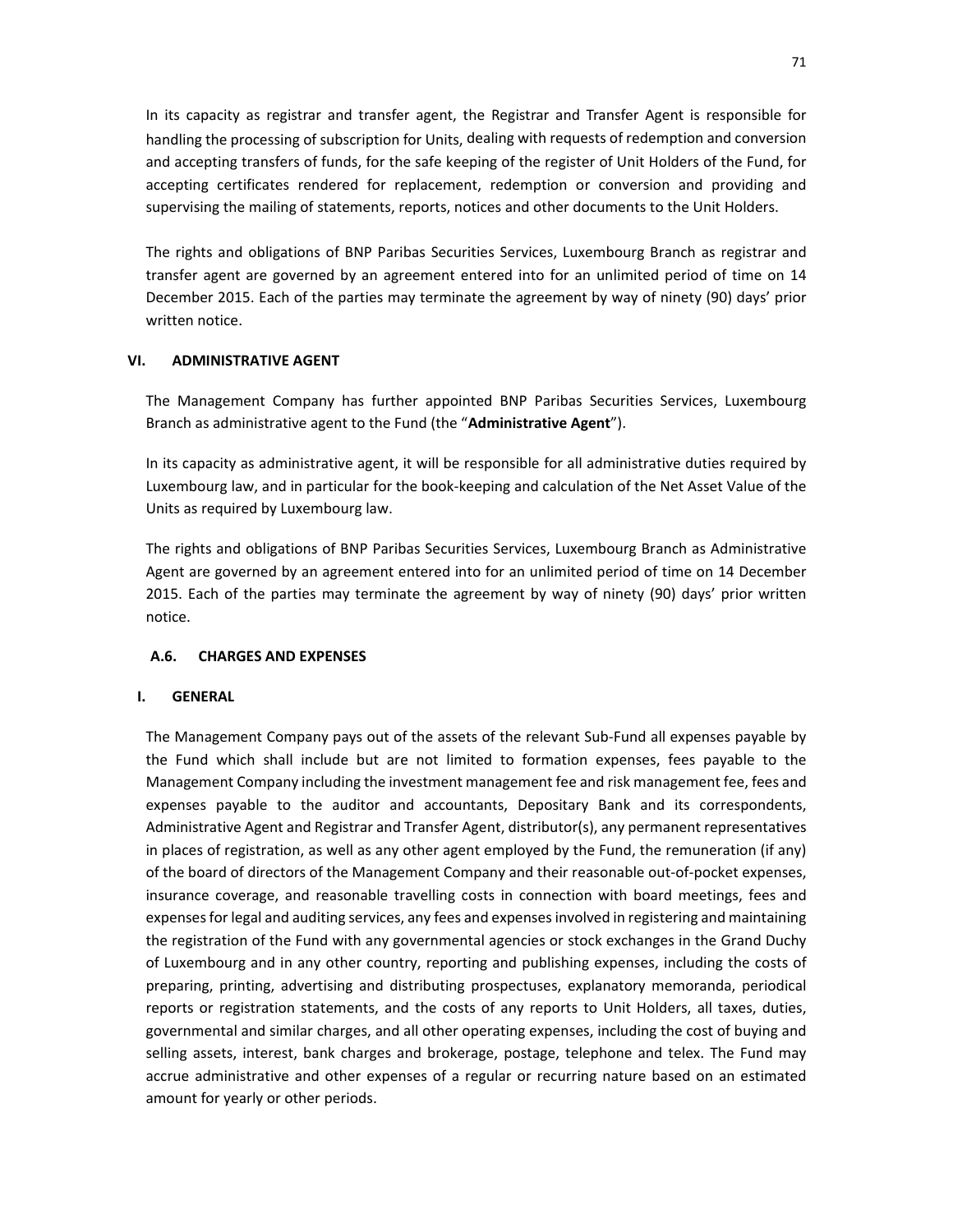In the case where any liability of the Management Company cannot be considered as being attributable to a particular Sub-Fund, such liability shall be allocated to all the Sub-Funds on a *pro rata* basis to their Net Asset Values or in such other manner as determined by the Management Company acting in good faith, provided that all liabilities, whatever Sub-Fund they are attributable to, shall, unless otherwise agreed upon with the creditors, be binding upon the Fund as a whole.

Charges relating to the setting-up of the Fund and the creation of a new Sub-Fund shall be borne by all the existing Sub-Funds on a *pro rata* basis to their net assets. Hence, the new created Sub-Funds shall have to bear on a *pro rata* basis of the costs and expenses incurred in connection with the creation of the Fund and the initial issue of Units, which have not already been written off at the time of the creation of the new Sub-Funds.

All charges relating to the creation of a new Sub-Fund after the Fund's incorporation expenses have been written off, shall be fully amortized upon their occurrence and shall be borne by all the existing Sub-Funds on a *pro rata* basis to their net assets.

In case of a dissolution of a Sub-Fund all charges relating to the incorporation of the Fund and the creation of new Sub-Funds which have not already been written off shall be borne by all the remaining Sub-Funds.

### **II. FEES OF THE MANAGEMENT COMPANY**

The Management Company is entitled to receive a management fee of a maximum of 0.10% per annum, calculated on the average quarterly Net Asset Value of the Fund for its activity as management company. However, such general management fee does not cover the remuneration for the investment management function performed either directly by the Management Company or Investment Manager.

In addition, in compensation for the investment management function, the Management Company is entitled to an investment management fee. The investment management fee is payable quarterly and calculated on the average of the Net Asset Value of the relevant Sub-Fund for the relevant quarter, unless otherwise determined in part B of this Prospectus. The amount of the investment management fee is set out individually for each Sub-Fund in part B of this Prospectus.

Moreover, for its risk management activities, the Management Company is entitled to receive from the Fund a fee of 0.025% per annum, payable quarterly and calculated on the average quarterly Net Asset Value of the Fund.

#### **III. FEES OF THE INVESTMENT MANAGER**

Where an Investment Manager has been appointed as specified in the particulars of the relevant Sub-Funds, the Management Company will pay the Investment Manager an investment management fee for its investment activity unless otherwise determined in part B of this Prospectus.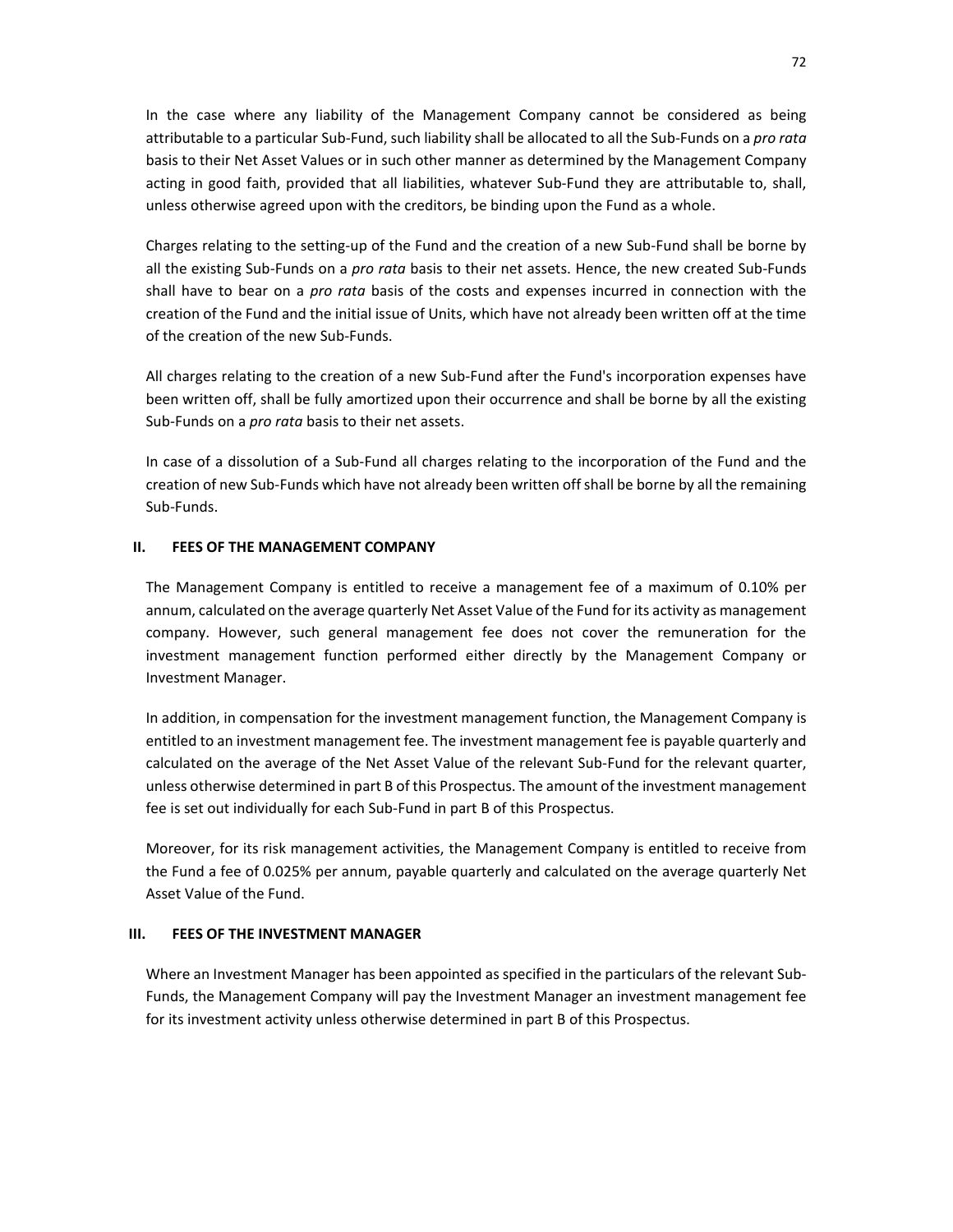### **IV. DUPLICATION OF COMMISSIONS AND FEES**

Where a Sub-Fund invests in other UCIs, investors must be aware that the applicable investment management commissions may be in addition to commissions paid by UCIs to their sub-managers, resulting in double payment of such commissions.

The management fees of other UCIs in which the Sub-Funds are authorized to invest more than 10% of their net assets may be no more than 1% (excluding taxes).

Investors are also made aware that the Sub-Funds may invest, in accordance with the terms of the present Prospectus, in collective investment schemes that are managed, directly or by delegation, by the same management company or by any other company with which the Management Company is linked by common management or control, or by a substantial direct or indirect holding; in this case the Management Company or the other company may not charge subscription, conversion or redemption fees on the account of the Sub-Funds investment in the collective investment schemes.

# **V. FEES OF THE DEPOSITARY BANK, ADMINISTRATIVE AGENT AND REGISTRAR AND TRANSFER AGENT**

The Depositary Bank, Administrative Agent, Registrar and Transfer Agent are entitled to receive out of the assets of each Sub-Fund a fee calculated in accordance with customary banking practice in Luxembourg as a percentage per annum of the average quarterly Net Asset Value thereof during the relevant quarter and payable quarterly in arrears. In addition, the Depositary Bank and Administrative Agent, Registrar and Transfer Agent are entitled to be reimbursed by the Fund for its reasonable outof-pocket expenses and disbursements and for the charges of any correspondents.

As remuneration for services rendered to the Fund in its respective capacities, the Depositary Bank will receive from the Fund, in accordance with market practice in Luxembourg and unless otherwise determined in part B of this Prospectus, a fee of a maximum of 0.75% per annum and calculated on the average quarterly Net Asset Value of the Fund.

A fee of a maximum of 0.80% per annum and calculated on the average quarterly Net Asset Value of the Fund will be charged to the Fund for central administration provided to the Fund.

## **VI. SOFT COMMISSIONS**

The Management Company, or its delegates may effect transactions on behalf of the Fund with, or through the agency of a person who provides services under a soft commission agreement under which that person will, from time to time, provide to, or procure for the Management Company, or its delegates, and/or their respective associates goods, services, or other benefits such as research, and advisory services, specialised computer hardware or software provided that:

a) such transactions are effected on a best execution basis, disregarding any benefit which might ensure directly, or indirectly to the Management Company, or its delegates, or their respective associates, or the Fund from the services or benefits provided under such soft commission agreement;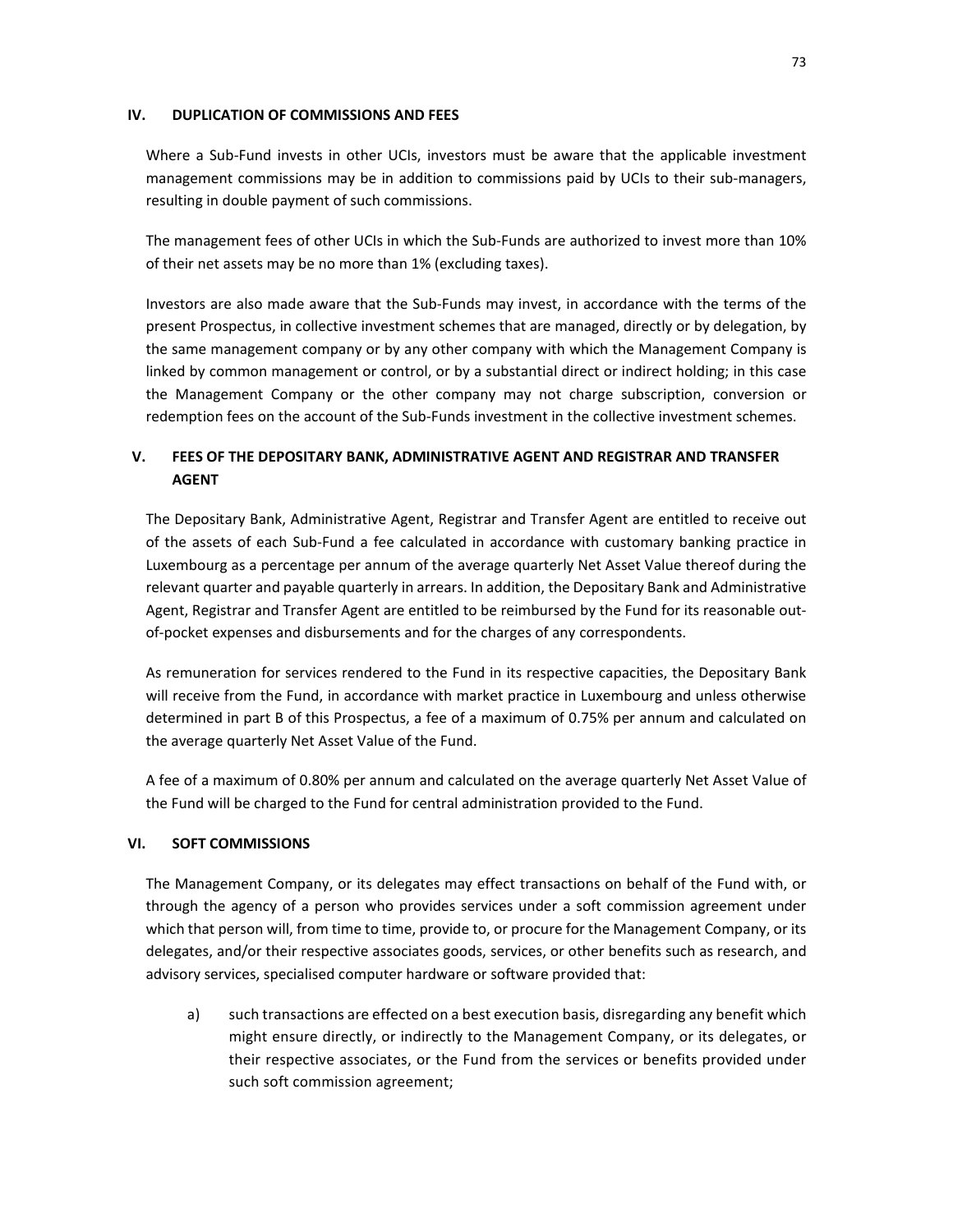- b) the services, and/or benefits provided are of a type which: (a) assist the Management Company or its delegates in the provision of investment services to the Fund; (b) enhance the quality of the investment services to be provided to the Fund hereunder; and (c) do not impair the ability of the Management Company or its delegates to act in the best interests of the Fund; and
- c) the Management Company or its delegates shall provide the Fund on request with such information with respect to soft commissions as the Fund may reasonably require to enable inclusion of a report in the Fund's annual reports describing the Management Company's and its delegates soft commission practices.

# **A.7. TAXATION**

The following summary is based on the laws and practice currently applicable in the Grand Duchy of Luxembourg and is subject to changes therein.

# **I. TAXATION OF THE FUND IN THE GRAND DUCHY OF LUXEMBOURG**

# a) **Income and net wealth taxes**

The Fund which has no legal personality is fiscally transparent and is not liable to any income and net wealth taxes in the Grand Duchy of Luxembourg on profits or income.

# b) **Subscription Tax**

The Fund is, however, liable in the Grand Duchy of Luxembourg to a subscription tax (*taxe d'abonnement*) of 0.05 % *per annum* of its Net Asset Value, such tax being payable quarterly on the basis of the value of the aggregate net assets of the Sub-Funds at the end of the relevant calendar quarter.

However, in respect of the Classes of Sub-Fund which are only held by institutional investors the Fund is liable to the above mentioned subscription tax at a rate of 0.01% *per annum* of the Net Asset Value of such Sub-Fund, as defined by guidelines or recommendations issued by Luxembourg supervisory authorities.

It is to be noted that no such subscription tax is levied on the portion of the net assets of the Sub-Funds that is invested in the shares or units of other UCI governed by the laws of the Grand Duchy of Luxembourg that have already been subject to the subscription tax.

# c) **Withholding tax**

Under current Luxembourg tax law, there is no withholding tax on distributions, liquidation proceeds and redemption payments made by the Fund to the Unit Holders. Indeed, the Fund is in general deemed to be transparent from a Luxembourg tax perspective and distributions are performed for corporate reasons only but are disregarded from a tax perspective, as any income and loss derived at the level of the Fund is directly attributable to the Unit Holders.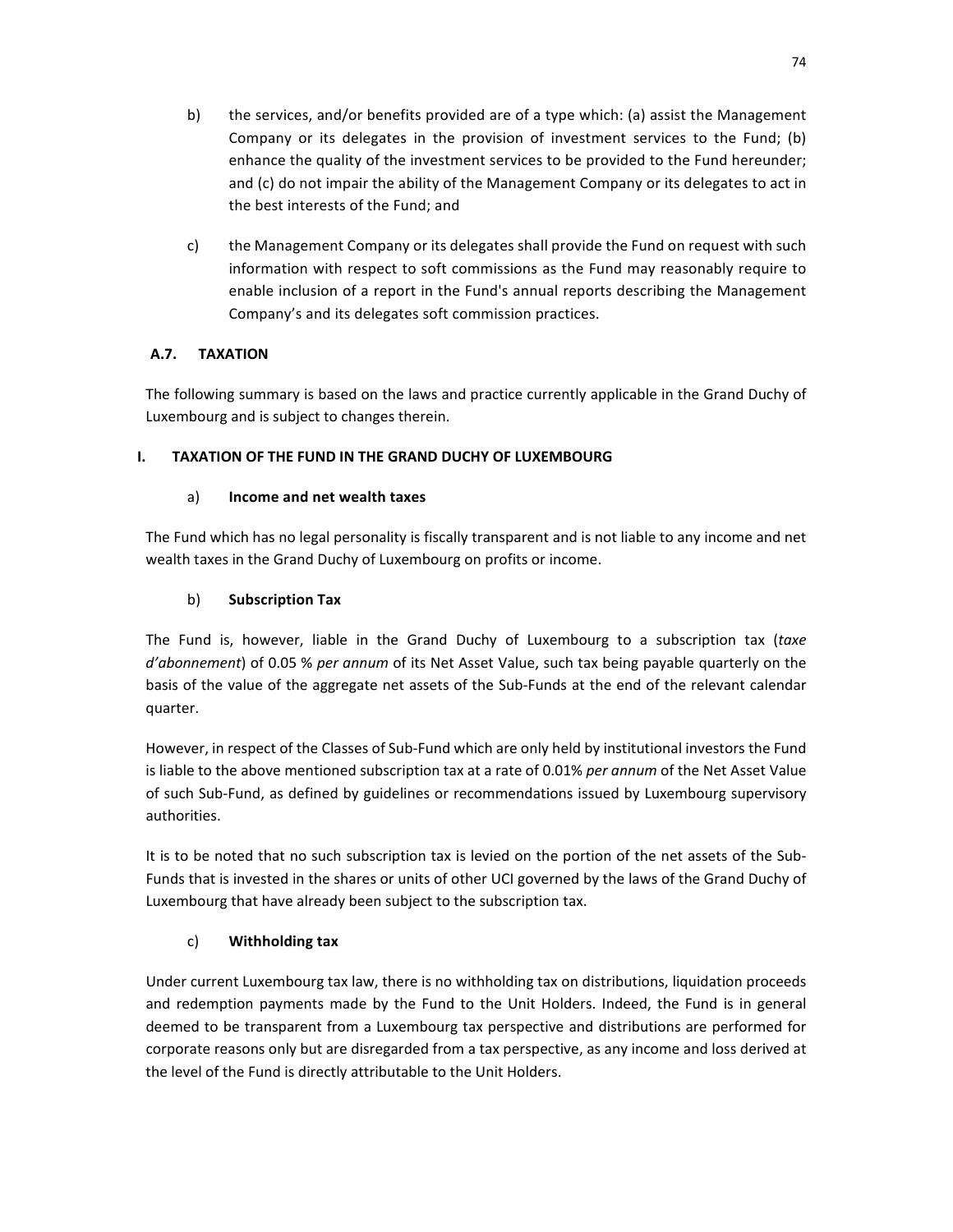The Fund may be however subject to withholding tax on dividends and interest payments and to tax on capital gains in the country of origin of its investments. As the Fund itself is exempt from income tax, withholding tax levied at source, if any, would normally not be refundable and the Fund itself would not be able to benefit from Luxembourg's double tax treaties network.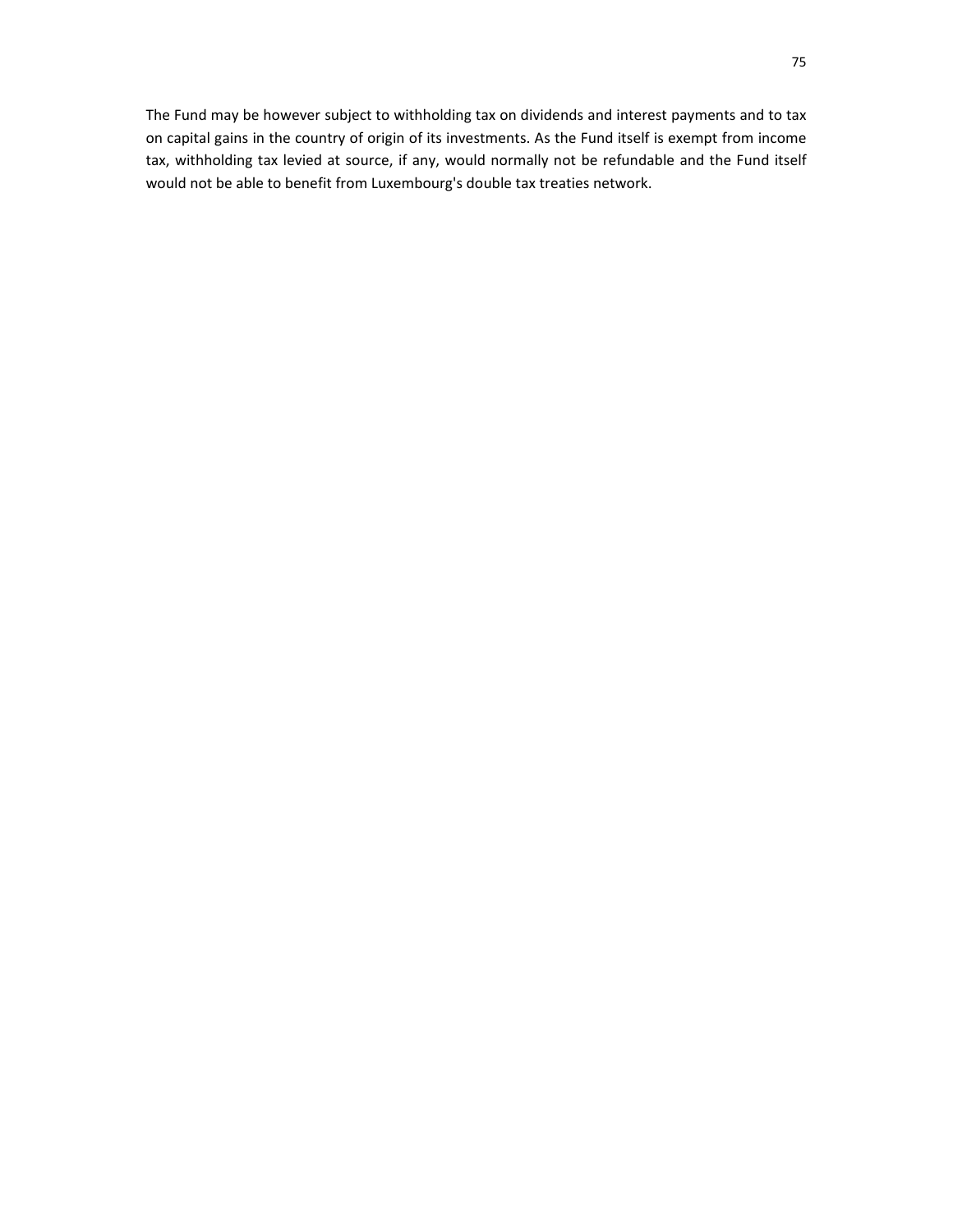## d) **Value Added Tax**

In Luxembourg, regulated investment funds such as the Fund have the status of taxable persons for value added tax ("**VAT**") purposes. Accordingly, the Fund and the Management Company are considered in Luxembourg as a single taxable person for VAT purposes without any input VAT deduction right. A VAT exemption applies in Luxembourg for services qualifying as fund management services. Other services supplied to the Fund and/or Management Company could potentially trigger VAT and require the VAT registration of the Management Company in Luxembourg. As a result of such VAT registration, the Fund / the Management Company will be in a position to fulfil their duty to selfassess the VAT regarded as due in Luxembourg on taxable services (or goods to some extent) purchased from abroad.

No VAT liability arises in principle in Luxembourg in respect of any payments made by the Fund to its Unit Holders to the extent that such payments are linked to their subscription to the Units and do, therefore, not constitute the consideration received for taxable services supplied.

# e) **Other taxes**

No stamp duty or other tax is generally payable in the Grand Duchy of Luxembourg on the issue of Units by the Fund against cash.

The Management Company is however subject to a fixed registration duty of EUR 75 in the Grand Duchy of Luxembourg upon incorporation and any subsequent amendment to its articles of association.

# **II. TAXATION OF UNIT HOLDERS IN THE GRAND DUCHY OF LUXEMBOURG**

# a) **General considerations**

It is expected that Unit Holders in the Fund will be resident for tax purposes in many different countries. Consequently, no attempt is made in this Prospectus to summarize the taxation consequences for each Unit Holder of subscribing, converting, holding or redeeming or otherwise acquiring or disposing of Units in the Fund. These consequences will vary in accordance with the law and practice currently in force in a Unit Holder's country of citizenship, residence, domicile or incorporation and with his personal circumstances.

For Luxembourg income and net wealth taxes purposes, due to the general tax transparency of the Fund, the Unit Holders will be considered as holding a direct investment in the assets held by the Fund.

Under the current laws, Unit Holders are generally not subject to any capital gains, income or withholding tax in the Grand Duchy of Luxembourg in relation to the Units of the Fund (except for those resident or having a permanent establishment or a permanent representative in the Grand Duchy of Luxembourg to which or to whom the Units are attributable).

# b) **Tax residency**

An Unit Holder will not become resident, nor be deemed to be resident, in Luxembourg by reason only of holding and/or disposing of the Units or the execution, performance and/or enforcement thereof.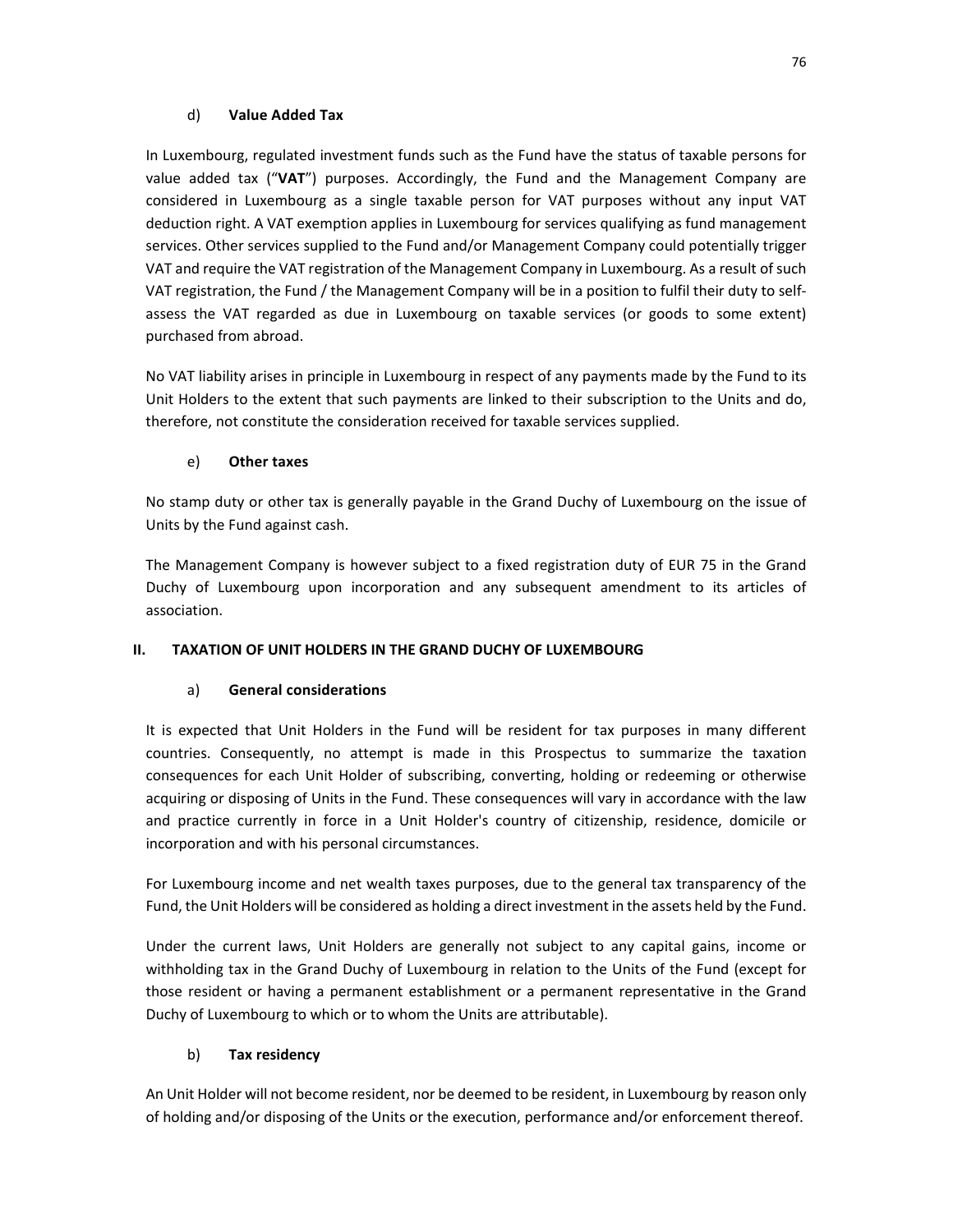#### **A.8. CRS**

Capitalized terms used in this section should have the meaning as set forth in the CRS Law, unless otherwise provided herein.

Under the terms of the CRS Law, the Fund is likely to be treated as Luxembourg Reporting Financial Institution. As such, the Fund will be required to annually report to the Luxembourg tax authorities personal and financial information related, inter alia, to the identification of, holdings by and payments made to (i) certain Unit Holders as per the CRS Law (the "**Reportable Persons**") and (ii) Controlling Persons of certain non-financial entities ("**NFEs**") which are themselves Reportable Persons. This information, as exhaustively set out in Annexe I of the CRS Law (the "**Information**"), will include personal data related to the Reportable Persons.

The Fund's ability to satisfy its reporting obligations under the CRS Law will depend on each Unit Holder providing the Fund with the Information, along with the required supporting documentary evidence. In this context, the Unit Holders are hereby informed that, as data controller, the Fund will process the Information for the purposes as set out in the CRS Law.

The Unit Holders qualifying as passive NFEs undertake to inform their Controlling Persons, if applicable, of the processing of their Information by the Fund.

Additionally, and as further described under the data protection section of this Prospectus, the Fund is responsible for the processing of personal data and each Unit Holder has notably a right to access the data communicated to the Luxembourg tax authorities and to correct such data (if necessary). Any data obtained by the Fund are to be processed in accordance with the Data Protection Law.

The Unit Holders are further informed that the Information related to Reportable Persons will be disclosed to the Luxembourg tax authorities annually for the purposes set out in the CRS Law. The Luxembourg tax authorities will, under their own responsibility, eventually exchange the reported information to the competent authority of the Reportable Jurisdiction. In particular, Reportable Persons are informed that certain operations performed by them will be reported to them through the issuance of statements, and that part of this information will serve as a basis for the annual disclosure to the Luxembourg tax authorities.

Similarly, the Unit Holders undertake to inform the Fund within thirty (30) days of receipt of these statements should any included personal data be not accurate. The Unit Holders further undertake to immediately inform the Fund of, and provide the Fund with all supporting documentary evidence of any changes related to the Information after occurrence of such changes.

Although the Fund will attempt to satisfy any obligation imposed on it to avoid any fines or penalties imposed by the CRS Law, no assurance can be given that the Fund will be able to satisfy these obligations. If the Fund becomes subject to a fine or penalty as a result of the CRS Law, the value of the Units held by the Unit Holders may suffer material losses.

Any Unit Holder that fails to comply with the Fund's Information or documentation requests may be held liable for penalties imposed on the Fund as a result of such Unit Holder's failure to provide the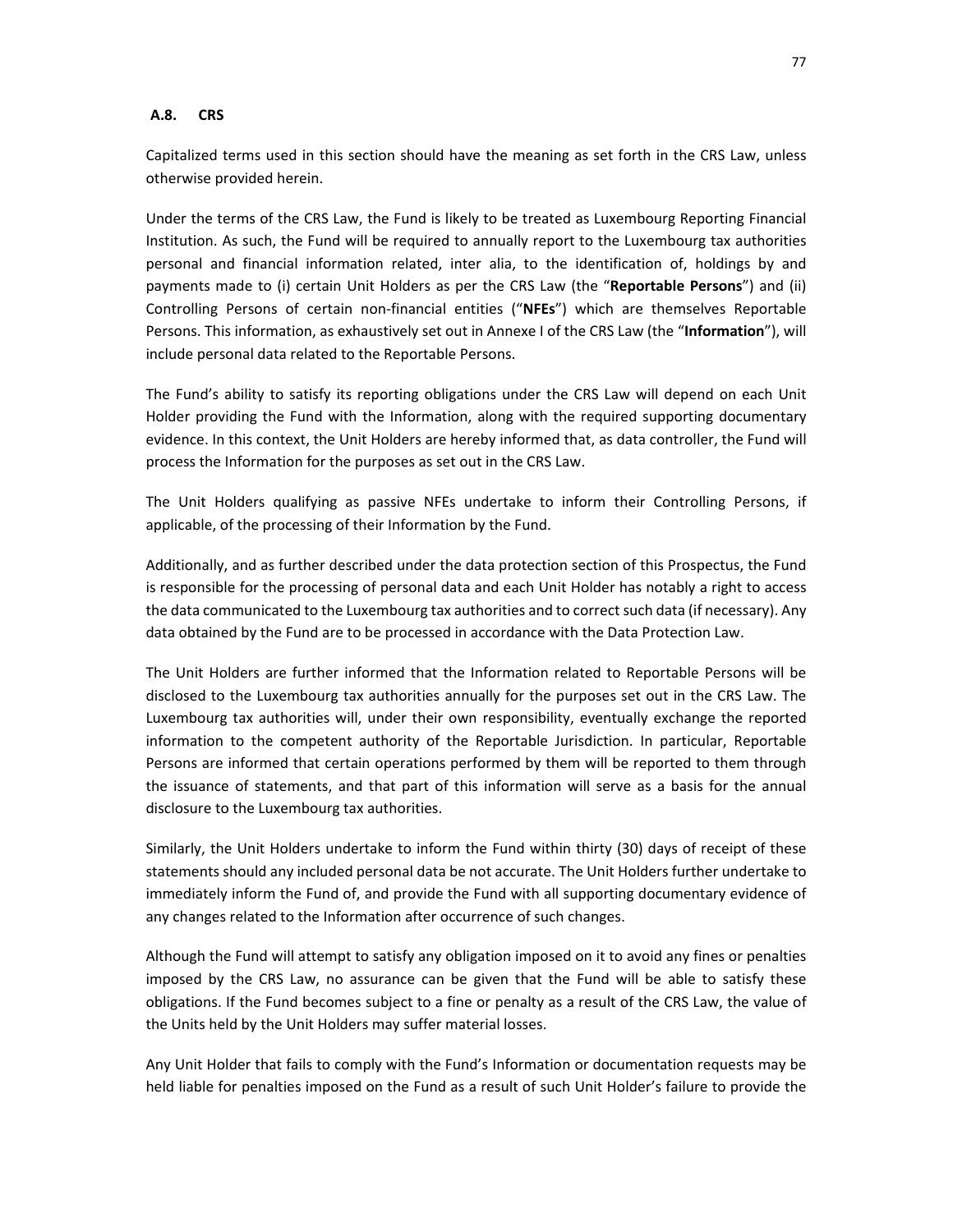Information or subject to disclosure of the Information by the Fund to the Luxembourg tax authorities and the Fund may, in its sole discretion, redeem the Units of such Unit Holders.

Unit Holders should consult their own tax advisor or otherwise seek professional advice regarding the impact of the CRS Law on their investment.

# **A.9. FATCA**

Capitalized terms used in this section should have the meaning as set forth in the FATCA Law, unless otherwise provided herein.

The Fund may be subject to the so-called FATCA legislation which generally requires reporting to the US Internal Revenue Service of non-US financial institutions that do not comply with FATCA and direct or indirect ownership by US persons of non-US entities. As part of the process of implementing FATCA, the US government has negotiated intergovernmental agreements with certain foreign jurisdictions which are intended to streamline reporting and compliance requirements for entities established in such foreign jurisdictions and subject to FATCA.

Luxembourg has entered into a Model I Intergovernmental Agreement ("**IGA**") implemented by the FATCA Law, which requires Financial Institutions located in Luxembourg to report, when required, information on Financial Accounts held by Specified US Persons, if any, to the Luxembourg tax authorities (administration des contributions directes).

Under the terms of the FATCA Law, the Fund is likely to be treated as a Luxembourg Reporting Financial Institution.

This status imposes on the Fund the obligation to regularly obtain and verify information on all of its Unit Holders. On the request of the Fund, each Unit Holder shall agree to provide certain information, including, in the case of a passive Non-Financial Foreign Entity ("**NFFE**"), information on the Controlling Persons of such NFFE, along with the required supporting documentation. Similarly, each Unit Holder shall agree to actively provide to the Fund within thirty (30) days any information that would affect its status, as for instance a new mailing address or a new residency address.

The FATCA Law may require the Fund to disclose the names, addresses and taxpayer identification number (if available) of its Unit Holders as well as information such as account balances, income and gross proceeds (non-exhaustive list) to the Luxembourg tax authorities for the purposes set out in the FATCA Law. Such information will be relayed by the Luxembourg tax authorities to the US Internal Revenue Service.

Unit Holders qualifying as passive NFFEs undertake to inform their Controlling Persons, if applicable, of the processing of their information by the Fund.

Additionally, and as further described under the data protection section of this Prospectus, the Fund is responsible for the processing of personal data and each Unit Holder has notably a right to access the data communicated to the Luxembourg tax authorities and to correct such data (if necessary). Any data obtained by the Fund are to be processed in accordance with the Data Protection Law.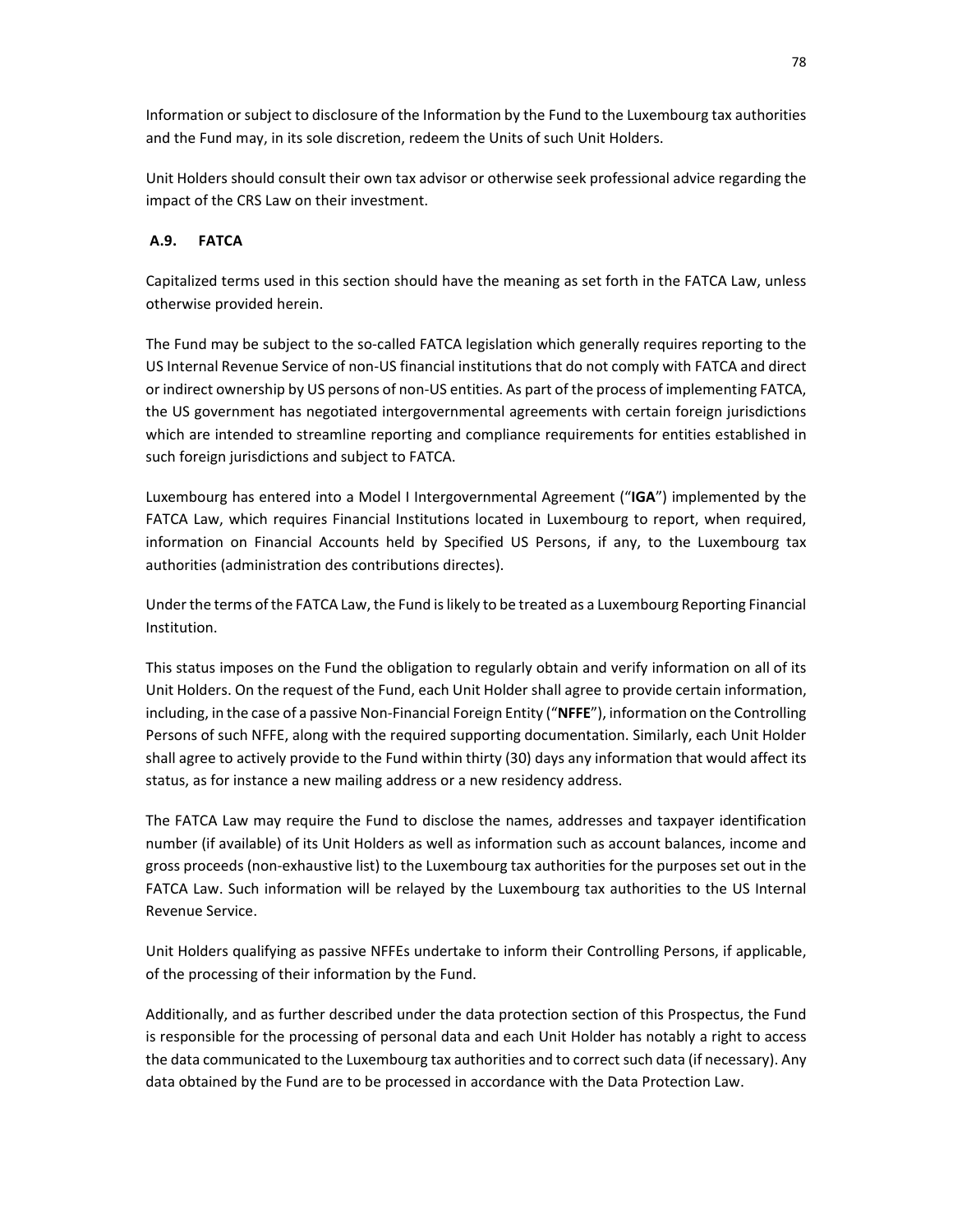Although the Fund will attempt to satisfy any obligation imposed on it to avoid imposition of FATCA withholding tax, no assurance can be given that the Fund will be able to satisfy these obligations. If the Fund becomes subject to a withholding tax or penalties as result of the FATCA regime, the value of the Units held by the Unit Holders may suffer material losses. The failure for the Fund to obtain such information from each Unit Holder and to transmit it to the Luxembourg tax authorities may trigger the 30% withholding tax to be imposed on payments of US source income and on proceeds from the sale of property or other assets that could give rise to US source interest and dividends as well as penalties.

Any Unit Holder that fails to comply with the Fund's documentation requests may be charged with any taxes and/or penalties imposed on the Fund as a result of such Unit Holder's failure to provide the information and the Fund may, in its sole discretion, redeem the Units of such Unit Holders.

In addition the Management Company hereby confirms that it may become a participating Foreign Financial Institution ("**FFI**") as laid down in the FATCA rules and that it may register and certify compliance with FATCA with obtaining a GIIN ("**Global Intermediary Identification Number**"). From this point, the Fund will furthermore only deal with professional financial intermediaries duly registered with a GIIN.

Unit Holders who invest through intermediaries are reminded to check if and how their intermediaries will comply with this US withholding tax and reporting regime.

Unit Holders should consult a US tax advisor or otherwise seek professional advice regarding the above requirements.

**The foregoing provisions are based on the laws and practices currently in force, and are subject to change. Potential Unit Holders are advised to seek information in their country of origin, place of residence or domicile on the possible tax consequences associated with their investment. The attention of Unit Holders is also drawn to certain tax provisions specific to individual countries in which the Fund publicly markets its Units.** 

## **A.10. DISSOLUTION LIQUIDATION AND MERGER**

#### **I. DISSOLUTION AND LIQUIDATION OF THE FUND OR THE SUB-FUNDS**

Unless otherwise provided in the particulars of each Sub-Fund, the following provisions apply to the dissolution and merger of Sub-Funds.

The Fund and each Sub-Fund or category of Units have been created without limitation as to time or amount.

Liquidation and allotment of the Fund or of a Sub-Fund may not be requested by a Unit Holder or by his/her heirs or nominees.

The Management Company, with the prior agreement of the Depositary Bank, may decide to wind up the Fund in compliance with applicable law.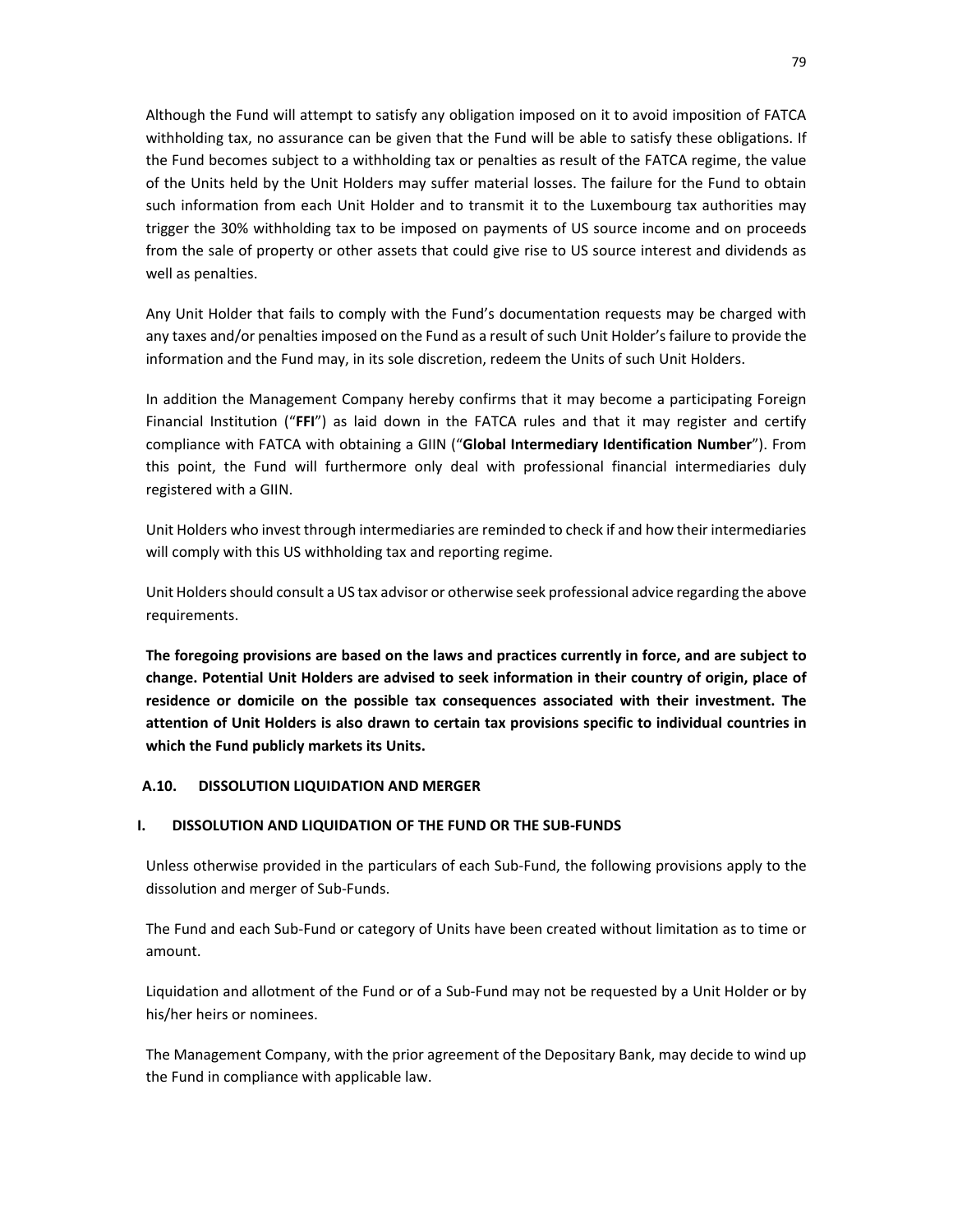The Fund must be wound up in the cases established by applicable law and if the assets of the Fund have been less than EUR 1,250,000 for more than 6 months.

In case of winding up, the decision must be published in the RESA and in at least two newspapers having suitable circulation, of which at least one is a Luxembourg newspaper.

The Management Company, as liquidator, liquidates the assets of the Fund, protecting the interests of the Unit Holders in the best possible way and instructs the Depositary Bank to allot the sums arising from the liquidation, after deducting liquidation costs, amongst the Unit Holders. This allotment is made for each Sub-Fund, proportionally to the participation of the Unit Holders in each Sub-Fund. The liquidation decision will be published as indicated in this section of this Prospectus and will indicate the reasons and method of liquidation. Amounts owing to Units not claimed by Unit Holders at the end of the liquidation process are deposited with the *Caisse de Consignation* in Luxembourg. Except in the case of claims submitted prior to the expiry of the period of prescription (30 years), the amounts deposited as above can no longer be withdrawn.

Starting from the time of occurrence of the event resulting in the liquidation of the Fund, the issue of Units is forbidden under penalty of cancellation. The Units can still be redeemed provided that the Unit Holders can be treated equally.

The different Sub-Funds and/or category or sub-category are in principle established for an unspecified period. The Management Company of the Fund may decide to liquidate a Sub-Fund if its net assets are less than EUR 5,000,000 or if such liquidation is justified by a change in the economic and political situation affecting that Sub-Fund. The liquidation decision will be published as indicated in this Prospectus and will indicate the reasons and method of liquidation. As soon as the decision to liquidate a Sub-Fund has been taken, the issue of Units of such Sub-Fund will no longer be authorised. Assets not distributed to those entitled on the date of closing of the liquidation process of the Sub-Fund will be deposited with the *Caisse de Consignation*.

Starting from the time of occurrence of the event resulting in the liquidation of the Sub-Fund or category and/or sub-category, the issue of units is forbidden under penalty of cancellation. The Units can still be redeemed provided that the Unit Holders can be treated equally.

## **II. MERGER OF A SUB-FUND OR A CATEGORY AND/OR A SUB-CATEGORY OF UNITS WITH ANOTHER**

The Management Company may decide to merge a Sub-Fund or a unit category and/or sub-category with another. The Management Company of the Fund may opt for such a merger if the net assets of this Sub-Fund fall below EUR 1,250,000 or if it thinks that such a move is necessary in the interest of the Unit Holders. Such decision will be published (as provided in the case of liquidation of a Sub-Fund) and such publication will contain information regarding the new Sub-Fund. The merger decision of Sub-Funds shall be published and be sent to all registered Unit Holders of the Sub-Fund before the effective date of the merger in accordance with the provisions of applicable laws and regulations including CSSF Regulation 10-05. The publication in question shall indicate, in addition, the characteristics of the new Sub-Fund, the new category or Class of Units. Every Unit Holder of the relevant Sub-Funds has the opportunity of requesting the redemption or the conversion of his own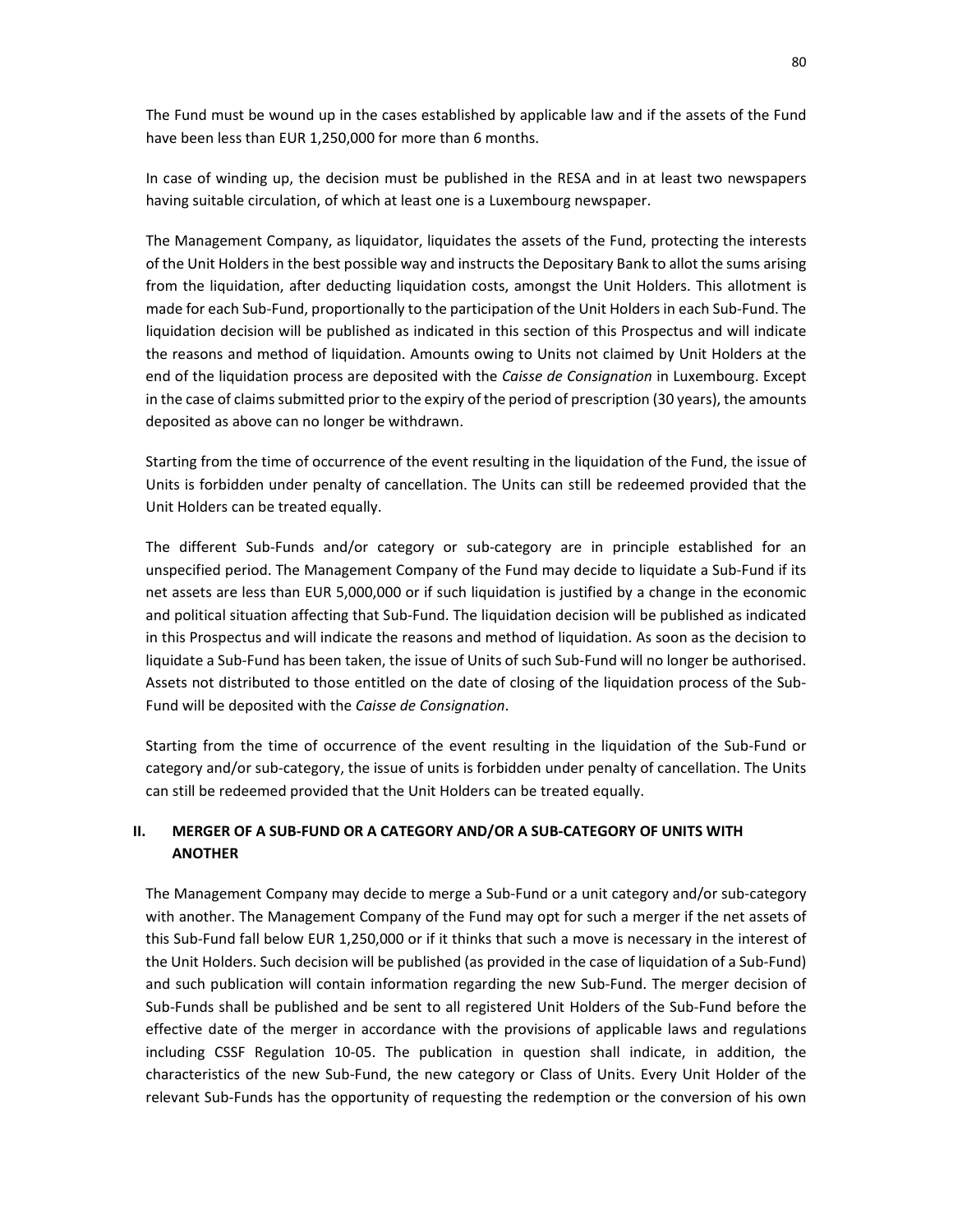Units without any cost (other than the cost of disinvestment) during a period of at least thirty (30) calendar days before the effective date of the merger, it being understood that the effective date of the merger takes place five (5) Business Days after the expiry of such notice period.

In the same circumstances as described in the previous paragraph and in the interest of the Unit Holders, the transfer or merger of assets and liabilities attributable to a Sub-Fund, category or Class of Units to another UCITS or to another sub-fund, category or class of shares within such other UCITS (whether established in Luxembourg or another member state of the EU and whether such UCITS is incorporated as a company or is a contractual type fund), may be decided by the Management Company, in accordance with the provisions of the Law. The Management Company shall send a notice to the Unit Holders of the relevant Sub-Fund in accordance with the provisions of CSSF Regulation 10-05. Every Unit Holder of the Sub-Fund, category or Class of Units concerned shall have the possibility to request the redemption or the conversion of its Units without any cost (other than the cost of disinvestment) during a period of at least thirty (30) calendar days before the effective date of the merger, it being understood that the effective date of the merger takes place five (5) Business Days after the expiry of such notice period.

# **III. MERGER OF THE FUND OR A SUB-FUND OR A CATEGORY AND/OR A SUB-CATEGORY OF UNITS WITH ANOTHER STRUCTURE**

If the net assets of the Fund or the Sub-Fund were to fall below EUR 5,000,000, or if the Management Company thinks this is necessary in the interests of the Unit Holders, it may decide to merge (i) a Sub-Fund with a sub-fund of another undertaking for collective investment in transferable securities (whether subject to Luxembourg law or not) or (ii) the Fund with another undertaking for collective investment in transferable securities (whether subject to Luxembourg law or not) in accordance with the provisions set out in the Law.

Subject to the redemption procedures described under "Redemption of Units" in this Prospectus, Unit Holders in the Fund or Sub-Fund in question are entitled to request the redemption, free of charge, of all or part of their Units at the applicable Net Asset Value per Unit during a period no shorter than one month prior to the entry into force of the circular relating to the merger, and up to the last Calculation Date of the Net Asset Value.

Unit Holders who have not requested the redemption of their Units after this one-month period will be bound by the decision.

The implementation of the merger conditions must be approved by the Fund's Auditor.

## **A.11. FISCAL YEAR**

The fiscal year will begin on 1 July and terminate on 30 June of each year, except for the first fiscal year which began on 8 January 2016 and ended on 30 June 2016.

Audited annual reports of the end of each fiscal year will be established as at 30 June of each year, and, for the first time as at 30 June 2016. In addition, unaudited semi-annual reports will be established as per the last day of the month of December and for the first time as at 31 December 2016.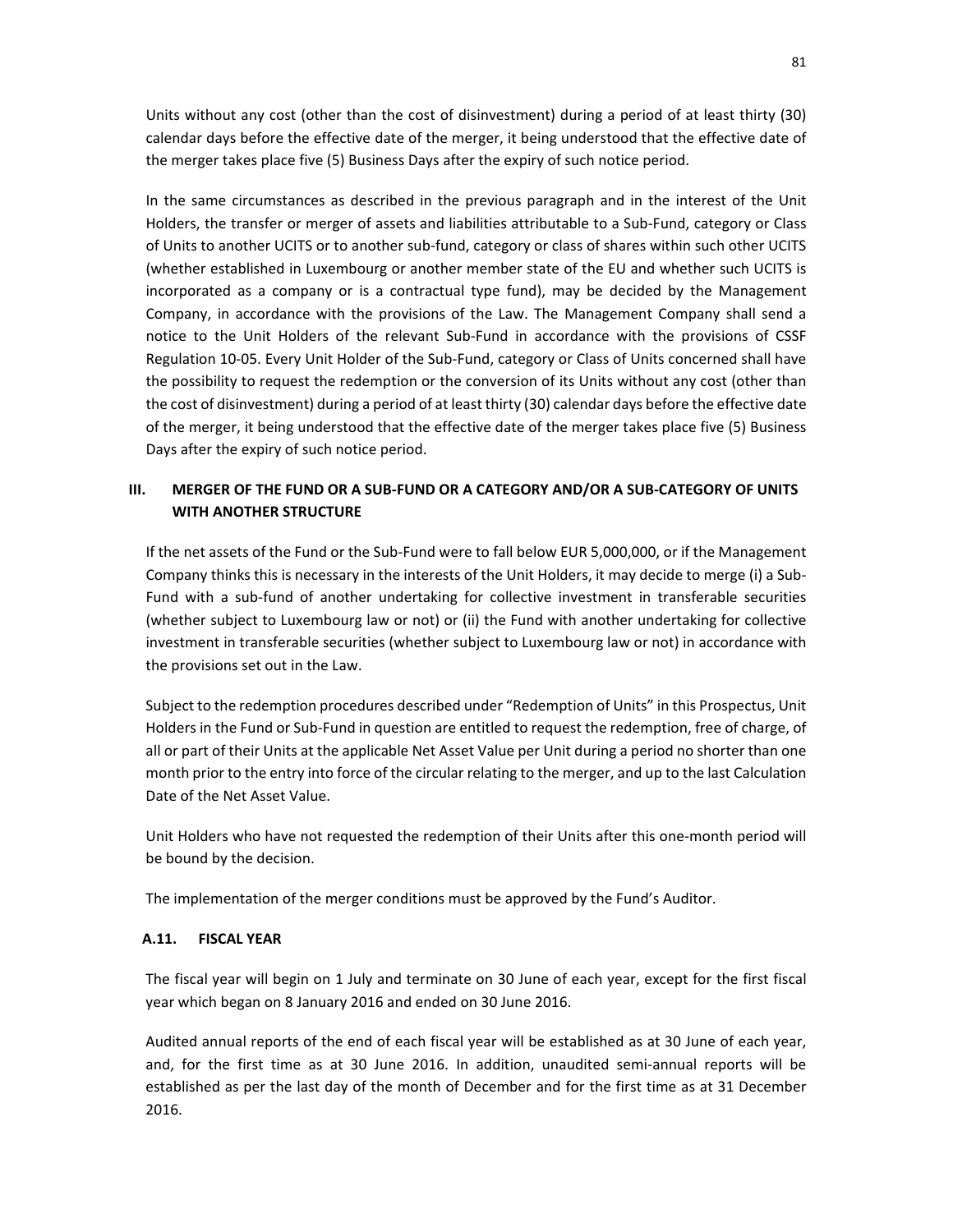The financial statements of each Sub-Fund will be established in the reference currency of the Sub-Fund but the consolidated accounts will be in EUR.

Audited annual reports will be published within four (4) months following the end of the accounting year and unaudited semi-annual reports will be published within two (2) months following the end of period to which they refer.

## **A.12. FILING OF DOCUMENTS**

The following documents are filed at the registered office of the Management Company where they may be consulted:

- 1. Prospectus and Key Investor information documents ("**KIIDs**")
- 2. Articles of association of the Management Company
- 3. Management Regulations of the Fund
- 4. Any amendments made to these documents
- 5. The most recent annual and half-year reports of the Fund
- 6. Agreements with the Depositary Bank, Administrative Agent and Registrar and Transfer Agent, distributors and Investment Managers, if any.

A copy of the documents indicated in points 1, 2, 3, 4, 5 and 6 above may be obtained from the registered office of the Management Company.

All future amendments to the Management Regulations will enter into force on their day of deposit with the R.C.S.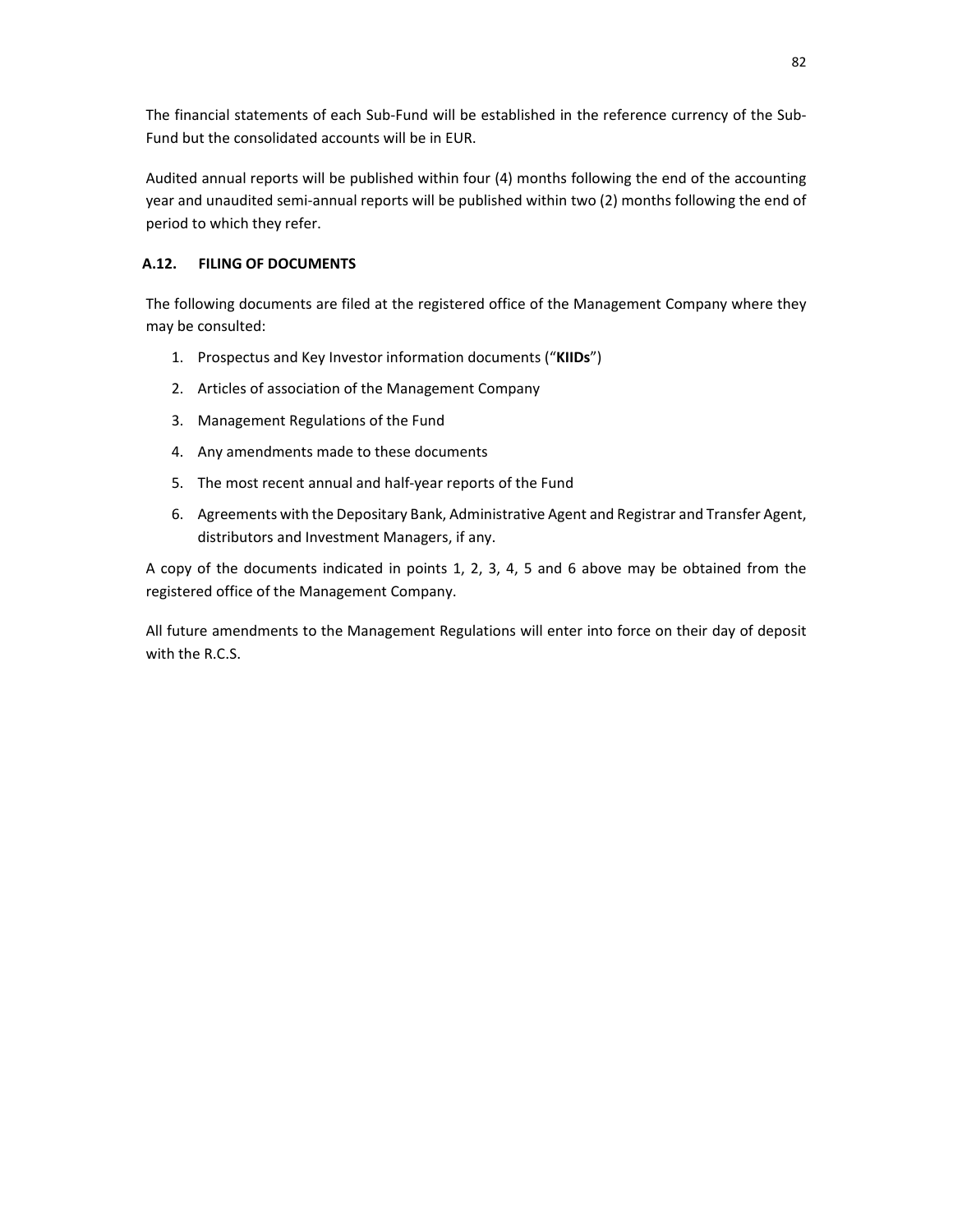### **PART B: SPECIFIC INFORMATION**

## **I. PALLADIUM FCP: Megatrend Protection 90**

## **1. Name**

The name of the Sub-Fund is "PALLADIUM FCP: Megatrend Protection 90" (the "**Sub-Fund**").

## **2. Investment objectives and duration**

The investment objective of the Sub-Fund is to achieve capital appreciation whilst offering a protection equal to at least 90% of the highest Net Asset Value reached in the twelve (12) months rolling after 15 January 2021 (the "**Protected NAV**").

Therefore, in the first year starting from 15 January 2021 to 15 January 2022 the Protected NAV will be 90% of the highest Net Asset Value reached over that period; thereafter it will be at least 90% of the highest Net Asset Value reached in the previous twelve (12) months.

The Sub-Fund will have a new mechanism of rolling protection as from 15 January 2021. The protection level will be at least 90% of the Protected NAV reached during a rolling window of 12 months. The start of the rolling window is on 15 January 2021. Therefore, for the first year (15 January 2021 – 15 January 2022) the protection will be 90% of the highest NAV reached during this year. Please find below an example clarifying the situation:

NAV on 15 January 2021 is equal to 140; therefore the protection level is 126 (140\*90%). If, since that moment the NAV grows every day and on 1 March 2021, the NAV is 150, the new protection level will be 135 (150\*90%). Then, assuming the NAV will drop to 145 the day after and does not move for the rest of the year 2021, on 30 August 2021 for example, the protection level – being based on the highest NAV reached in the window (150) – will remain at 135. In case the NAV remains at 145 also in 2022, on 15 January 2022 the protection level will be still at 135. However, on 30 August 2022 the protection level will be at least 130.5 (145\*90%) as the highest NAV observed in the previous 12 months is 145 and no longer 150.

In case the Net Asset Value decreases to the Protected NAV, the Net Asset Value might decrease further in the following days by the daily accruing of pro rata fees to a maximum amount equal to the annual fees, as defined in section 8. This means that investors will not lose more than 10% before fees are deducted.

Such protection will be available from 15 January 2021.

The protection offered is under the form of a put option entered into with an Approved Counterparty (as defined in section 16 below) and there is no additional formal guarantee (i.e. there is no guarantee agreement) between the Approved Counterparty and the Management Company or the Investment Manager to ensure the contemplated protection.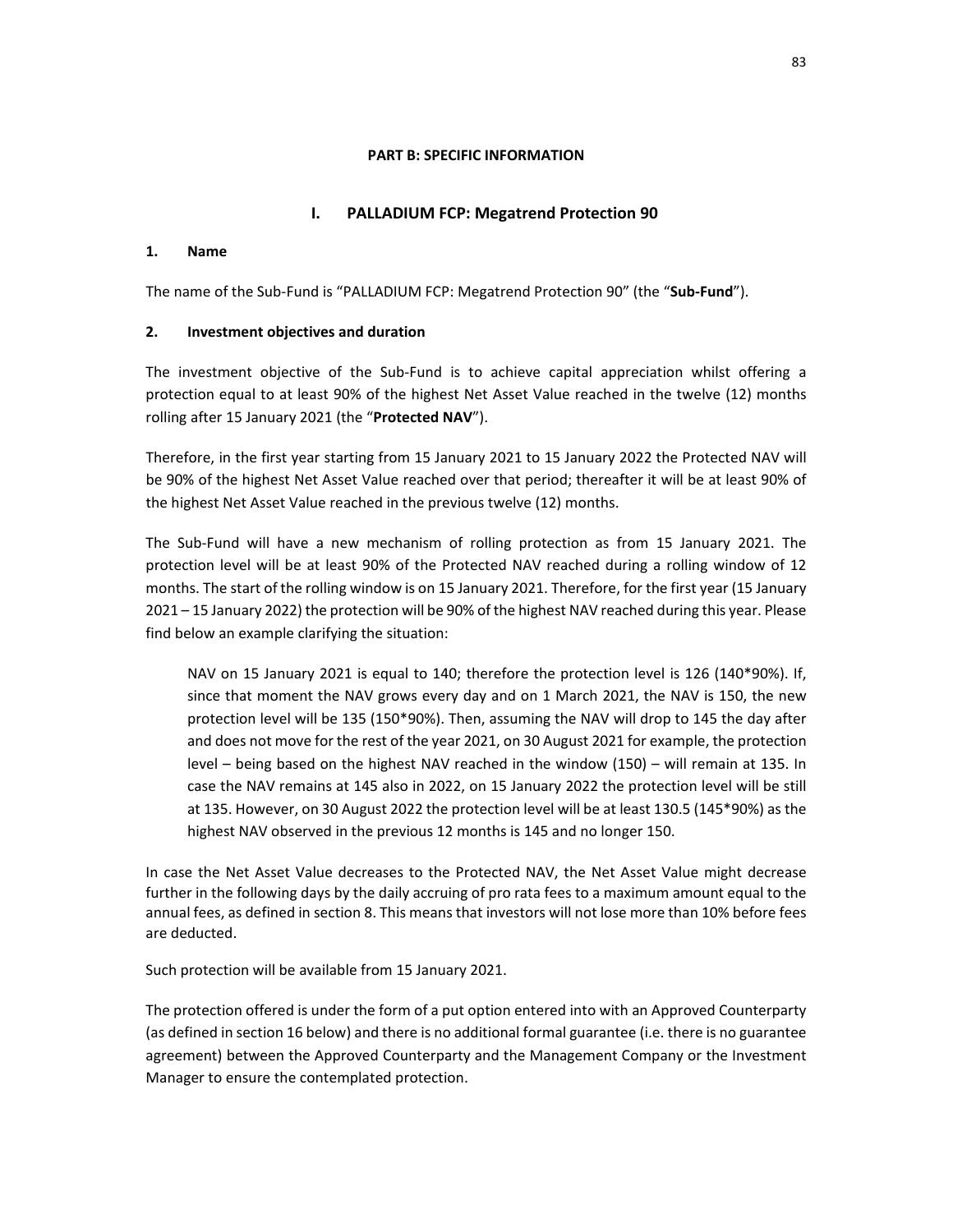The basket portfolio is determined by the Investment Manager on the basis of micro and macro market research of the Investment Manager and in line with the decision of the Management Company's investment committee.

The Sub-Fund will terminate on the Business Day following the expiry of the put option ("**Maturity Date**") that provided the protection. The Sub-Fund will endeavour to extend the maturity of the put option periodically. If the put option can no longer be extended, the Unit Holders will be informed about the expected Maturity Date of the Sub-Fund (at least three (3) months prior to such date).

## **3. Specific investment policy and restrictions**

The investment objective of the Sub-Fund is to provide Unit Holders with exposure to the performance of a multi-asset basket and deliver protection equal to at least 90% of the Protected NAV. as specified in section 2. above.

The multi-asset basket (the "**Basket Portfolio**") consists of (i) a portfolio of securities and other assets whose composition is determined from time to time by the Investment Manager (the "**Assets Component**") and (ii) an exposure to an effective overnight interest rate for the EUR (the "**Cash Component**"), allocated in accordance with a volatility control strategy. The overnight interest rate used for the Cash Component will be the Effective Overnight Index Average Eonia minus a fixed spread.

The Sub-Fund will gain exposure to the Basket Portfolio which consists of the Assets Component and the Cash Component indirectly through one or more TRS with an Approved Counterparty. The monthly performance of the Basket Portfolio might be limited at 5.0% ("**Capped Performance Level**") of the level of the Basket Portfolio on the last Business Day of the previous month, as determined from time to time by the Investment Manager.

The Assets Component consists of a portfolio with exposure to equities, bonds, commodities, and other assets, including Exchange Traded Funds (**ETFs**) that are listed or traded mainly on the markets in North America and Europe; the composition of the Assets Component and the weight between the Assets Component and the Cash Component is determined from time to time by the Investment Manager using systematic mechanisms and discretionary investment choices in order to maintain a volatility of the Basket Portfolio up to 10.00% p.a. Assets Component and Cash Component are rebalanced with the aim to control the volatility risk of the Basket Portfolio: the exposure to the Assets Component is reduced, if and when its realised volatility over certain periods increases, to a minimum of 0% (and the corresponding exposure to Cash Component increased to a maximum of 100%).

The Investment Manager may from time to time determine the methodology used to calculate the realised volatility of the investment portfolio used in the calculation of the exposure to the Basket Portfolio. Such volatility will be calculated over different time frames in order to ensure adherence to the current situation and flexibility.

The Sub-Fund will also gain exposure to a put option (the "**Put Option**") linked to the Basket Portfolio (as defined above) through a TRS, from the Approved Counterparty which will be the same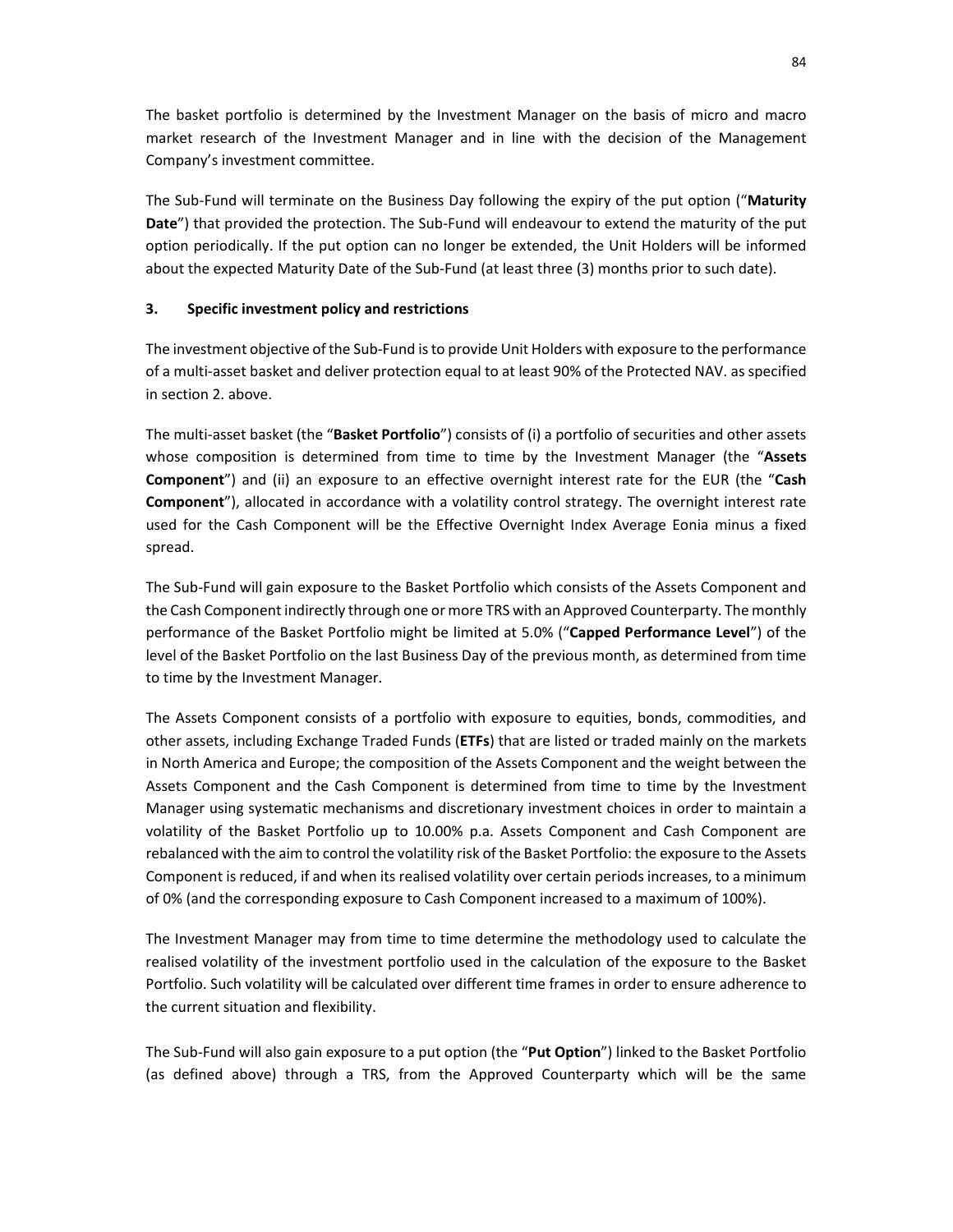counterparty to the TRS. The purpose of the Put Option is to offer a protection equal to at least 90% of the Protected NAV.

A maximum of 200% of the assets held by the Sub-Fund (i.e. EFTs and cash) can be subject to the TRS. The expected percentage of the assets subject to the TRS is 200%.

There are no costs and fees assigned to the Investment Manager or any third parties in relation to the use of the TRS.

The Sub-Fund will not make use of repurchase transactions, securities or commodities lending and securities or commodities borrowing, buy-sell back transactions or sell-buy back transactions or margin lending transactions.

Potential conflicts with the Approved Counterparty are avoided by the following means:

- (a) The EFTs and their relative weight are chosen only by the Management Company; and
- (b) The Approved Counterparty is the calculation agent; and
- (c) The Administrative Agent is, as per a dedicated valuation agreement, responsible for the independent valuation of OTC derivatives.

The Sub-Fund is actively managed without reference to any benchmark.

# **4. Risk measurement approach**

The global exposure of the Sub-Fund is calculated using the absolute VaR approach.

The Sub-Fund will regularly monitor its leverage and the average level of leverage is expected to be approximately 200%. The leverage figure is calculated as the sum of the notionals of the financial derivatives used as required by the Management Regulations.

The methodology used to calculate the leverage is the sum of the absolute value of the notionals.

# **5. Classes of Units**

The Sub-Fund issues three Classes of Units. The first is denominated "Classic", referred to as "C", the second is denominated "Planner" referred to as "P" and the third is denominated "Institutional", referred to as "I", expressed in EUR and described more specifically in Part A "Description of the Units and Classes of Units" of this Prospectus. Such Classes of Units will be Capitalization Units.

Class P Units are currently reserved for investors subscribing via Allfunds Bank, S.A.U.. Allfunds Bank, S.A.U. may receive payment of an up-front fee which will be recouped from the Net Asset Value of Class P Units over three (3) years, starting on the  $1<sup>st</sup>$  day after the end of the Subsequent Subscription Period, as set out below. If a Unit Holder redeems within three (3) years after the end of the Class P Subsequent Subscription Period, the redemption proceeds will be subject to a fee decreasing over time as set out below.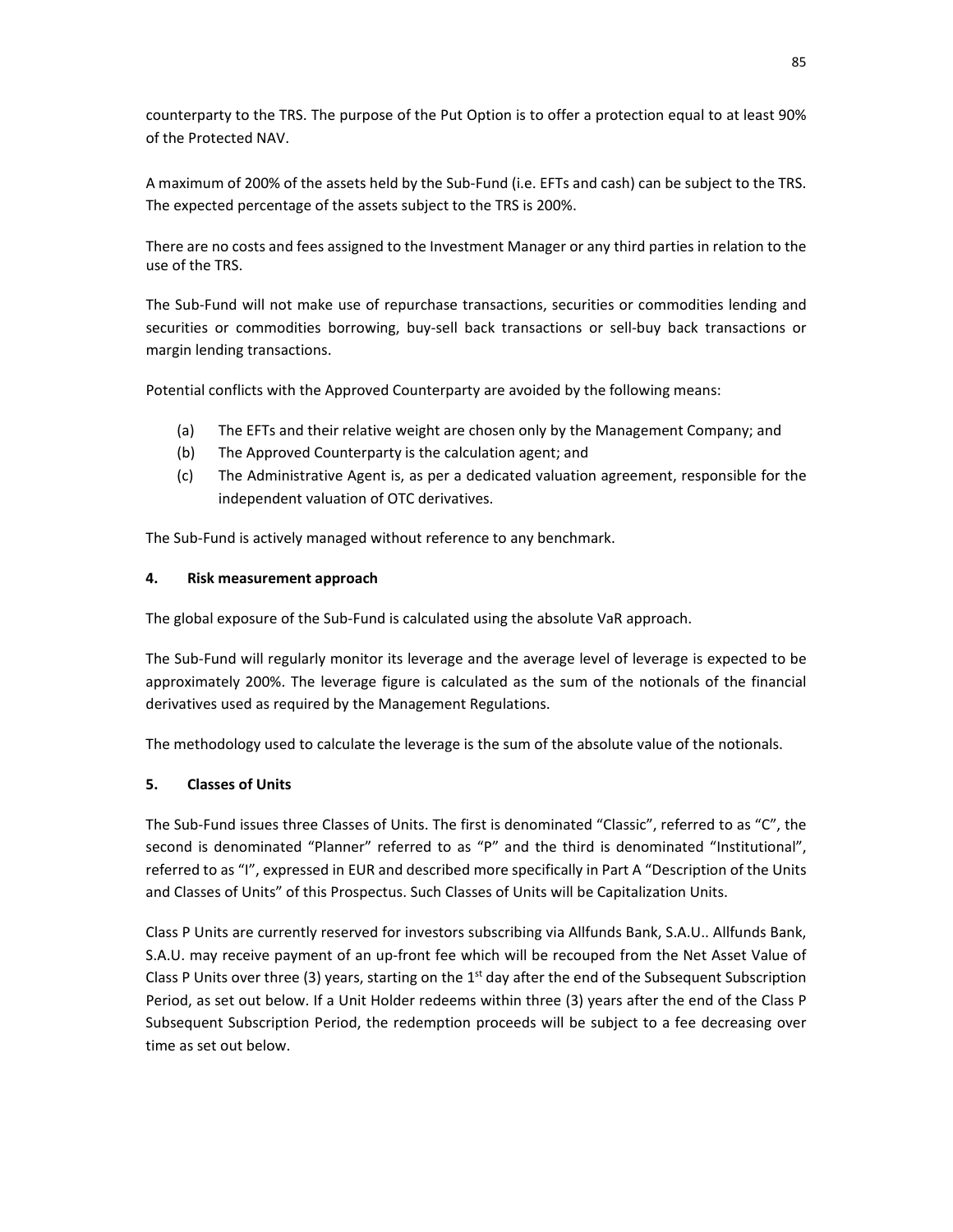Such Classes of Units will be activated upon subscription in accordance with the subscription procedure described in Part A "Procedure of subscription, conversion and redemption" of this Prospectus.

## **6. Initial minimum subscription and subsequent subscriptions**

The minimum initial and subsequent investment amounts are reported in the following table:

| <b>Classes of Units</b> | <b>Minimum initial investment</b> | Minimum subsequent investment |
|-------------------------|-----------------------------------|-------------------------------|
| C Cap (EUR)             | EUR 1,000                         | None                          |
| P Cap (EUR)             | EUR 1,000                         | None                          |
| I Cap (EUR)             | EUR 10,000                        | None                          |

The initial offering price shall be of 100 EUR per Class C Unit and Class I Unit.

The initial offering period as well as the initial price for Class P Units will be determined by the Board of Directors and will be available at the office of the Administrative Agent (the "**Class P Initial Offering Period**").

The **subsequent subscription period** for Class P Units shall be six (6) months starting from the end of the Class P Initial Offering Period. During the subsequent subscription period, Class P Units will be issued at their applicable Net Asset Value on each Business Day (the "**Class P Subsequent Subscription Period**"). No subscriptions to Class P Units will be permitted following the end of the Class P Subsequent Subscription Period.

# **7. Investment management**

Pursuant to an investment management agreement which entered into force on 11 July 2017 (the "**Investment Management Agreement**"), Mediobanca SGR S.p.A. has been appointed by the Management Company as investment manager of the Sub-Fund (the "**Investment Manager**"). The Investment Management Agreement has been entered into for an unlimited period of time and is terminable by any party thereto by giving not less than three months' prior written notice. However, the Management Company may terminate the Investment Management Agreement with immediate effect when this is in the interest of the Unit Holders.

The Investment Manager is a public limited company under the laws of Italy, having its registered office at Piazzetta Bossi, 1, I-20121 Milano, Italy and registered with the companies register of Milan under number 00724830153.

The Investment Manager was founded on 27 June 1996, and its principal activity is to advise on, and manage, assets of high net worth individuals, institutional clients and pension funds. On 31 December 2009, its share capital, which is fully paid, amounted to EUR 10,330,000.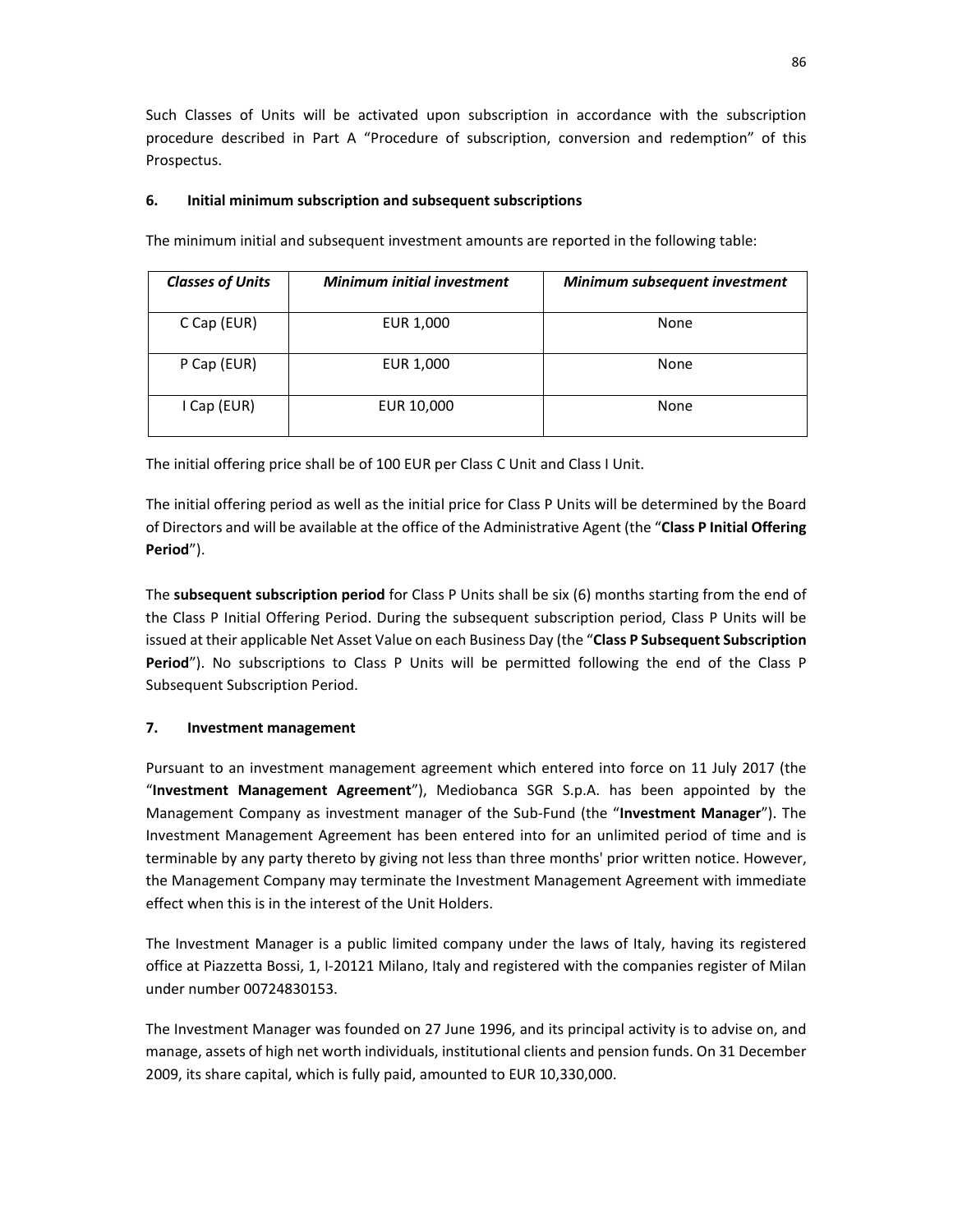The Investment Manager is remunerated by the Management Company out of its own remuneration. Specifically, this means that the Investment Manager is entitled to receive from the Management Company 90% of the investment management fee which is paid to the Management Company out of the assets of the Sub-Fund net of any distribution fees, i.e. any distribution fees are deducted from the investment management fee before calculating the proportion of the management fee payable to the Investment Manager.

## **8. Fees**

An all-in fee of 1,30% for Class I Units and of 2% for Class C Units includes all costs at charge of the Fund. In case the real costs exceed the only fee threshold, the delta is paid by the Management Company in favor of the Fund. In the opposite case, the delta is paid by the Fund in favor of the Management Company. The all-in fee includes, in addition to the management fee as set out in Part A of this Prospectus, an investment management fee which is payable to the Management Company and/or the Investment Manager in compensation for the performance of the investment management function. Such a fee is payable quarterly and calculated on the average of the net assets of the Sub-Fund for the relevant quarter. Moreover, the all-in fee includes, in addition to the management fees as set out in Part A of this Prospectus, an advisory fee up to 0.10% p.a. which is payable to the Investment Manager in exchange for the construction of the Basket Portfolio.

The Distributor is authorized to retain a sales charge calculated on the Net Asset Value per Unit of the Sub-Fund on the relevant Valuation Day or Allfunds Bank, S.A.U. is authorized to receive an upfront fee as set out below.

The investment management fee, sales charge and upfront fee applied to each Class of Units are reported in the following table:

| <b>Classes of Units</b> | Investment management fee | Sales charge          | <b>Upfront fee</b> |
|-------------------------|---------------------------|-----------------------|--------------------|
| C Cap (EUR)             | 1.4% per annum            | up to a maximum of 3% | N/A                |
| P Cap (EUR)             | 1.4% per annum            | N/A                   | $2.4%$ *           |
| I Cap (EUR)             | 0.7% per annum            | up to a maximum of 3% | N/A                |

\*The upfront fee of 2.4% will be withdrawn from the Net Asset Value of Class P Units on the 1<sup>st</sup> day after the Class P Subsequent Subscription Period and be paid to Allfunds Bank, S.A.U.. The economical impact of such upfront fee will be diluted during a period of three (3) years through a *pro rata* accrual on a daily basis in the Net Asset Value of Class P Units, so that there will be no immediate impact on the Net Asset Value of Class P Units upon payment of the upfront fee.

During the initial ramp-up period and whenever the Basket Portfolio value is below the Protected Value, the management fees applied to each Class of Units will be reduced to 0.35%.

Class P Units will pay an upfront fee which will be amortised over three (3) years after the end of the subsequent subscription period. When Class P Units are redeemed before the end of the three (3)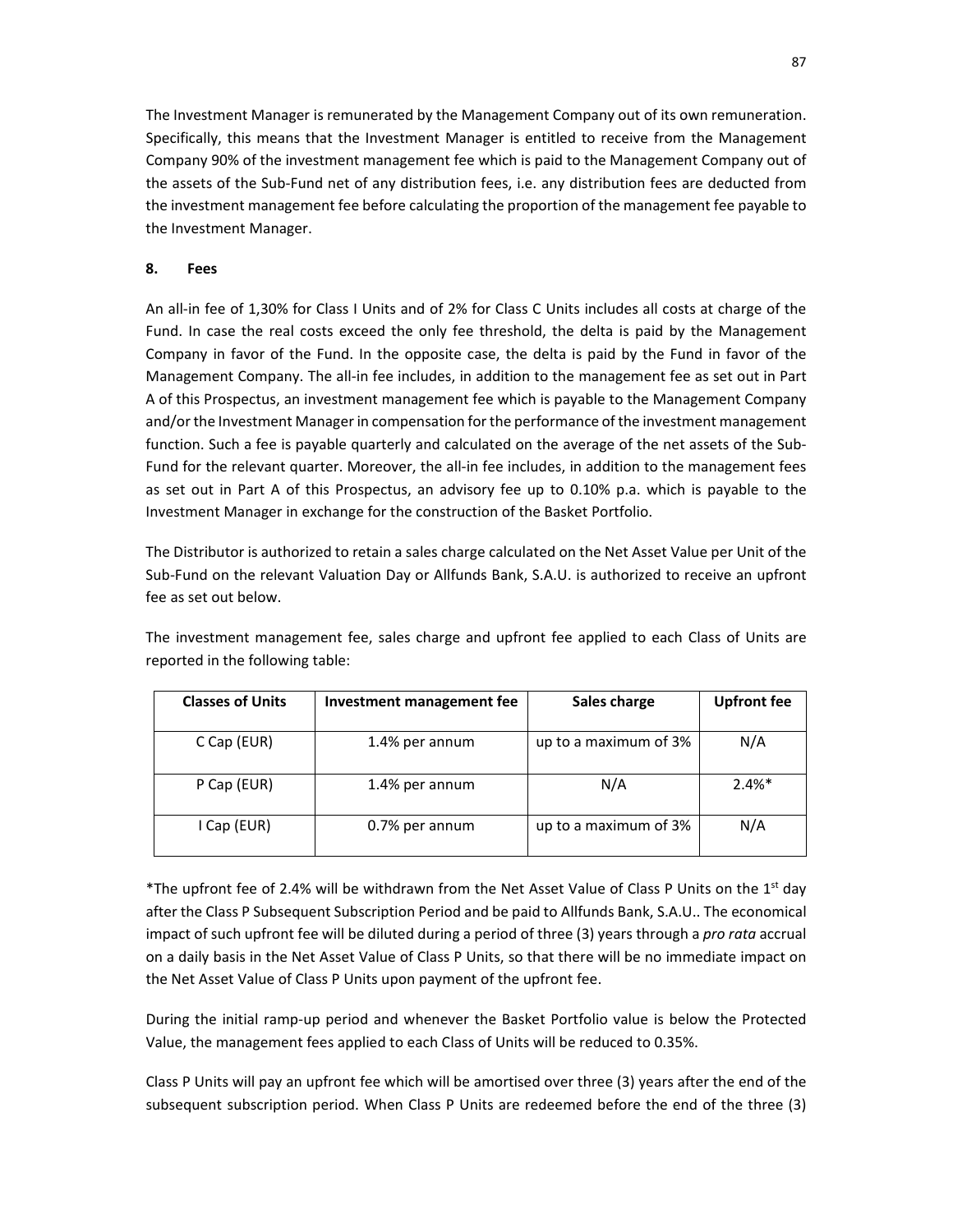year period, the redemption proceeds will be subject to a fee decreasing over time at predetermined rates to protect remaining Unit Holders from the dilution effects due to the fact that the upfront fee described is not yet fully amortised. The fee will be calculated on the gross redemption amount of Units being redeemed and will be paid to the Sub-Fund.

**Time of redemption after the end of the Class P Subsequent Subscription Period Rate**  Up to 1 year  $\vert$  2.4% Over 1 year and up to 2 years  $1.6\%$ Over 2 years and up to 3 years 0.8% Over 3 years and the contract of the contract of the contract of the contract of the contract of the contract of the contract of the contract of the contract of the contract of the contract of the contract of the contract

The below table sets out the rates for Class P Units:

## **9. Definition of Business Day**

For this Sub-Fund a Business Day shall refer to any day on which banks are simultaneously open for business in Luxembourg, Milan, Amsterdam and London except for the 24 and 31 December.

#### **10. Subscription price**

The subscription price per Unit in the Sub-Fund (the "**Subscription Price**") shall be equal to the Net Asset Value per Units of the Sub-Fund on the relevant Valuation Day.

The subscription list will be closed at 4.00 p.m. Luxembourg time at the latest on the Business Day preceding the relevant Valuation Day.

Payment for subscriptions must be made within five Business Days after the relevant Net Asset Value is calculated.

## **11. Redemptions**

On any Business Day preceding the Maturity Date, the Unit Holders have the right to request for redemption of all or part of their Units and the redemption shall be in any case in cash.

The redemption price equals the Net Asset Value per each Class of Units on the relevant Valuation Day. Currently no exit fee applies. The redemption list will be closed at 4.00 p.m. Luxembourg time on the Business Day preceding the relevant Valuation Day.

The redemption price shall be paid within five Business Days after the relevant Net Asset Value is calculated.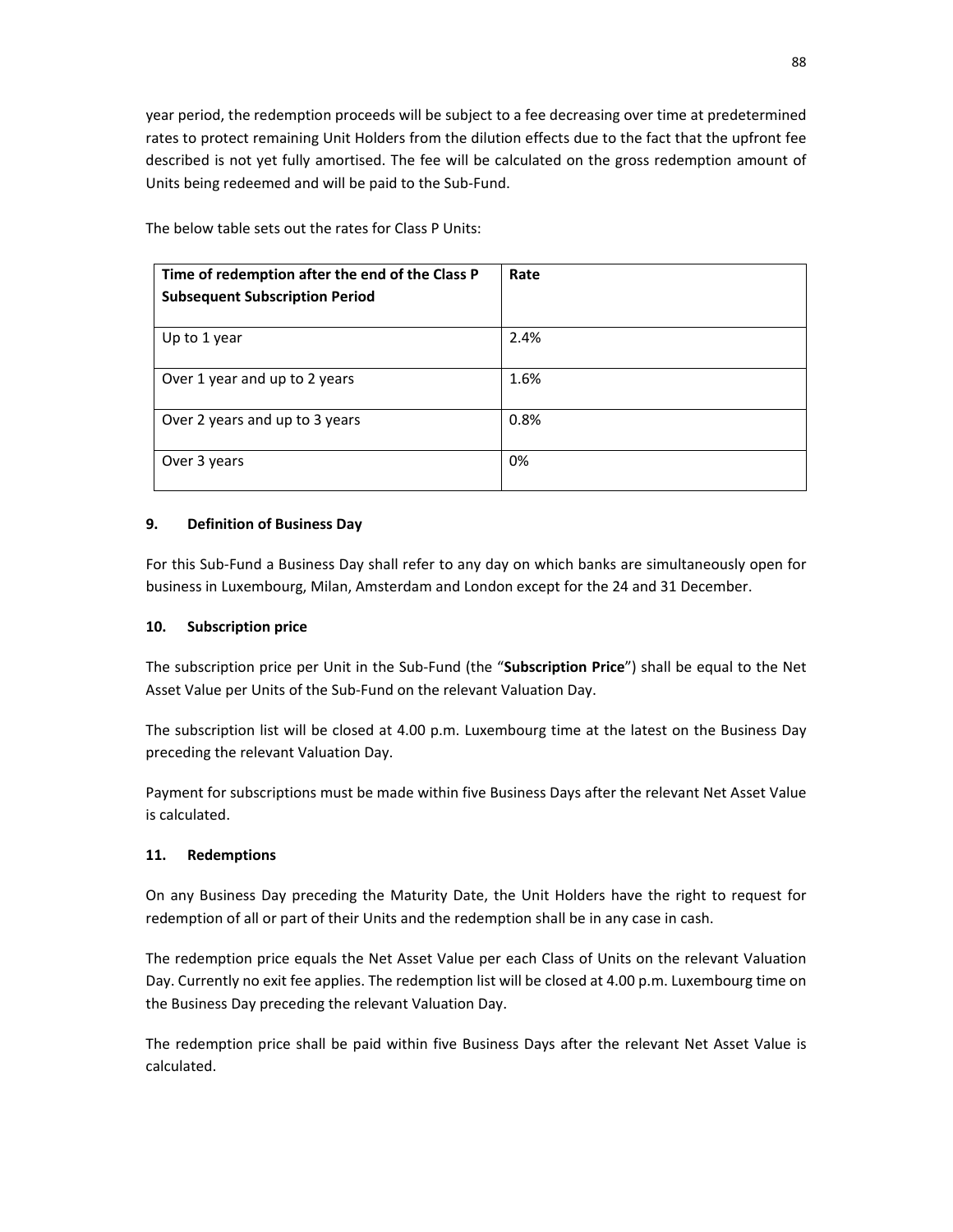## **12. Conversions**

The Units of the Sub-Fund may be converted into Units of another Sub-Fund according to the procedure described in Part A of this Prospectus. No conversion fee shall be levied, except as stated in Part A of this Prospectus.

Unit Holders cannot convert Class P Units into another Class of Units of this Sub-Fund or Units of another Sub-Fund. A conversion of Class I Units or Class C Units of this Sub-Fund or Units of another Sub-Fund into Class P Units of this Sub-Fund is prohibited.

The conversion list will be closed at 4.00 p.m. Luxembourg time on the Business Day preceding the relevant Valuation Day.

## **13. Reference currency**

The reference currency of the Sub-Fund is the EUR.

## **14. Frequency of Calculation and Valuation Day**

The Net Asset Value of the Sub-Fund will be determined, per each Class of Units, under the full responsibility of the Board of Directors of the Management Company on each Business Day ("**Valuation Day**").

## **15. Publication of the Net Asset Value**

The Net Asset Value per each Class of Units will be available at the registered office of the Fund and will be published daily in "*Il Sole 24 Ore*".

# **16. Approved counterparties**

The approved counterparty(ies) for all OTC derivatives is Morgan Stanley or any of its affiliates or subsidiaries that are eligible as further described in Part A, A.1. III of this Prospectus (the "**Approved Counterparty**"). The Approved Counterparty does not have discretion over the Sub-Fund's assets.

# **17. Likely Impacts following the Occurrence of a Sustainability Risk**

The Sub-Fund is a highly diversified portfolio. Therefore, the Investment Manager believes that the Sub-Fund will be exposed to a broad range of Sustainability Risks, which will differ from company to company. Some markets and sectors will have greater exposure to Sustainability Risks than others. For instance, the energy sector is known as a major Greenhouse Gas (GHG) producer and may be subject to greater regulatory or public pressure than other sectors and thus, greater risk. However, it is not anticipated that any single Sustainability Risk will drive a material negative financial impact on the value of the Sub-Fund considering its diversification.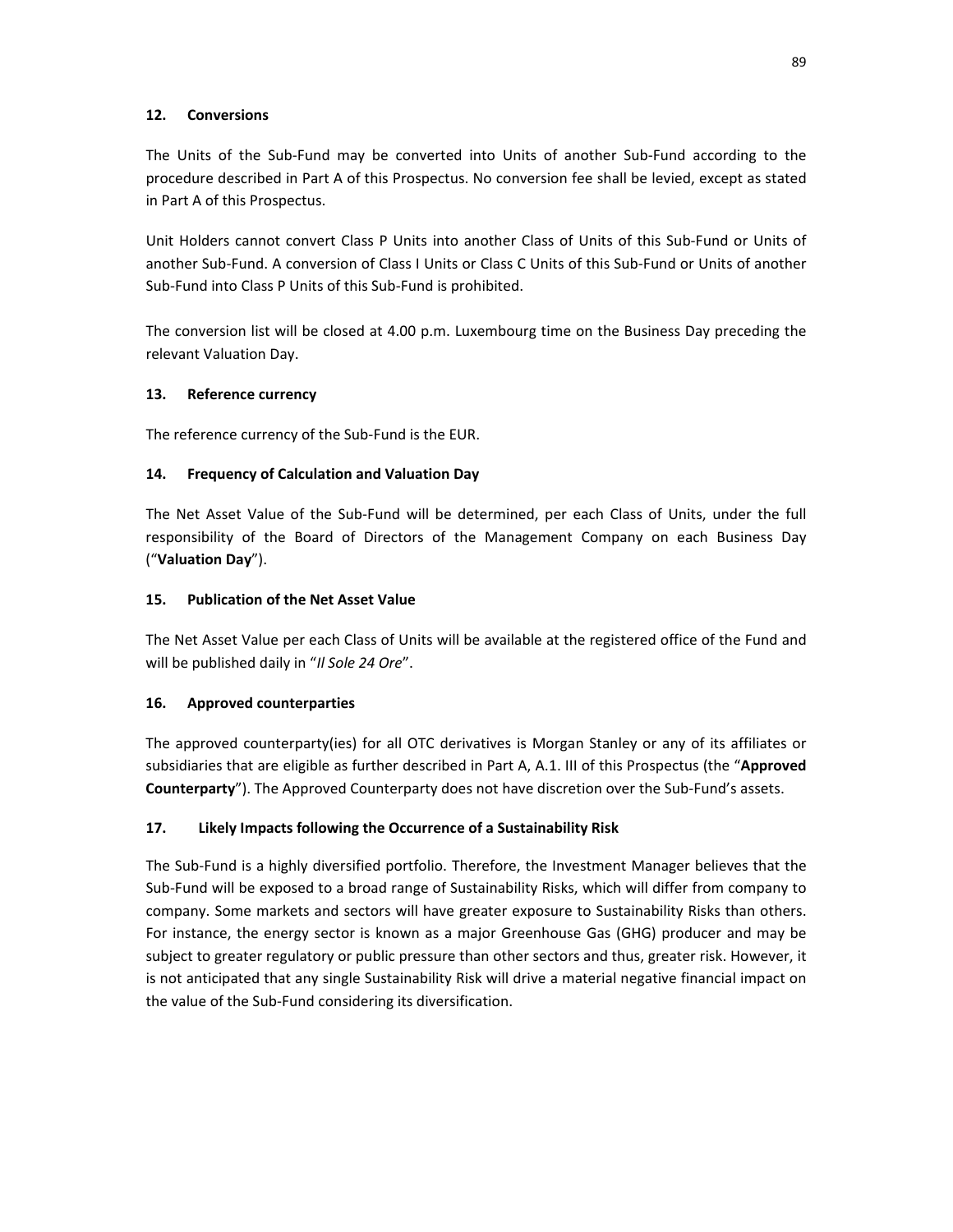## **II. PALLADIUM FCP: RAM Mediobanca Strata UCITS Credit Fund**

**The Sub-Fund can use financial derivative instruments ("FDI") for investment purposes or to obtain leverage which may increase the volatility of the Sub-Fund, an investment in the Sub-Fund should not constitute a substantial proportion of an investment portfolio and is reserved for sophisticated investors. A sophisticated investor for the purposes of this Sub-Fund is an investor who understands the credit markets and the risks associated with investing in the credit markets as well as the broad range of instruments within the portfolio including FDI and the use of leverage.** 

**As the price of Units in each Sub-Fund may fluctuate, the Sub-Fund shall not be a suitable investment for an investor who cannot sustain a loss on their investment. A typical investor has an investment horizon of 2 to 3 years or more. Investors may also refer to the KIID for the most up-to-date SRRI measurement.** 

## **1. Name**

The name of the Sub-Fund is "RAM Mediobanca Strata UCITS Credit Fund" (the "**Sub-Fund**").

## **2. Investment Objective**

The investment objective of the Sub-Fund is to produce positive returns from a portfolio of credit positions (the "**Portfolio**") generated from a combination of interest received and trading gains. The owner of a credit asset is paid a return in the form of a regular coupon or premium for taking the credit risk associated with holding that asset. The price of credit securities will fluctuate depending on the market's perception of credit quality. The Investment Manager will manage the Portfolio with the intention to maximise returns over time from income received and trading gains.

Investors should be aware that their capital is at risk and that there is no guarantee that the investment objective will be achieved over any time period.

# **3. Investment Policy**

In order to pursue the investment objective of the Sub-Fund, the Investment Manager will allocate capital across a number of asset classes, subject to the Investment Restrictions (as defined below), to gain exposure to a portfolio of predominantly developed market credit positions, with a primary focus on European exposures. Each asset class within the overall Portfolio will be managed by dedicated portfolio management and research teams within the Investment Manager (each an "**Asset Class**"). The initial Asset Classes of the Sub-Fund are Financials, Corporates, ABS and Structured Credit and are described in further detail in the section titled "Investment Strategy" below.

The Sub-Fund is actively managed. The Investment Manager has complete freedom in choosing which assets to buy, hold and sell in the Sub-Fund, subject to the investment restrictions and guidelines set out in this Prospectus. The Sub-Fund is using EURIBOR, SOFR and SONIA benchmarks for the purpose of calculating the performance fee as further described in the sections titled "Performance Fees" and "Class High Water Mark" below.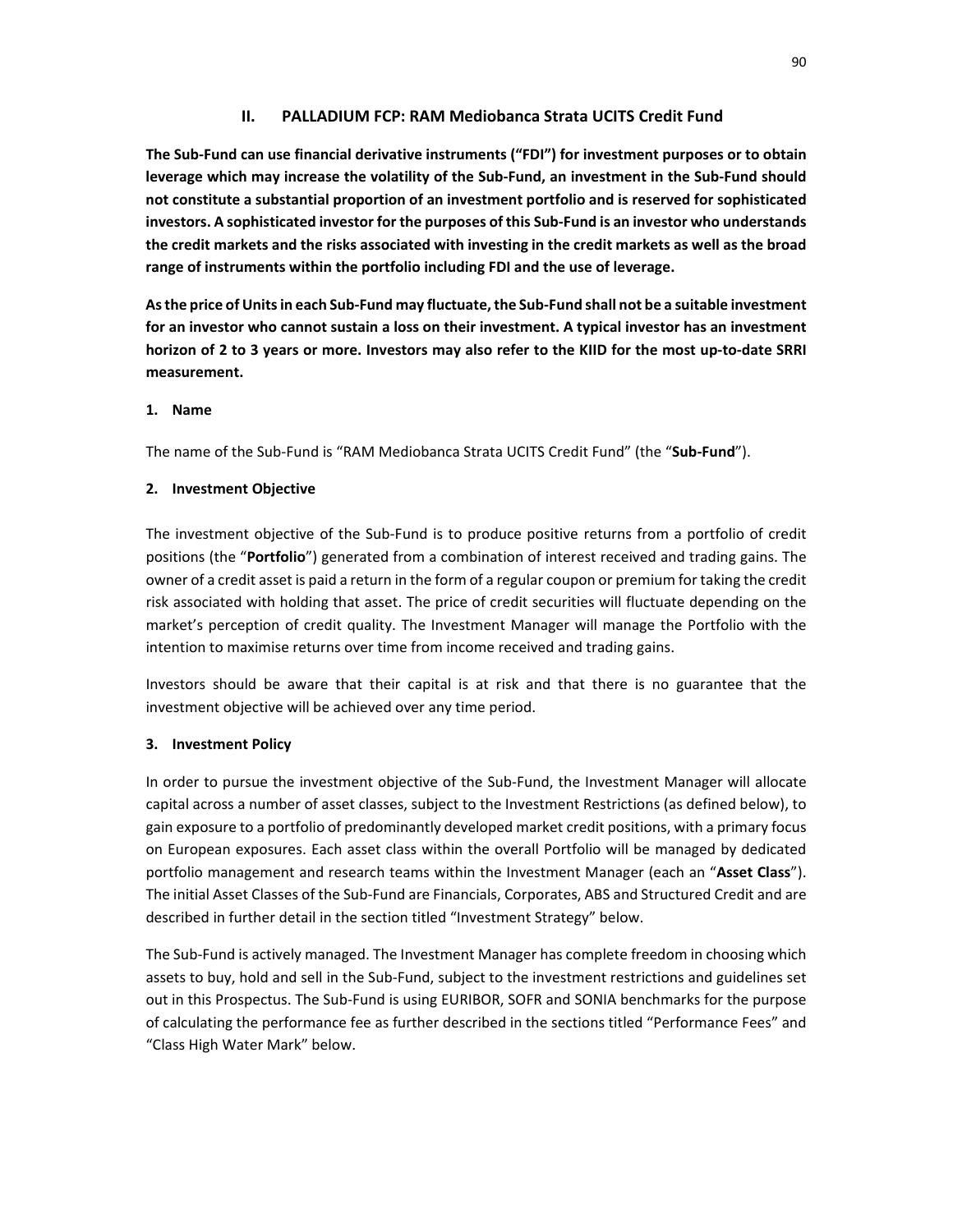### *Credit Instruments*

The Portfolio may include a wide variety of credit instruments, listed or traded on a regulated market or exchange traded and/or over-the-counter ("**OTC**") trades, which may be fixed or floating rate, and denominated in EUR, GBP, USD, AUD or JPY and may include:

- i. bonds;
- ii. notes (including credit linked notes);
- iii. convertible bonds and/or hybrid capital instruments, such as contingent convertible capital instruments ("**CoCos**") that absorb losses in certain adverse circumstances (such as when the capital of the issuer falls below a certain level) or non-cumulative preferred stock;
- iv. structured credit instruments, including exposure to (a) collateralized loan obligations ("**CLOs**"), (b) other collateralized debt obligations ("**CDOs**"), (c) asset backed securities ("**ABS**") including consumer ABS and (d) mortgage backed securities ("**MBS**") including, but not limited to, residential mortgage backed securities ("**RMBS**") and commercial mortgage backed securities ("**CMBS**");
- v. indices as detailed in the "Indices" section below;
- vi. credit exchange traded funds ("**ETFs**"); and
- vii. FDIs in the form of options, interest rate swaps, single name or index credit default swaps ("**CDS**"), total return swaps ("**TRS**") and forwards.

The credit instruments listed at (ii), (iii), (iv) and (vi) above may embed FDI and/or structural leverage in accordance with article 42 (3) of the Law. In such cases, the impact will be included in any risk management calculations. The Investment Manager will aim to hedge any foreign exchange or interest rate exposure resulting from such credit instruments through investment in the FDIs listed at (vii) above. Although unlikely, ETFs may be leveraged and invest in FDIs. Exposures, achieved directly through the credit instruments set out above or indirectly through CDS or TRS, may be taken at every level of the capital structure.

The Sub-Fund will not purchase any distressed positions, for example, loans to or notes issued by companies that are in significant financial distress or being restructured.

## *Geographic Exposure*

While the Portfolio will predominantly be comprised of developed market credit positions, the Sub-Fund may invest up to 10% of the Net Asset Value of the Sub-Fund in credit instruments or gain exposure to issuers in developing and near-developed markets in Southern and Eastern Europe (i.e. Bulgaria, Czech Republic, Estonia, Greece, Croatia, Latvia, Hungary, Romania, Poland, Slovenia and Slovak Republic). There will be no investments in emerging markets.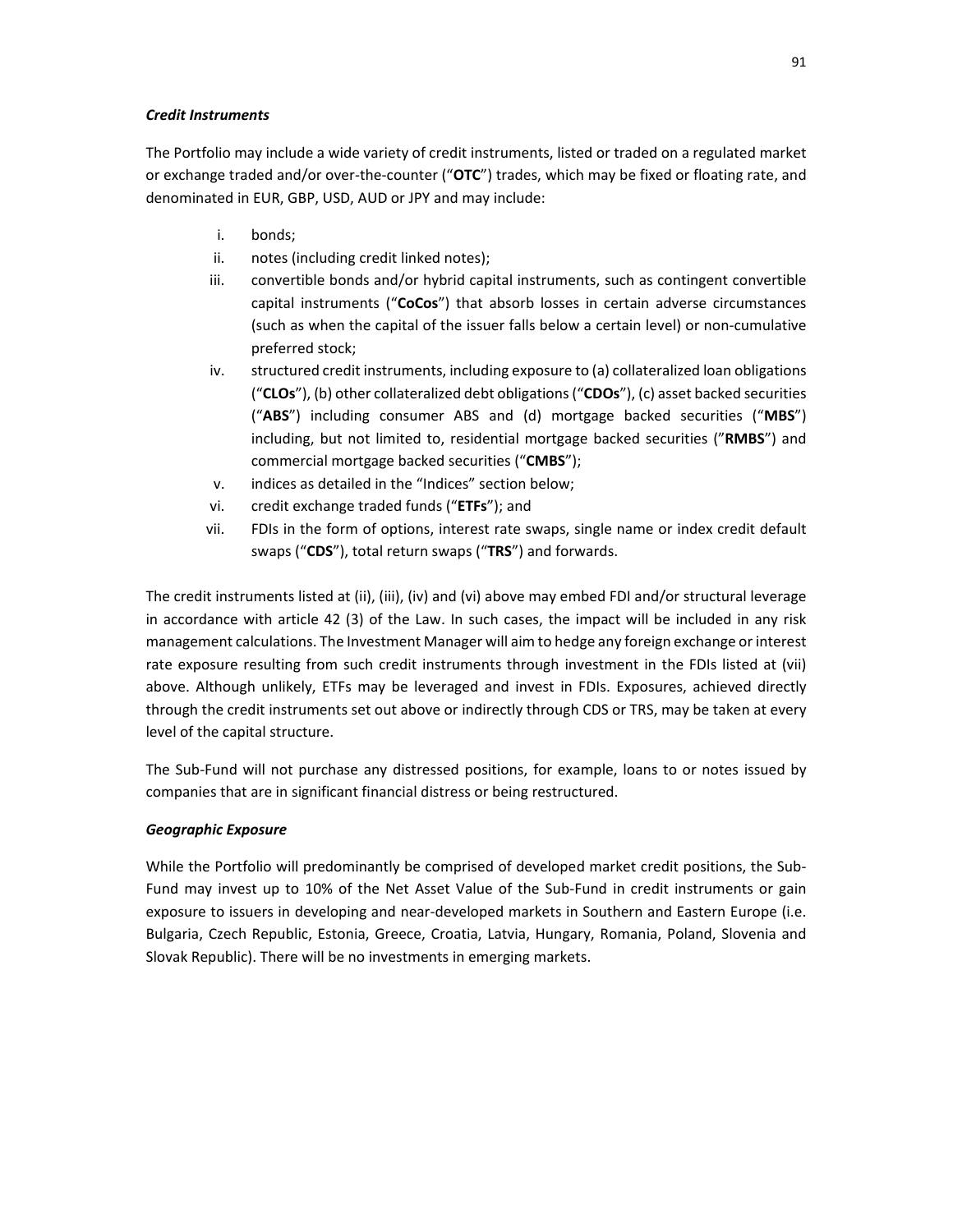The Investment Manager will manage the Portfolio with the intention of diversifying industrial, geographic, sectoral and rating exposures and in accordance with internal risk and exposure limits, subject always to the requirements of any applicable laws, in particular the Law.

#### *Portfolio Positioning – Long/Short*

The Investment Manager may enter into long and short positions for the Sub-Fund. However, the Portfolio will be predominantly long. Hedging transactions may be used to reduce general market exposure and the impact on the Portfolio in the event of a significant credit spread widening. The Investment Manager generally takes long positions in instruments that it has identified as undervalued or providing an attractive return for the risk. Long positions may be achieved by investing directly in the relevant instruments or indirectly, through investment in FDI. The Investment Manager generally takes short positions in instruments that the Investment Manager has identified as overvalued or where being used as a hedge. Short positions may only be achieved synthetically through investment in CDS, TRS and options. See section titled "Investment Strategy" below for a further description of the investment strategy of the Sub-Fund, and in particular, paragraph two of the "Investment Process" section below which illustrates how the Investment Manager determines an asset is overvalued or undervalued.

#### *Unlisted Securities*

In accordance with article 41 (2) a) of the Law, the Sub-Fund may also invest up to 10% of its Net Asset Value, in securities that are unlisted which constitute money market instruments.

#### *Ancillary Liquid Assets and Cash Management*

The Sub-Fund may also hold ancillary liquid assets in accordance with the limits subscribed under Applicable law. The Investment Manager may also engage in additional cash management strategies pending investment or, if considered appropriate to the investment objective, invest on a short term basis in cash, cash equivalents and money market instruments (including, but not limited to, U.S. treasury bills, investment grade corporate bonds, cash deposits, commercial paper, short term money market deposits and certificates of deposit), sub-sovereign bonds (municipal bonds) which must be rated, may be fixed rate or floating rate and will be issued or guaranteed by member states of the EEA and its local authorities or the U.S. government, and supranational bonds issued by public international bodies (of which one or more of the EEA member states are members), ETFs or other collective investment schemes. Any investment in collective investment schemes/ETFs shall not exceed in aggregate 10% of the Net Asset Value of the Sub-Fund. The Sub-Fund will only invest in non-UCITS collective investment schemes that satisfy the conditions imposed by Applicable Laws, in particular article 41(1)(e) of the Law.

#### **4. Investment Strategy**

The Investment Manager will dynamically allocate capital to the Asset Classes depending on its views of the relative attraction of opportunities, risks and returns available, subject to the Investment Restrictions. The Investment Manager will seek to ensure diversity and balance in the overall Portfolio of the Sub-Fund and may allocate capital to a hedging strategy to reduce general market exposure and the impact on the Sub-Fund in the event of a significant credit spread widening (the "**Hedging**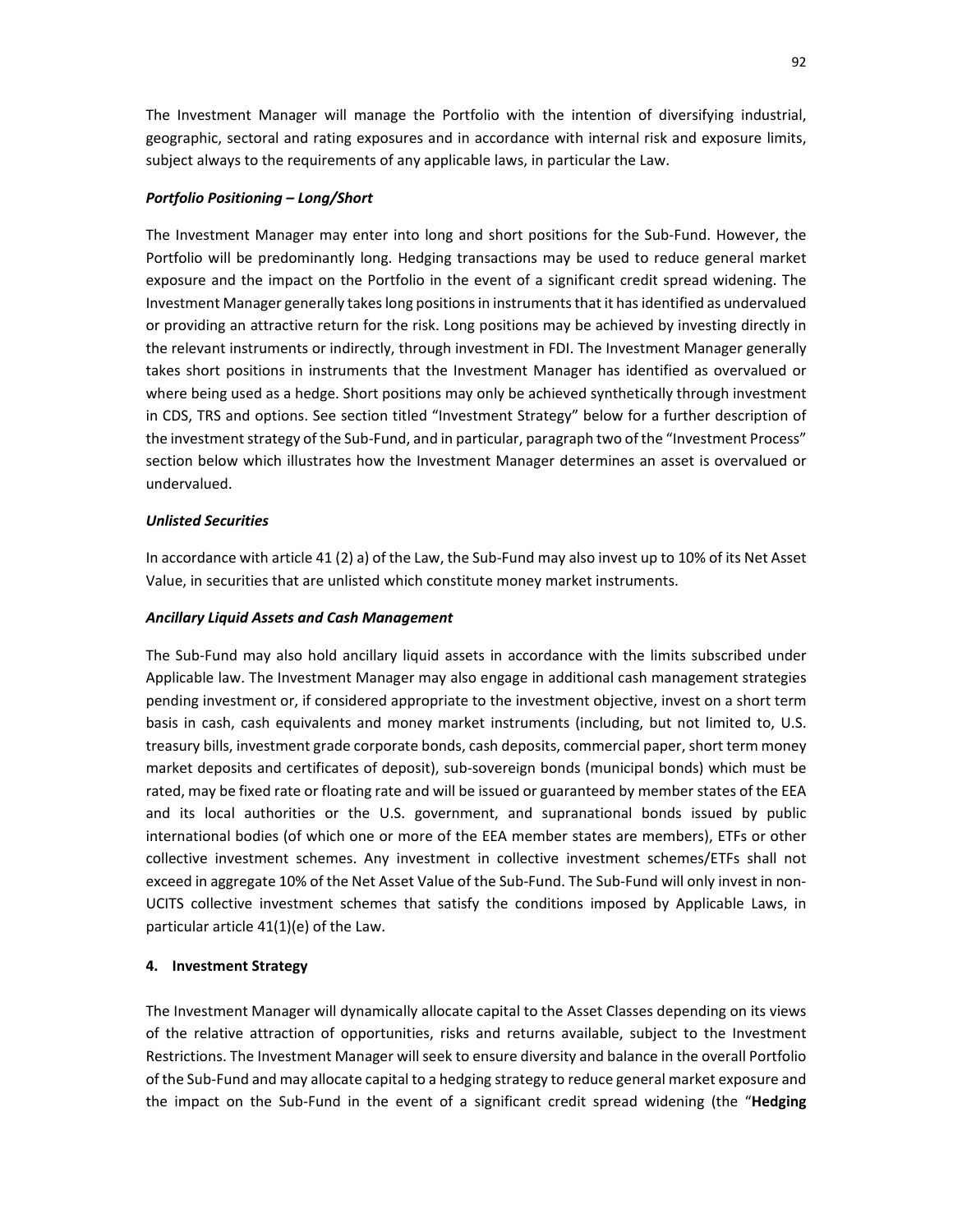**Strategy**"). The "credit spread" refers to the additional return paid by a borrower in excess of the theoretical risk-free rate of return (e.g. the return pursuant to German Bunds or US Treasury Bills) in that currency. The widening of a specific credit spread would be as a result of increased concern over that borrower being able to service its debts so the return demanded by investors for the risk increases. The widening of general credit spreads would indicate increased concern about the overall economy (systemic risk). A widening would be considered significant if credit spreads widened by 20% or more in a period of a few weeks.

### *Financials Asset Class*

The Investment Manager believes that developed market financial credit continues to represent one of the most compelling opportunities in European credit given pressures on any bank or insurance company or a group predominantly carrying out the business of banking or insurance or any subsidiary thereof (the "**Financial Issuers**") to reduce balance sheet risk and improve the level of capital held by the Financial Issuer as a result of regulations, such as Directive 2009/138/EC (the "**Solvency II Directive**") or Directive 2013/36/EU ("**CRD IV**"). In this environment, bondholders' interests are aligned with the interests of regulators and yields translate into a high degree of confidence around medium and long term returns within this strategy. The dispersion of Financial Issuers and instruments, and new market entrants, should create a wide range of opportunities.

The Financials Asset Class will take exposure to Financial Issuers in developed markets, though is expected to comprise exposure to predominantly European Financial Issuers. Exposures may be taken through the credit instruments described in the "Investment Policy" section above. The Financials Asset Class will be predominantly long although short positions are permissible.

#### *Corporates Asset Class*

The Investment Manager believes that there are opportunities available within the diverse nonfinancial corporate credit universe (i.e., corporates other than Financial Issuers). These opportunities arise from event driven situations (for example, exploitation of pricing inefficiencies that may occur before or after a corporate event) and/or from technical factors such as trading activity, price movements, issuance volumes, supply and demand dynamics and maturing debt capital markets in Europe. Accommodative central bank policy, a prolonged low interest rate and low growth environment are likely to translate in low default rates for some time, especially in Europe, making credit spreads from corporate bonds relatively attractive.

The Corporates Asset Class will take exposure to corporate issuers in developed markets, though is expected to comprise exposure to predominantly European corporate issuers. Exposures may be taken through credit instruments, which are described in the "Investment Policy" section above. The Corporates Asset Class will be predominantly long although short positions are permissible.

#### *ABS Asset Class*

ABS typically comprise a lower volatility asset class relative to certain asset classes mentioned herein (prices of ABS tend to move more slowly and in a smaller range than corporate or financial bonds) that can provide stable returns, with structural features built in that help protect the investor against a downturn in the performance of the assets underlying the ABS.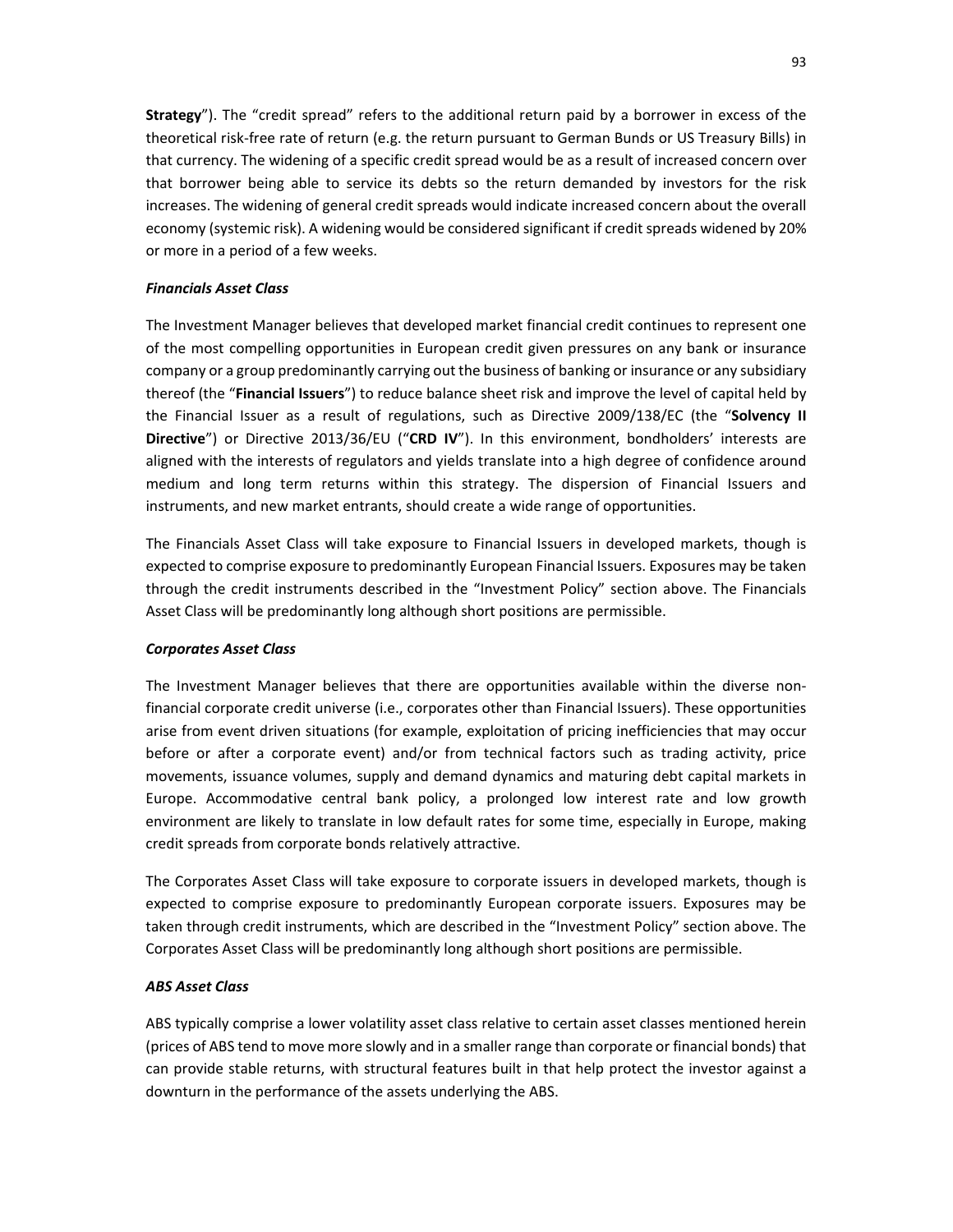The underlying assets of an ABS may consist of mortgages on residential or commercial property, leases, consumer assets (i.e. loans, auto loans and credit card receivables) or other non-physical receivables, where the cash flow on the issued securities are dependent on the payment of such receivables, and may be revolving for a period and so may not be explicitly defined at the inception of the deal. Given the wide universe of assets in the ABS space, opportunities to invest in, or take exposure to, a wide variety of strategies across countries, asset classes or different levels of the capital structure are available.

The ABS Asset Class will take exposure to developed market ABS. The ABS Asset Class will be managed as a long-only portfolio utilising senior, mezzanine and/or junior securities. It is expected that the Sub-Fund will invest in a majority of mezzanine and senior securities and only to a minor extent in junior securities however, the Sub-Fund will not invest in equity tranches of securities of which the underlying portfolio is predominantly made up of non-conforming mortgages. The ABS Asset Class is expected to comprise exposure to predominantly European ABS issuers and/or underlying assets. For the avoidance of doubt, issuers incorporated outside of the European Union, but which have more than 60% of their underlying assets based in or exposed to Europe, will be classified by the Investment Manager as European.

## *Structured Credit Asset Class*

The Structured Credit Asset Class will take exposure to developed market structured credit instruments, subject to conditions and limitations imposed by Applicable Laws, including, but not limited to, junior debt and 'equity' (subordinated) positions in CLO and other ABS, standardised CDS index tranches, credit ETFs and options thereon, TRS on Bond Indices, options on Indices, and exposure to assets or portfolios of assets through CDS. The Structured Credit Asset Class is expected to be predominantly long but short positions are permissible. The Asset Class is expected to comprise predominantly European exposures.

#### *Hedging Strategy*

The Hedging Strategy is intended to provide offsetting protection to the remainder of the Portfolio through the use of hedges and potentially reduce the impact on the Portfolio in the event of a significant credit spread widening. Hedging positions may be long or short and may take the form of cash, CDS, TRS on Bond Indices, ETFs and options thereon and options on CDS Indices and Equity Indices subject to the conditions set forth in Applicable Laws. Options on Equity Indices shall be limited to those where the maximum downside is known and included in the VaR calculation such as bought equity put options.

At no time will the Sub-Fund be short on an aggregate basis with reference to the CS10.

#### *ESG Strategy*

The Investment Manager has a firm-wide environmental, social and governance ("**ESG**") policy in place. Its ESG approach is based on a combination of: (a) a negative screening/top-down approach using broad criteria to remove certain companies with specific business activities and (b) a bottom-up fundamental approach to assess an investment against Asset Class specific ESG criteria.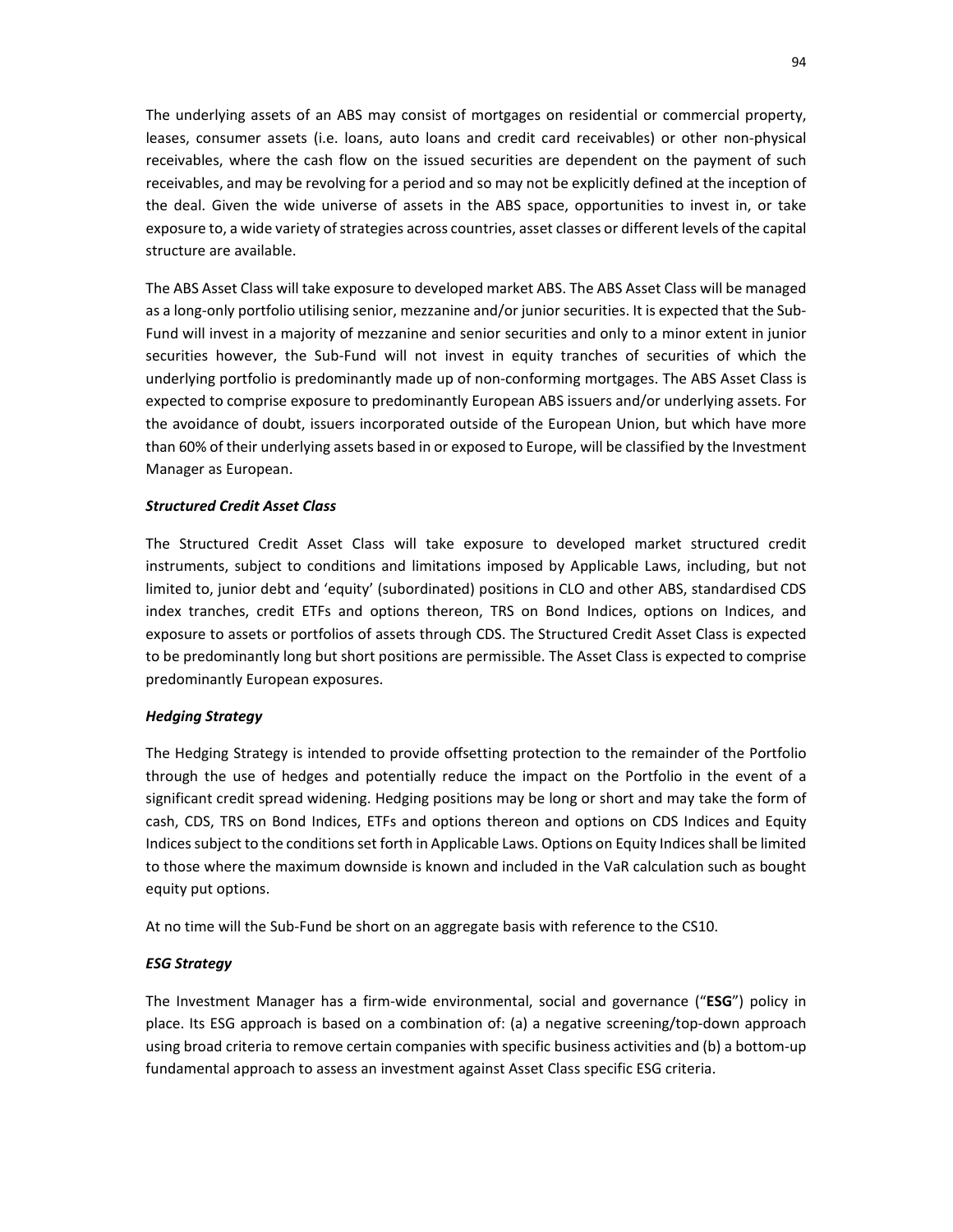The Investment Manager actively seeks to avoid investing in companies (or their affiliates, holding companies or financing subsidiaries) directly involved in the production or sale of cluster weapons, anti-personnel landmines, nuclear weapons or chemical and biological weapons. It also does not intend to invest in businesses involved in the research and development, production and distribution of cannabis for recreational uses.

The Investment Manager's ESG integration approach involves credit analysts systematically integrating Sustainability Factors into the investment analysis and engaging with companies when information on material ESG metrics has not been provided and/or is unavailable.

Through the Investment Manager's internal research process, analysts seek to understand how companies perform on key ESG issues and how companies manage them (and if data is available, how this compares versus peers and how this may have changed over time). ESG issues are taken into account when they are considered to be material or directly relevant to the company in question.

#### **5. Investment Process**

#### *Asset Class Allocation Process*

The Investment Manager's multi asset credit ("**MAC**") allocation committee (the "**Allocation Committee**") approves allocations to the Asset Classes. The Allocation Committee is made up of the Investment Manager's MAC Portfolio Manager, Senior Fixed Income Fund Managers, Chief Risk Officer and Fixed Income Analyst. Allocation decisions are typically taken at bi-weekly MAC meetings but may also be made on an *ad hoc* basis outside of the scheduled bi-weekly meetings. Allocation meetings are attended by, amongst others, the Allocation Committee, portfolio managers, strategists and a member of the Middle Office team. This meeting focuses on capital allocations and risk.

The allocation process includes an analysis of a number of inputs, namely (i) macro events and risks (such as political risks, unemployment rates, gross domestic product (GDP) levels, price indexes, monetary policy variables, interest rates, exchange rates, central bank actions), (ii) market index analysis, and (iii) expected return and risk analysis (such as scenario projections, sensitivity to performance variables, and an assessment of liquidity risks and the effectiveness of hedging). Meetings conclude with a review of strategy allocations and any potential changes to them.

#### *Investment Process*

For investments within each Asset Class, which are managed by dedicated portfolio management and research teams, the Investment Manager has a three stage investment process involving: (i) research and idea generation, (ii) trading and execution, and (iii) portfolio and risk management.

The research and idea generation stage uses a filtering process. Firstly, a macro view, as discussed above in the second paragraph of "Asset Class Allocation Process" section, is taken on larger economic factors impacting credit markets and the financial sector specifically including an assessment of likely geographic and regional performance. Secondly, granular credit research, which includes an analysis of the financial position of an issuer, is completed on all the issuers within the selected universe to identify the relative credit strength of the issuer. Such analysis takes into account factors such as, amongst others, the rating of the company, the net debt of the company, earning of the company before interest, taxes, depreciation and amortisation for various periods ("**EBITDA**"), EBITDA interest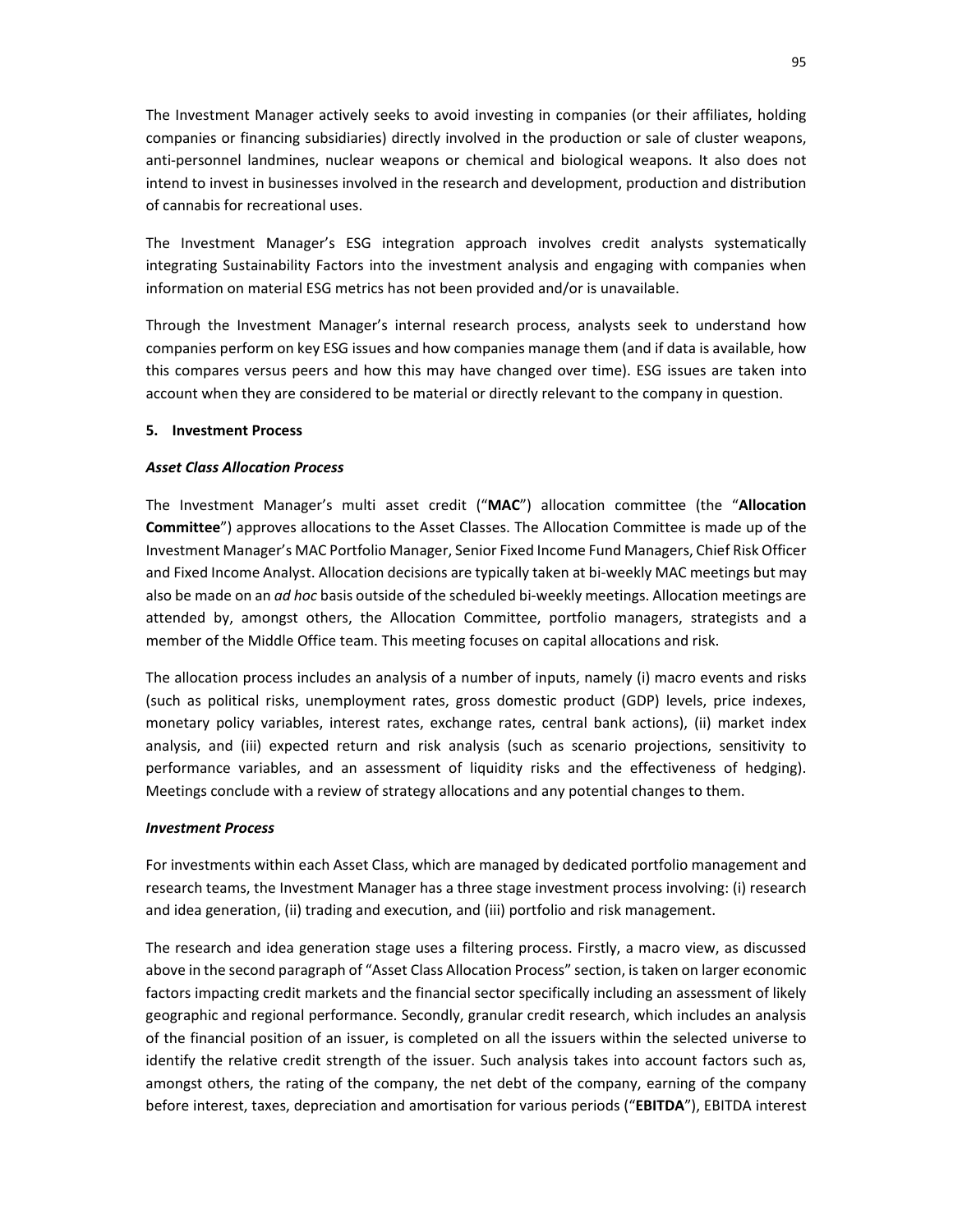coverage, and net debt on EBITDA. However, the considerations differ with industry. Thirdly, fundamental security analysis is conducted into the capital structure of the issuer as well as a detailed review of the specifics of each security to understand its ranking in the capital structure, call and conversion rights, deferral rights regarding interest and the degree to which local regulators are able to intervene. This process allows the Investment Manager the flexibility to select assets where the risk of default, deferral or conversion is remote or mispriced or where the probability of call, redemption or tender is mispriced and to identify the most favourable instrument within that issuer's capital structure. Identification of such mispricing (i.e., assets that are undervalued or overvalued) informs the Investment Manager's decision to invest on a long or short basis.

## **6. Investment Restrictions**

The Sub-Fund adheres to the restrictions and requirements set out under the Applicable Laws, as may be amended from time to time and the specific investment limits set out below (the "**Investment Restrictions**").

The following investment restrictions, which will apply at the time of purchase of investments, will apply to the Sub-Fund. In the event that any of these restrictions are exceeded for reasons beyond the control of the Investment Manager or as a result of the exercise of subscription or redemption rights, the Investment Manager will adopt as a priority objective the remedying of the situation, whilst taking due account of the interests of Unit Holders. In this regard, the Investment Manager will manage the Sub-Fund on a "maintain or improve" basis such that any investments bought or sold do not make the breach any worse, while taking due account of the interests of Unit Holders.

| <b>Asset Class</b>       | <b>Minimum Exposure</b> | <b>Maximum Exposure</b> |
|--------------------------|-------------------------|-------------------------|
| Financials               | 0%                      | 80%                     |
| Corporates               | 0%                      | 70%                     |
| <b>ABS</b>               | 0%                      | 50%                     |
| <b>Structured Credit</b> | 0%                      | 50%                     |

#### *Asset Class Exposure Limits (% of Net Asset Value)*

These exposure limits refer to the total percentage permitted in proportion to the total asset allocation within the Portfolio. These limits should not be read as fixed target investments thresholds. Not all Asset Classes may be included in the Portfolio at any given time subject always to the limits set out above. The Investment Manager may increase or reduce capital allocation to any particular Asset Class at any time at its discretion whether temporarily or otherwise subject always to the maximum limits set out above.

## *Credit Rating Limit*

The Sub-Fund will not invest in instruments that have a credit rating of CCC or below. Investments in unrated instruments shall be limited to up to 20% of the Sub-Fund's Net Asset Value.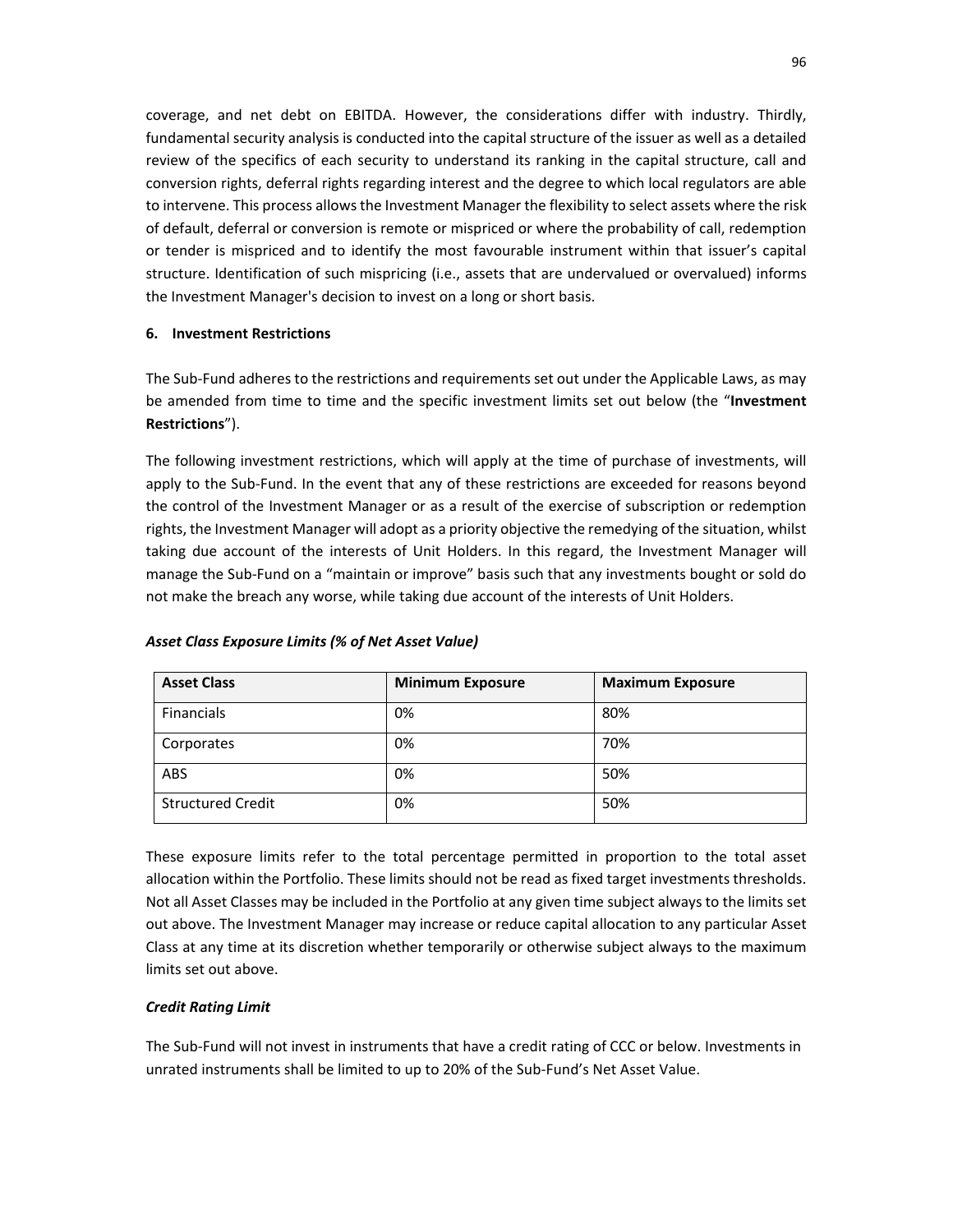For the purpose of this limit, the rating applied will depend upon the ratings available for that asset from Moody's, Fitch and/or Standard&Poor's. If three ratings are available then the median rating should be used. If two ratings are available then the lower rating should be used. If only one rating is available then that rating should be used. In the absence of a rating from each of Moody's, Fitch and S&P, the Investment Manager may apply a rating for that asset from DBRS and/or Kroll Bond Rating Agency on the same basis as above.

### *CoCos*

The Sub-Fund's total exposure to CoCos shall not exceed 25% of the Sub-Fund's Net Asset Value.

### *CLOs and CDOs*

The Sub-Fund's total exposure to CLOs and CDOs shall not exceed 50% of the Sub-Fund's Net Asset Value and the Sub-Fund's total exposure to CLO equity tranches shall not exceed 10% of the Sub-Fund's Net Asset Value.

#### *Leverage Limits*

The expected level of leverage of the Sub-Fund calculated using the "sum-of-notionals" of all FDIs used methodology usually will not exceed 600% of the Net Asset Value of the Sub-Fund.

The level of leverage will vary depending on the positioning of the Sub-Fund and may, under certain circumstances, for example, during abnormal market conditions and at times when there is low volatility exceed the aforementioned levels depending on the types and maturity of the instruments used. Interest rate derivatives can create a high leverage based on the "sum-of-notionals" methodology, particularly where shorter duration instruments are used for duration management.

The "sum-of-notionals" methodology does not allow for offsets of hedging transactions and other risk mitigation strategies involving financial derivatives, such as currency hedging, duration management and macro hedging. Consequently, the reported level of leverage may exceed, at times considerably, the economic leverage assumed by the Sub-Fund.

Global exposure using the commitment approach will not exceed 400% of the Net Asset Value of the Sub-Fund.

#### **7. Use of Derivatives**

The Investment Manager will look to ensure that the derivatives used are economically appropriate in that they will be realised in a cost-effective way.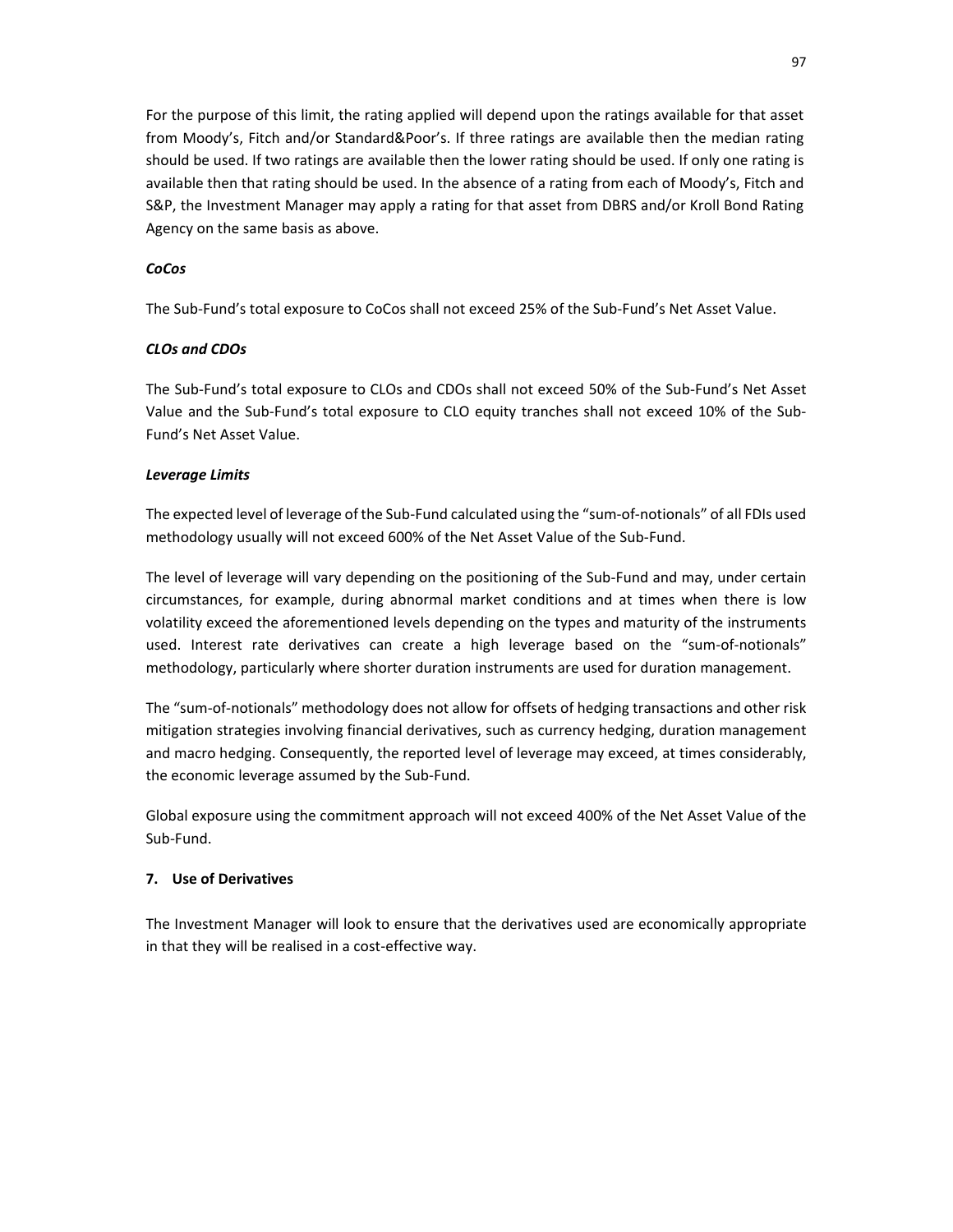The Sub-Fund is permitted to and uses TRS for taking risk, investment purposes and/or to obtain leverage (as further described below) in an efficient manner.

The use of such financial instruments will affect the Sub-Fund's overall risk profile as they enable the Sub-Fund to use leverage.

A maximum of 15% of the Sub-Fund's Net Asset Value can be subject to TRS. It is expected that under 10% of the Sub-Fund's Net Asset Value will be subject to TRS.

The costs and fees associated with the use of TRS are embedded in the pricing of such transaction and are therefore paid to the counterparty to the transaction. Counterparties to these transactions will be major financial institutions the identity of which will be available in the annual report of the Fund. The costs and fees are not assigned to third parties who are related parties to the Investment Manager.

The Sub-Fund will not make use of repurchase transactions, securities or commodities lending and securities or commodities borrowing, buy-sell back transactions or sell-buy back transactions or margin lending transactions.

All of the above investments will be made in accordance with the limits set out in section A.1. of Part A of this Prospectus.

#### *Indices*

The Sub-Fund may invest, as part of the Financials, Corporates and Structured Credit Asset Classes and Hedging Strategy, as set out under their respective headings in the "Investment Process" section above, in the following FDI in order to gain long and short exposure to the UCITS eligible financial indices, for hedging and/or investment purposes: (i) CDS whose underlying comprise any of the CDS Indices, (ii) options, whose underlying comprise (a) any of the Equity Indices; (b) any of the Vol Indices; or (c) any of the CDS Indices and (iii) TRS, whose underlying comprise any of the Bond Indices. Options on Equity Indices and Vol Indices shall be limited to those where the maximum downside is known and included in the VaR calculation such as bought equity put options and bought volatility call options. The Sub-Fund's exposure to Equity Indices will be for hedging purposes and may be sought during times of volatility or significant widening of credit spreads where the credit position to be hedged may be more correlated to equity rather than debt.

The Indices set out in this section are eligible pursuant to article 44 of the Law and article 9 of the Grand Ducal regulation of 8 February 2008.

"**Bond Indices**" means any of the iBoxx HY or IG indices (additional information in respect of which is available at www.markit.com).

iBoxx cash bond indices are designed to replicate investible investment grade and high yield fixed income markets. By way of example, the Markit iBoxx EUR Liquid High Yield Index is designed to reflect the performance of EUR denominated high yield corporate debt. It consists of EUR denominated high yield bonds issued by both Eurozone and non-Eurozone corporate issuers. In order to be included in the index, the bonds must have an average credit rating of sub-investment grade as determined by Markit iBoxx EUR Investment Grade index (which is made up of consolidated ratings from Fitch Ratings, Moody's Investor Service, and/or Standard & Poor's Rating Services). Distressed and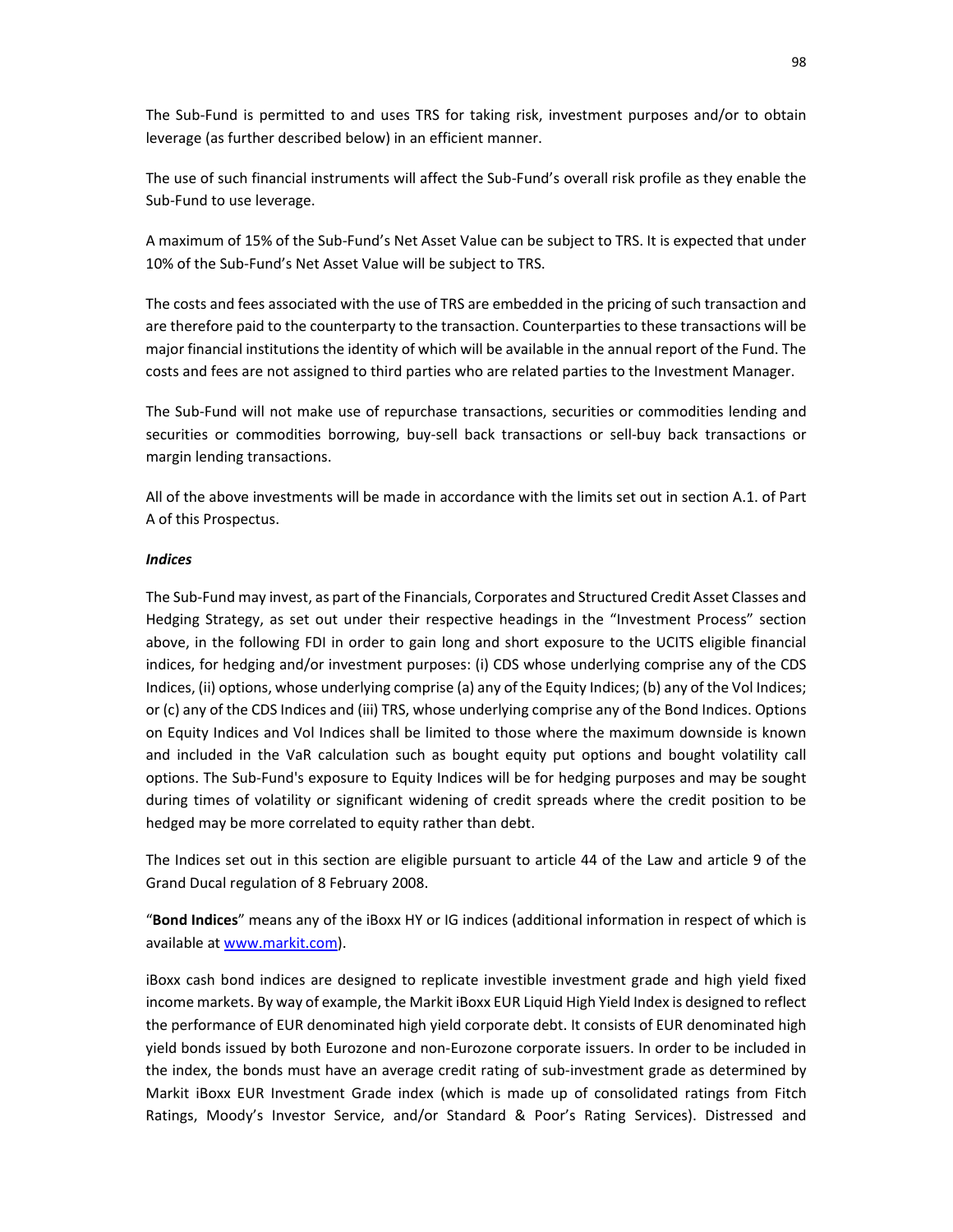defaulted bonds are excluded from this index. Fixed and floating rate bonds are eligible for inclusion in this index. Eligible bonds must have an outstanding face value greater than or equal to EUR 250 million and a minimum time to maturity of two years to be included in this index. Bonds already included in this index are not subject to a minimum time to maturity. Rebalancing of this index occurs once a month at each calendar month-end. The index is market-value weighted with an individual issuer cap of 3% and a country weight cap of 20%. Bond composition and a full description of the index is available at www.markit.com and the above summary of the Markit iBoxx EUR Liquid High Yield Index has been prepared from information obtained from the provider of the mentioned index.

"**CDS Indices**" means any of the iTraxx Financials Sub sector index, iTraxx Main, iTraxx Crossover, iTraxx Hi Vol, iTraxx Financials Senior sector index, SovX Western Europe, CDX IG or CDX HY (additional information in respect of which is available at www.markit.com).

"**Equity Indices**" means any of the SPX S&P index (additional information in respect of which is available at www.us.spindices.com), SX7E Euro Stoxx Banks index, SX5E Euro Stoxx 50 index (additional information in respect of which is available at www.stoxx.com) or Russell 2000 index (additional information in respect of which is available at www.ftserussell.com).

"**Vol Indices**" means any of the VIX index (additional information in respect of which is available at www.cboe.com) or V2X Stoxx 50 Volatility index (additional information in respect of which is available at www.stoxx.com).

(The Bond Indices, the CDS Indices, the Equity Indices and the Vol Indices, collectively the "**Indices**".)

Any changes to the composition of indices (the rebalancing) will be governed by the index providers and governed by its rules and will not impact on the strategy of the Sub-Fund or on transaction costs associated with the Sub-Fund. However, the spread payable or receivable by the Sub-Fund in relation to a TRS (as described below) may be adjusted by agreement to take into account the cost of the rebalancing. Where the weighting of any particular component in an Index exceeds the permitted UCITS investment restrictions, any holding in such Index will be disposed of by the Sub-Fund within a reasonable timeframe taking into account the interests of Unit Holders to ensure that all regulatory requirements continue to be satisfied.

#### *Use of TRS and Index CDS*

TRS and index CDS may be used by the Sub-Fund to take long or short exposure to underlying indices in an efficient way as they enable the Sub-Fund to gain exposure to a broad range of credit instruments within the indices which would be impractical to achieve in another way. With respect to a TRS, the Sub-Fund may go long by receiving the total returns of the index in exchange for the respective reference rate +/- a spread (and vice versa to go short by paying the index). To the extent that the index is made up of fixed rate bonds, a TRS may also allow a Sub-Fund to affect a view on interest rates. As financial derivatives, the use of TRS or index CDS may allow the Sub-Fund to employ leverage as the counterparties accept margin which will be a proportion of the size of the financial derivative. The counterparties to such transactions will be major banks active in credit derivative and credit TRS trading (for example, Citigroup, JPMorgan, Deutsche Bank) and transactions will be executed under ISDAs. The risks associated with such transactions are set out in Part A of the Prospectus under the heading "Risk considerations applicable to the use of financial derivatives".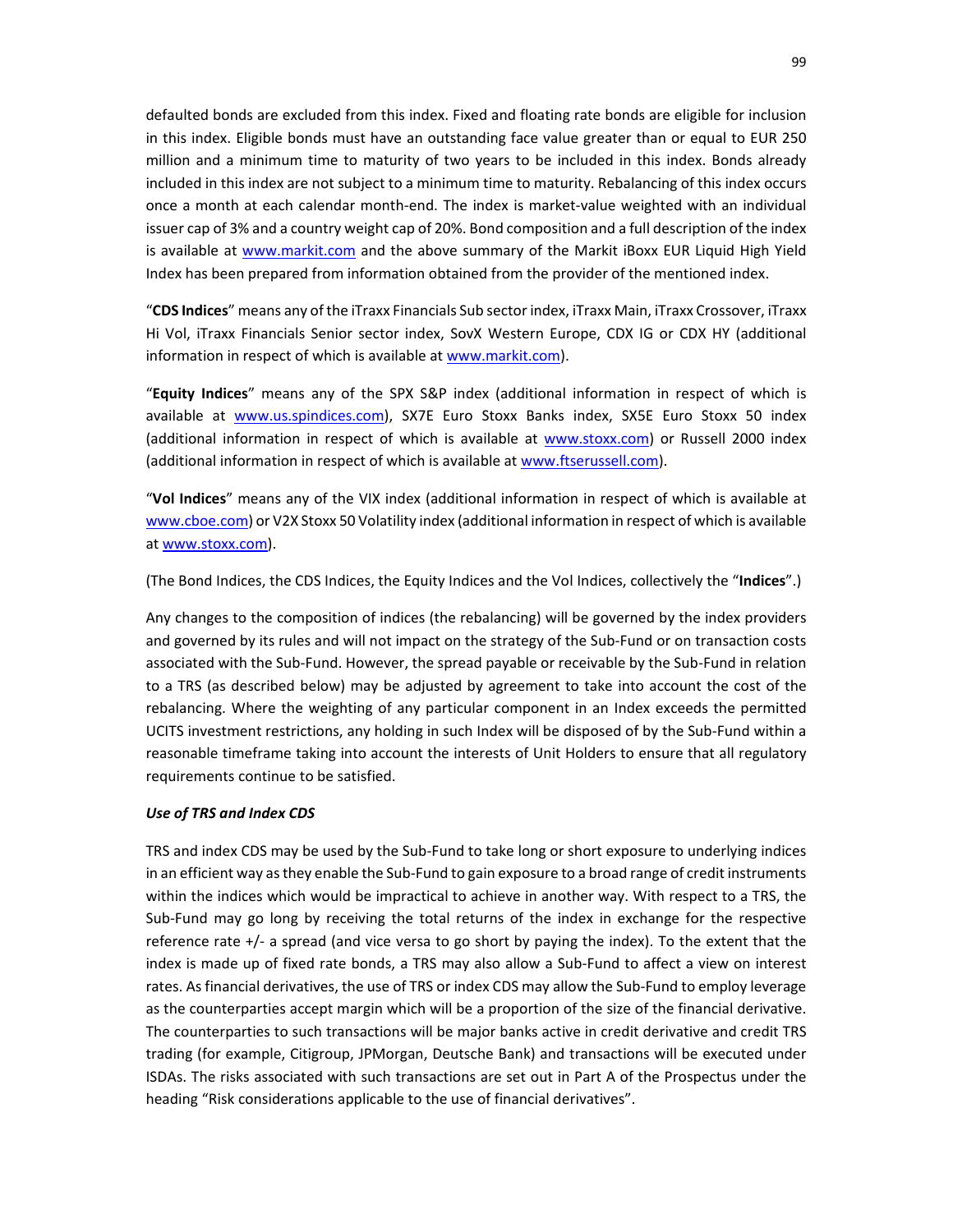#### **8. Borrowing, Risk Management and FDI Leverage**

### *Borrowing*

The Fund may only borrow on a temporary basis for the account of the Sub-Fund and the aggregate amount of such borrowings may not exceed 10% of the Net Asset Value of the Sub-Fund.

## *Risk Measurement approach*

The Sub-Fund will use the absolute VaR model whereby VaR shall not exceed 20% of the Net Asset Value of the Sub-Fund.

When calculating the VaR daily, the Investment Manager will take into account the following quantitative standards:

- The one-tailed confidence level will be 99%;
- The holding period should be 20 days;
- The historical observation period will not be less than one (1) year, however a shorter observation period may be used if justified (for example, as a result of significant recent changes in price volatility).

## **9. Classes of Units**

The Sub-Fund issues three Classes of Units. The first is denominated "Classic", referred to as "C", the second is denominated "Institutional", referred to as "I" and the third is denominated "Management", referred to as "M", each described more specifically in Part A "Description of the Units and Classes of Units" of this Prospectus. Such Classes of Units will be Capitalization Units or Distribution Units.

Class C4 (EUR) Units and Class C5 (EUR) Units are reserved for clients of CheBanca! S.p.A. subscribing to the respective Class of Units via Allfunds Bank S.A.U..

Class M1 Units, Class M2 Units and Class M3 Units are available to certain investors only including (i) the Investment Manager's Clients, (ii) Persons Connected to the Investment Manager and (iii) other investors at the discretion of the Board of Directors of the Management Company in consultation with the Investment Manager. For the avoidance doubt, these investors will bear their *pro rata* shares of depositary, administration and other general operating costs and share these costs with other investors.

"**Investment Manager's Clients**" means clients in respect of whom the Investment Manager acts (or will act) as investment manager, sponsor or investment adviser (including other funds, collective investment vehicles and separate managed accounts generally, investment vehicles similar to the Fund and other Sub-Funds of the Fund, as applicable).

"**RAM Group**" means the Investment Manager, its subsidiaries and affiliates, and, where applicable, any successor to any of them.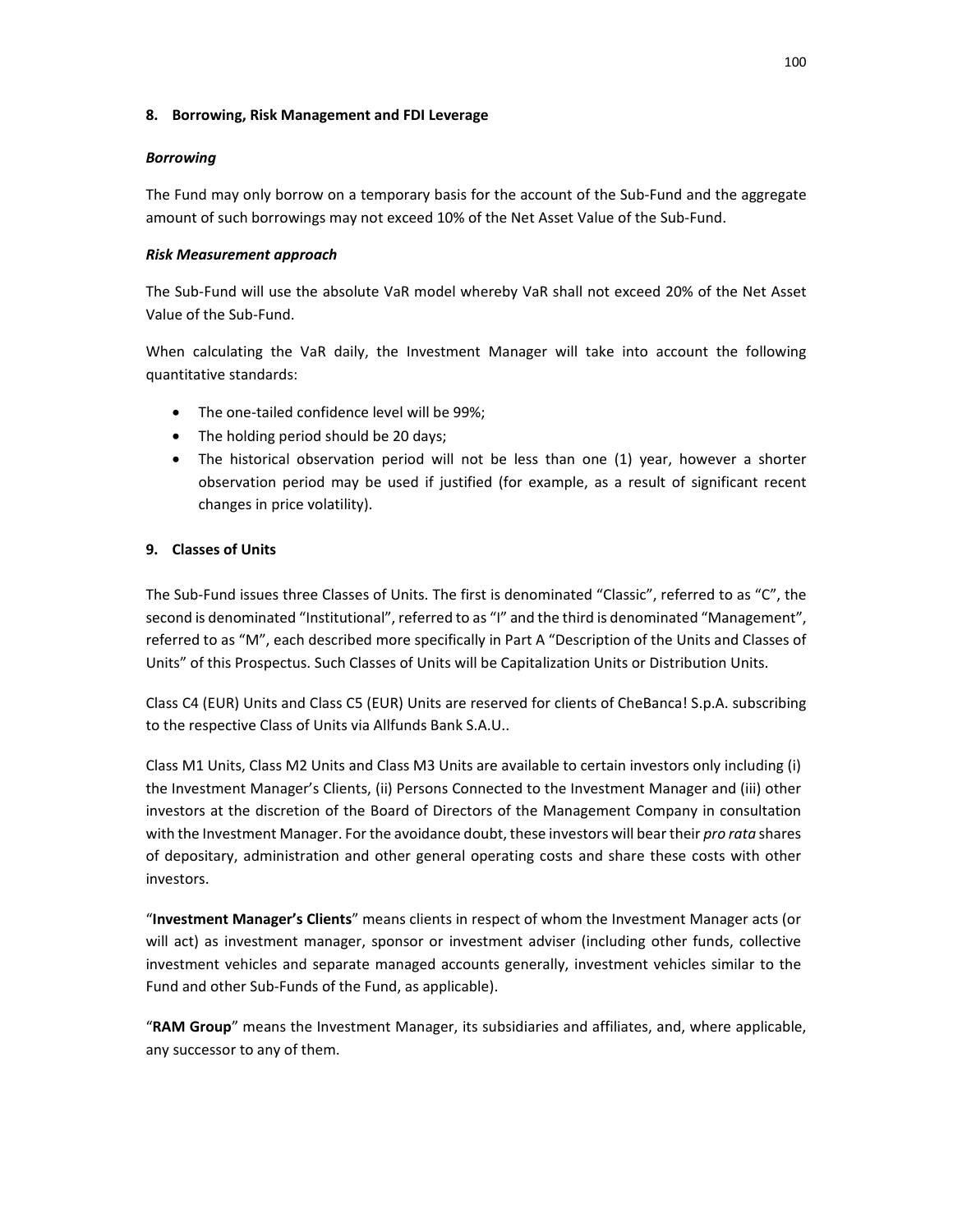"**Persons Connected to the Investment Manager**" means any affiliate of the Investment Manager, directors and employees of the Investment Manager, and immediate family members of any of the foregoing.

Such Classes of Units will be activated upon subscription in accordance with the subscription procedure described in Part A "Procedure of Subscription, Conversion and Redemption" of this Prospectus.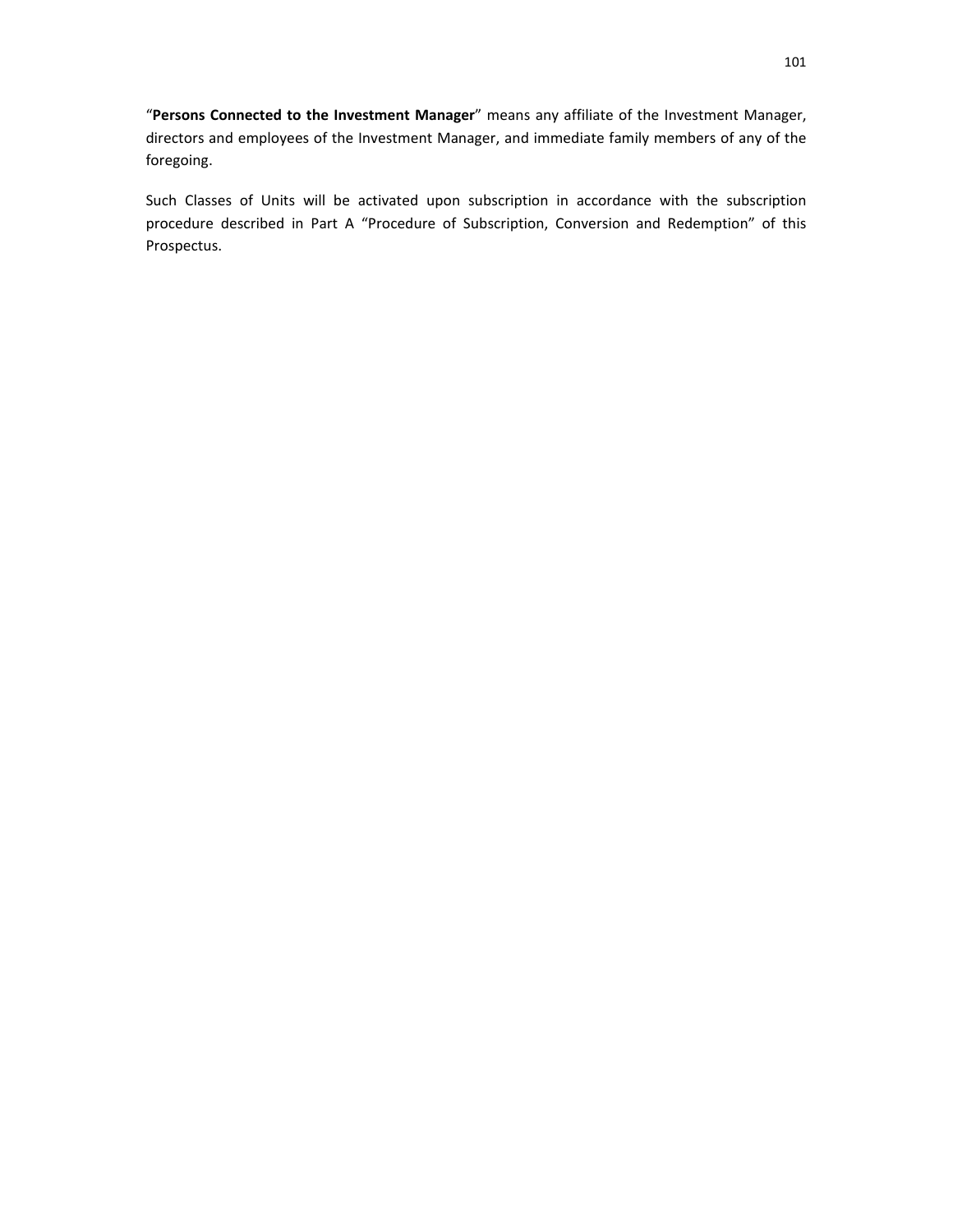#### **10. Initial minimum subscription and subsequent subscriptions / minimum redemption amount**

The minimum initial and subsequent investment amounts as well as the minimum redemption amount are reported in the following table:

\* Not available for distribution in Germany.

|                                         | Class<br>C <sub>1</sub><br>(EUR)<br>Units | Class<br>C1-Inc<br>(EUR)<br>Units | Class<br>C <sub>2</sub><br>(USD)<br><b>Units</b> | Class<br>C <sub>3</sub><br>(GBP)<br><b>Units</b> | Class<br>C3-Inc<br>(GBP)<br><b>Units</b> | Class<br>C <sub>4</sub><br>(EUR)<br><b>Units</b> | Class<br>C4-Inc<br>(EUR)<br><b>Units</b> | Class<br>C5<br>(EUR)<br><b>Units</b>                            | Class<br>C5-Inc<br>(EUR)<br>Units | Class<br>C6<br>(GBP)<br><b>Units</b> | Class<br>C6-Inc<br>(GBP)<br><b>Units</b> | Class C7<br>(EUR)<br><b>Units</b>    | Class<br>$\mathbf{11}$<br>(EUR)<br><b>Units</b> | Class<br>I1-Inc<br>(EUR)<br><b>Units</b> | Class<br>12<br>(USD)<br><b>Units</b> | Class<br>13<br>(GBP)<br><b>Units</b> | Class<br>13-Inc<br>(GBP)<br><b>Units</b> | Class<br>$\mathsf{I}4$<br>(EUR)<br><b>Units</b><br>$\ast$ | Class<br>15<br>(USD)<br><b>Units</b> | Class<br>16<br>(GBP)<br>Units<br>$\ast$ | Class<br>M1<br>(EUR)<br><b>Units</b> | Class<br>M2<br>(USD)<br><b>Units</b> | Class<br>M3<br>(GBP)<br><b>Units</b> |
|-----------------------------------------|-------------------------------------------|-----------------------------------|--------------------------------------------------|--------------------------------------------------|------------------------------------------|--------------------------------------------------|------------------------------------------|-----------------------------------------------------------------|-----------------------------------|--------------------------------------|------------------------------------------|--------------------------------------|-------------------------------------------------|------------------------------------------|--------------------------------------|--------------------------------------|------------------------------------------|-----------------------------------------------------------|--------------------------------------|-----------------------------------------|--------------------------------------|--------------------------------------|--------------------------------------|
| <b>Currency of</b><br>Quotation         | <b>EUR</b>                                | <b>EUR</b>                        | <b>USD</b>                                       | GBP                                              | GBP                                      | <b>EUR</b>                                       | <b>EUR</b>                               | <b>EUR</b>                                                      | <b>EUR</b>                        | GBP                                  | GBP                                      | <b>EUR</b>                           | <b>EUR</b>                                      | <b>EUR</b>                               | <b>USD</b>                           | GBP                                  | GBP                                      | <b>EUR</b>                                                | <b>USD</b>                           | GBP                                     | <b>EUR</b>                           | <b>USD</b>                           | GBP                                  |
| Currency<br>hedged<br><b>Unit Class</b> | N/A                                       | N/A                               | Yes                                              | Yes                                              | Yes                                      | N/A                                              | N/A                                      | N/A                                                             | N/A                               | Yes                                  | Yes                                      | N/A                                  | N/A                                             | N/A                                      | Yes                                  | Yes                                  | Yes                                      | N/A                                                       | Yes                                  | Yes                                     | N/A                                  | Yes                                  | Yes                                  |
| Capitalizati<br>on Units                | Yes                                       | No                                | Yes                                              | Yes                                              | No                                       | Yes                                              | No                                       | Yes                                                             | No                                | Yes                                  | <b>No</b>                                | Yes                                  | Yes                                             | <b>No</b>                                | Yes                                  | Yes                                  | No                                       | Yes                                                       | Yes                                  | Yes                                     | Yes                                  | Yes                                  | Yes                                  |
| <b>Distribution</b><br><b>Units</b>     | No                                        | Yes                               | No                                               | No                                               | Yes                                      | No                                               | Yes                                      | No                                                              | Yes                               | No                                   | Yes                                      | No                                   | No                                              | Yes                                      | No                                   | No                                   | Yes                                      | No                                                        | <b>No</b>                            | No                                      | No                                   | No                                   | No                                   |
| Minimum<br>initial<br>investment        | EUR 10,000 (or currency equivalent)       |                                   |                                                  |                                                  |                                          |                                                  |                                          | EUR 100,000 (or currency equivalent)<br><b>EUR</b><br>1,000,000 |                                   |                                      |                                          |                                      |                                                 |                                          |                                      |                                      |                                          |                                                           |                                      |                                         |                                      |                                      |                                      |
| Minimum<br>subsequent<br>investment     | EUR 10,000 (or currency equivalent)       |                                   |                                                  |                                                  |                                          |                                                  |                                          | EUR 100,000 (or currency equivalent)                            |                                   |                                      |                                          |                                      |                                                 |                                          |                                      |                                      |                                          |                                                           |                                      |                                         |                                      |                                      |                                      |
| Minimum<br>redemption<br>amount         | EUR 10,000 (or currency equivalent)       |                                   |                                                  |                                                  |                                          |                                                  |                                          | EUR 100,000 (or currency equivalent)                            |                                   |                                      |                                          |                                      |                                                 |                                          |                                      |                                      |                                          |                                                           |                                      |                                         |                                      |                                      |                                      |
| Minimum<br>Unitholding                  |                                           |                                   |                                                  |                                                  |                                          |                                                  | EUR 10,000 (or currency equivalent)      |                                                                 |                                   |                                      |                                          | EUR 100,000 (or currency equivalent) |                                                 |                                          |                                      |                                      |                                          |                                                           |                                      |                                         |                                      |                                      |                                      |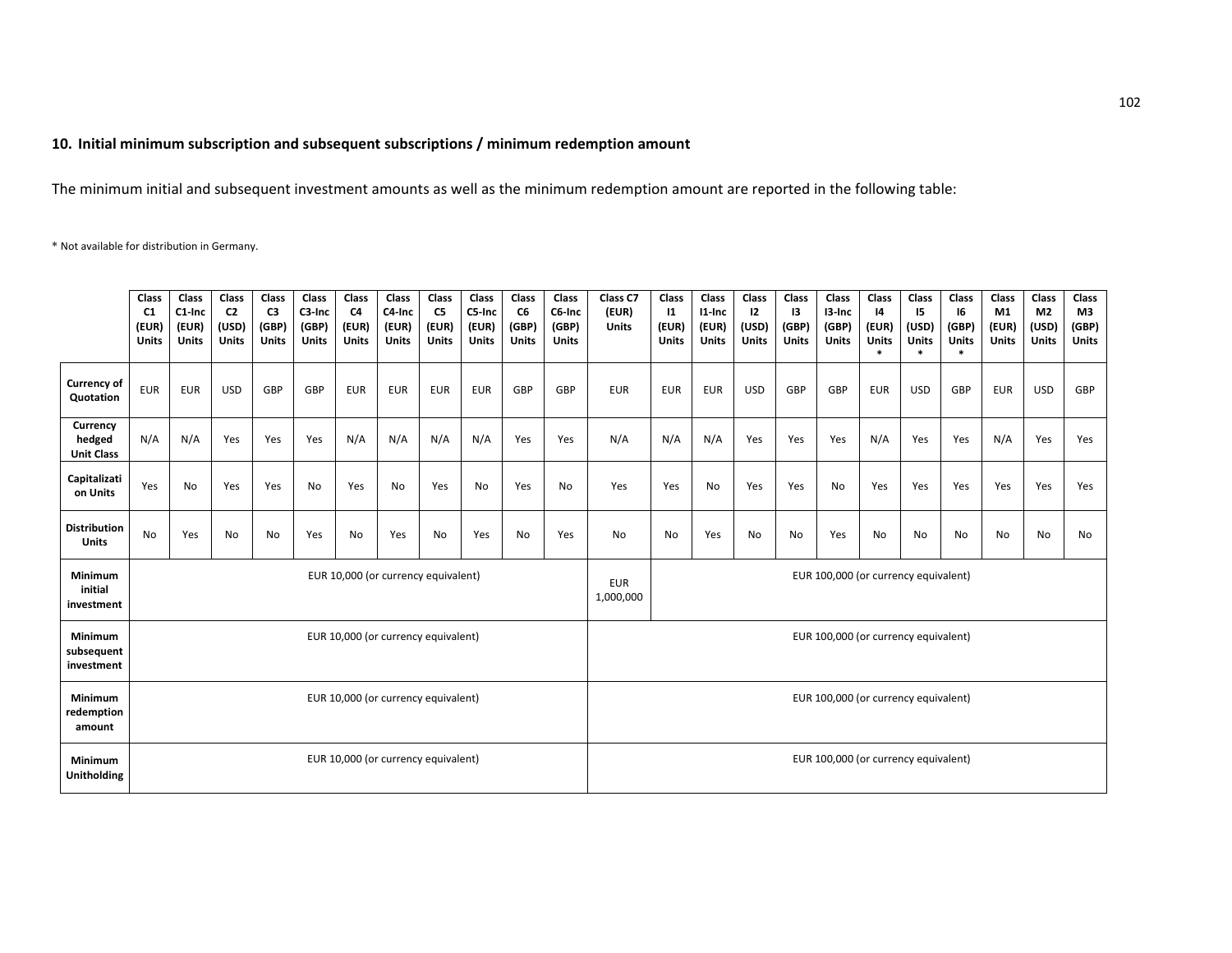The initial offer period for any Class of Units in the Sub-Fund which is available but has not yet launched, will close on the date on which the first Unit of the relevant Class is issued. The initial offer periods may be extended or shortened by the Board of Directors of the Management Company in accordance with Applicable Laws.

The initial issue price per Unit of each Class during the initial offer period shall be, depending on the denomination of the Class of Units, EUR 100, GBP 100 or USD 100.

### **Investment Management**

Pursuant to an investment management agreement which entered into force on 16 August 2021 (the "**Investment Management Agreement**"), RAM Active Investments S.A. has been appointed by the Management Company as investment manager of the Sub-Fund. The Investment Management Agreement has been entered into for an unlimited period of time. However, the Management Company may terminate the Investment Management Agreement with immediate effect when this is in the interest of the Unit Holders.

The Investment Manager is a private limited company under the laws of Switzerland, having its registered office at Rue du Rhône 8, 1204 Genève, Swizerland and registered with the *Registre du commerce du Canton de Genève* under number CHE-113.175.951.

The Investment Manager is authorised and regulated by the Swiss Financial Market Supervisory Authority (**FINMA**) in Swizerland.

### **11. Fees and Expenses**

## *Distributor Fees and Charges*

The distributor is entitled to receive a distribution fee of up to a maximum of 3% per annum calculated on the average quarterly Net Asset Value of the relevant Class of Units and payable quarterly. Such distribution fee will be paid by the Sub-Fund directly to the distributor and reflected in the Net Asset Value of the relevant Class of Units.

The distributor is entitled to receive an upfront sales charge of up to a maximum of 2% calculated as a percentage of the subscribed amount. Investors will be required to pay the distributor such upfront sales charge in addition to their subscribed amount and the distributor will retain the upfront sales charge prior to the subscription in the Sub-Fund.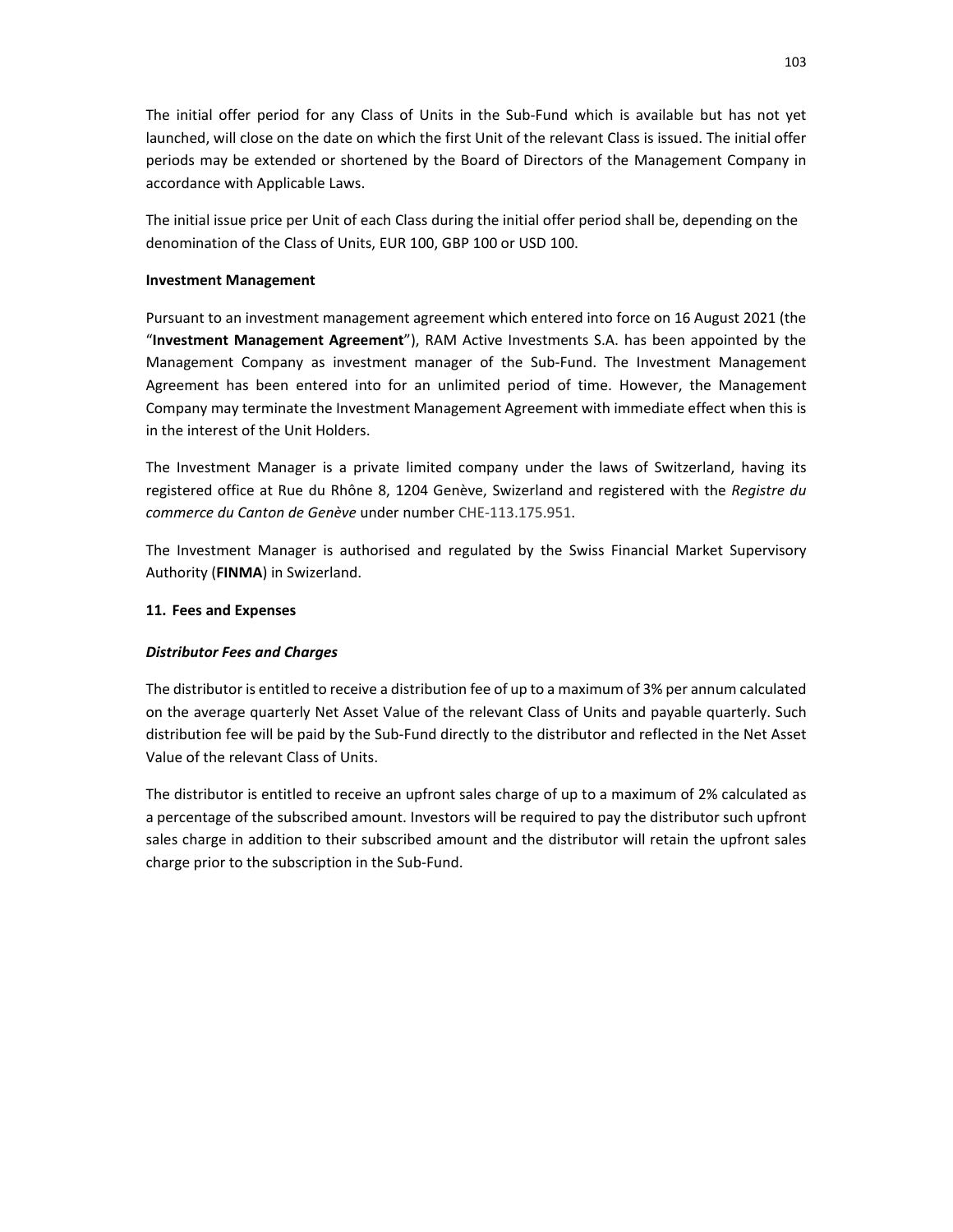The distributor fees and charges applied to each Class of Units are reported in the following table:

| <b>Unit Class</b>                        | C1, C1<br>Inc,<br>C <sub>2</sub> , C <sub>3</sub><br>and C3-<br><b>Inc</b><br><b>Classes</b> | C4 and<br>C4-Inc<br><b>Classes</b> | C5 and<br>C5-Inc<br><b>Classes</b>                               | C6 and<br>C6-Inc<br><b>Classes</b> | Class C7 | 11, 11-Inc,<br>12, 13 and<br>13-Inc<br><b>Classes</b> | 14, 15<br>and 16<br>Classes* | М<br><b>Classes</b> |
|------------------------------------------|----------------------------------------------------------------------------------------------|------------------------------------|------------------------------------------------------------------|------------------------------------|----------|-------------------------------------------------------|------------------------------|---------------------|
| <b>Distribution</b><br>Fee per<br>annum  | None                                                                                         | 0.50%<br>per<br>annum              | None                                                             | None                               | None     | None                                                  | None                         | None                |
| <b>Upfront</b><br><b>Sales</b><br>Charge | None                                                                                         | None                               | Up to a<br>maximum<br>of $2\%$ of<br>the<br>subscribed<br>amount | None                               | None     | None                                                  | None                         | None                |

\* Not available for distribution in Germany.

### *Investment Management Fee*

In addition to the management fee as set out in Part A of this Prospectus, an investment management fee is payable to the Investment Manager in compensation the performance of the investment management function. Such fee shall be calculated and accrued daily on each Valuation Day and payable monthly in arrears.

The investment management fee applied to each Class of Units are reported in the following table:

| <b>Unit Class</b>                                   | C1, C1<br>Inc, $C2$ ,<br>C3 and<br>C3-Inc<br><b>Classes</b> | C4, C4-<br>Inc, C5<br>and C5-<br><b>Inc</b><br><b>Classes</b> | C6 and<br>C6-Inc<br><b>Classes</b> | Class C7           | $11, 11$ -Inc,<br>12, 13 and<br>13-Inc<br><b>Classes</b> | 14, 15 and 16<br>Classes*                                                                                                                                                      | <b>M Classes</b> |
|-----------------------------------------------------|-------------------------------------------------------------|---------------------------------------------------------------|------------------------------------|--------------------|----------------------------------------------------------|--------------------------------------------------------------------------------------------------------------------------------------------------------------------------------|------------------|
| <b>Investment</b><br>Management<br>Fee per<br>annum | 1.35%<br>per<br>annum                                       | 1.20%<br>per<br>annum                                         | 0.75% per<br>annum                 | 0.80% per<br>annum | 0.75% per<br>annum                                       | 0.50% per<br>annum                                                                                                                                                             | None             |
| <b>Performance</b><br><b>Fee</b>                    | None                                                        | None                                                          | None                               | None               | None                                                     | 15% of the<br>positive<br>difference<br>between (i)<br>that relevant<br>Class's Net<br><b>Asset Value</b><br>before<br>accrual for<br>Performance<br>Fees at the<br>end of the | None             |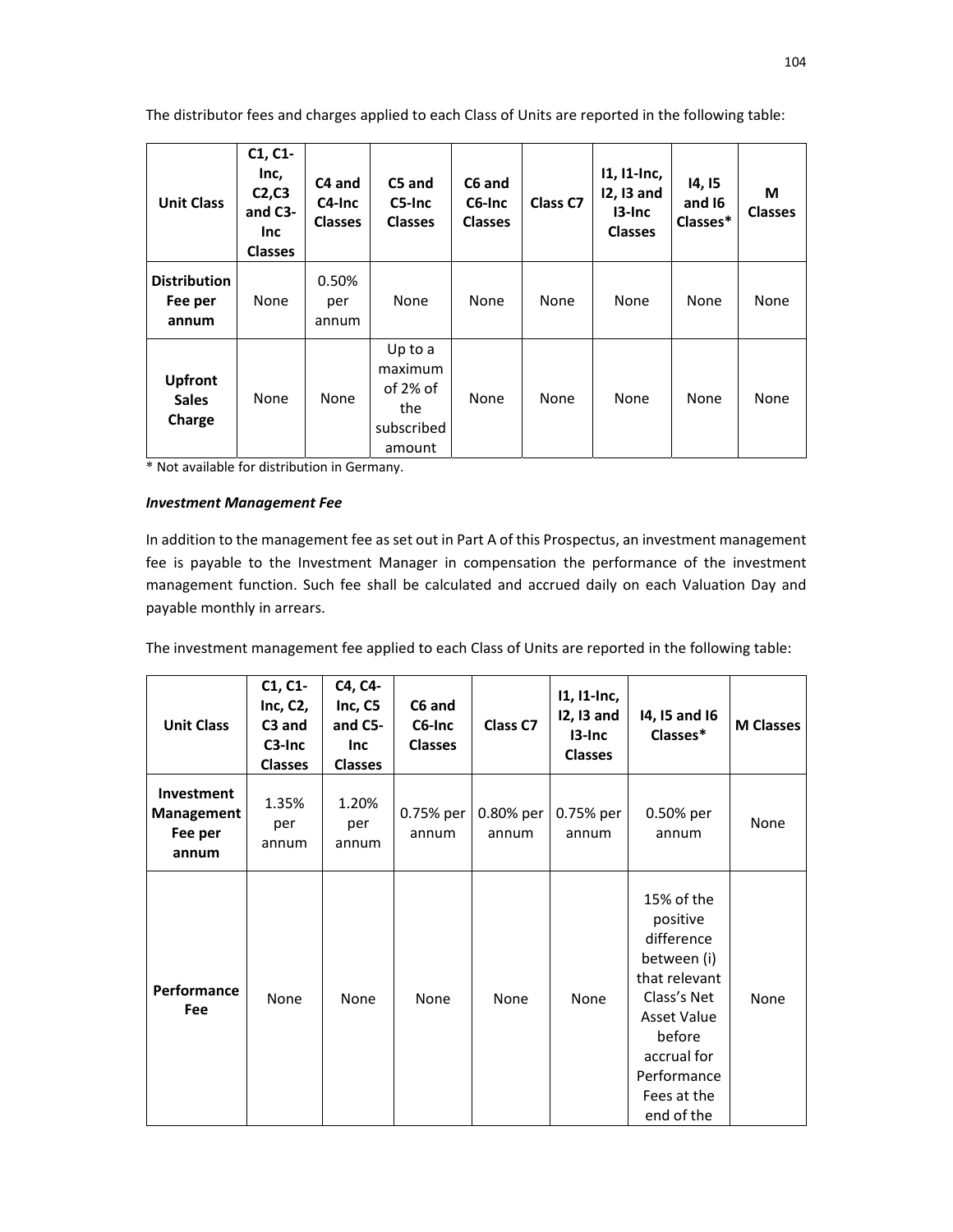|                             |      |      |      |      |      | relevant<br>Performance<br>Period and<br>(ii) the Class<br>High Water<br>Mark<br>Threshold<br>Amount<br>See section<br>below titled<br>"Performance<br>Fee" for more |      |
|-----------------------------|------|------|------|------|------|----------------------------------------------------------------------------------------------------------------------------------------------------------------------|------|
|                             |      |      |      |      |      | details                                                                                                                                                              |      |
| <b>Class Hurdle</b><br>Rate | None | None | None | None | None | 12 month<br><b>EURIBOR (14</b><br>Class), SOFR<br>(I5 Class),<br>SONIA (16<br>Class) plus 2%                                                                         | None |

\* Not available for distribution in Germany.

### **Performance Fee**

The Investment Manager will also be entitled to receive a performance-based fee out of the assets of the Sub-Fund (the "Performance Fee"), being a percentage of the appreciation of the Net Asset Value of the Units of the relevant Class (see the performance fee contained in the table above and further described below), subject to a high water mark as outlined below, and calculated and accrued daily on each Valuation Day and paid annually in arrears at the end of each calendar year (the "Performance Period") or, if earlier, (i) as of each Business Day with respect to the Units redeemed by redeeming Unit Holders, (ii) as of the effective date of the merger of the Sub-Fund*,* (iii) in the Management Company's sole discretion, as of the effective date of a transfer of Units with respect to the Units transferred, or (iv) as of the date of the termination of the appointment of the Investment Manager, in each case with respect to the period ending on such date.

The first Performance Period will be the period commencing on the Business Day which immediately follows the closing of the initial offer period in respect of the relevant Class and ending on 31 December 2019 and the initial issue price will be taken as the starting price for the calculation of the Performance Fee (i.e., the Performance Fee will only be paid on the subsequent outperformance by the Net Asset Value per Unit of the initial issue price). For further details, see section entitled "Class High Water Mark" below.

All fees and expenses (except the Performance Fee) that have been accrued or paid (but not previously accrued) for a given period will be deducted prior to calculating the Performance Fees for such period, including, without limitation, the Investment Management Fee. The Investment Manager may from time to time at its sole discretion and out of its own resources decide to rebate to Unit Holders part or all of its Investment Management Fee and/or Performance Fee. Any such rebates may be applied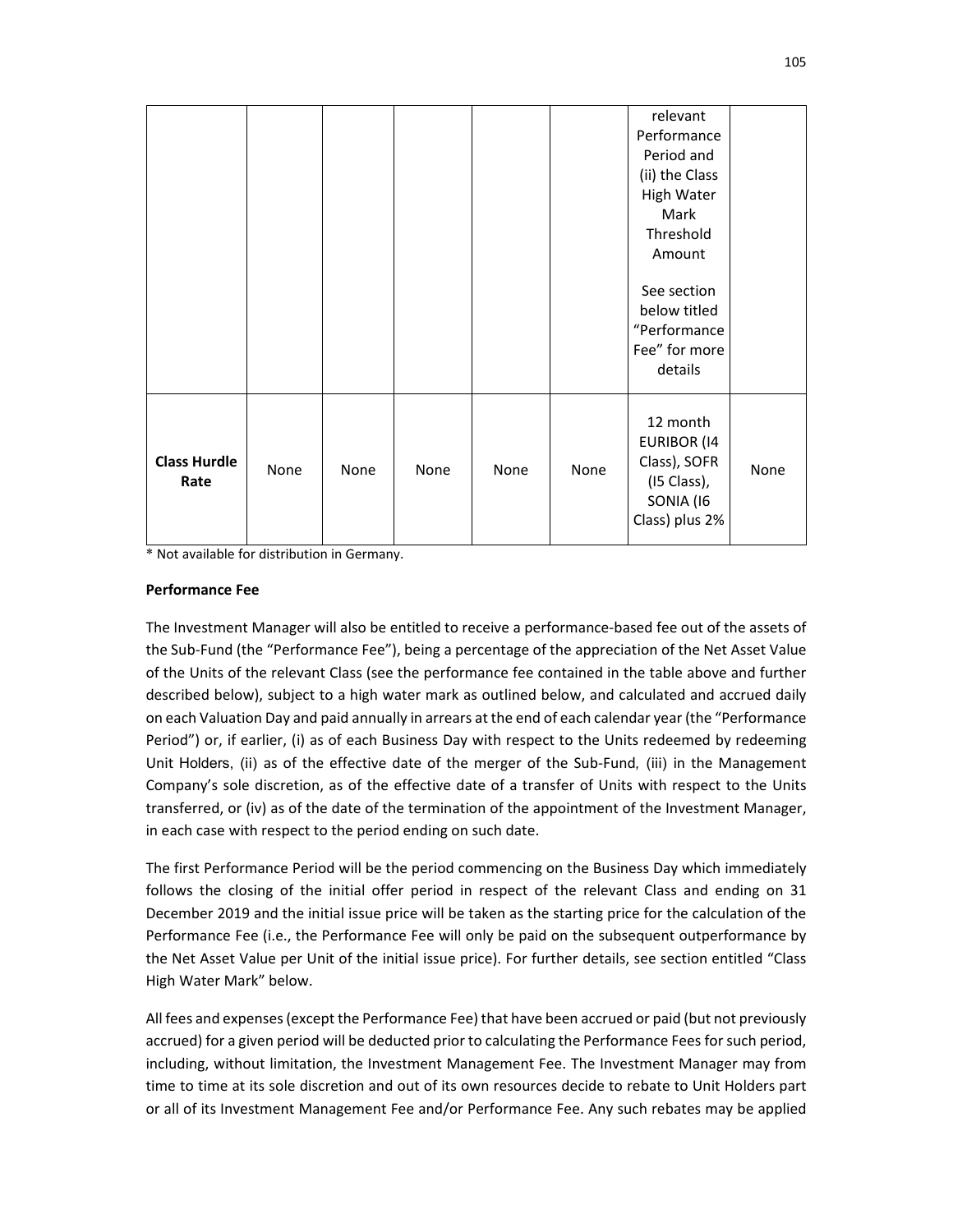in paying up additional Units to be issued to the Unit Holders, or may (at the discretion of the Investment Manager) be paid in cash.

The Performance Fee is based on net realised and net unrealised gains and losses as at the end of each Performance Period and, as a result, the Performance Fee may be paid on unrealised gains which may subsequently never be realised.

For each Performance Period, the Performance Fee will be equal to 15% of the positive difference between (i) that relevant Class's Net Asset Value before accrual for Performance Fees at the end of the Performance Period and (ii) the Class High Water Mark Threshold.

### **Class High Water Mark**

The Performance Fee will be calculated by utilising a high water mark and will not be payable until the Net Asset Value per Unit of the relevant Class exceeds the previous highest Net Asset Value per Unit of the relevant Class on which the Performance Fee was paid/accrued (or the initial issue price, if higher) (the "Class High Water Mark"). The Class High Water Mark per Unit will be the Net Asset Value per Unit of the relevant Class on the last day of any Performance Period in respect of which a Performance Fee was charged. The Performance Fee is only payable on the increase over the Class High Water Mark.

The "Class High Water Mark Threshold Amount" is as of a Valuation Day equal to the higher of (i) the Class High Water Mark and (ii) the Net Asset Value per Unit on the date of investment (or the initial issue price if invested at issue) increased by the Class Hurdle Rate per annum since the date of investment.

The "Class Hurdle Rate" is 12 month EURIBOR, SOFR (I5 Class), SONIA (I6 Class) plus 2% (except in the case of the first Performance Period for which the 12 month rate will be replaced with a maturity appropriate to the length of the first Performance Period).

The Performance Fee shall be calculated by the Administrator and verified by the Depositary Bank following the year end.

For a description of the manner in which the Performance Fee is borne by each Unit and the time of payment, see the section entitled "Equalisation Policy". The Equalisation Policy is intended to ensure that Performance Fees are only paid on positive performance in excess of the Class Hurdle Rate irrespective of whether an Unit Holder subscribes at a Net Asset Value which is above or below the Class High Water Mark at the time.

Through the operation of the Class High Water Mark, the Class Hurdle Rate and the Equalisation Policy, it is intended that Unit Holders in the Sub-Fund will pay Performance Fees based on any positive performance in excess of the Class Hurdle Rate over the period of their investment in the Sub-Fund.

Operation of the Class High Water Mark means that Performance Fees cannot be earned on any Performance Period until the Net Asset Value per Unit is higher than the prior Class High Water Mark (the Net Asset Value when a Performance Fee was last paid) or subscription price (for investments prior to 31 December 2019), in each case increased at the Class Hurdle Rate.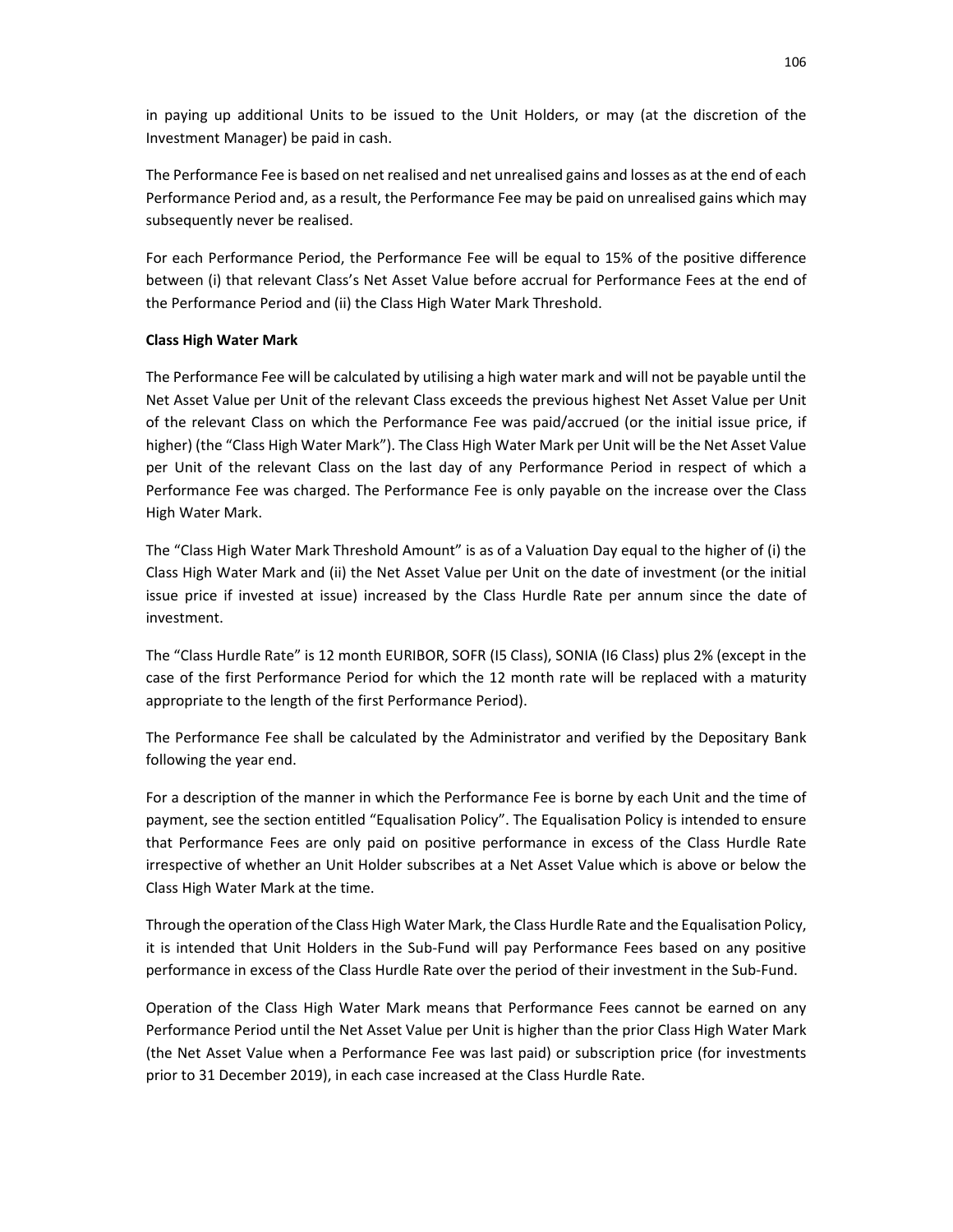#### **Equalisation Policy**

Units are acquired at a price based on the Net Asset Value per Unit. When Units are subscribed, certain adjustments will be made to reduce inequities that could otherwise result to the Unit Holder or to the Sub-Fund. This is done so that: (i) the Performance Fee paid to the Investment Manager is charged only to those Units which have appreciated in value since their acquisition, (ii) all Unit Holders of a Class will have the same amount per Unit at risk, and (iii) all Units in the same Class have the same Net Asset Value per Unit. The equalisation amount shall be paid to the Investment Manager on a monthly basis.

(A) If Units are subscribed for at a time when the Net Asset Value per Unit is less than the Class High Water Mark Threshold Amount, the investor will be required to pay a Performance Fee with respect to any subsequent appreciation in the value of those Units. With respect to any appreciation in the value of those Units from the Net Asset Value per Unit at the date of subscription up to the Class High Water Mark Threshold Amount, the Performance Fee will be charged at the end of each Performance Period by redeeming such number of the investor's Units of the relevant Class as have an aggregate Net Asset Value (after accrual for any Performance Fee) equal to a percentage of any such appreciation of the relevant class of Units as outlined by the performance fee contained in the table above (a "Performance Fee Redemption"). The aggregate Net Asset Value of the Units so redeemed will be paid to the Investment Manager as a Performance Fee. Performance Fee Redemptions are employed to ensure that the Sub-Fund maintains a uniform Net Asset Value per Unit of each relevant Class. As regards the investor's remaining Units of the relevant Class, any appreciation in the Net Asset Value per Unit of those Units above Class High Water Mark will be charged a Performance Fee in the normal manner described above.

(B) If Units are subscribed for at a time when the Net Asset Value per Unit is greater than the Class High Water Mark Threshold Amount, the investor will be required to pay an amount in excess of the then current Net Asset Value per Unit of that Class equal to a percentage of the difference between the then current Net Asset Value per Unit of that Class (before accrual for the Performance Fee) and the Class High Water Mark Threshold Amount as outlined by the performance fee contained in the table above (an "Equalisation Credit"). At the date of subscription, the Equalisation Credit will equal the Performance Fee per Unit accrued with respect to the other Units of the same Class in the Sub-Fund (the "Maximum Equalisation Credit"). The Equalisation Credit is payable to account for the fact that the Net Asset Value per Unit of that Class has been reduced to reflect an accrued Performance Fee to be borne by existing Unit Holders of the same Class and serves as a credit against Performance Fees that might otherwise be payable by the Sub-Fund but that should not, in equity, be charged against the Unit Holder making the subscription because, as to such Units, no favourable performance has yet occurred. The Equalisation Credit ensures that all holders of Units of the same Class have the same amount of capital at risk per Unit. The additional amount invested as the Equalisation Credit will be at risk in the Sub-Fund and will therefore appreciate or depreciate based on the performance of the relevant Class of Units subsequent to the issue of the relevant Units but will never exceed the Maximum Equalisation Credit. In the event of a decline as at any Valuation Day in the Net Asset Value per Unit of those Units, the Equalisation Credit will also be reduced by an amount equal to a percentage of the difference between the Net Asset Value per Units of the relevant Class of Units as outlined by the performance fee contained in the table above (before accrual for the Performance Fee) at the date of issue and as at that Valuation Day. Any subsequent appreciation in the Net Asset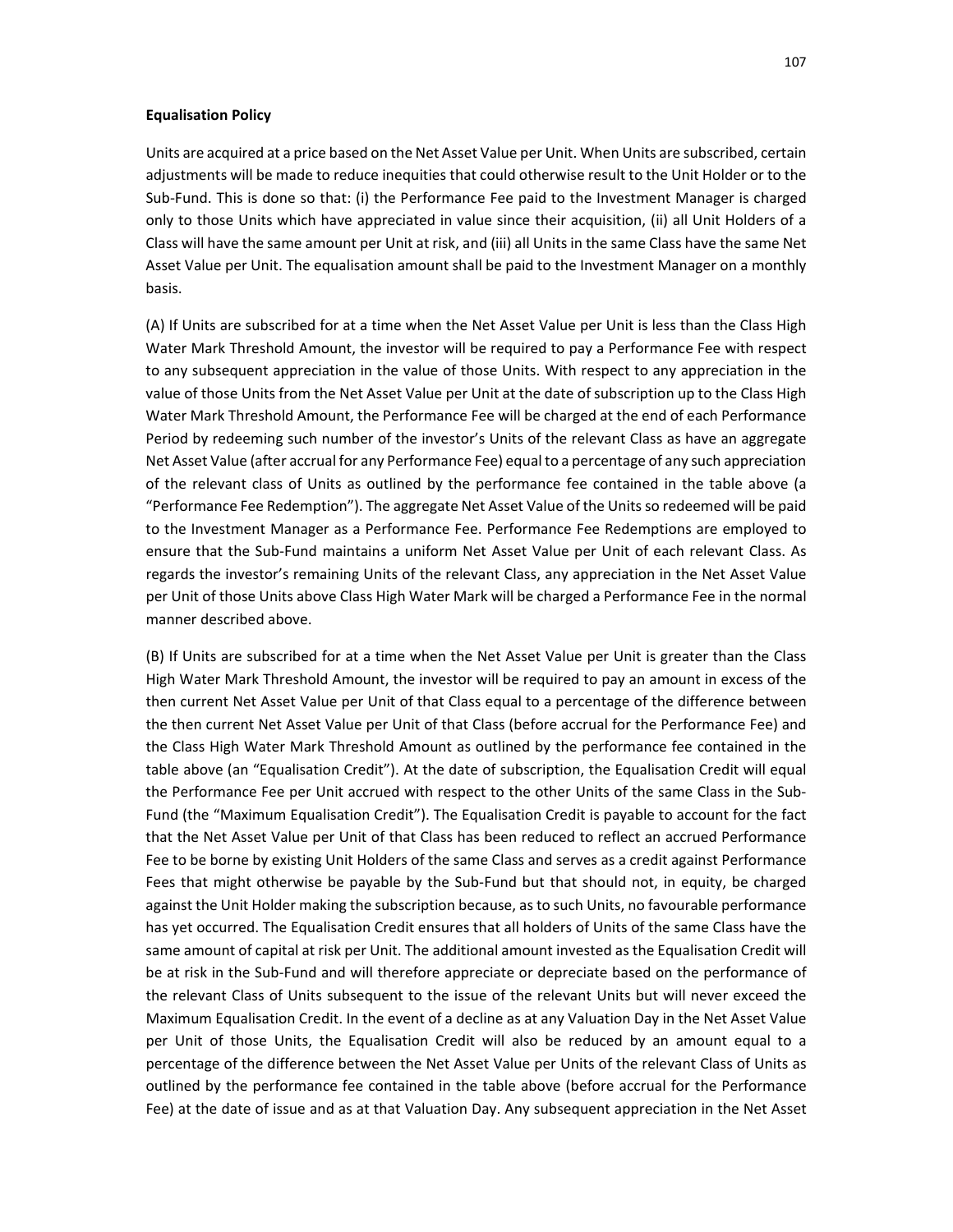Value per Unit of the relevant Class will result in the recapture of any reduction in the Equalisation Credit but only to the extent of the previously reduced Equalisation Credit up to the Maximum Equalisation Credit. At the end of each Performance Period, if the Net Asset Value per Unit (before accrual for the Performance Fee) exceeds the Class High Water Mark, that portion of the Equalisation Credit equal to a percentage of the relevant Class of Units, as outlined by the performance fee contained in the table above, of the excess, multiplied by the number of Units of that Class subscribed for by the Unit Holder, will be applied to subscribe for additional Units of that Class for the Unit Holder. Additional Units of that Class will continue to be so subscribed for at the end of each Performance Period until the Equalisation Credit, as it may have appreciated or depreciated in the Sub-Fund after the original subscription for Units of that Class was made, has been fully applied. If the Unit Holder redeems his Units of that Class before the Equalisation Credit has been fully applied, the Unit Holder will receive additional redemption proceeds equal to the Equalisation Credit then remaining multiplied by a fraction, the numerator of which is the number of Units of that Class being redeemed and the denominator of which is the number of Units of that Class held by the Unit Holder immediately prior to such redemption in respect of which an Equalisation Credit was paid on subscription.

Please refer to Annex I attached hereto for worked examples.

#### **Anti-Dilution Levy**

The Management Company reserves the right to impose an anti-dilution levy of up to 3% of the Net Asset Value per Unit in the case of net subscriptions and/or net redemptions on a transaction basis as a percentage adjustment (to be communicated to the Administrator) on the value of the relevant subscription/redemption calculated for the purposes of determining a subscription price or redemption price to reflect the impact of duties and charges and other dealing costs relating to the acquisition or disposal of assets and to preserve value of the underlying assets of the Sub-Fund where it considers such a provision to be in the best interests of the Sub-Fund. Such amount will be added to the price at which Units will be issued in the case of net subscription requests and deducted from the price at which Units will be redeemed in the case of net redemption requests. Any such sum will be paid into the account of the Sub-Fund.

### **12. Distribution Policy**

#### *Distribution Units*

The Sub-Fund intends to declare dividends out of the net investment income (including interest and fee income) in respect of Units in the Distributing Unit Classes on a semi-annual basis (calculated at the applicable Valuation Day closest to the relevant semi annual dates of 30 June and 31 December) at the discretion of the Management Company. It is expected that, once a dividend has been declared, it will be distributed to Unit Holders within 10 Business Days of being so declared. Any principal proceeds from the repayment, prepayment or sale of investments are expected to be retained by the Sub-Fund and may be reinvested. The Management Company has the power to decide on the actual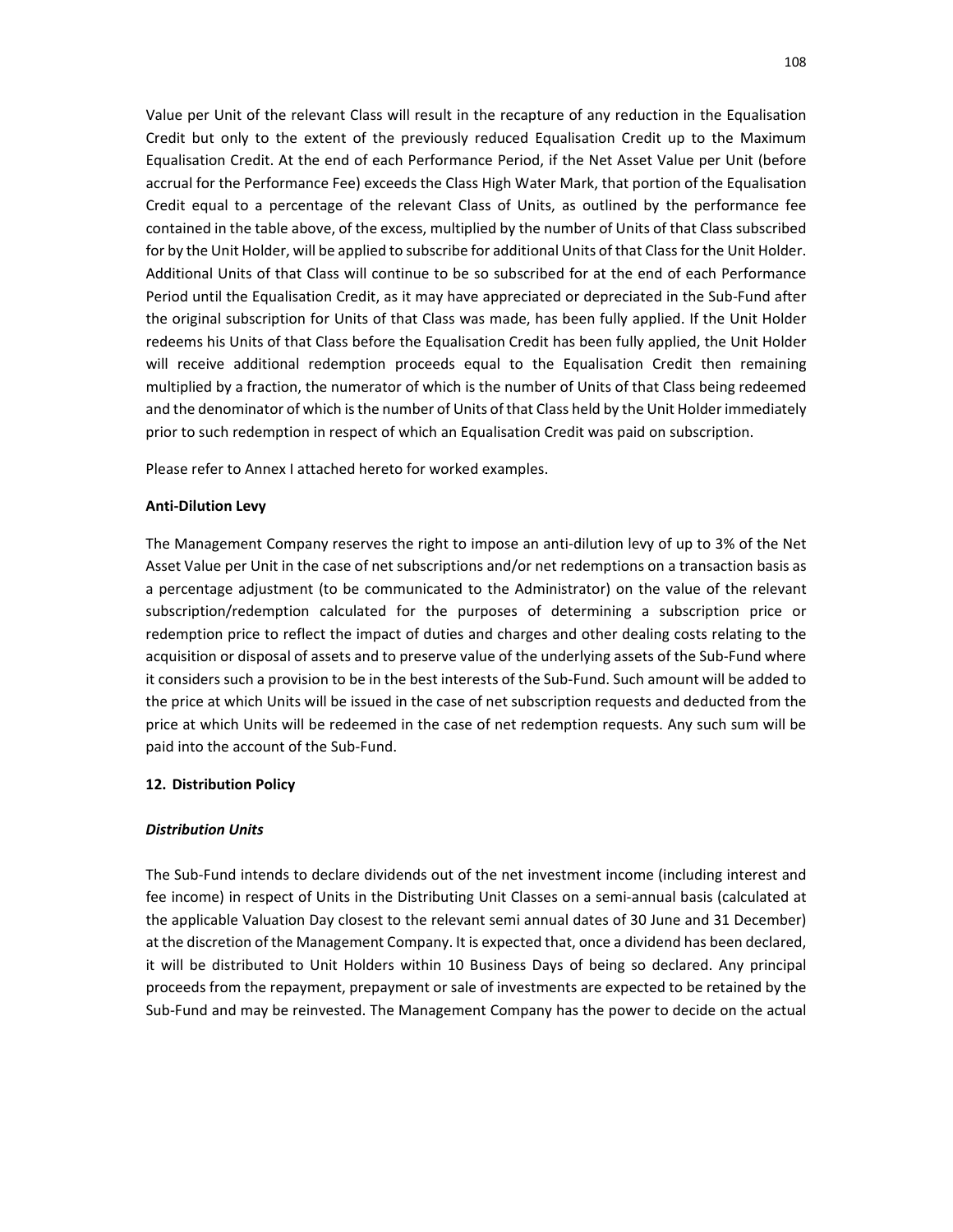declaration and the level of any dividends having regard to the recommendation of the Investment Manager.

## *Capitalization Units*

The Sub-Fund does not currently intend to declare any dividends in respect of the Units in the Capitalization Unit Classes. Accordingly all net investment income (and net realized capital gains, if applicable) attributable to Units in the Capitalization Unit Classes is expected to be retained by the Sub-Fund, which will result in an increase in the Net Asset Value per Unit of Units in the Capitalization Unit Classes. If the Management Company proposes to change the distribution policy for all or any of the Capitalization Unit Classes and declare a dividend at any time in the future, full details of the revised distribution policy (including details of methods of payment of those dividends) will be disclosed in an updated version of this Prospectus and will be notified to Unit Holders of the affected Unit Classes in advance.

# **13. Definition of Business Day**

For this Sub-Fund a Business Day shall refer to any day on which banks are simultaneously open for business in Luxembourg and London except for the 24 and 31 December.

# **14. Subscription price**

The subscription price per Unit in the Sub-Fund shall be equal to the Net Asset Value per each Class of Units of the Sub-Fund on the relevant Valuation Day. The Sub-Fund may charge an anti-dilution levy as described in the section titled "Anti-Dilution Levy" above and a distributor may charge an upfront sales charge as described in the section titled "Distributor Fees and Charges" above. The subscription list will be closed at 12.00 p.m. Luxembourg time at the latest on the Business Day preceding the relevant Valuation Day.

Payment for subscriptions must be made within three Business Days after the relevant Net Asset Value is calculated.

## **15. Redemptions**

On any Business Day, the Unit Holders have the right to request for redemption of all or part of their Units and the redemption shall be in any case in cash.

The redemption price equals the Net Asset Value per each Class of Units on the relevant Valuation Day. Currently no general exit fee applies, however, the Sub-Fund may charge an anti-dilution levy as described in the section titled "Anti-Dilution Levy" above.

The redemption list will be closed at 12.00 p.m. Luxembourg time on the Business Day preceding the relevant Valuation Day.

The redemption price shall be paid within three Business Days after the relevant Net Asset Value is calculated.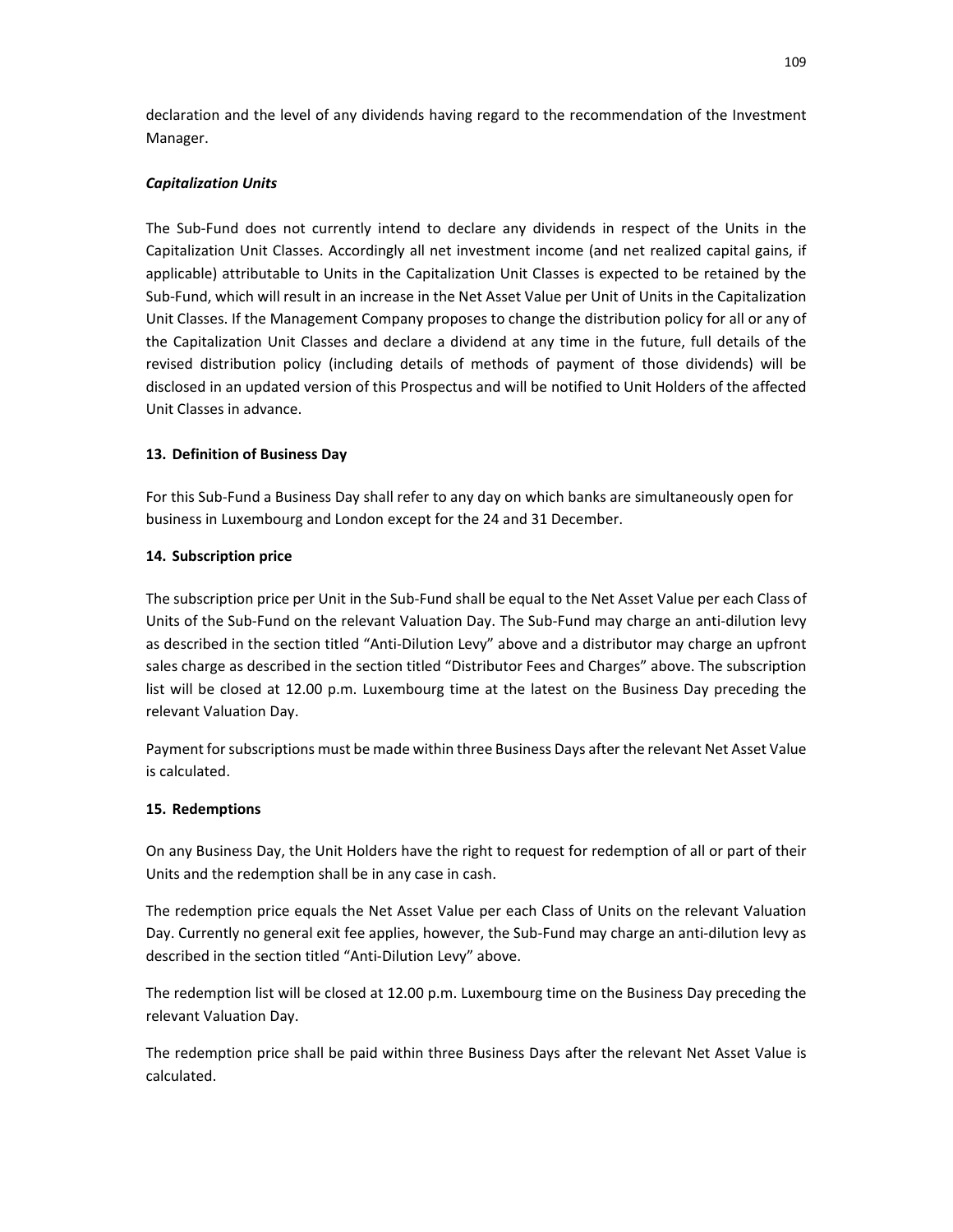#### **16. Conversions**

The Units of one Class of Units of the Sub-Fund may be converted into another Class of Units of the Sub-Fund according to the procedure described in Part A of the Prospectus. No conversion fee shall apply. Units of the Sub-Fund cannot be converted into Units of another sub-fund of the Fund.

The conversion list will be closed at 12.00 p.m. Luxembourg time on the Business Day preceding the relevant Valuation Day.

## **17. Reference currency**

The reference currency of the Sub-Fund is the EUR.

# **18. Frequency of Calculation and Valuation Day**

The Net Asset Value of the Sub-Fund will be determined, per each Class of Units, under the full responsibility of the Board of Directors of the Management Company on each Business Day ("**Valuation Day**").

## **19. Publication of the Net Asset Value**

The Net Asset Value per each Class of Units will be available at the registered office of the Fund and will be published daily in "*Il Sole 24 Ore*" or on the website of the Investment Manager (www.ramai.com).

## **20. Likely Impacts following the Occurrence of a Sustainability Risk**

The Sub-Fund is exposed to a broad range of Sustainability Risks. A wide range of Sustainability Risks can affect bond borrowers' cash flows and affect their ability to meet their debt obligations. For corporate bond issuers, environmental risks include but are not limited to, the ability of companies to mitigate and adapt to climate change, the potential for higher carbon prices, exposure to increasing water scarcity leading to the potential of higher water prices, waste management challenges and impact on global and local ecosystems. Social risks include, but are not limited to, product safety, supply chain management and labour standards, health and safety and human rights, employee welfare, data and privacy concerns and increasing technological regulation. Governance risks are also relevant and can include board composition and effectiveness, management incentives, management quality and alignment of management with shareholders. Furthermore, with the general raising of awareness on sustainability issues across Europe, the underlyings are exposed to reputational risk linked to sustainability that can affect the underlying or this Sub-Fund directly. For example, through name and shame campaigns by non-governmental organizations or consumer organizations, stigmatization of an industry sector and shift in consumer preferences may negatively impact the underlying and the value of its investments. However, it is not anticipated that any single Sustainability Risk will drive a material negative financial impact on the value of the Sub-Fund.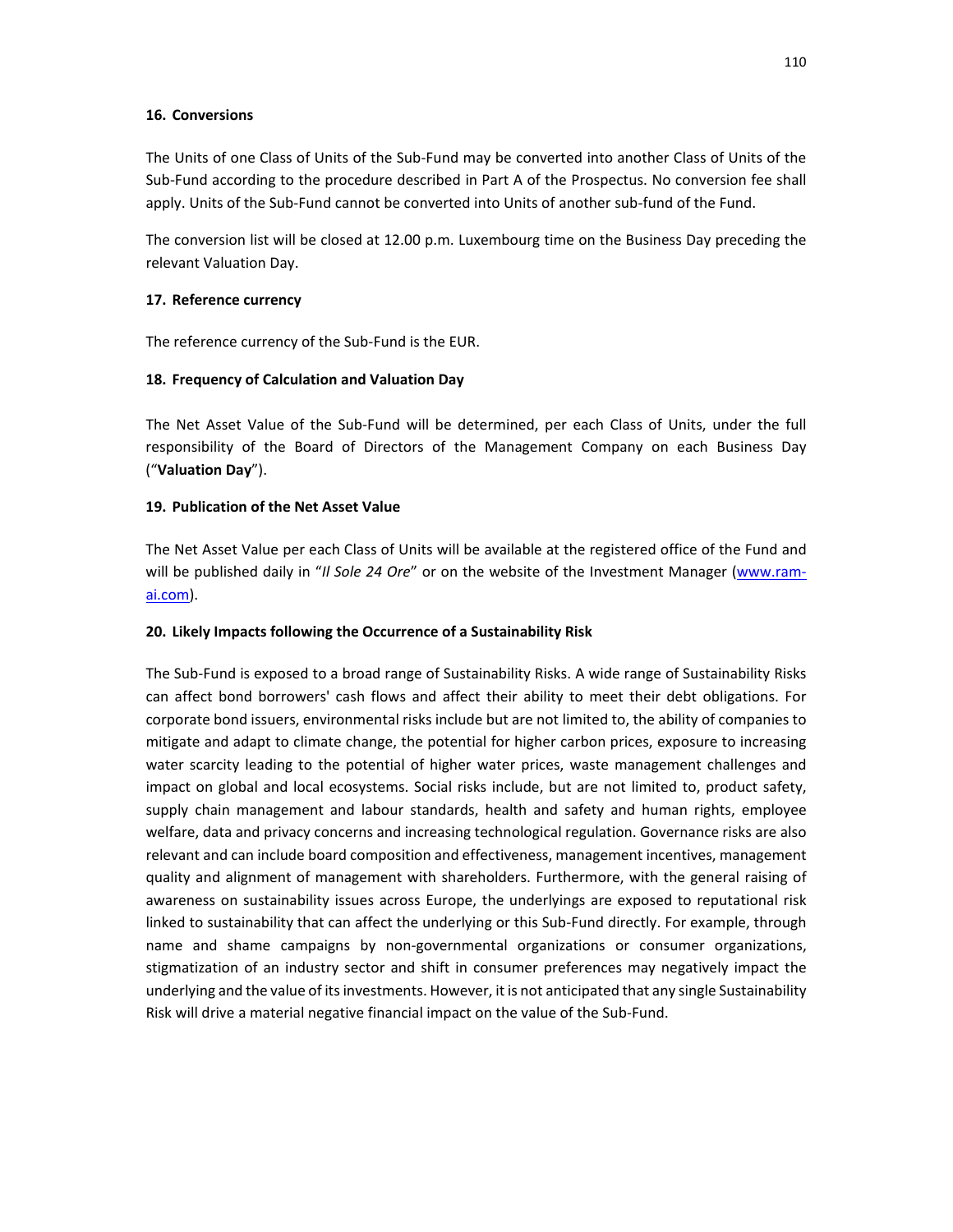#### **Annex I Performance Fee Worked Example**

#### **Example**

Performance Fee equalisation requires the systematic tracking of Unit Holders' high water marks in order to track Unit Holders subscribing on different Valuation Days within the Performance Period, such that the Unit Holders contribute equitably to the payment of the Performance Fee of the relevant Class. The initial high watermark of a Unit Holder's subscription is the Net Asset Value before the deduction of the Performance Fee at the point of subscription.

#### Dealing Schedule

| <b>Subscription</b> | Transaction  | <b>Investor</b> | Amount      | <b>Subscription</b> | <b>Units Issued</b> |
|---------------------|--------------|-----------------|-------------|---------------------|---------------------|
| Date                | Type         |                 |             | Price               |                     |
| January 1st         | Subscription | A               | €10,000,000 | 100.00              | 100,000             |
| April 1st           | Subscription | B               | €10,500,000 | 105.00              | 100,000             |
| July 1st            | Subscription |                 | €9,000,000  | 90.00               | 100,000             |

At the end of the Performance Period, the Class has the following data. For the purposes of this example, the Class Hurdle Rate is assumed to be 0%, but the actual rate applied is as described in the fee table under the section titled "Investment Management Fee" above.

| Class High Water Mark                                                               | 100.00 |
|-------------------------------------------------------------------------------------|--------|
| Class High Water Mark Threshold Amount                                              | 100.00 |
| Class Hurdle Rate (2% + EURIBOR which is assumed to be -2%)                         | 0.00%  |
| Net Asset Value per Unit before the deduction of the Performance Fee                | 110.00 |
| Investment Manager Performance Fee of outperformance above the Class<br>Hurdle Rate | 15.00% |
| Net Asset Value per Unit inclusive of the Performance Fee                           | 108.50 |

## *Performance Fee*

The Performance Fee payable to the Investment Manager is equal to 15% of the positive difference between the Net Asset Value per Unit before the deduction of the Performance Fee and the Class High Water Mark Threshold Amount. For Investor A in the above dealing schedule table, the Class High Water Mark Threshold Amount is assumed to equal 100 and the Sub-Fund has achieved a return of 10%, meaning that there is outperformance of 10%. The Investment Manager would be due 15% of this outperformance which equates to 1.5%. Therefore, the Investment Manager would be due a Performance Fee of €150,000 from Investor A.

## *Equalisation Credit*

Equalisation ensures that each Unit Holder pays a Performance Fee based on the gain of its investment only, while maintaining that all Unit Holders refer to the same Net Asset Value per Unit. The equalisation amount shall be paid to the Investment Manager on a monthly basis.

| <b>Investor B</b>                                         |                       |
|-----------------------------------------------------------|-----------------------|
| Subscription Price/ Investor B high water mark            | 105.00                |
| Class High Water Mark Threshold Amount                    | 100.00                |
| Outperformance by Investment Manager                      | $105.00 - 100.00 = 5$ |
| Performance Fee accrual at time of investment             | 15% of $5 = 0.75$     |
| Net Asset Value per Unit inclusive of the Performance Fee | $105 - 0.75 = 104.25$ |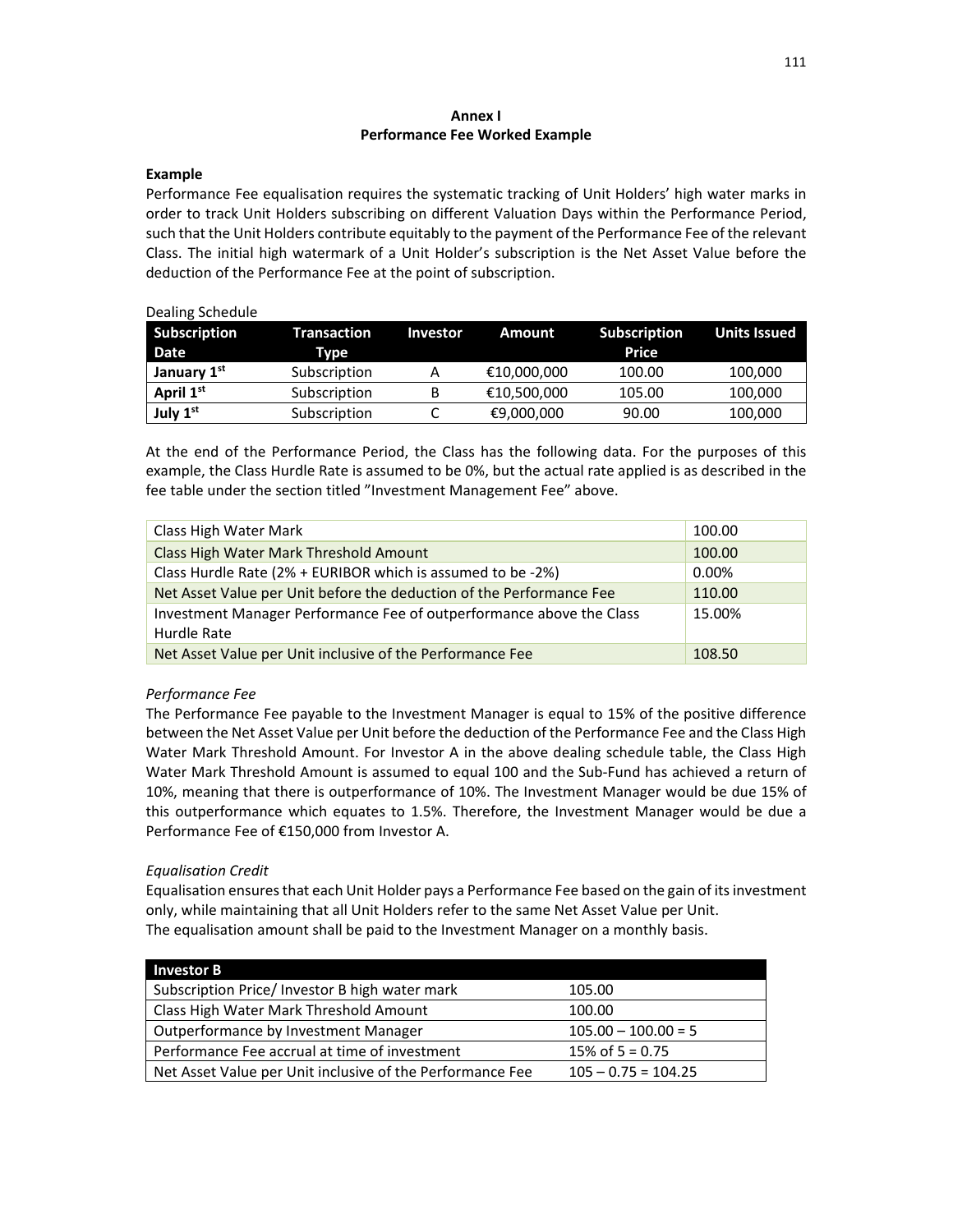€0.75 per Unit was payable to the Investment Manager at the time of Investor B's initial subscription for the positive performance that the Sub-Fund experienced across the first quarter of the Performance Period. Investor B did not participate in this performance and so it is not obliged to pay the fee and so an Equalisation Credit of €0.75 per Unit is issued to this Unit Holder as a form of compensation to bring its account value back up to its investment amount:

| Net Asset Value                   | €10,425,000 (104.25 x 10,000 Units) |
|-----------------------------------|-------------------------------------|
| <b>Equalisation Credit</b>        | €75,000 (0.75 x 10,000 Units)       |
| Total Account Value   €10,500,000 |                                     |

At the end of the Performance Period, Investor B has made a return of €5 per Unit on its investment as it is now worth 110.00 per Unit, having invested at 105.00. The Investment Manager is due 15% of this outperformance in the form of a Performance Fee which equates to €75,000. The Performance Period end Net Asset Value per Unit of the relevant Class is 108.50 which is above the premium at which the Unit Holder initially subscribed for, so the Equalisation Credit is still accruing on its account. It should be noted that the Equalisation Credit issued at subscription may be lost either partially or wholly (subject to the performance of the Class).

| <b>Investor B</b>                                                  |                            |
|--------------------------------------------------------------------|----------------------------|
| (A) Investor B high water mark threshold amount at the end of the  | €10,500,000                |
| Performance Period                                                 |                            |
| (B) Account Valuation before the deduction of Performance Fees     | €11,000,000                |
| (C) Outperformance                                                 | €500,000 (B) $- (A)$       |
| (D) Investment Manager Performance Fee Allocation                  | €75,000 15% of (C)         |
| (E) Account Valuation inclusive of Performance Fees                | €10,925,000 (B) – (D)      |
| (F) Investor Net Asset Value per Unit inclusive of Performance Fee | 109.25 (E) / 100,000 Units |

Investor B would end up with a Net Asset Value per Unit of 109.25 post the payment of the Performance Fee to the Investment Manager, but the relevant Class level Net Asset Value per Unit is 108.50 which would result in the investor high water mark at reset being different to the Class High Water Mark. The Equalisation Credit of €75,000 which has been accruing on Investor's B account will be crystallised at the Performance Period and new Units will be issued at the price of 108.5.

| (A) Investor B Units at initial subscription            | 100,000                  |
|---------------------------------------------------------|--------------------------|
| (B) Equalisation Credit                                 | €75,000                  |
| (C) Equalisation Units issued                           | 691.24 (€75,000 / 108.5) |
| (D) Total Units                                         | 100,691.24               |
| (E) Account Valuation                                   | €10,925,000              |
| (F) Investor B Net Asset Value per Unit/high water mark | 108.50 (E) $/$ (D)       |
| for the next Performance Period                         |                          |

## *Performance Fee Redemption*

Investor C has subscribed to the Sub-Fund at a time when the Net Asset Value per Unit is below the Class High Water Mark. At the end of the Performance Period, there has been appreciation in the value of the investment of €20 per Unit for investor C.

| <b>Investor C</b>                                                            |                  |
|------------------------------------------------------------------------------|------------------|
| (A) Investor C high water mark                                               | 90.00            |
| (B) Unit Class Net Asset Value per Unit before deducting the Performance Fee | 110.00           |
| (C) Gain per Unit                                                            | $20.00(B) - (A)$ |